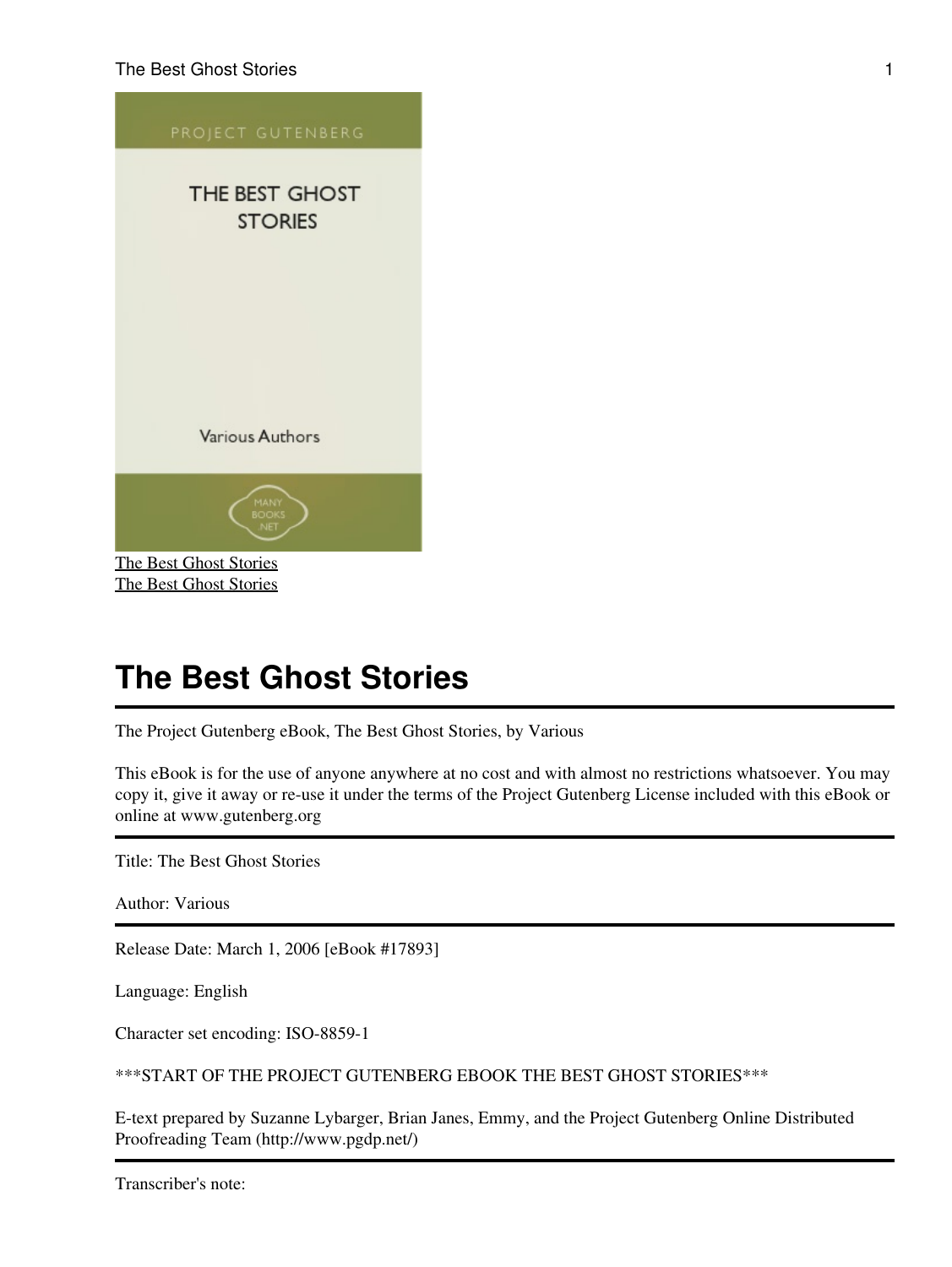Two words in this text contain macrons over double ee. These are denoted in the text with [=ee].

Superscripted text is denoted by the use of the following markings:  $12^{\wedge}$  mi where "mi" is superscripted.

A Transcriber's note at the end of the text lists the changes made in transcription.

The Modern Library of the World's Best Books

THE BEST GHOST STORIES

Introduction by Arthur B. Reeve

The Modern Library Publishers New York Copyright, 1919, by Boni & Liveright, Inc. Manufactured in the United States of America by H. Wolff

**CONTENTS** 

PAGE

INTRODUCTION--"THE FASCINATION OF THE GHOST STORY" *Arthur B. Reeve* vii

THE APPARITION OF MRS. VEAL *Daniel De Foe* 3

CANON ALBERIC'S SCRAP-BOOK *Montague Rhodes James* 18

THE HAUNTED AND THE HAUNTERS *Edward Bulwer-Lytton* 31

THE SILENT WOMAN *Leopold Kompert* 60

BANSHEES 79

THE MAN WHO WENT TOO FAR *E.F. Benson* 85

THE WOMAN'S GHOST STORY *Algernon Blackwood* 108

THE PHANTOM RICKSHAW *Rudyard Kipling* 118

THE RIVAL GHOSTS *Brander Matthews* 141

THE DAMNED THING *Ambrose Bierce* 160

THE INTERVAL *Vincent O'Sullivan* 170

DEY AIN'T NO GHOSTS *Ellis Parker Butler* 177

SOME REAL AMERICAN GHOSTS 188

INTRODUCTION

THE FASCINATION OF THE GHOST STORY

ARTHUR B. REEVE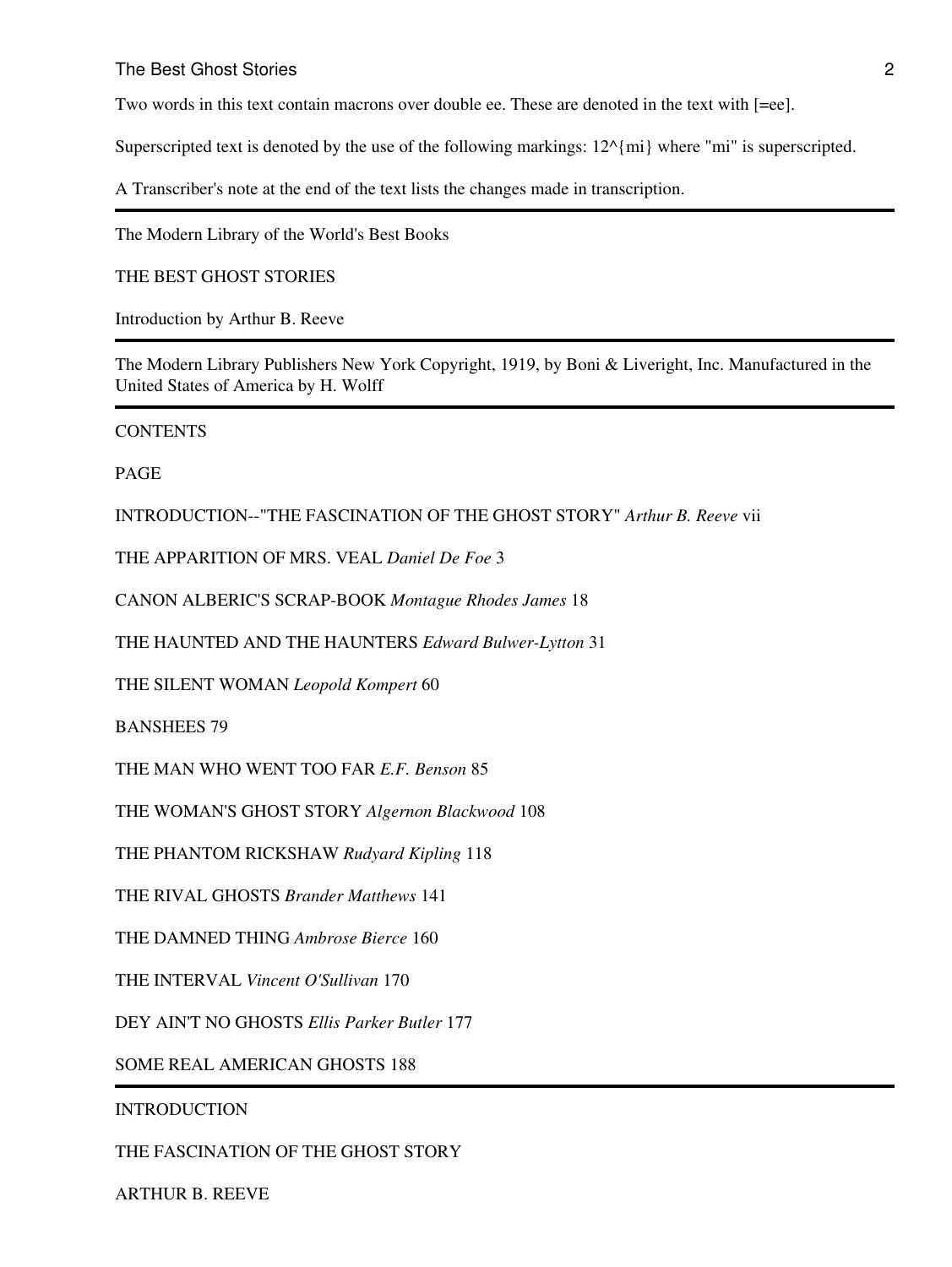What is the fascination we feel for the mystery of the ghost story?

Is it of the same nature as the fascination which we feel for the mystery of the detective story?

Of the latter fascination, the late Paul Armstrong used to say that it was because we are all as full of crime as Sing Sing--only we don't dare.

Thus, may I ask, are we not fascinated by the ghost story because, no matter what may be the scientific or skeptical bent of our minds, in our inmost souls, secretly perhaps, we are as full of superstition as an obeah man--only we don't let it loose?

Who shall say that he is able to fling off lightly the inheritance of countless ages of superstition? Is there not a streak of superstition in us all? We laugh at the voodoo worshiper--then create our own hoodooes, our pet obsessions.

It has been said that man is incurably religious, that if all religions were blotted out, man would create a new religion.

Man is incurably fascinated by the mysterious. If all the ghost stories of the ages were blotted out, man would invent new ones.

For, do we not all stand in awe of that which we cannot explain, of that which, if it be not in our own experience, is certainly recorded in the experience of others, of that of which we know and can know nothing?

Skeptical though one may be of the occult, he must needs be interested in things that others believe to be objective--that certainly are subjectively very real to them.

The ghost story is not born of science, nor even of super-science, whatever that may be. It is not of science at all. It is of another sphere, despite all that the psychic researchers have tried to demonstrate.

There are in life two sorts of people who, for want of a better classification, I may call the psychic and the non-psychic. If I ask the psychic to close his eyes and I say to him, "Horse," he immediately visualizes a horse. The other, non-psychic, does not. I rather incline to believe that it is the former class who see ghosts, or rather some of them. The latter do not--though they share interest in them.

The artists are of the visualizing class and, in our more modern times, it is the psychic who think in motion pictures, or at least in a succession of still pictures.

However we explain the ghostly and supernatural, whether we give it objective or merely subjective reality, neither explanation prevents the non-psychic from being intensely interested in the visions of the psychic.

Thus I am convinced that if we were all quite honest with ourselves, whether we believe in or do not believe in ghosts, at least we are all deeply interested in them. There is in this interest something that makes all the world akin.

Who does not feel a suppressed start at the creaking of furniture in the dark of night? Who has not felt a shiver of goose flesh, controlled only by an effort of will? Who, in the dark, has not had the feeling of some *thing* behind him--and, in spite of his conscious reasoning, turned to look?

If there be any who has not, it may be that to him ghost stories have no fascination. Let him at least, however, be honest.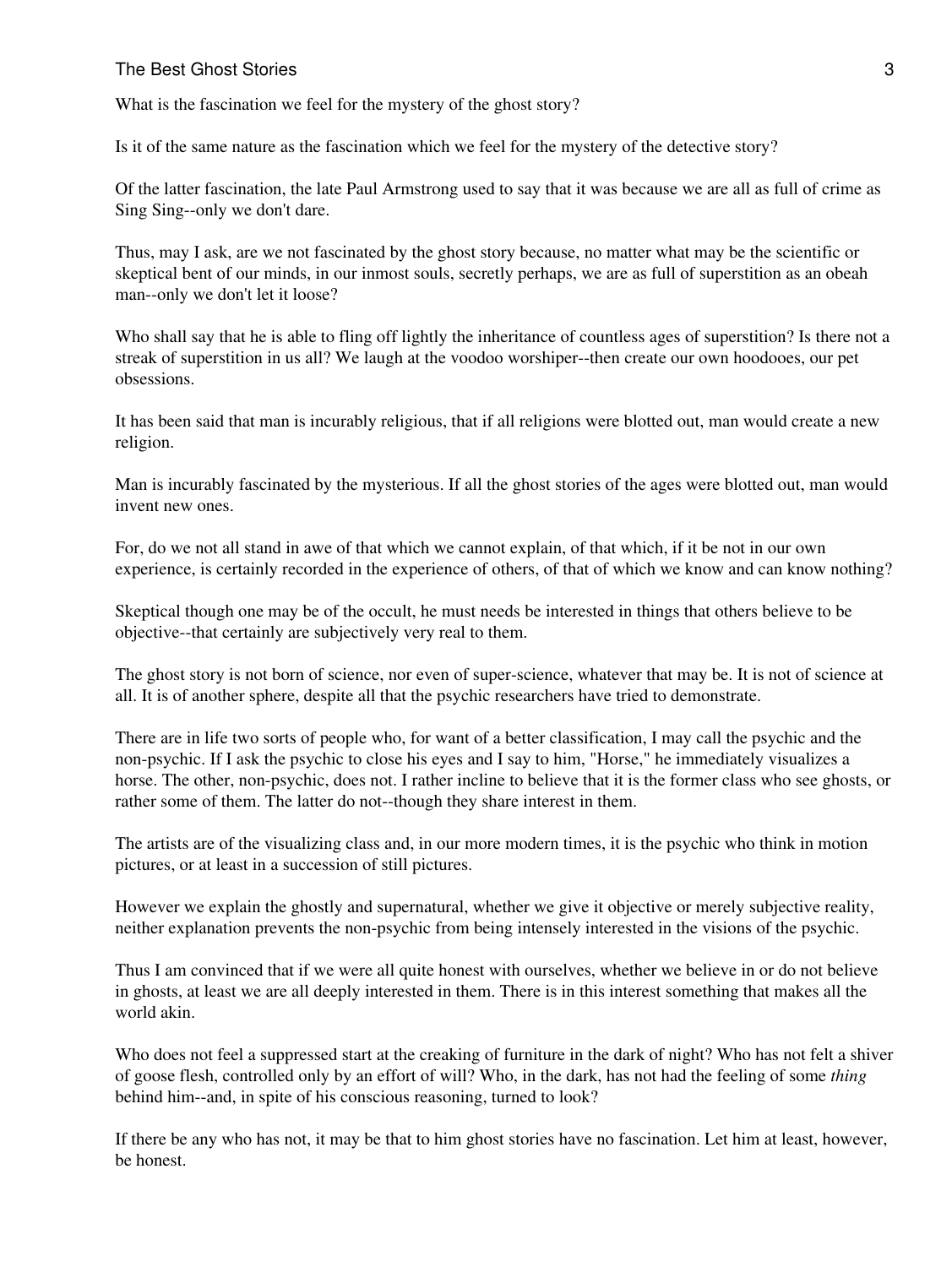#### The Best Ghost Stories **4** and the stories 4 and the stories and the stories and the stories and the stories 4 and the stories and the stories are the stories and the stories and the stories are the stories and the stories

To every human being mystery appeals, be it that of the crime cases on which a large part of yellow journalism is founded, or be it in the cases of Dupin, of Le Coq, of Sherlock Holmes, of Arsene Lupin, of Craig Kennedy, or a host of others of our fiction mystery characters. The appeal is in the mystery.

The detective's case is solved at the end, however. But even at the end of a ghost story, the underlying mystery remains. In the ghost story, we have the very quintessence of mystery.

Authors, publishers, editors, dramatists, writers of motion pictures tell us that never before has there been such an intense and wide interest in mystery stories as there is to-day. That in itself explains the interest in the super-mystery story of the ghost and ghostly doings.

Another element of mystery lies in such stories. Deeper and further back, is the supreme mystery of life--after death--what?

"Impossible," scorns the non-psychic as he listens to some ghost story.

To which, doggedly replies the mind of the opposite type, "Not so. I believe *because* it is impossible."

The uncanny, the unhealthy--as in the master of such writing, Poe--fascinates. Whether we will or no, the imp of the perverse lures us on.

That is why we read with enthralled interest these excursions into the eerie unknown, perhaps reading on till the mystic hour of midnight increases the creepy pleasure.

One might write a volume of analysis and appreciation of this aptly balanced anthology of ghost stories assembled here after years of reading and study by Mr. J.L. French.

Foremost among the impressions that a casual reader will derive is the interesting fact, just as in detective mystery stories, so in ghost stories, styles change. Each age, each period has the ghost story peculiar to itself. To-day, there is a new style of ghost story gradually evolving.

Once stories were of fairies, fays, trolls, the "little people," of poltergiest and loup garou. Through various ages we have progressed to the ghost story of the eighteenth and nineteenth centuries until to-day, in the twentieth, we are seeing a modern style, which the new science is modifying materially.

High among the stories in this volume, one must recognize the masterful art of Algernon Blackwood's "The Woman's Ghost Story."

"I was interested in psychic things," says the woman as she starts to tell her story simply, with a sweep toward the climax that has the ring of the truth of fiction. Here perhaps we have the modern style of ghost story at its best.

Times change as well as styles. "The Man Who Went Too Far" is of intense interest as an attempt to bring into our own times an interpretation of the symbolism underlying Greek mythology, applied to England of some years ago.

To see Pan meant death. Hence in this story there is a philosophy of Pan-theism--no "me," no "you," no "it." It is a mystical story, with a storm scene in which is painted a picture that reminds one strongly of "The Fall of the House of Ushur,"--with the frankly added words, "On him were marks of hoofs of a monstrous goat that had leaped on him,"--uncompromising mysticism.

Happy is the Kipling selection, "The Phantom 'Rickshaw," if only for that obiter dictum of ghost-presence as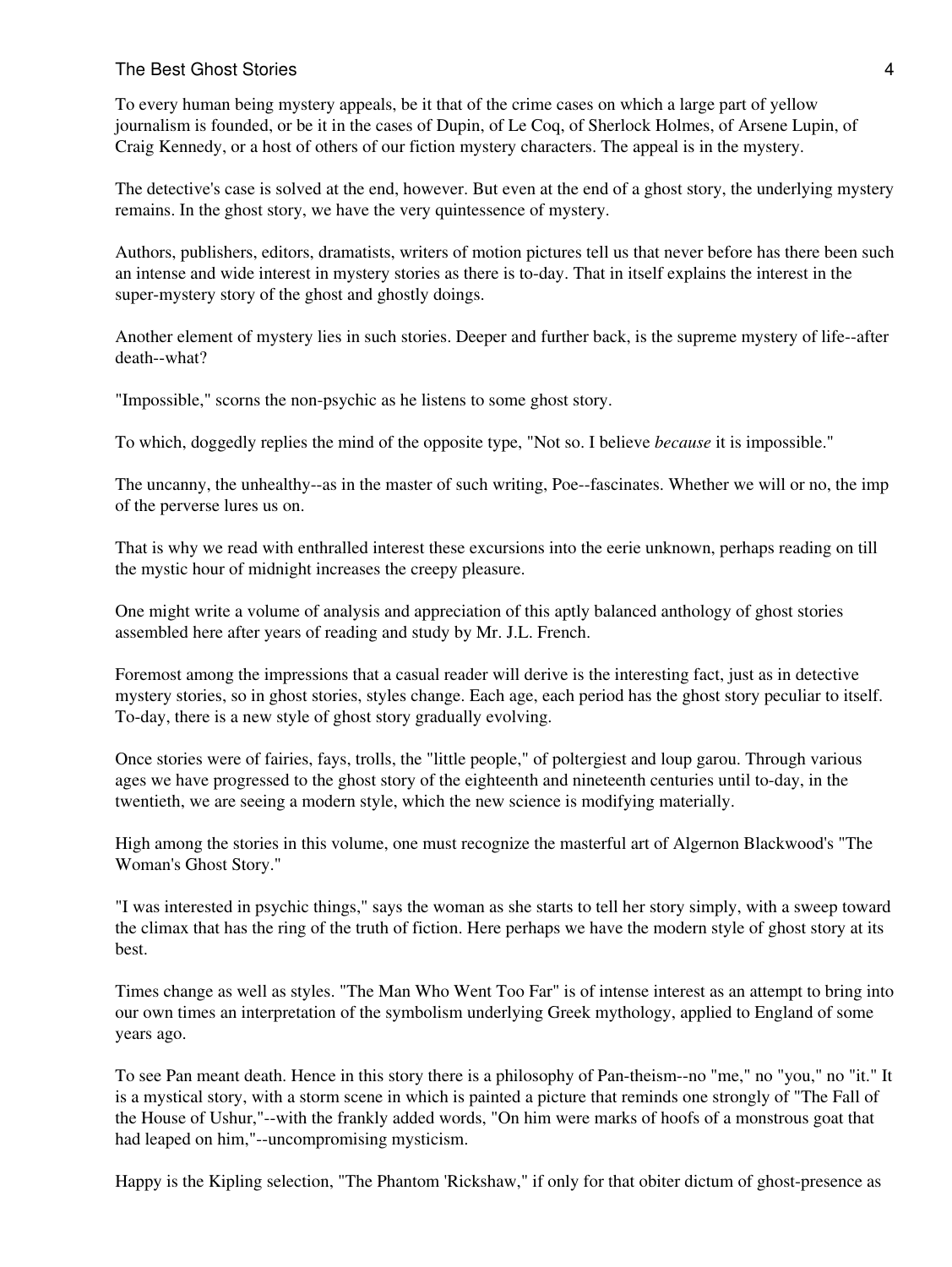#### The Best Ghost Stories 5 and 200 million control to the Best Ghost Stories 5 and 3 and 3 and 3 and 3 and 3 and 3 and 3 and 3 and 3 and 3 and 3 and 3 and 3 and 3 and 3 and 3 and 3 and 3 and 3 and 3 and 3 and 3 and 3 and 3 a

Kipling explains about the rift in the brain: "--and a little bit of the Dark World came through and pressed him to death!"

Then there are the racial styles in ghost stories. The volume takes us from the "Banshees and Other Death Warnings" of Ireland to a strange example of Jewish mysticism in "The Silent Woman." Mr. French has been very wide in his choice, giving us these as well as many examples from the literature of England and France. Finally, he has compiled from the newspapers, as typically American, many ghost stories of New York and other parts of the country.

Strange that one should find humor in a subject so weird. Yet we find it. Take, for instance, De Foe's old narrative, "The Apparition of Mrs. Veal." It is a hoax, nothing more. Of our own times is Ellis Parker Butler's "Dey Ain't No Ghosts," showing an example of the modern Negro's racial heritage.

In our literature and on the stage, the very idea of a Darky and a graveyard is mirth-provoking. Mr. Butler extracts some pithy philosophy from his Darky boy: "I ain't skeered ob ghosts whut am, c'ase dey ain't no ghosts, but I jes' feel kinder oneasy 'bout de ghosts whut ain't!"

Humor is succeeded by pathos. In "The Interval" we find a sympathetic twist to the ghost story--an actual desire to meet the dead.

It is not, however, to be compared for interest to the story of sheer terror, as in Bulwer-Lytton's "The Haunted and the Haunters," with the flight of the servant in terror, the cowering of the dog against the wall, the death of the dog, its neck actually broken by the terror, and all that go to make an experience in a haunted house what it should be.

Thus, at last, we come to two of the stories that attempt to give a scientific explanation, another phase of the modern style of ghost story.

One of these, perhaps hardly modern as far as mere years are concerned, is this same story of Bulwer, "The Haunted and the Haunters." Besides being a rattling good old-fashioned tale of horror, it attempts a new-fashioned scientific explanation. It is enough to read and re-read it.

It is, however, the lamented Ambrose Bierce who has gone furthest in the science and the philosophy of the matter, and in a very short story, too, splendidly titled "The Damned Thing."

"Incredible!" exclaims the coroner at the inquest.

"That is nothing to you, sir," replies the newspaper man who relates the experience, and in these words expresses the true feeling about ghostly fiction, "that is nothing to you, if I also swear that it is true!"

But furthest of all in his scientific explanation--not scientifically explaining away, but in explaining the way--goes Bierce as he outlines a theory. From the diary of the murdered man he picks out the following which we may treasure as a gem:

"I am not mad. There are colors that we cannot see. And--God help me!--the Damned Thing is of such a color!"

This fascination of the ghost story--have I made it clear?

As I write, nearing midnight, the bookcase behind me cracks. I start and turn. Nothing. There is a creak of a board in the hallway.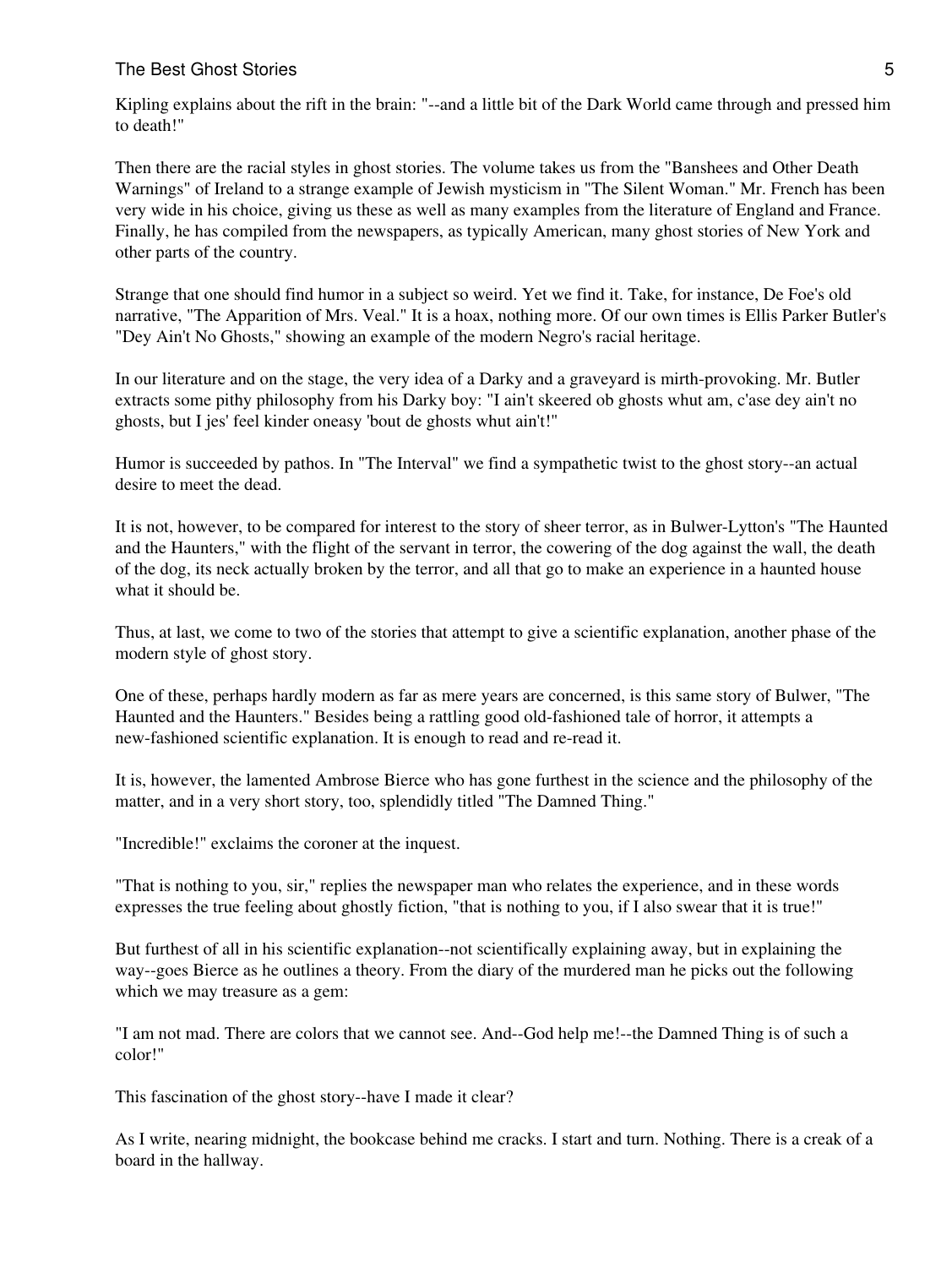#### The Best Ghost Stories 6 and the Stories 6 and the Stories 6 and the Stories 6 and the Stories 6 and the Stories 6 and the Stories 6 and the Stories 6 and the Stories 6 and the Stories 6 and the Stories 6 and the Stories 6

I know it is the cool night wind--the uneven contraction of materials expanded in the heat of the day.

Yet--do I go into the darkness outside otherwise than alert?

It is this evolution of our sense of ghost terror--ages of it--that fascinates us.

Can we, with a few generations of modernism behind us, throw it off with all our science? And, if we did, should we not then succeed only in abolishing the old-fashioned ghost story and creating a new, scientific ghost story?

Scientific? Yes. But more,--something that has existed since the beginnings of intelligence in the human race.

Perhaps, you critic, you say that the true ghost story originated in the age of shadowy candle light and pine knot with their grotesqueries on the walls and in the unpenetrated darkness, that the electric bulb and the radiator have dispelled that very thing on which, for ages, the ghost story has been built.

What? No ghost stories? Would you take away our supernatural fiction by your paltry scientific explanation?

Still will we gather about the story teller--then lie awake o' nights, seeing mocking figures, arms akimbo, defying all your science to crush the ghost story.

#### BEST GHOST STORIES

#### THE APPARITION OF MRS. VEAL

BY DANIEL DE FOE

#### THE PREFACE

This relation is matter of fact, and attended with such circumstances, as may induce any reasonable man to believe it. It was sent by a gentleman, a justice of peace, at Maidstone, in Kent, and a very intelligent person, to his friend in London, as it is here worded; which discourse is attested by a very sober and understanding gentlewoman, a kinswoman of the said gentleman's, who lives in Canterbury, within a few doors of the house in which the within-named Mrs. Bargrave lives; who believes his kinswoman to be of so discerning a spirit, as not to be put upon by any fallacy; and who positively assured him that the whole matter, as it is related and laid down, is really true; and what she herself had in the same words, as near as may be, from Mrs. Bargrave's own mouth, who, she knows, had no reason to invent and publish such a story, or any design to forge and tell a lie, being a woman of much honesty and virtue, and her whole life a course, as it were, of piety. The use which we ought to make of it, is to consider, that there is a life to come after this, and a just God, who will retribute to every one according to the deeds done in the body; and therefore to reflect upon our past course of life we have led in the world; that our time is short and uncertain; and that if we would escape the punishment of the ungodly, and receive the reward of the righteous, which is the laying hold of eternal life, we ought, for the time to come, to return to God by a speedy repentance, ceasing to do evil, and learning to do well: to seek after God early, if happily He may be found of us, and lead such lives for the future, as may be well pleasing in His sight.

#### A RELATION OF THE APPARITION OF MRS. VEAL

This thing is so rare in all its circumstances, and on so good authority, that my reading and conversation has not given me anything like it: it is fit to gratify the most ingenious and serious inquirer. Mrs. Bargrave is the person to whom Mrs. Veal appeared after her death; she is my intimate friend, and I can avouch for her reputation, for these last fifteen or sixteen years, on my own knowledge; and I can confirm the good character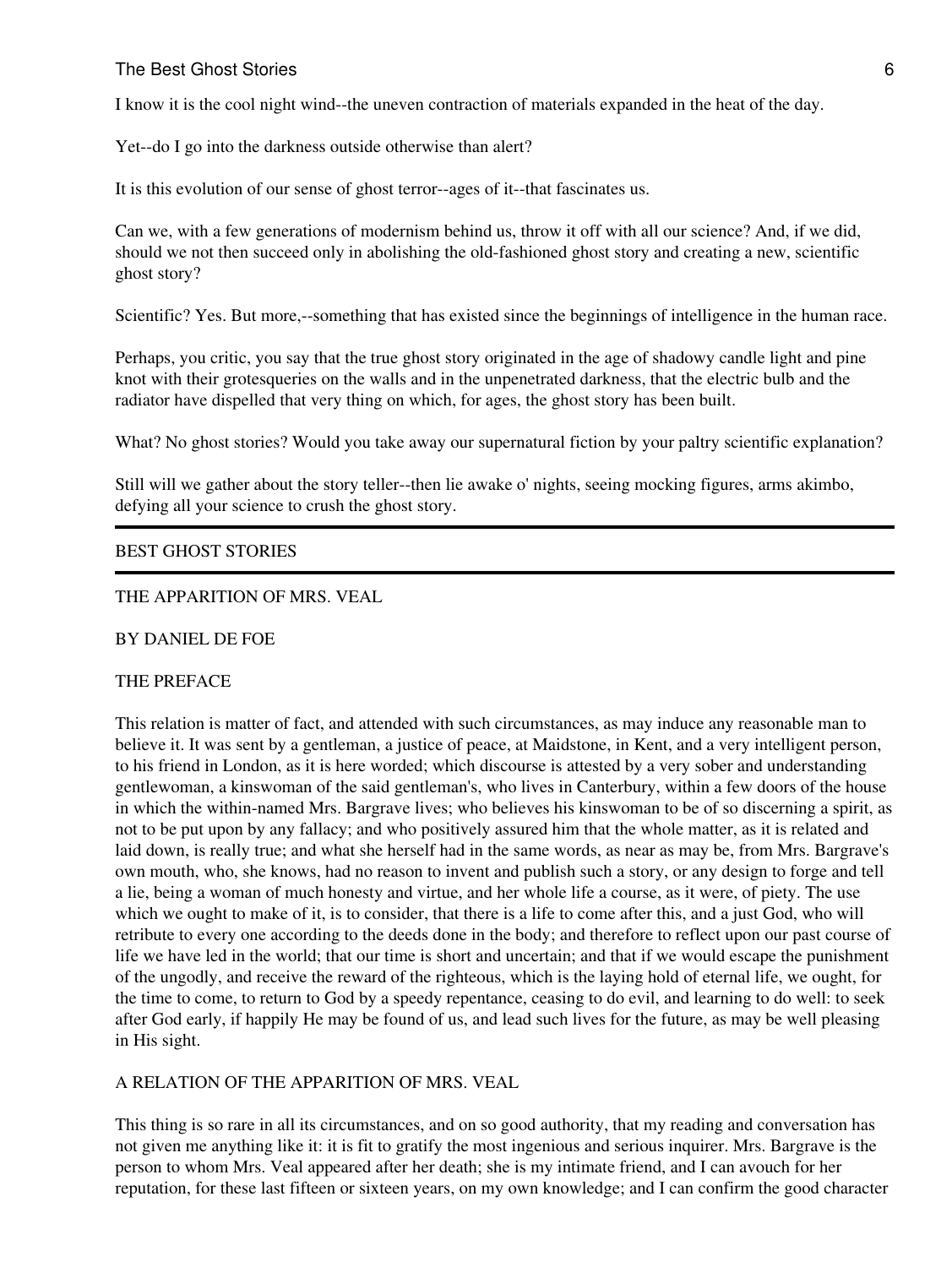#### The Best Ghost Stories 7 and 2008 7 and 2008 7 and 2008 7 and 2008 7 and 2008 7 and 2008 7 and 2008 7 and 2008 7 and 2008 7 and 2008 7 and 2008 7 and 2008 7 and 2008 7 and 2008 7 and 2008 7 and 2008 7 and 2008 7 and 2008 7

she had from her youth, to the time of my acquaintance. Though, since this relation, she is calumniated by some people, that are friends to the brother of this Mrs. Veal, who appeared; who think the relation of this appearance to be a reflection, and endeavor what they can to blast Mrs. Bargrave's reputation, and to laugh the story out of countenance. But by the circumstances thereof, and the cheerful disposition of Mrs. Bargrave, notwithstanding the ill-usage of a very wicked husband, there is not yet the least sign of dejection in her face; nor did I ever hear her let fall a desponding or murmuring expression; nay, not when actually under her husband's barbarity; which I have been witness to, and several other persons of undoubted reputation.

Now you must know, Mrs. Veal was a maiden gentlewoman of about thirty years of age, and for some years last past had been troubled with fits; which were perceived coming on her, by her going off from her discourse very abruptly to some impertinence. She was maintained by an only brother, and kept his house in Dover. She was a very pious woman, and her brother a very sober man to all appearance; but now he does all he can to null or quash the story. Mrs. Veal was intimately acquainted with Mrs. Bargrave from her childhood. Mrs. Veal's circumstances were then mean; her father did not take care of his children as he ought, so that they were exposed to hardships; and Mrs. Bargrave, in those days, had as unkind a father, though she wanted neither for food nor clothing, whilst Mrs. Veal wanted for both; insomuch that she would often say, Mrs. Bargrave, you are not only the best, but the only friend I have in the world, and no circumstances of life shall ever dissolve my friendship. They would often condole each other's adverse fortunes, and read together Drelincourt upon Death, and other good books; and so, like two Christian friends, they comforted each other under their sorrow.

Some time after, Mr. Veal's friends got him a place in the custom-house at Dover, which occasioned Mrs. Veal, by little and little, to fall off from her intimacy with Mrs. Bargrave, though there was never any such thing as a quarrel; but an indifferency came on by degrees, till at last Mrs. Bargrave had not seen her in two years and a half; though above a twelvemonth of the time Mrs. Bargrave hath been absent from Dover, and this last half year has been in Canterbury about two months of the time, dwelling in a house of her own.

In this house, on the 8th of September, 1705, she was sitting alone in the forenoon, thinking over her unfortunate life, and arguing herself into a due resignation to providence, though her condition seemed hard. And, said she, I have been provided for hitherto, and doubt not but I shall be still; and am well satisfied that my afflictions shall end when it is most fit for me: and then took up her sewing-work, which she had no sooner done, but she hears a knocking at the door. She went to see who was there, and this proved to be Mrs. Veal, her old friend, who was in a riding-habit. At that moment of time the clock struck twelve at noon.

Madam, says Mrs. Bargrave, I am surprised to see you, you have been so long a stranger; but told her, she was glad to see her, and offered to salute her; which Mrs. Veal complied with, till their lips almost touched; and then Mrs. Veal drew her hand across her own eyes, and said, I am not very well; and so waived it. She told Mrs. Bargrave, she was going a journey, and had a great mind to see her first. But, says Mrs. Bargrave, how came you to take a journey alone? I am amazed at it, because I know you have a fond brother. Oh! says Mrs. Veal, I gave my brother the slip, and came away because I had so great a desire to see you before I took my journey. So Mrs. Bargrave went in with her, into another room within the first, and Mrs. Veal sat her down in an elbow-chair, in which Mrs. Bargrave was sitting when she heard Mrs. Veal knock. Then says Mrs. Veal, My dear friend, I am come to renew our old friendship again, and beg your pardon for my breach of it; and if you can forgive me, you are the best of women. O, says Mrs. Bargrave, do not mention such a thing; I have not had an uneasy thought about it; I can easily forgive it. What did you think of me? said Mrs. Veal. Says Mrs. Bargrave, I thought you were like the rest of the world, and that prosperity had made you forget yourself and me. Then Mrs. Veal reminded Mrs. Bargrave of the many friendly offices she did her in former days, and much of the conversation they had with each other in the times of their adversity; what books they read, and what comfort, in particular, they received from Drelincourt's Book of Death, which was the best, she said, on that subject ever written. She also mentioned Dr. Sherlock, the two Dutch books which were translated, written upon death, and several others. But Drelincourt, she said, had the clearest notions of death, and of the future state, of any who had handled that subject. Then she asked Mrs. Bargrave, whether she had Drelincourt.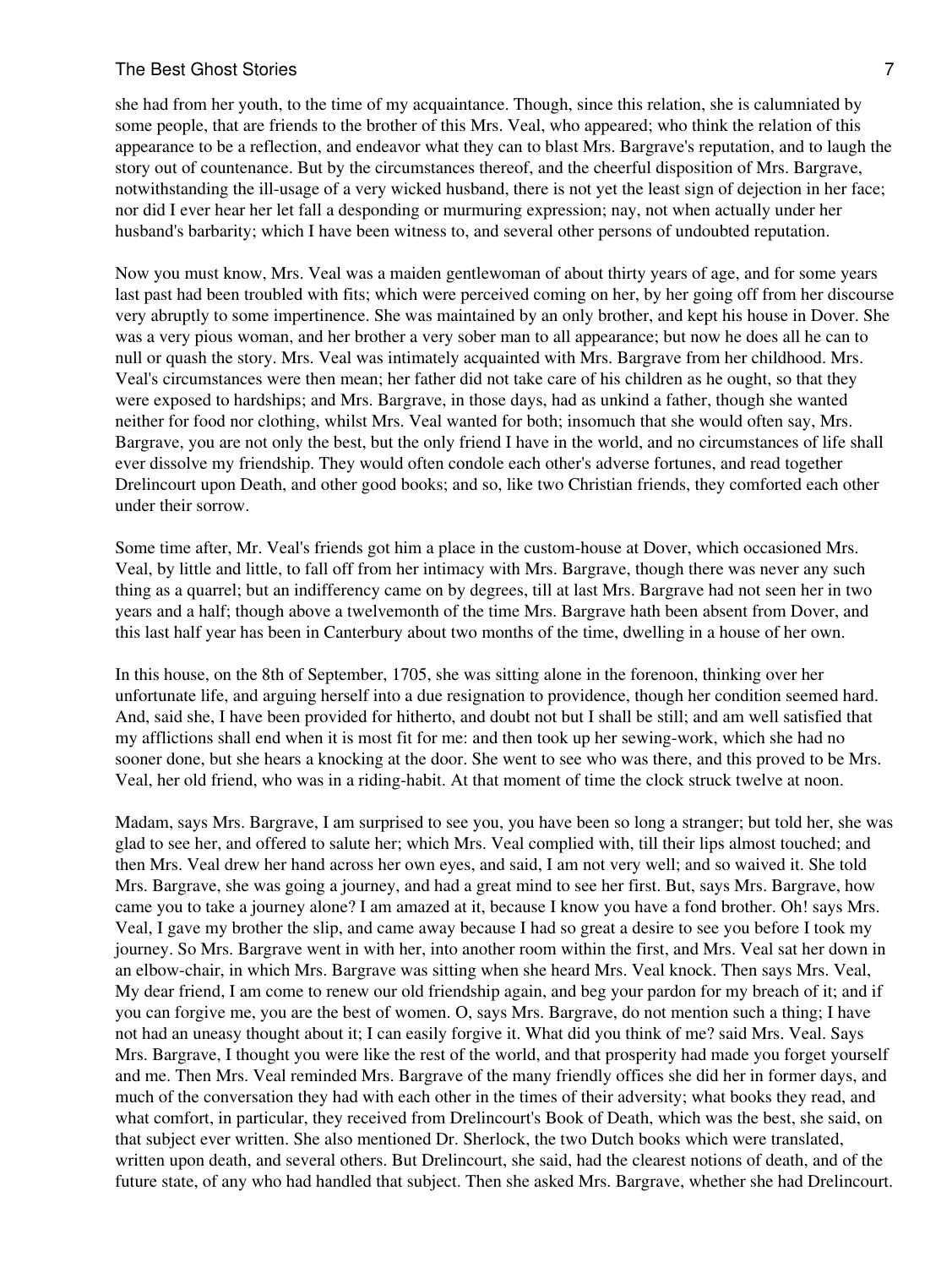#### The Best Ghost Stories 8 and 2008 and 2008 and 2008 and 2008 and 2008 and 2008 and 2008 and 2008 and 2008 and 2008 and 2008 and 2008 and 2008 and 2008 and 2008 and 2008 and 2008 and 2008 and 2008 and 2008 and 2008 and 2008

She said, Yes. Says Mrs. Veal, Fetch it. And so Mrs. Bargrave goes up stairs and brings it down. Says Mrs. Veal, Dear Mrs. Bargrave, if the eyes of our faith were as open as the eyes of our body, we should see numbers of angels about us for our guard. The notions we have of heaven now, are nothing like what it is, as Drelincourt says; therefore be comforted under your afflictions, and believe that the Almighty has a particular regard to you; and that your afflictions are marks of God's favor; and when they have done the business they are sent for, they shall be removed from you. And believe me, my dear friend, believe what I say to you, one minute of future happiness will infinitely reward you for all your sufferings. For, I can never believe (and claps her hand upon her knee with great earnestness, which indeed ran through most of her discourse), that ever God will suffer you to spend all your days in this afflicted state; but be assured, that your afflictions shall leave you, or you them, in a short time. She spake in that pathetical and heavenly manner, that Mrs. Bargrave wept several times, she was so deeply affected with it.

Then Mrs. Veal mentioned Dr. Kenrick's Ascetick, at the end of which he gives an account of the lives of the primitive Christians. Their pattern she recommended to our imitation, and said, their conversation was not like this of our age: For now, says she, there is nothing but frothy, vain discourse, which is far different from theirs. Theirs was to edification, and to build one another up in faith; so that they were not as we are, nor are we as they were: but, says she, we ought to do as they did. There was an hearty friendship among them; but where is it now to be found? Says Mrs. Bargrave, It is hard indeed to find a true friend in these days. Says Mrs. Veal, Mr. Norris has a fine copy of verses, called Friendship in Perfection, which I wonderfully admire. Have you seen the book? says Mrs. Veal. No, says Mrs. Bargrave, but I have the verses of my own writing out. Have you? says Mrs. Veal, then fetch them. Which she did from above stairs, and offered them to Mrs. Veal to read, who refused, and waived the thing, saying, holding down her head would make it ache; and then desired Mrs. Bargrave to read them to her, which she did. As they were admiring friendship, Mrs. Veal said, Dear Mrs. Bargrave, I shall love you for ever. In these verses there is twice used the word Elysian. Ah! says Mrs. Veal, these poets have such names for heaven. She would often draw her hands across her own eyes, and say, Mrs. Bargrave, do not you think I am mightily impaired by my fits? No, says Mrs. Bargrave, I think you look as well as ever I knew you. After all this discourse, which the apparition put in much finer words than Mrs. Bargrave said she could pretend to, and as much more than she can remember, (for it cannot be thought, that an hour and three quarters' conversation could all be retained, though the main of it she thinks she does,) she said to Mrs. Bargrave, she would have her write a letter to her brother, and tell him, she would have him give rings to such and such; and that there was a purse of gold in her cabinet, and that she would have two broad pieces given to her cousin Watson.

Talking at this rate, Mrs. Bargrave thought that a fit was coming upon her, and so placed herself in a chair just before her knees, to keep her from falling to the ground, if her fits should occasion it: for the elbow-chair, she thought, would keep her from falling on either side. And to divert Mrs. Veal, as she thought, took hold of her gown-sleeve several times, and commended it. Mrs. Veal told her, it was a scowered silk, and newly made up. But for all this, Mrs. Veal persisted in her request, and told Mrs. Bargrave, she must not deny her: and she would have her tell her brother all their conversation, when she had opportunity. Dear Mrs. Veal, says Mrs. Bargrave, this seems so impertinent, that I cannot tell how to comply with it; and what a mortifying story will our conversation be to a young gentleman? Why, says Mrs. Bargrave, it is much better, methinks, to do it yourself. No, says Mrs. Veal, though it seems impertinent to you now, you will see more reason for it hereafter. Mrs. Bargrave then, to satisfy her importunity, was going to fetch a pen and ink; but Mrs. Veal said, Let it alone now, but do it when I am gone; but you must be sure to do it: which was one of the last things she enjoined her at parting; and so she promised her.

Then Mrs. Veal asked for Mrs. Bargrave's daughter; she said, she was not at home: But if you have a mind to see her, says Mrs. Bargrave, I'll send for her. Do, says Mrs. Veal. On which she left her, and went to a neighbor's to seek for her; and by the time Mrs. Bargrave was returning, Mrs. Veal was got without the door in the street, in the face of the beast-market, on a Saturday, which is market-day, and stood ready to part, as soon as Mrs. Bargrave came to her. She asked her, why she was in such haste. She said she must be going, though perhaps she might not go her journey till Monday; and told Mrs. Bargrave, she hoped she should see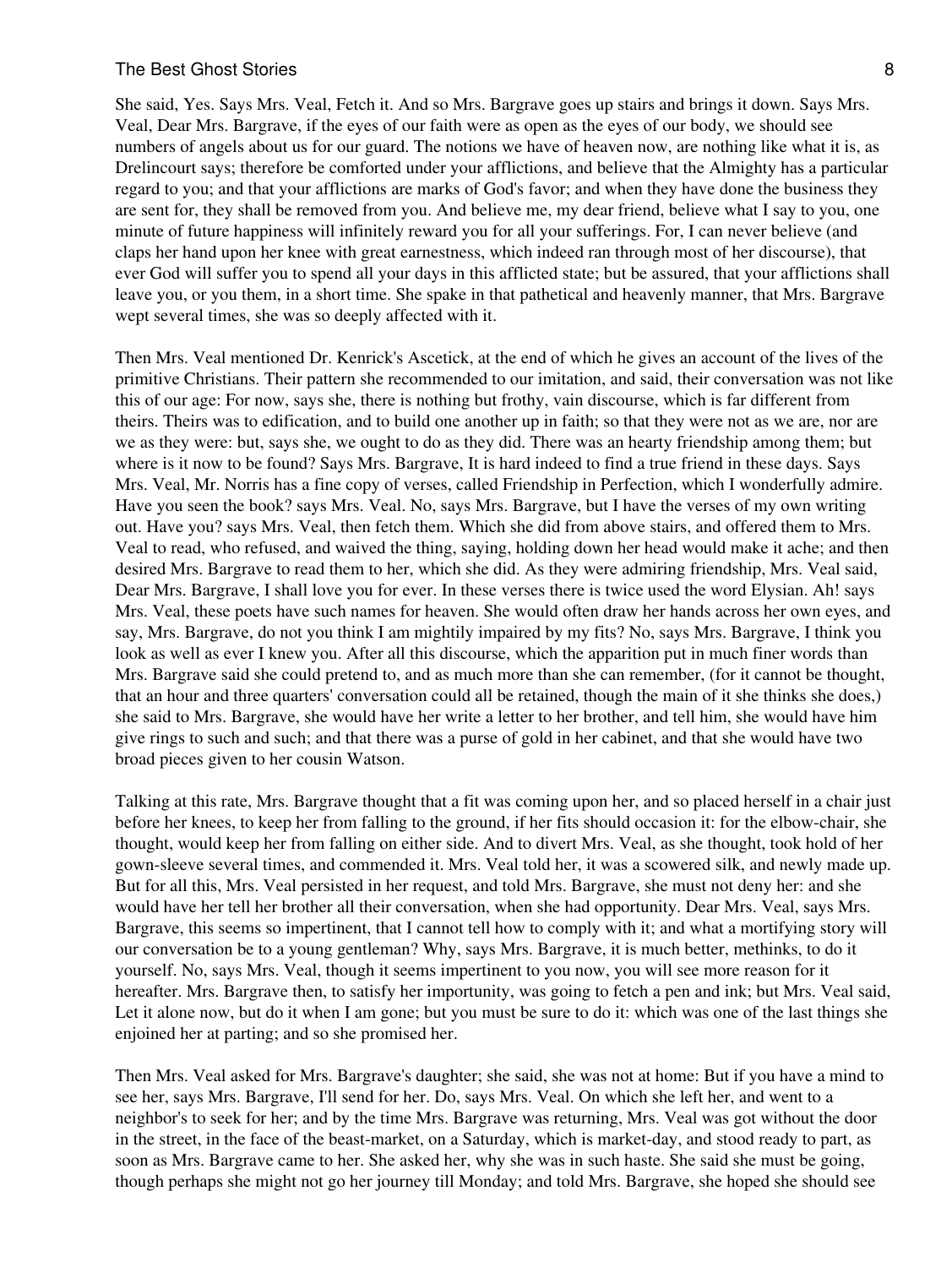her again at her cousin Watson's, before she went whither she was going. Then she said, she would take her leave of her, and walked from Mrs. Bargrave in her view, till a turning interrupted the sight of her, which was three quarters after one in the afternoon.

Mrs. Veal died the 7th of September, at twelve o'clock at noon of her fits, and had not above four hours' senses before her death, in which time she received the sacrament. The next day after Mrs. Veal's appearing, being Sunday, Mrs. Bargrave was mightily indisposed with a cold, and a sore throat, that she could not go out that day; but on Monday morning she sent a person to Captain Watson's, to know if Mrs. Veal was there. They wondered at Mrs. Bargrave's inquiry; and sent her word, that she was not there, nor was expected. At this answer Mrs. Bargrave told the maid she had certainly mistook the name, or made some blunder. And though she was ill, she put on her hood, and went herself to Captain Watson's though she knew none of the family, to see if Mrs. Veal was there or not. They said, they wondered at her asking, for that she had not been in town; they were sure, if she had, she would have been there. Says Mrs. Bargrave, I am sure she was with me on Saturday almost two hours. They said, it was impossible; for they must have seen her if she had. In comes Captain Watson, while they were in dispute, and said, that Mrs. Veal was certainly dead, and her escutcheons were making. This strangely surprised Mrs. Bargrave, when she sent to the person immediately who had the care of them, and found it true. Then she related the whole story to Captain Watson's family, and what gown she had on, and how striped; and that Mrs. Veal told her, it was scowered. Then Mrs. Watson cried out, You have seen her indeed, for none knew, but Mrs. Veal and myself, that the gown was scowered. And Mrs. Watson owned, that she described the gown exactly: For, said she, I helped her to make it up. This Mrs. Watson blazed all about the town, and avouched the demonstration of the truth of Mrs. Bargrave's seeing Mrs. Veal's apparition. And Captain Watson carried two gentlemen immediately to Mrs. Bargrave's house, to hear the relation of her own mouth. And when it spread so fast, that gentlemen and persons of quality, the judicious and skeptical part of the world, flocked in upon her, it at last became such a task, that she was forced to go out of the way. For they were, in general, extremely satisfied of the truth of the thing, and plainly saw that Mrs. Bargrave was no hypochondraic; for she always appears with such a cheerful air, and pleasing mien, that she has gained the favor and esteem of all the gentry; and it is thought a great favor, if they can but get the relation from her own mouth. I should have told you before, that Mrs. Veal told Mrs. Bargrave, that her sister and brother-in-law were just come down from London to see her. Says Mrs. Bargrave, How came you to order matters so strangely? It could not be helped, says Mrs. Veal. And her brother and sister did come to see her, and entered the town of Dover just as Mrs. Veal was expiring. Mrs. Bargrave, asked her, whether she would drink some tea. Says Mrs. Veal, I do not care if I do; but I'll warrant you, this mad fellow (meaning Mrs. Bargrave's husband) has broke all your trinkets. But, says Mrs. Bargrave, I'll get something to drink in for all that; but Mrs. Veal waived it, and said, It is no matter, let it alone; and so it passed.

All the time I sat with Mrs. Bargrave, which was some hours, she recollected fresh sayings of Mrs. Veal. And one material thing more she told Mrs. Bargrave, that old Mr. Breton allowed Mrs. Veal ten pounds a year; which was a secret, and unknown to Mrs. Bargrave, till Mrs. Veal told it her.

Mrs. Bargrave never varies in her story; which puzzles those who doubt of the truth, or are unwilling to believe it. A servant in the neighbor's yard, adjoining to Mrs. Bargrave's house, heard her talking to somebody an hour of the time Mrs. Veal was with her. Mrs. Bargrave went out to her next neighbor's the very moment she parted with Mrs. Veal, and told her what ravishing conversation she had with an old friend, and told the whole of it. Drelincourt's Book of Death is, since this happened, bought up strangely. And it is to be observed, that notwithstanding all the trouble and fatigue Mrs. Bargrave has undergone upon this account, she never took the value of a farthing, nor suffered her daughter to take anything of anybody, and therefore can have no interest in telling the story.

But Mr. Veal does what he can to stifle the matter, and said, he would see Mrs. Bargrave; but yet it is certain matter of fact that he has been at Captain Watson's since the death of his sister, and yet never went near Mrs. Bargrave; and some of his friends report her to be a liar, and that she knew of Mr. Breton's ten pounds a year. But the person who pretends to say so, has the reputation of a notorious liar, among persons whom I know to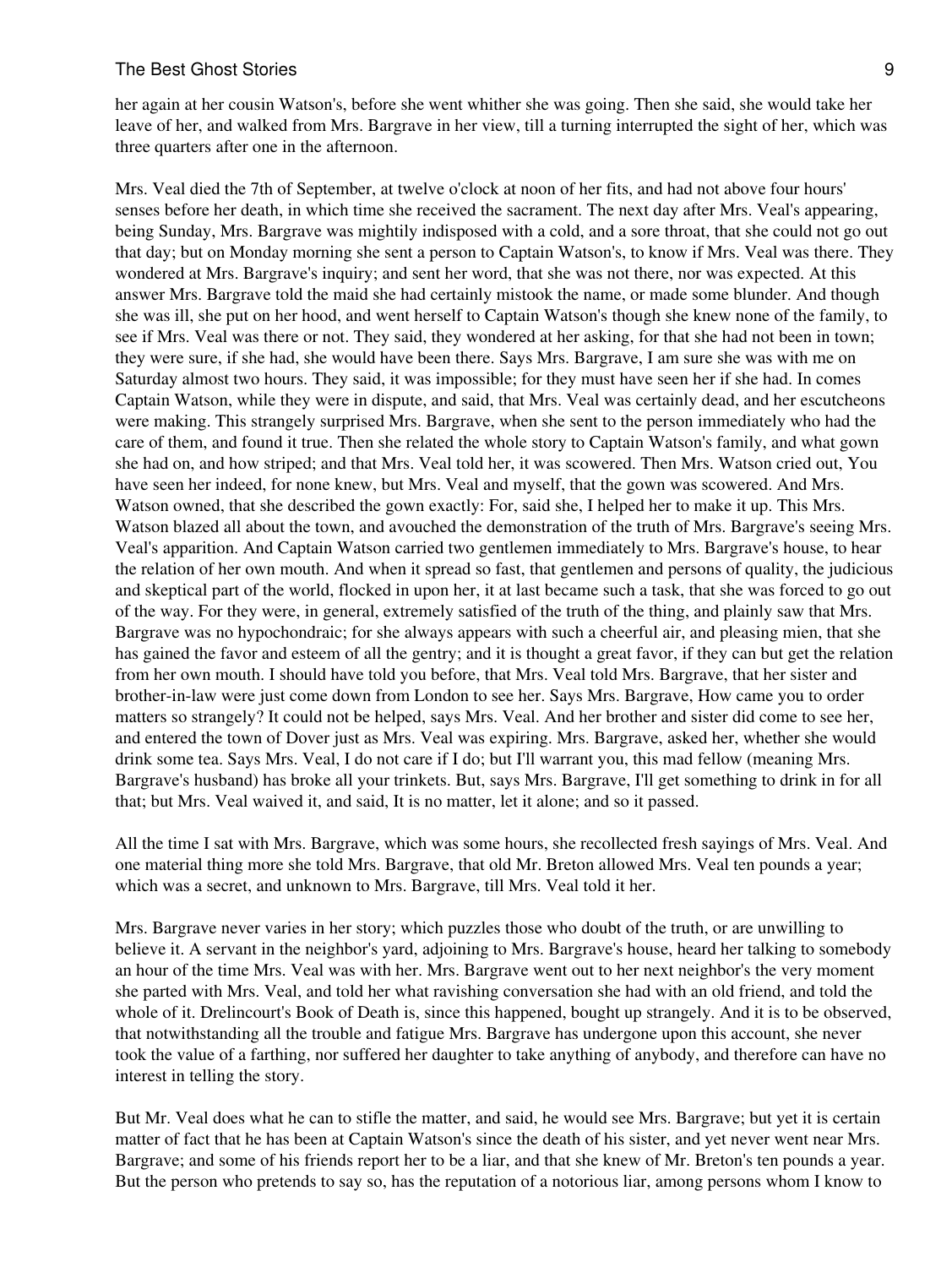be of undoubted credit. Now Mr. Veal is more of a gentleman than to say she lies; but says, a bad husband has crazed her. But she needs only present herself, and it will effectually confute that pretense. Mr. Veal says, he asked his sister on her death-bed, whether she had a mind to dispose of anything? And she said, No. Now, the things which Mrs. Veal's apparition would have disposed of, were so trifling, and nothing of justice aimed at in their disposal, that the design of it appears to me to be only in order to make Mrs. Bargrave so to demonstrate the truth of her appearance, as to satisfy the world of the reality thereof, as to what she had seen and heard; and to secure her reputation among the reasonable and understanding part of mankind. And then again, Mr. Veal owns, that there was a purse of gold; but it was not found in her cabinet, but in a comb-box. This looks improbable; for that Mrs. Watson owned, that Mrs. Veal was so very careful of the key of the cabinet, that she would trust nobody with it. And if so, no doubt she would not trust her gold out of it. And Mrs. Veal's often drawing her hand over her eyes, and asking Mrs. Bargrave whether her fits had not impaired her, looks to me as if she did it on purpose to remind Mrs. Bargrave of her fits, to prepare her not to think it strange that she should put her upon writing to her brother to dispose of rings and gold, which looked so much like a dying person's request; and it took accordingly with Mrs. Bargrave, as the effects of her fits coming upon her; and was one of the many instances of her wonderful love to her, and care of her, that she should not be affrighted; which indeed appears in her whole management, particularly in her coming to her in the day-time, waiving the salutation, and when she was alone; and then the manner of her parting, to prevent a second attempt to salute her.

Now, why Mr. Veal should think this relation a reflection, as it is plain he does, by his endeavoring to stifle it, I cannot imagine; because the generality believe her to be a good spirit, her discourse was so heavenly. Her two great errands were to comfort Mrs. Bargrave in her affliction, and to ask her forgiveness for the breach of friendship, and with a pious discourse to encourage her. So that, after all, to suppose that Mrs. Bargrave could hatch such an invention as this from Friday noon till Saturday noon, supposing that she knew of Mrs. Veal's death the very first moment, without jumbling circumstances, and without any interest too; she must be more witty, fortunate, and wicked too, than any indifferent person, I dare say, will allow. I asked Mrs. Bargrave several times, if she was sure she felt the gown? She answered modestly, If my senses be to be relied on, I am sure of it. I asked her, if she heard a sound when she clapped her hand upon her knee? She said, she did not remember she did; but said she appeared to be as much a substance as I did, who talked with her. And I may, said she, be as soon persuaded, that your apparition is talking to me now, as that I did not really see her: for I was under no manner of fear, and received her as a friend, and parted with her as such. I would not, says she, give one farthing to make any one believe it: I have no interest in it; nothing but trouble is entailed upon me for a long time, for aught I know; and had it not come to light by accident, it would never have been made public. But now, she says, she will make her own private use of it, and keep herself out of the way as much as she can; and so she has done since. She says, She had a gentleman who came thirty miles to her to hear the relation; and that she had told it to a room full of people at a time. Several particular gentlemen have had the story from Mrs. Bargrave's own mouth.

This thing has very much affected me, and I am as well satisfied, as I am of the best-grounded matter of fact. And why we should dispute matter of fact, because we cannot solve things of which we can have no certain or demonstrative notions, seems strange to me. Mrs. Bargrave's authority and sincerity alone, would have been undoubted in any other case.

#### TO THE READER

The origin of the foregoing curious story seems to have been as follows:--

An adventurous bookseller had ventured to print a considerable edition of a work by the Reverend Charles Drelincourt, minister of the Calvinist church in Paris, and translated by M. D'Assigny, under the title of "The Christian's Defense against the Fear of Death, with several directions how to prepare ourselves to die well." But however certain the prospect of death, it is not so agreeable (unfortunately) as to invite the eager contemplation of the public; and Drelincourt's book, being neglected, lay a dead stock on the hands of the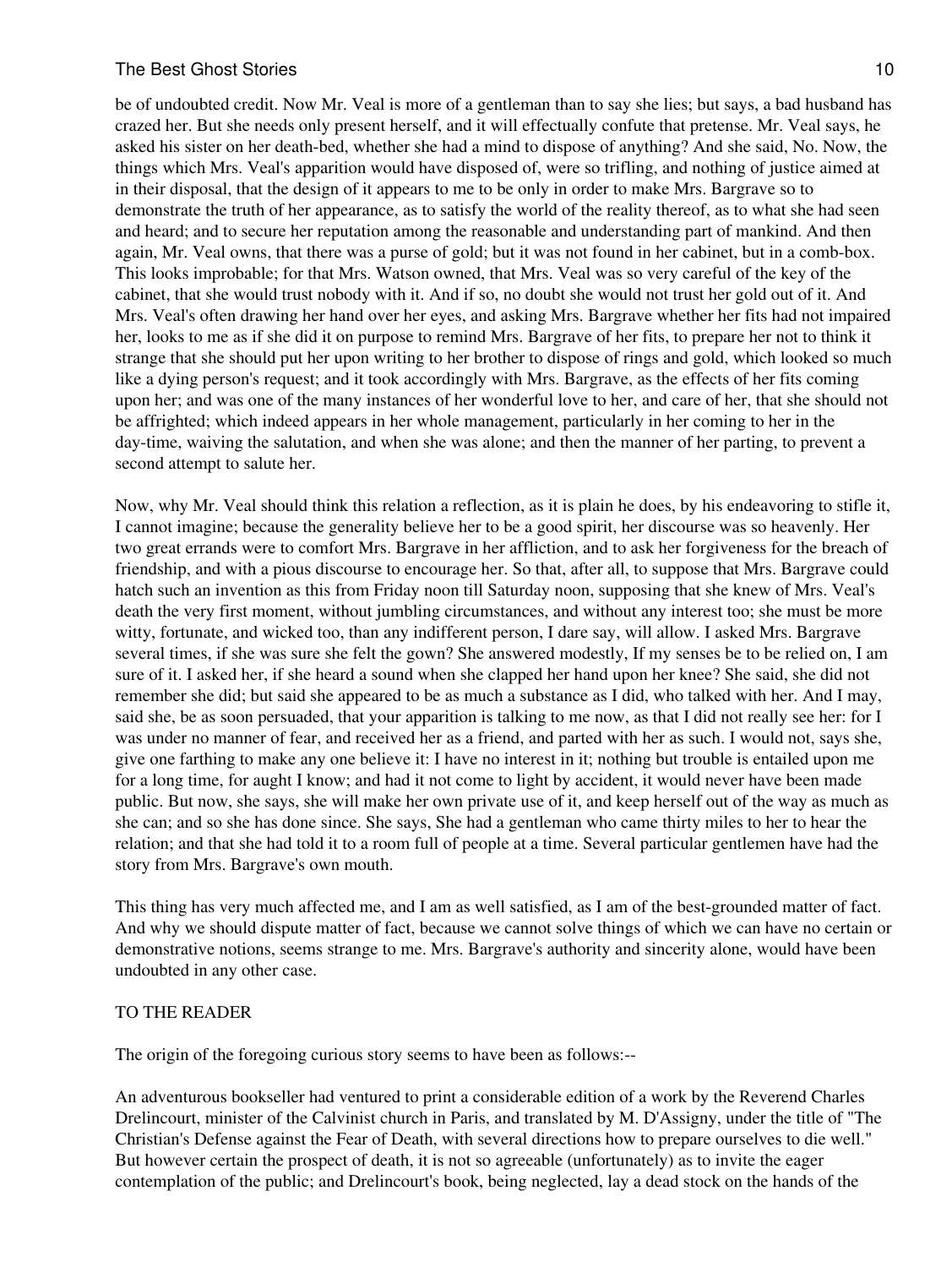## The Best Ghost Stories **11** and the Best Ghost Stories **11**

publisher. In this emergency, he applied to De Foe to assist him (by dint of such means as were then, as well as now, pretty well understood in the literary world) in rescuing the unfortunate book from the literary death to which general neglect seemed about to consign it.

De Foe's genius and audacity devised a plan which, for assurance and ingenuity, defied even the powers of Mr. Puff in the *Critic*: for who but himself would have thought of summoning up a ghost from the grave to bear witness in favor of a halting body of divinity? There is a matter-of-fact, business-like style in the whole account of the transaction, which bespeaks ineffable powers of self-possession. The narrative is drawn up "by a gentleman, a *Justice of Peace* at Maidstone, in Kent, a very intelligent person." And, moreover, "the discourse is attested by a very sober gentlewoman, who lives in Canterbury, within a few doors of the house in which Mrs. Bargrave lives." The Justice believes his kinswoman to be of so discerning a spirit, as not to be put upon by any fallacy--and the kinswoman positively assures the Justice, "that the whole matter, as it is related and laid down, is really true, and what she herself heard, as near as may be, from Mrs. Bargrave's own mouth, who, she knows, had no reason to invent or publish such a story, or any design to forge and tell a lie, being a woman of so much honesty and virtue, and her whole life a course, as it were, of piety." Skepticism itself could not resist this triple court of evidence so artfully combined, the Justice attesting for the discerning spirit of the sober and understanding gentlewoman his kinswoman, and his kinswoman becoming bail for the veracity of Mrs. Bargrave. And here, gentle reader, admire the simplicity of those days. Had Mrs. Veal's visit to her friend happened in our time, the conductors of the daily press would have given the word, and seven gentlemen unto the said press belonging, would, with an obedient start, have made off for Kingston, for Canterbury, for Dover,--for Kamchatka if necessary,--to pose the Justice, cross-examine Mrs. Bargrave, confront the sober and understanding kinswoman, and dig Mrs. Veal up from her grave, rather than not get to the bottom of the story. But in our time we doubt and scrutinize; our ancestors wondered and believed.

Before the story is commenced, the understanding gentlewoman (not the Justice of Peace), who is the reporter, takes some pains to repel the objections made against the story by some of the friends of Mrs. Veal's brother, who consider the marvel as an aspersion on their family, and do what they can to laugh it out of countenance. Indeed, it is allowed, with admirable impartiality, that Mr. Veal is too much of a gentleman to suppose Mrs. Bargrave invented the story--scandal itself could scarce have supposed that--although one notorious liar, who is chastised towards the conclusion of the story, ventures to throw out such an insinuation. No reasonable or respectable person, however, could be found to countenance the suspicion, and Mr. Veal himself opined that Mrs. Bargrave had been driven crazy by a cruel husband, and dreamed the whole story of the apparition. Now all this is sufficiently artful. To have vouched the fact as universally known, and believed by every one, *nem. con.*, would not have been half so satisfactory to a skeptic as to allow fairly that the narrative had been impugned, and hint at the character of one of those skeptics, and the motives of another, as sufficient to account for their want of belief. Now to the fact itself.

Mrs. Bargrave and Mrs. Veal had been friends in youth, and had protested their attachment should last as long as they lived; but when Mrs. Veal's brother obtained an office in the customs at Dover, some cessation of their intimacy ensued, "though without any positive quarrel." Mrs. Bargrave had removed to Canterbury, and was residing in a house of her own, when she was suddenly interrupted by a visit from Mrs. Veal, as she was sitting in deep contemplation of certain distresses of her own. The visitor was in a riding-habit, and announced herself as prepared for a distant journey (which seems to intimate that spirits have a considerable distance to go before they arrive at their appointed station, and that the females at least put on a *habit* for the occasion). The spirit, for such was the seeming Mrs. Veal, continued to waive the ceremony of salutation, both in going and coming, which will remind the reader of a ghostly lover's reply to his mistress in the fine old Scottish ballad:--

Why should I come within thy bower? I am no earthly man; And should I kiss thy rosy lips, Thy days would not be lang.

They then began to talk in the homely style of middle-aged ladies, and Mrs. Veal proses concerning the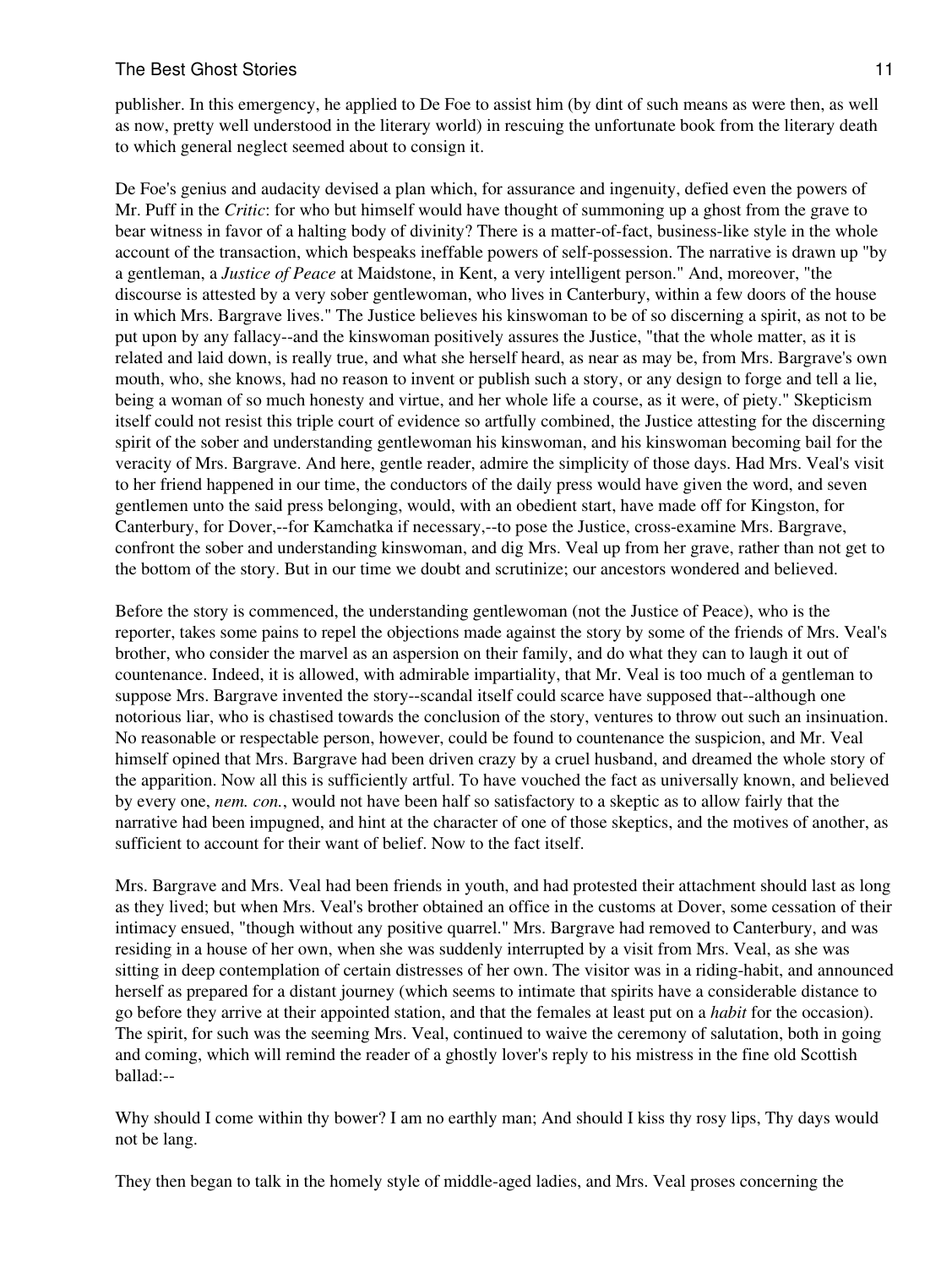conversations they had formerly held, and the books they had read together. Her very recent experience probably led Mrs. Veal to talk of death, and the books written on the subject, and she pronounced *ex cathedrá*, as a dead person was best entitled to do, that "Drelincourt's book on Death was the best book on the subject ever written." She also mentioned Dr. Sherlock, two Dutch books which had been translated, and several others; but Drelincourt, she said, had the clearest notions of death and the future state of any who had handled that subject. She then asked for the work [we marvel the edition and impress had not been mentioned] and lectured on it with great eloquence and affection. Dr. Kenrick's *Ascetick* was also mentioned with approbation by this critical specter [the Doctor's work was no doubt a tenant of the shelf in some favorite publisher's shop]; and Mr. Norris's *Poem on Friendship*, a work, which I doubt, though honored with a ghost's approbation, we may now seek for as vainly as Correlli tormented his memory to recover the sonata which the devil played to him in a dream. Presently after, from former habits we may suppose, the guest desires a cup of tea; but, bethinking herself of her new character, escapes from her own proposal by recollecting that Mr. Bargrave was in the habit of breaking his wife's china. It would have been indeed strangely out of character if the spirit had lunched, or breakfasted upon tea and toast. Such a consummation would have sounded as ridiculous as if the statue of the commander in *Don Juan* had not only accepted of the invitation of the libertine to supper, but had also committed a beefsteak to his flinty jaws and stomach of adamant. A little more conversation ensued of a less serious nature, and tending to show that even the passage from life to death leaves the female anxiety about person and dress somewhat alive. The ghost asked Mrs. Bargrave whether she did not think her very much altered, and Mrs. Bargrave of course complimented her on her good looks. Mrs. Bargrave also admired the gown which Mrs. Veal wore, and as a mark of her perfectly restored confidence, the spirit led her into the important secret, that it was a *scoured silk*, and lately made up. She informed her also of another secret, namely, that one Mr. Breton had allowed her ten pounds a year; and, lastly, she requested that Mrs. Bargrave would write to her brother, and tell him how to distribute her mourning rings, and mentioned there was a purse of gold in her cabinet. She expressed some wish to see Mrs. Bargrave's daughter; but when that good lady went to the next door to seek her, she found on her return the guest leaving the house. She had got without the door, in the street, in the face of the beast market, on a Saturday, which is market day, and stood ready to part. She said she must be going, as she had to call upon her cousin Watson (this appears to be a *gratis dictum* on the part of the ghost) and, maintaining the character of mortality to the last, she quietly turned the corner, and walked out of sight.

Then came the news of Mrs. Veal's having died the day before at noon. Says Mrs. Bargrave, "I am sure she was with me on Saturday almost two hours." And in comes Captain Watson, and says Mrs. Veal was certainly dead. And then come all the pieces of evidence, and especially the striped silk gown. Then Mrs. Watson cried out, "You have seen her indeed, for none knew but Mrs. Veal and I that that gown was scoured"; and she cried that the gown was described exactly, for, said she, "I helped her to make it up." And next we have the silly attempts made to discredit the history. Even Mr. Veal, her brother, was obliged to allow that the gold was found, but with a difference, and pretended it was not found in a cabinet, but elsewhere; and, in short, we have all the gossip of *says I*, and *thinks I*, and *says she*, and *thinks she*, which disputed matters usually excite in a country town.

When we have thus turned the tale, the seam without, it may be thought too ridiculous to have attracted notice. But whoever will read it as told by De Foe himself, will agree that, could the thing have happened in reality, so it would have been told. The sobering the whole supernatural visit into the language of the middle or low life, gives it an air of probability even in its absurdity. The ghost of an exciseman's housekeeper, and a seamstress, were not to converse like Brutus with his Evil Genius. And the circumstances of scoured silks, broken tea-china, and such like, while they are the natural topics of such persons' conversation, would, one might have thought, be the last which an inventor would have introduced into a pretended narrative betwixt the dead and living. In short, the whole is so distinctly circumstantial, that, were it not for the impossibility, or extreme improbability at least, of such an occurrence, the evidence could not but support the story.

The effect was most wonderful. *Drelincourt upon Death*, attested by one who could speak from experience, took an unequaled run. The copies had hung on the bookseller's hands as heavy as a pile of lead bullets. They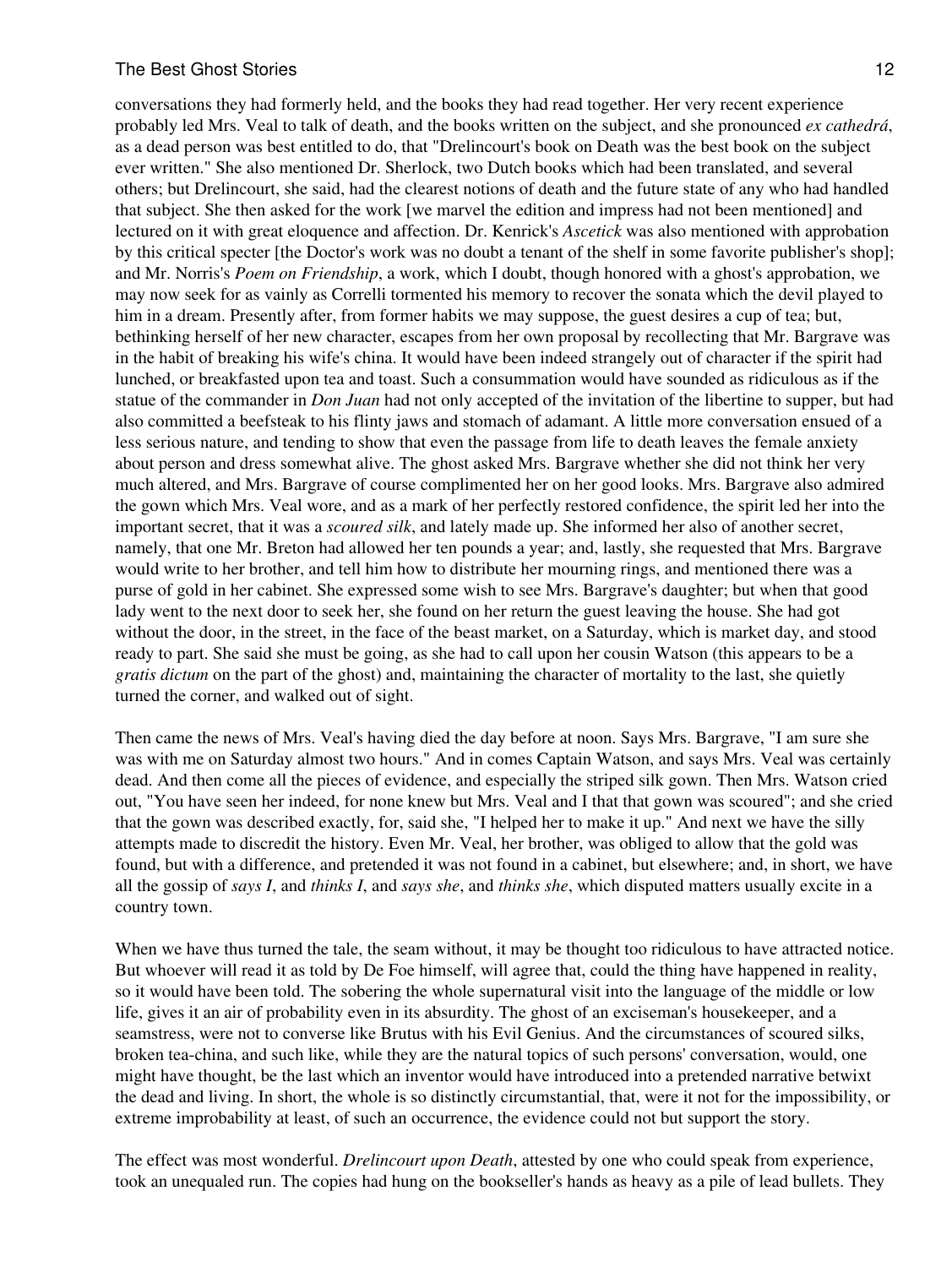# The Best Ghost Stories **13** and the Best Ghost Stories **13**

now traversed the town in every direction, like the same balls discharged from a field-piece. In short, the object of Mrs. Veal's apparition was perfectly attained.--[See The Miscellaneous Prose Works of Sir Walter Scott, Bart., vol. iv. p. 305, ed. 1827.]

## CANON ALBERIC'S SCRAP-BOOK

## BY MONTAGUE RHODES JAMES

St. Bertrand de Comminges is a decayed town on the spurs of the Pyrenees, not very far from Toulouse, and still nearer to Bagnères-de-Luchon. It was the site of a bishopric until the Revolution, and has a cathedral which is visited by a certain number of tourists. In the spring of 1883 an Englishman arrived at this old-world place--I can hardly dignify it with the name of city, for there are not a thousand inhabitants. He was a Cambridge man, who had come specially from Toulouse to see St. Bertrand's Church, and had left two friends, who were less keen archæologists than himself, in their hotel at Toulouse, under promise to join him on the following morning. Half an hour at the church would satisfy *them*, and all three could then pursue their journey in the direction of Auch. But our Englishman had come early on the day in question, and proposed to himself to fill a note-book and to use several dozens of plates in the process of describing and photographing every corner of the wonderful church that dominates the little hill of Comminges. In order to carry out this design satisfactorily, it was necessary to monopolize the verger of the church for the day. The verger or sacristan (I prefer the latter appellation, inaccurate as it may be) was accordingly sent for by the somewhat brusque lady who keeps the inn of the Chapeau Rouge; and when he came, the Englishman found him an unexpectedly interesting object of study. It was not in the personal appearance of the little, dry, wizened old man that the interest lay, for he was precisely like dozens of other church-guardians in France, but in a curious furtive, or rather hunted and oppressed, air which he had. He was perpetually half glancing behind him; the muscles of his back and shoulders seemed to be hunched in a continual nervous contraction, as if he were expecting every moment to find himself in the clutch of an enemy. The Englishman hardly knew whether to put him down as a man haunted by a fixed delusion, or as one oppressed by a guilty conscience, or as an unbearably henpecked husband. The probabilities, when reckoned up, certainly pointed to the last idea; but, still, the impression conveyed was that of a more formidable persecutor even than a termagant wife.

However, the Englishman (let us call him Dennistoun) was soon too deep in his note-book and too busy with his camera to give more than an occasional glance to the sacristan. Whenever he did look at him, he found him at no great distance, either huddling himself back against the wall or crouching in one of the gorgeous stalls. Dennistoun became rather fidgety after a time. Mingled suspicions that he was keeping the old man from his *déjeuner*, that he was regarded as likely to make away with St. Bertrand's ivory crozier, or with the dusty stuffed crocodile that hangs over the font, began to torment him.

"Won't you go home?" he said at last; "I'm quite well able to finish my notes alone; you can lock me in if you like. I shall want at least two hours more here, and it must be cold for you, isn't it?"

"Good heavens!" said the little man, whom the suggestion seemed to throw into a state of unaccountable terror, "such a thing cannot be thought of for a moment. Leave monsieur alone in the church? No, no; two hours, three hours, all will be the same to me. I have breakfasted, I am not at all cold, with many thanks to monsieur."

"Very well, my little man," quoth Dennistoun to himself: "you have been warned, and you must take the consequences."

Before the expiration of the two hours, the stalls, the enormous dilapidated organ, the choir-screen of Bishop John de Mauléon, the remnants of glass and tapestry, and the objects in the treasure-chamber, had been well and truly examined; the sacristan still keeping at Dennistoun's heels, and every now and then whipping round as if he had been stung, when one or other of the strange noises that trouble a large empty building fell on his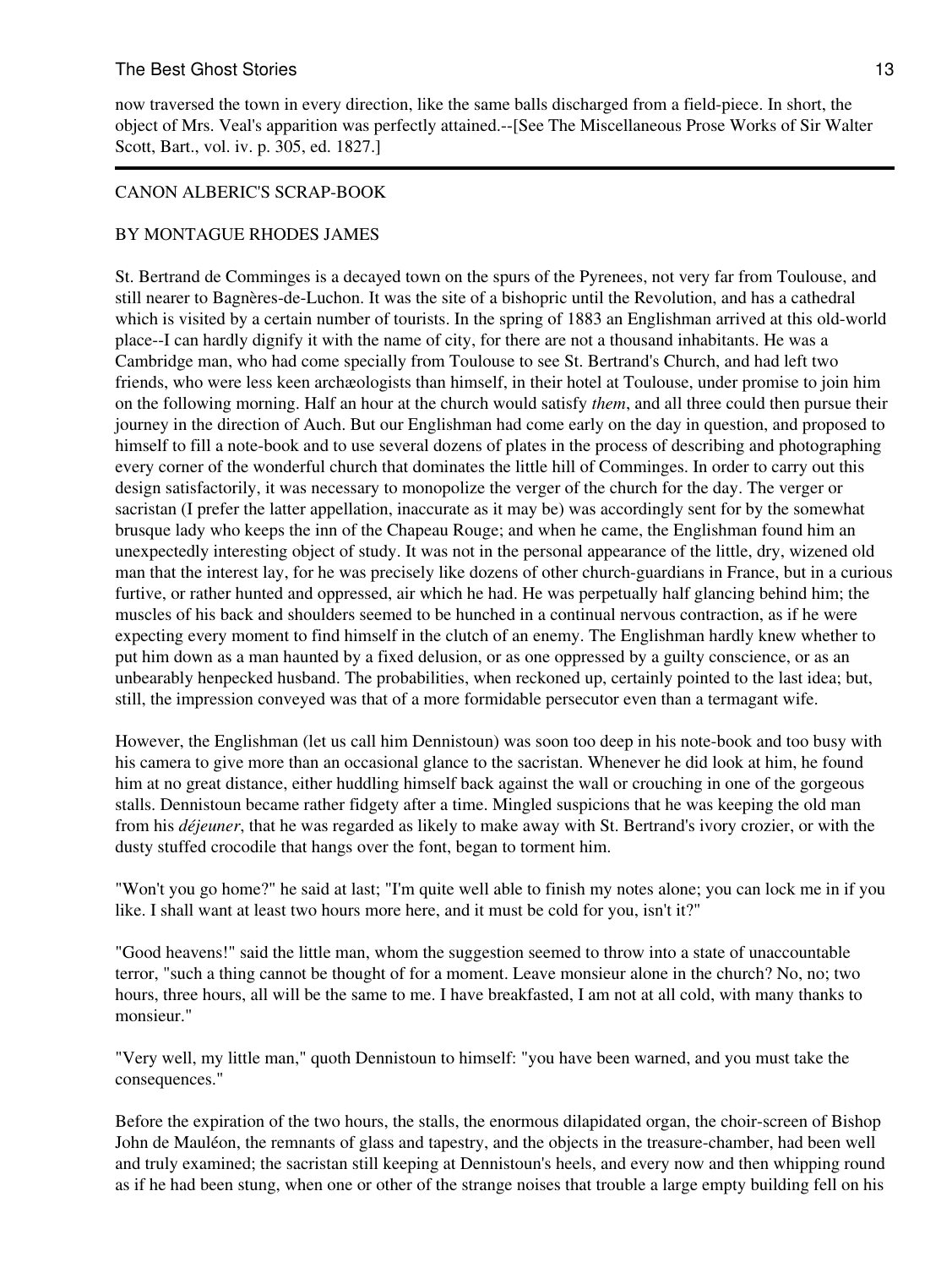ear. Curious noises they were sometimes.

"Once," Dennistoun said to me, "I could have sworn I heard a thin metallic voice laughing high up in the tower. I darted an inquiring glance at my sacristan. He was white to the lips. 'It is he--that is--it is no one; the door is locked,' was all he said, and we looked at each other for a full minute."

Another little incident puzzled Dennistoun a good deal. He was examining a large dark picture that hangs behind the altar, one of a series illustrating the miracles of St. Bertrand. The composition of the picture is well-nigh indecipherable, but there is a Latin legend below, which runs thus:

"Qualiter S. Bertrandus liberavit hominem quem diabolus diu volebat strangulare." (How St. Bertrand delivered a man whom the Devil long sought to strangle.)

Dennistoun was turning to the sacristan with a smile and a jocular remark of some sort on his lips, but he was confounded to see the old man on his knees, gazing at the picture with the eye of a suppliant in agony, his hands tightly clasped, and a rain of tears on his cheeks. Dennistoun naturally pretended to have noticed nothing, but the question would not away from him, "Why should a daub of this kind affect any one so strongly?" He seemed to himself to be getting some sort of clue to the reason of the strange look that had been puzzling him all the day: the man must be monomaniac; but what was his monomania?

It was nearly five o'clock; the short day was drawing in, and the church began to fill with shadows, while the curious noises--the muffled footfalls and distant talking voices that had been perceptible all day--seemed, no doubt because of the fading light and the consequently quickened sense of hearing, to become more frequent and insistent.

The sacristan began for the first time to show signs of hurry and impatience. He heaved a sigh of relief when camera and note-book were finally packed up and stowed away, and hurriedly beckoned Dennistoun to the western door of the church, under the tower. It was time to ring the Angelus. A few pulls at the reluctant rope, and the great bell Bertrande, high in the tower, began to speak, and swung her voice up among the pines and down to the valleys, loud with mountain-streams, calling the dwellers on those lonely hills to remember and repeat the salutation of the angel to her whom he called Blessed among women. With that a profound quiet seemed to fall for the first time that day upon the little town, and Dennistoun and the sacristan went out of the church.

On the doorstep they fell into conversation.

"Monsieur seemed to interest himself in the old choir-books in the sacristy."

"Undoubtedly. I was going to ask you if there were a library in the town."

"No, monsieur; perhaps there used to be one belonging to the Chapter, but it is now such a small place----" Here came a strange pause of irresolution, as it seemed; then, with a sort of plunge, he went on: "But if monsieur is *amateur des vieux livres*, I have at home something that might interest him. It is not a hundred yards."

At once all Dennistoun's cherished dreams of finding priceless manuscripts in untrodden corners of France flashed up, to die down again the next moment. It was probably a stupid missal of Plantin's printing, about 1580. Where was the likelihood that a place so near Toulouse would not have been ransacked long ago by collectors? However, it would be foolish not to go; he would reproach himself for ever after if he refused. So they set off. On the way the curious irresolution and sudden determination of the sacristan recurred to Dennistoun, and he wondered in a shamefaced way whether he was being decoyed into some purlieu to be made away with as a supposed rich Englishman. He contrived, therefore, to begin talking with his guide, and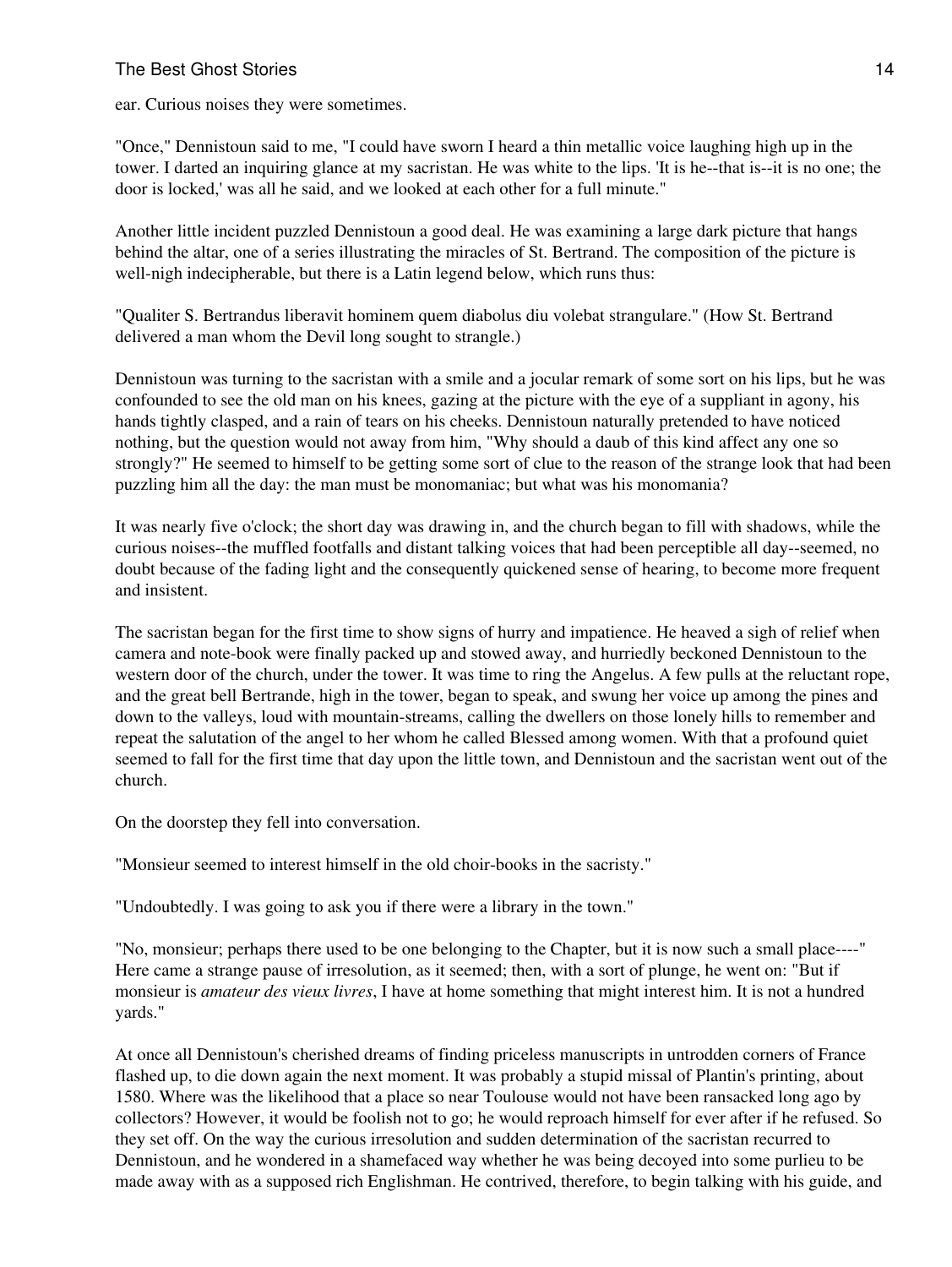to drag in, in a rather clumsy fashion, the fact that he expected two friends to join him early the next morning. To his surprise, the announcement seemed to relieve the sacristan at once of some of the anxiety that oppressed him.

"That is well," he said quite brightly--"that is very well. Monsieur will travel in company with his friends; they will be always near him. It is a good thing to travel thus in company--sometimes."

The last word appeared to be added as an afterthought, and to bring with it a relapse into gloom for the poor little man.

They were soon at the house, which was one rather larger than its neighbors, stone-built, with a shield carved over the door, the shield of Alberic de Mauléon, a collateral descendant, Dennistoun tells me, of Bishop John de Mauléon. This Alberic was a Canon of Comminges from 1680 to 1701. The upper windows of the mansion were boarded up, and the whole place bore, as does the rest of Comminges, the aspect of decaying age.

Arrived on his doorstep, the sacristan paused a moment.

"Perhaps," he said, "perhaps, after all, monsieur has not the time?"

"Not at all--lots of time--nothing to do till to-morrow. Let us see what it is you have got."

The door was opened at this point, and a face looked out, a face far younger than the sacristan's, but bearing something of the same distressing look: only here it seemed to be the mark, not so much of fear for personal safety as of acute anxiety on behalf of another. Plainly, the owner of the face was the sacristan's daughter; and, but for the expression I have described, she was a handsome girl enough. She brightened up considerably on seeing her father accompanied by an able-bodied stranger. A few remarks passed between father and daughter, of which Dennistoun only caught these words, said by the sacristan, "He was laughing in the church," words which were answered only by a look of terror from the girl.

But in another minute they were in the sitting-room of the house, a small, high chamber with a stone floor, full of moving shadows cast by a wood-fire that flickered on a great hearth. Something of the character of an oratory was imparted to it by a tall crucifix, which reached almost to the ceiling on one side; the figure was painted of the natural colors, the cross was black. Under this stood a chest of some age and solidity, and when a lamp had been brought, and chairs set, the sacristan went to this chest, and produced therefrom, with growing excitement and nervousness, as Dennistoun thought, a large book wrapped in a white cloth, on which cloth a cross was rudely embroidered in red thread. Even before the wrapping had been removed, Dennistoun began to be interested by the size and shape of the volume. "Too large for a missal," he thought, "and not the shape of an antiphoner; perhaps it may be something good, after all." The next moment the book was open, and Dennistoun felt that he had at last lit upon something better than good. Before him lay a large folio, bound, perhaps, late in the seventeenth century, with the arms of Canon Alberic de Mauléon stamped in gold on the sides. There may have been a hundred and fifty leaves of paper in the book, and on almost every one of them was fastened a leaf from an illuminated manuscript. Such a collection Dennistoun had hardly dreamed of in his wildest moments. Here were ten leaves from a copy of Genesis, illustrated with pictures, which could not be later than 700 A.D. Further on was a complete set of pictures from a psalter, of English execution, of the very finest kind that the thirteenth century could produce; and, perhaps best of all, there were twenty leaves of uncial writing in Latin, which, as a few words seen here and there told him at once, must belong to some very early unknown patristic treatise. Could it possibly be a fragment of the copy of Papias "On the Words of Our Lord," which was known to have existed as late as the twelfth century at Nîmes?[A] In any case, his mind was made up; that book must return to Cambridge with him, even if he had to draw the whole of his balance from the bank and stay at St. Bertrand till the money came. He glanced up at the sacristan to see if his face yielded any hint that the book was for sale. The sacristan was pale, and his lips were working.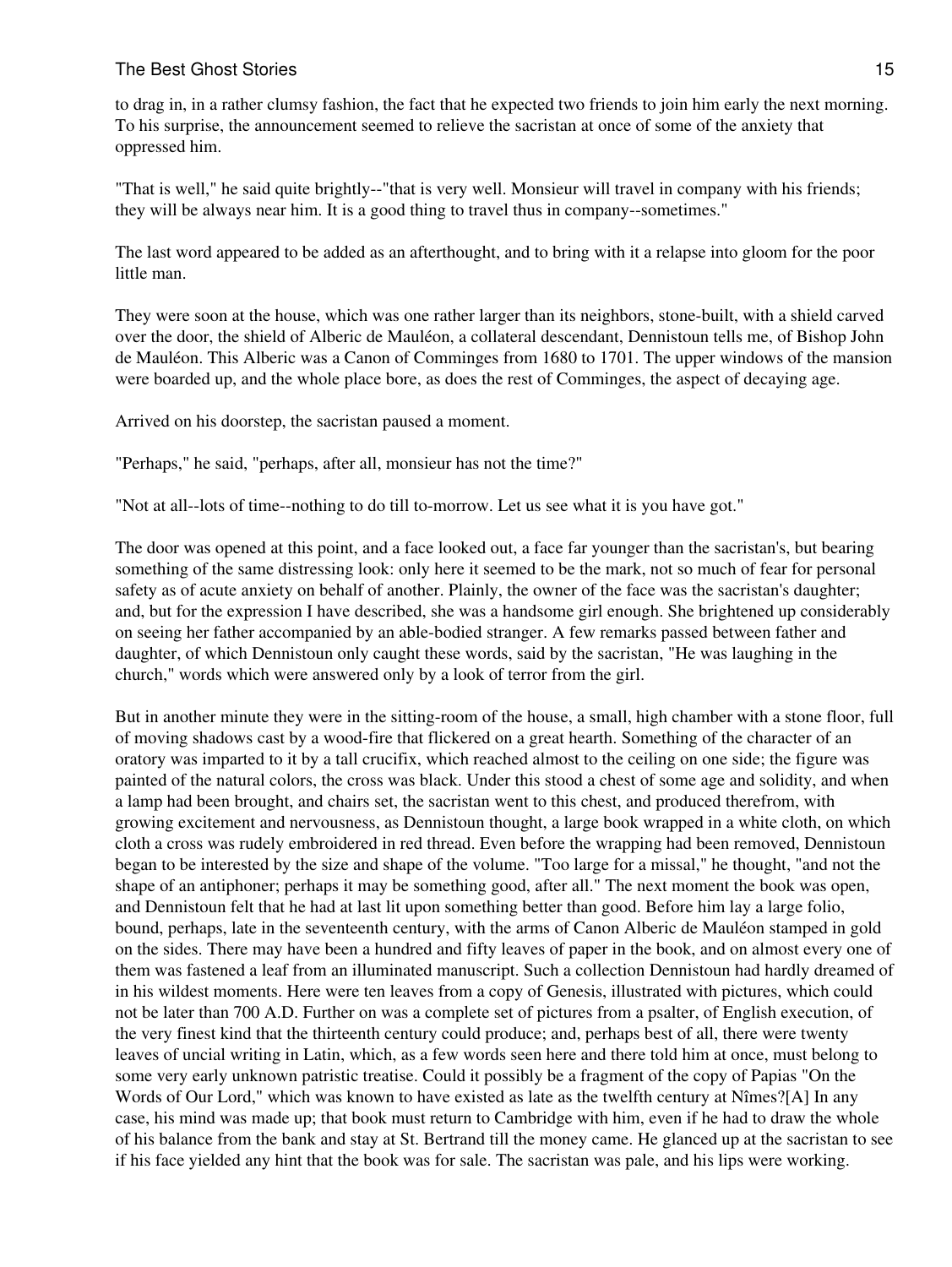#### The Best Ghost Stories **16** and the Best Ghost Stories **16** and the Best Ghost Stories **16** and the Best Ghost Stories **16** and the Best Ghost Stories **16** and the Best Ghost Stories **16** and the Best Ghost Stories **16** an

"If monsieur will turn on to the end," he said.

So monsieur turned on, meeting new treasures at every rise of a leaf; and at the end of the book he came upon two sheets of paper, of much more recent date than anything he had yet seen, which puzzled him considerably. They must be contemporary, he decided, with the unprincipled Canon Alberic, who had doubtless plundered the Chapter library of St. Bertrand to form this priceless scrapbook. On the first of the paper sheets was a plan, carefully drawn and instantly recognizable by a person who knew the ground, of the south aisle and cloisters of St. Bertrand's. There were curious signs looking like planetary symbols, and a few Hebrew words in the corners; and in the northwest angle of the cloister was a cross drawn in gold paint. Below the plan were some lines of writing in Latin, which ran thus:

"Responsa 12^{mi} Dec. 1694. Interrogatum est: Inveniamne? Responsum est: Invenies. Fiamne dives? Fies. Vivamne invidendus? Vives. Moriarne in lecto meo? Ita." (Answers of the 12th of December, 1694. It was asked: Shall I find it? Answer: Thou shalt. Shall I become rich? Thou wilt. Shall I live an object of envy? Thou wilt. Shall I die in my bed? Thou wilt.)

"A good specimen of the treasure-hunter's record--quite reminds one of Mr. Minor-Canon Quatremain in 'Old St. Paul's,'" was Dennistoun's comment, and he turned the leaf.

What he then saw impressed him, as he has often told me, more than he could have conceived any drawing or picture capable of impressing him. And, though the drawing he saw is no longer in existence, there is a photograph of it (which I possess) which fully bears out that statement. The picture in question was a sepia drawing at the end of the seventeenth century, representing, one would say at first sight, a Biblical scene; for the architecture (the picture represented an interior) and the figures had that semi-classical flavor about them which the artists of two hundred years ago thought appropriate to illustrations of the Bible. On the right was a king on his throne, the throne elevated on twelve steps, a canopy overhead, soldiers on either side--evidently King Solomon. He was bending forward with outstretched scepter, in attitude of command; his face expressed horror and disgust, yet there was in it also the mark of imperious command and confident power. The left half of the picture was the strangest, however. The interest plainly centered there. On the pavement before the throne were grouped four soldiers, surrounding a crouching figure which must be described in a moment. A fifth soldier lay dead on the pavement, his neck distorted, and his eyeballs starting from his head. The four surrounding guards were looking at the King. In their faces the sentiment of horror was intensified; they seemed, in fact, only restrained from flight by their implicit trust in their master. All this terror was plainly excited by the being that crouched in their midst. I entirely despair of conveying by any words the impression which this figure makes upon any one who looks at it. I recollect once showing the photograph of the drawing to a lecturer on morphology--a person of, I was going to say, abnormally sane and unimaginative habits of mind. He absolutely refused to be alone for the rest of that evening, and he told me afterwards that for many nights he had not dared to put out his light before going to sleep. However, the main traits of the figure I can at least indicate. At first you saw only a mass of coarse, matted black hair; presently it was seen that this covered a body of fearful thinness, almost a skeleton, but with the muscles standing out like wires. The hands were of a dusky pallor, covered, like the body, with long, coarse hairs, and hideously taloned. The eyes, touched in with a burning yellow, had intensely black pupils, and were fixed upon the throned king with a look of beast-like hate. Imagine one of the awful bird-catching spiders of South America translated into human form, and endowed with intelligence just less than human, and you will have some faint conception of the terror inspired by the appalling effigy. One remark is universally made by those to whom I have shown the picture: "It was drawn from the life."

As soon as the first shock of his irresistible fright had subsided, Dennistoun stole a look at his hosts. The sacristan's hands were pressed upon his eyes; his daughter, looking up at the cross on the wall, was telling her beads feverishly.

At last the question was asked, "Is this book for sale?"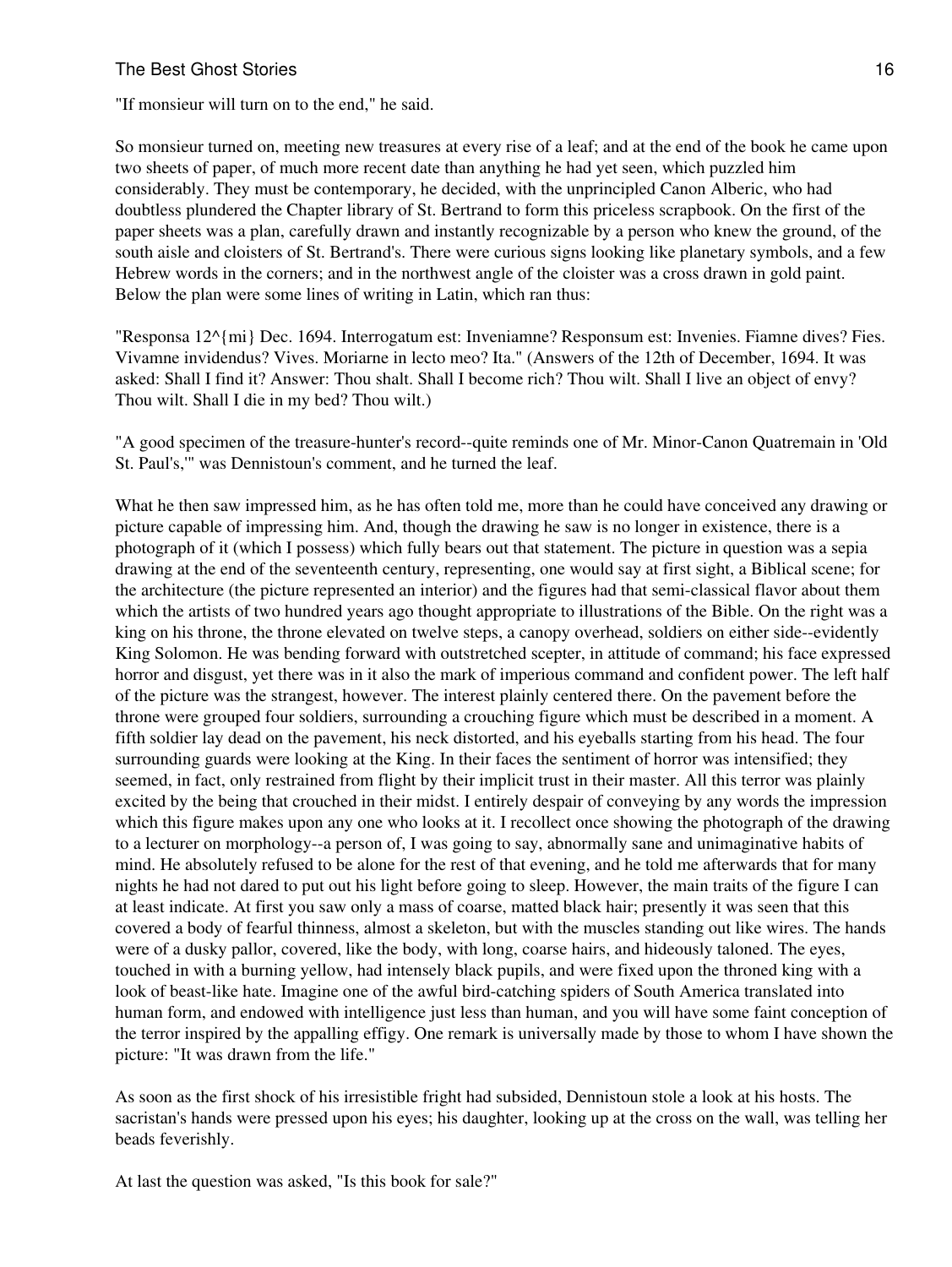## The Best Ghost Stories **17** and the Best Ghost Stories **17**

There was the same hesitation, the same plunge of determination, that he had noticed before, and then came the welcome answer, "If monsieur pleases."

"How much do you ask for it?"

"I will take two hundred and fifty francs."

This was confounding. Even a collector's conscience is sometimes stirred, and Dennistoun's conscience was tenderer than a collector's.

"My good man!" he said again and again, "your book is worth far more than two hundred and fifty francs, I assure you--far more."

But the answer did not vary: "I will take two hundred and fifty francs, not more."

There was really no possibility of refusing such a chance. The money was paid, the receipt signed, a glass of wine drunk over the transaction, and then the sacristan seemed to become a new man. He stood upright, he ceased to throw those suspicious glances behind him, he actually laughed or tried to laugh. Dennistoun rose to go.

"I shall have the honor of accompanying monsieur to his hotel?" said the sacristan.

"Oh no, thanks! it isn't a hundred yards. I know the way perfectly, and there is a moon."

The offer was pressed three or four times, and refused as often.

"Then, monsieur will summon me if--if he finds occasion; he will keep the middle of the road, the sides are so rough."

"Certainly, certainly," said Dennistoun, who was impatient to examine his prize by himself; and he stepped out into the passage with his book under his arm.

Here he was met by the daughter; she, it appeared, was anxious to do a little business on her own account; perhaps, like Gehazi, to "take somewhat" from the foreigner whom her father had spared.

"A silver crucifix and chain for the neck; monsieur would perhaps be good enough to accept it?"

Well, really, Dennistoun hadn't much use for these things. What did mademoiselle want for it?

"Nothing--nothing in the world. Monsieur is more than welcome to it."

The tone in which this and much more was said was unmistakably genuine, so that Dennistoun was reduced to profuse thanks, and submitted to have the chain put round his neck. It really seemed as if he had rendered the father and daughter some service which they hardly knew how to repay. As he set off with his book they stood at the door looking after him, and they were still looking when he waved them a last good-night from the steps of the Chapeau Rouge.

Dinner was over, and Dennistoun was in his bedroom, shut up alone with his acquisition. The landlady had manifested a particular interest in him since he had told her that he had paid a visit to the sacristan and bought an old book from him. He thought, too, that he had heard a hurried dialogue between her and the said sacristan in the passage outside the *salle à manger*; some words to the effect that "Pierre and Bertrand would be sleeping in the house" had closed the conversation.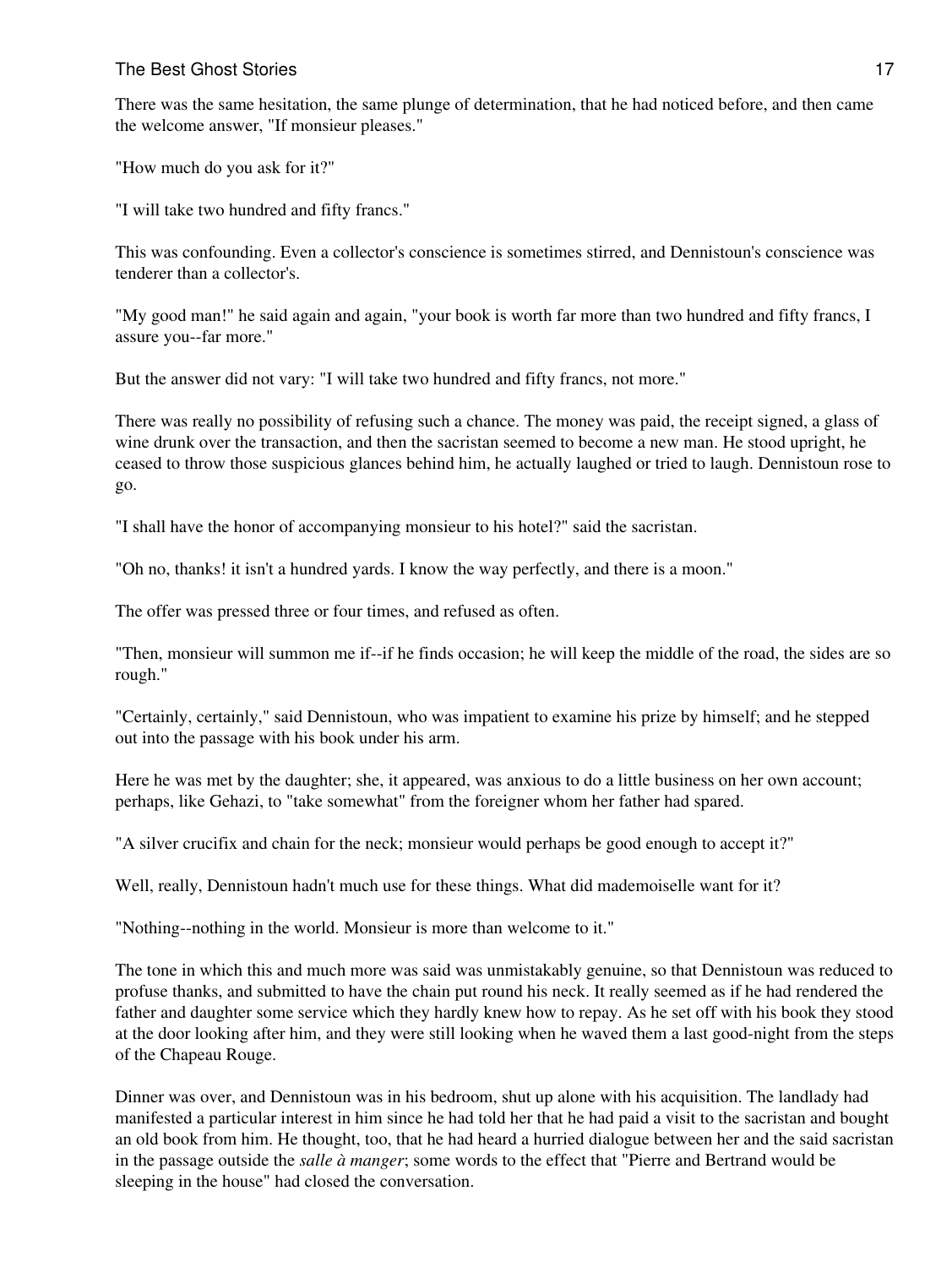## The Best Ghost Stories **18** and the Best Ghost Stories **18** and the Best Ghost Stories **18** and the Best Ghost Stories **18** and the Best Ghost Stories **18** and the Best Ghost Stories **18** and the Best Ghost Stories **18** an

At this time a growing feeling of discomfort had been creeping over him--nervous reaction, perhaps, after the delight of his discovery. Whatever it was, it resulted in a conviction that there was some one behind him, and that he was far more comfortable with his back to the wall. All this, of course, weighed light in the balance as against the obvious value of the collection he had acquired. And now, as I said, he was alone in his bedroom, taking stock of Canon Alberic's treasures, in which every moment revealed something more charming.

"Bless Canon Alberic!" said Dennistoun, who had an inveterate habit of talking to himself. "I wonder where he is now? Dear me! I wish that landlady would learn to laugh in a more cheering manner; it makes one feel as if there was some one dead in the house. Half a pipe more, did you say? I think perhaps you are right. I wonder what that crucifix is that the young woman insisted on giving me? Last century, I suppose. Yes, probably. It is rather a nuisance of a thing to have round one's neck--just too heavy. Most likely her father had been wearing it for years. I think I might give it a clean up before I put it away."

He had taken the crucifix off, and laid it on the table, when his attention was caught by an object lying on the red cloth just by his left elbow. Two or three ideas of what it might be flitted through his brain with their own incalculable quickness.

"A penwiper? No, no such thing in the house. A rat? No, too black. A large spider? I trust to goodness not--no. Good God! a hand like the hand in that picture!"

In another infinitesimal flash he had taken it in. Pale, dusky skin, covering nothing but bones and tendons of appalling strength; coarse black hairs, longer than ever grew on a human hand; nails rising from the ends of the fingers and curving sharply down and forward, gray, horny and wrinkled.

He flew out of his chair with deadly, inconceivable terror clutching at his heart. The shape, whose left hand rested on the table, was rising to a standing posture behind his seat, its right hand crooked above his scalp. There was black and tattered drapery about it; the coarse hair covered it as in the drawing. The lower jaw was thin--what can I call it?--shallow, like a beast's; teeth showed behind the black lips; there was no nose; the eyes, of a fiery yellow, against which the pupils showed black and intense, and the exulting hate and thirst to destroy life which shone there, were the most horrifying feature in the whole vision. There was intelligence of a kind in them--intelligence beyond that of a beast, below that of a man.

The feelings which this horror stirred in Dennistoun were the intensest physical fear and the most profound mental loathing. What did he do? What could he do? He has never been quite certain what words he said, but he knows that he spoke, that he grasped blindly at the silver crucifix, that he was conscious of a movement towards him on the part of the demon, and that he screamed with the voice of an animal in hideous pain.

Pierre and Bertrand, the two sturdy little serving-men, who rushed in, saw nothing, but felt themselves thrust aside by something that passed out between them, and found Dennistoun in a swoon. They sat up with him that night, and his two friends were at St. Bertrand by nine o'clock next morning. He himself, though still shaken and nervous, was almost himself by that time, and his story found credence with them, though not until they had seen the drawing and talked with the sacristan.

Almost at dawn the little man had come to the inn on some pretense, and had listened with the deepest interest to the story retailed by the landlady. He showed no surprise.

"It is he--it is he! I have seen him myself," was his only comment; and to all questionings but one reply was vouchsafed: "Deux fois je l'ai vu; mille fois je l'ai senti." He would tell them nothing of the provenance of the book, nor any details of his experiences. "I shall soon sleep, and my rest will be sweet. Why should you trouble me?" he said.[B]

We shall never know what he or Canon Alberic de Mauléon suffered. At the back of that fateful drawing were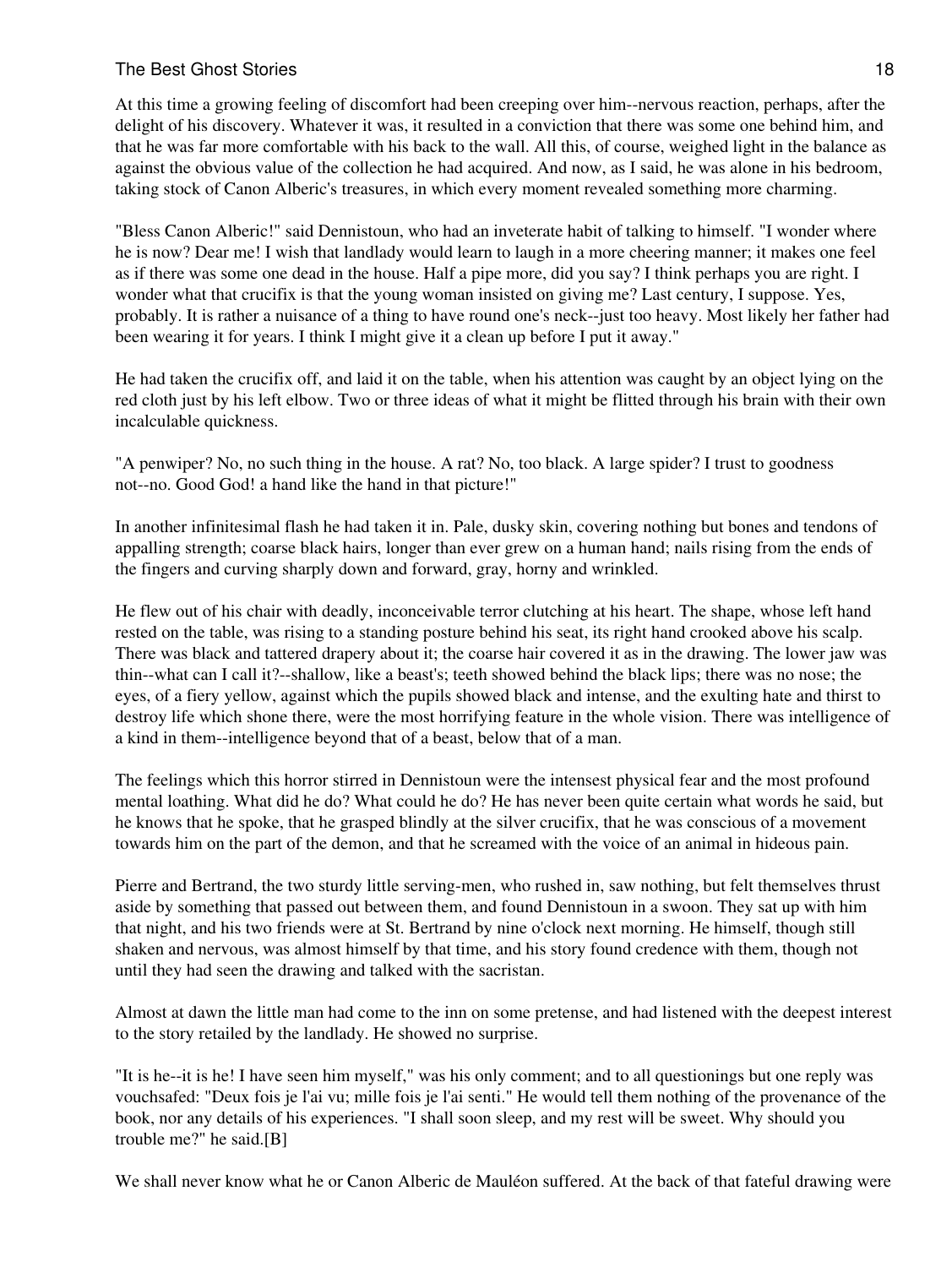# The Best Ghost Stories **19** and the Best Ghost Stories **19** and the Best Ghost Stories **19** and the Best Ghost Stories **19** and the Best Ghost Stories **19** and the Best Ghost Stories **19** and the Best Ghost Stories **19** an

some lines of writing which may be supposed to throw light on the situation:

"Contradictio Salomonis cum demonio nocturno. Albericus de Mauleone delineavit. V. Deus in adiutorium. Ps. Qui habitat. Sancte Bertrande, demoniorum effugator, intercede pro me miserrimo. Primum uidi nocte 12^{mi} Dec. 1694: uidebo mox ultimum. Peccaui et passus sum, plura adhuc passurus. Dec. 29, 1701."[C]

I have never quite understood what was Dennistoun's view of the events I have narrated. He quoted to me once a test from Ecclesiasticus: "Some spirits there be that are created for vengeance, and in their fury lay on sore strokes." On another occasion he said: "Isaiah was a very sensible man; doesn't he say something about night monsters living in the ruins of Babylon? These things are rather beyond us at present."

Another confidence of his impressed me rather, and I sympathized with it. We had been, last year, to Comminges, to see Canon Alberic's tomb. It is a great marble erection with an effigy of the Canon in a large wig and soutane, and an elaborate eulogy of his learning below. I saw Dennistoun talking for some time with the Vicar of St. Bertrand's, and as we drove away he said to me: "I hope it isn't wrong: you know I am a Presbyterian--but I--I believe there will be 'saying of Mass and singing of dirges' for Alberic de Mauléon's rest." Then he added, with a touch of the Northern British in his tone, "I had no notion they came so dear."

\* \* \* \* \*

The book is in the Wentworth Collection at Cambridge. The drawing was photographed and then burnt by Dennistoun on the day when he left Comminges on the occasion of his first visit.

## FOOTNOTES:

[A] We now know that these leaves did contain a considerable fragment of that work, if not of that actual copy of it.

[B] He died that summer; his daughter married, and settled at St. Papoul. She never understood the circumstances of her father's "obsession."

[C] *I.e.*, The Dispute of Solomon with a demon of the night. Drawn by Alberic de Mauléon. *Versicle.* O Lord, make haste to help me. *Psalm.* Whoso dwelleth (xci.).

Saint Bertrand, who puttest devils to flight, pray for me most unhappy. I saw it first on the night of Dec. 12, 1694: soon I shall see it for the last time. I have sinned and suffered, and have more to suffer yet. Dec. 29, 1701.

The "Gallia Christiana" gives the date of the Canon's death as December 31, 1701, "in bed, of a sudden seizure." Details of this kind are not common in the great work of the Sammarthani.

# THE HAUNTED AND THE HAUNTERS

OR,

THE HOUSE AND THE BRAIN

# BY EDWARD BULWER-LYTTON

A friend of mine, who is a man of letters and a philosopher, said to me one day, as if between jest and earnest,--"Fancy! since we last met, I have discovered a haunted house in the midst of London."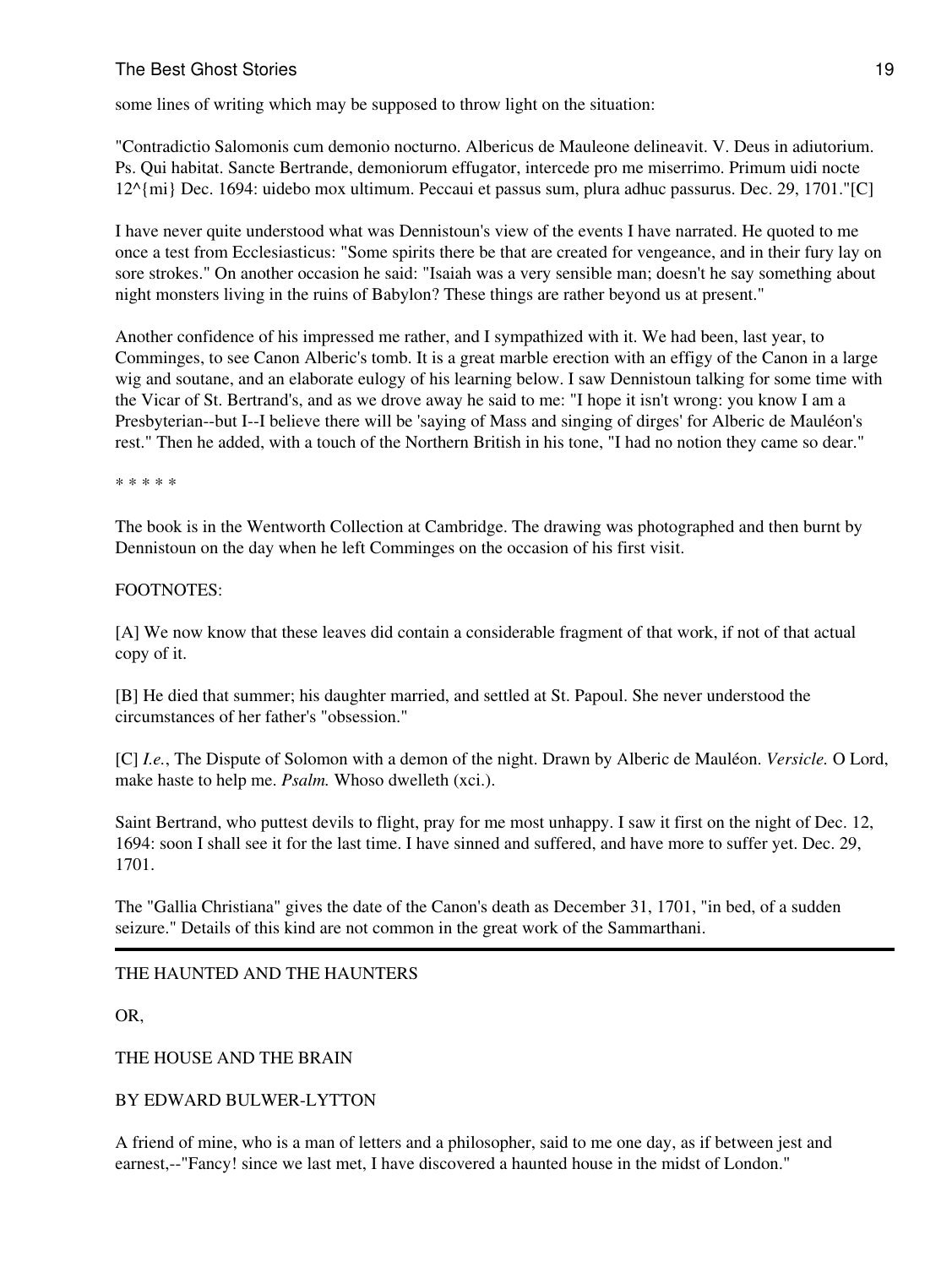## The Best Ghost Stories 20 and the Stories 20 and the Stories 20 and the Stories 20 and the Stories 20 and the Stories 20 and the Stories 20 and the Stories 20 and the Stories 20 and the Stories 20 and the Stories 30 and th

"Really haunted?--and by what? ghosts?"

"Well, I can't answer that question: all I know is this--six weeks ago my wife and I were in search of a furnished apartment. Passing a quiet street, we saw on the window of one of the houses a bill, 'Apartments Furnished.' The situation suited us; we entered the house--liked the rooms--engaged them by the week--and left them the third day. No power on earth could have reconciled my wife to stay longer; and I don't wonder at it."

"What did you see?"

"Excuse me--I have no desire to be ridiculed as a superstitious dreamer--nor, on the other hand, could I ask you to accept on my affirmation what you would hold to be incredible without the evidence of your own senses. Let me only say this, it was not so much what we saw or heard (in which you might fairly suppose that we were the dupes of our own excited fancy, or the victims of imposture in others) that drove us away, as it was an undefinable terror which seized both of us whenever we passed by the door of a certain unfurnished room, in which we neither saw nor heard anything. And the strangest marvel of all was, that for once in my life I agreed with my wife, silly woman though she be--and allowed, after the third night, that it was impossible to stay a fourth in that house. Accordingly, on the fourth morning I summoned the woman who kept the house and attended on us, and told her that the rooms did not quite suit us, and we would not stay out our week. She said, dryly, 'I know why: you have stayed longer than any other lodger. Few ever stayed a second night; none before you a third. But I take it they have been very kind to you.'

"'They--who?' I asked, affecting to smile.

"'Why, they who haunt the house, whoever they are. I don't mind them; I remember them many years ago, when I lived in this house, not as a servant; but I know they will be the death of me some day. I don't care--I'm old, and must die soon anyhow; and then I shall be with them, and in this house still.' The woman spoke with so dreary a calmness, that really it was a sort of awe that prevented my conversing with her further. I paid for my week, and too happy were my wife and I to get off so cheaply."

"You excite my curiosity," said I; "nothing I should like better than to sleep in a haunted house. Pray give me the address of the one which you left so ignominiously."

My friend gave me the address; and when we parted, I walked straight towards the house thus indicated.

It is situated on the North side of Oxford Street (in a dull but respectable thoroughfare). I found the house shut up--no bill at the window, and no response to my knock. As I was turning away, a beer-boy, collecting pewter pots at the neighboring areas, said to me, "Do you want any one at that house, sir?"

"Yes, I heard it was to be let."

"Let!--why, the woman who kept it is dead--has been dead these three weeks, and no one can be found to stay there, though Mr. J---- offered ever so much. He offered mother, who chars for him, £1 a week just to open and shut the windows, and she would not."

"Would not!--and why?"

"The house is haunted: and the old woman who kept it was found dead in her bed, with her eyes wide open. They say the devil strangled her."

"Pooh!--you speak of Mr. J----. Is he the owner of the house?"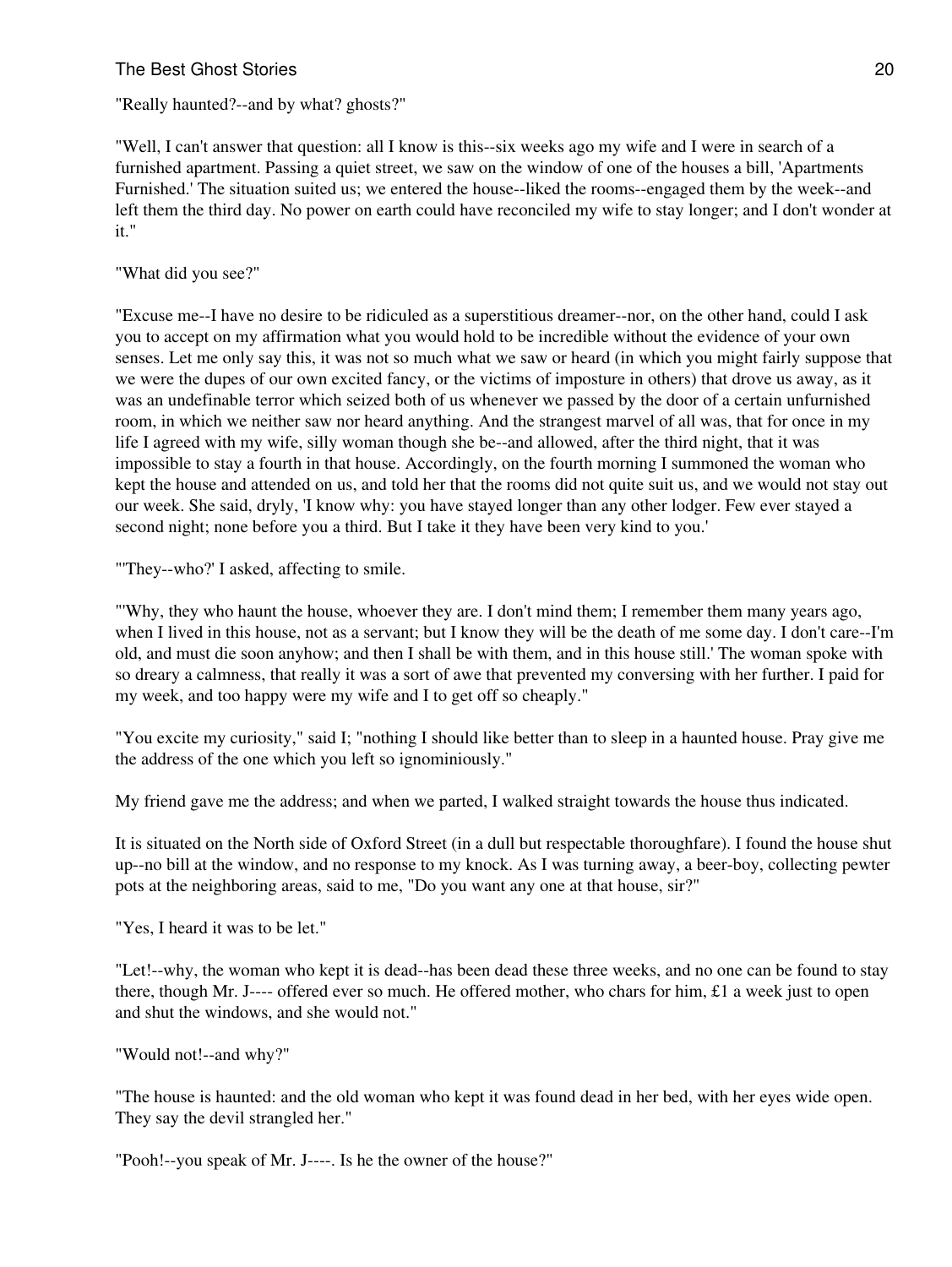"Yes."

"Where does he live?"

"In G---- Street, No. --."

"What is he?--in any business?"

"No, sir--nothing particular; a single gentleman."

I gave the pot-boy the gratuity earned by his liberal information, and proceeded to Mr. J----, in G---- Street, which was close by the street that boasted the haunted house. I was lucky enough to find Mr. J---- at home--an elderly man, with intelligent countenance and prepossessing manners.

I communicated my name and my business frankly. I said I heard the house was considered to be haunted--that I had a strong desire to examine a house with so equivocal a reputation--that I should be greatly obliged if he would allow me to hire it, though only for a night. I was willing to pay for that privilege whatever he might be inclined to ask. "Sir," said Mr. J----, with great courtesy, "the house is at your service, for as short or as long a time as you please. Rent is out of the question--the obligation will be on my side should you be able to discover the cause of the strange phenomena which at present deprive it of all value. I cannot let it, for I cannot even get a servant to keep it in order or answer the door. Unluckily the house is haunted, if I may use that expression, not only by night, but by day; though at night the disturbances are of a more unpleasant and sometimes of a more alarming character. The poor old woman who died in it three weeks ago was a pauper whom I took out of a workhouse, for in her childhood she had been known to some of my family, and had once been in such good circumstances that she had rented that house of my uncle. She was a woman of superior education and strong mind, and was the only person I could ever induce to remain in the house. Indeed, since her death, which was sudden, and the coroner's inquest, which gave it a notoriety in the neighborhood, I have so despaired of finding any person to take charge of the house, much more a tenant, that I would willingly let it rent-free for a year to any one who would pay its rates and taxes."

"How long is it since the house acquired this sinister character?"

"That I can scarcely tell you, but very many years since. The old woman I spoke of said it was haunted when she rented it between thirty and forty years ago. The fact is, that my life has been spent in the East Indies, and in the civil service of the Company. I returned to England last year, on inheriting the fortune of an uncle, among whose possessions was the house in question. I found it shut up and uninhabited. I was told that it was haunted, that no one would inhabit it. I smiled at what seemed to me so idle a story. I spent some money in repairing it--added to its old-fashioned furniture a few modern articles--advertised it, and obtained a lodger for a year. He was a colonel retired on half-pay. He came in with his family, a son and a daughter, and four or five servants: they all left the house the next day; and, although each of them declared that he had seen something different from that which had scared the others, a something still was equally terrible to all. I really could not in conscience sue, nor even blame, the colonel for breach of agreement. Then I put in the old woman I have spoken of, and she was empowered to let the house in apartments. I never had one lodger who stayed more than three days. I do not tell you their stories--to no two lodgers have there been exactly the same phenomena repeated. It is better that you should judge for yourself, than enter the house with an imagination influenced by previous narratives; only be prepared to see and to hear something or other, and take whatever precautions you yourself please."

"Have you never had a curiosity yourself to pass a night in that house?"

"Yes. I passed not a night, but three hours in broad daylight alone in that house. My curiosity is not satisfied but it is quenched. I have no desire to renew the experiment. You cannot complain, you see, sir, that I am not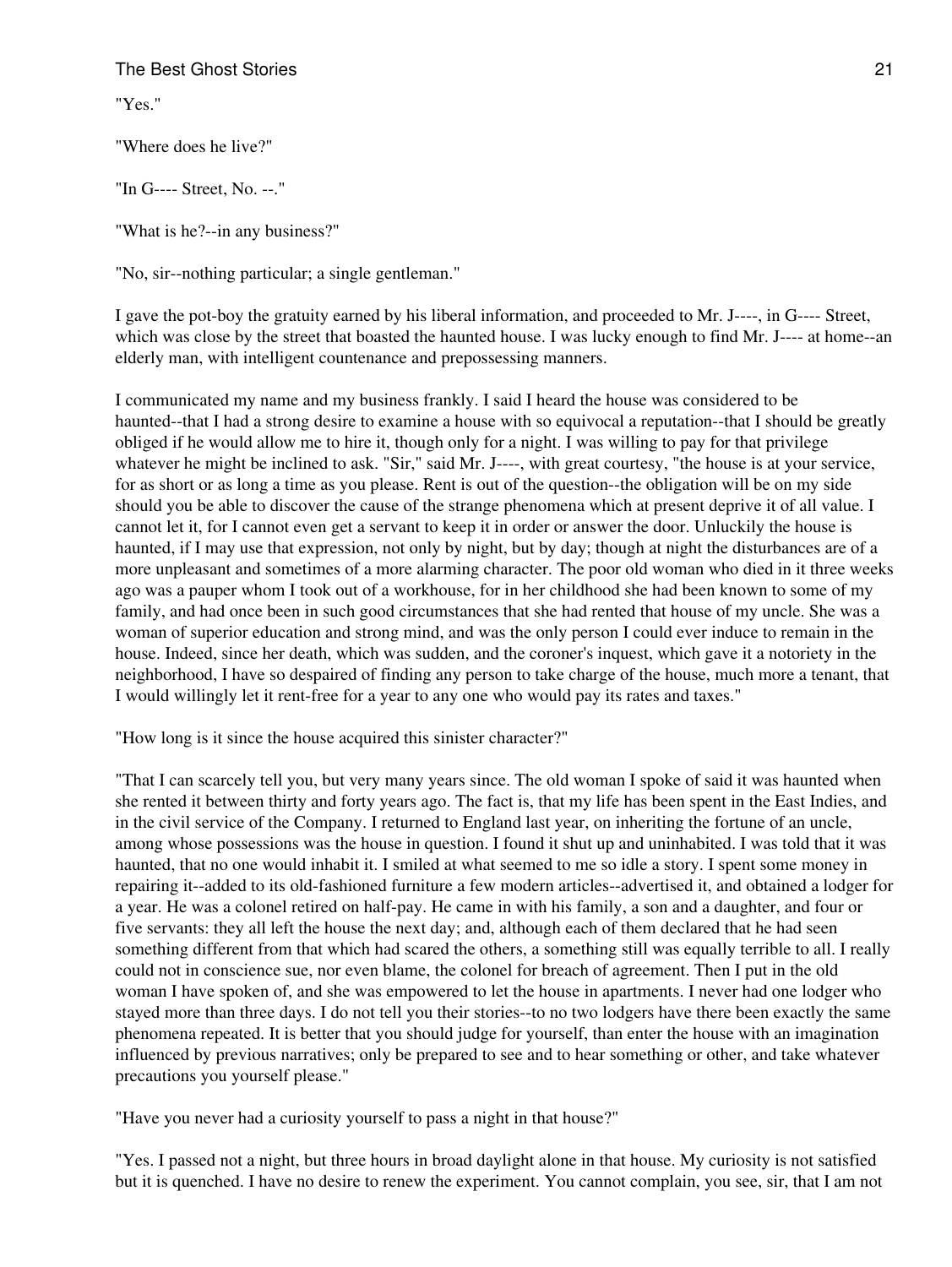sufficiently candid; and unless your interest be exceedingly eager and your nerves unusually strong, I honestly add, that I advise you not to pass a night in that house."

"My interest *is* exceedingly keen," said I, "and though only a coward will boast of his nerves in situations wholly unfamiliar to him, yet my nerves have been seasoned in such variety of danger that I have the right to rely on them--even in a haunted house."

Mr. J---- said very little more; he took the keys of the house out of his bureau, gave them to me--and, thanking him cordially for his frankness, and his urbane concession to my wish, I carried off my prize.

Impatient for the experiment, as soon as I reached home, I summoned my confidential servant--a young man of gay spirits, fearless temper, and as free from superstitious prejudices as any one I could think of.

"F----," said I, "you remember in Germany how disappointed we were at not finding a ghost in that old castle, which was said to be haunted by a headless apparition? Well, I have heard of a house in London which, I have reason to hope, is decidedly haunted. I mean to sleep there to-night. From what I hear, there is no doubt that something will allow itself to be seen or to be heard--something, perhaps, excessively horrible. Do you think if I take you with me, I may rely on your presence of mind, whatever may happen?"

"Oh, sir! pray trust me," answered F----, grinning with delight.

"Very well; then here are the keys of the house--this is the address. Go now--select for me any bedroom you please; and since the house has not been inhabited for weeks, make up a good fire--air the bed well--see, of course, that there are candles as well as fuel. Take with you my revolver and my dagger--so much for my weapons--arm yourself equally well; and if we are not a match for a dozen ghosts, we shall be but a sorry couple of Englishmen."

I was engaged for the rest of the day on business so urgent that I had not leisure to think much on the nocturnal adventure to which I had plighted my honor. I dined alone, and very late, and while dining, read, as is my habit. I selected one of the volumes of Macaulay's Essays. I thought to myself that I would take the book with me; there was so much of the healthfulness in the style, and practical life in the subjects, that it would serve as an antidote against the influence of superstitious fancy.

Accordingly, about half-past nine, I put the book into my pocket, and strolled leisurely towards the haunted house. I took with me a favorite dog--an exceedingly sharp, bold and vigilant bull-terrier--a dog fond of prowling about strange ghostly corners and passages at night in search of rats--a dog of dogs for a ghost.

It was a summer night, but chilly, the sky somewhat gloomy and overcast. Still there was a moon--faint and sickly, but still a moon--and if the clouds permitted, after midnight it would be brighter.

I reached the house, knocked, and my servant opened with a cheerful smile.

"All right, sir, and very comfortable."

"Oh!" said I, rather disappointed; "have you not seen nor heard anything remarkable?"

"Well, sir, I must own I have heard something queer."

"What?--what?"

"The sound of feet pattering behind me; and once or twice small noises like whispers close at my ear--nothing more."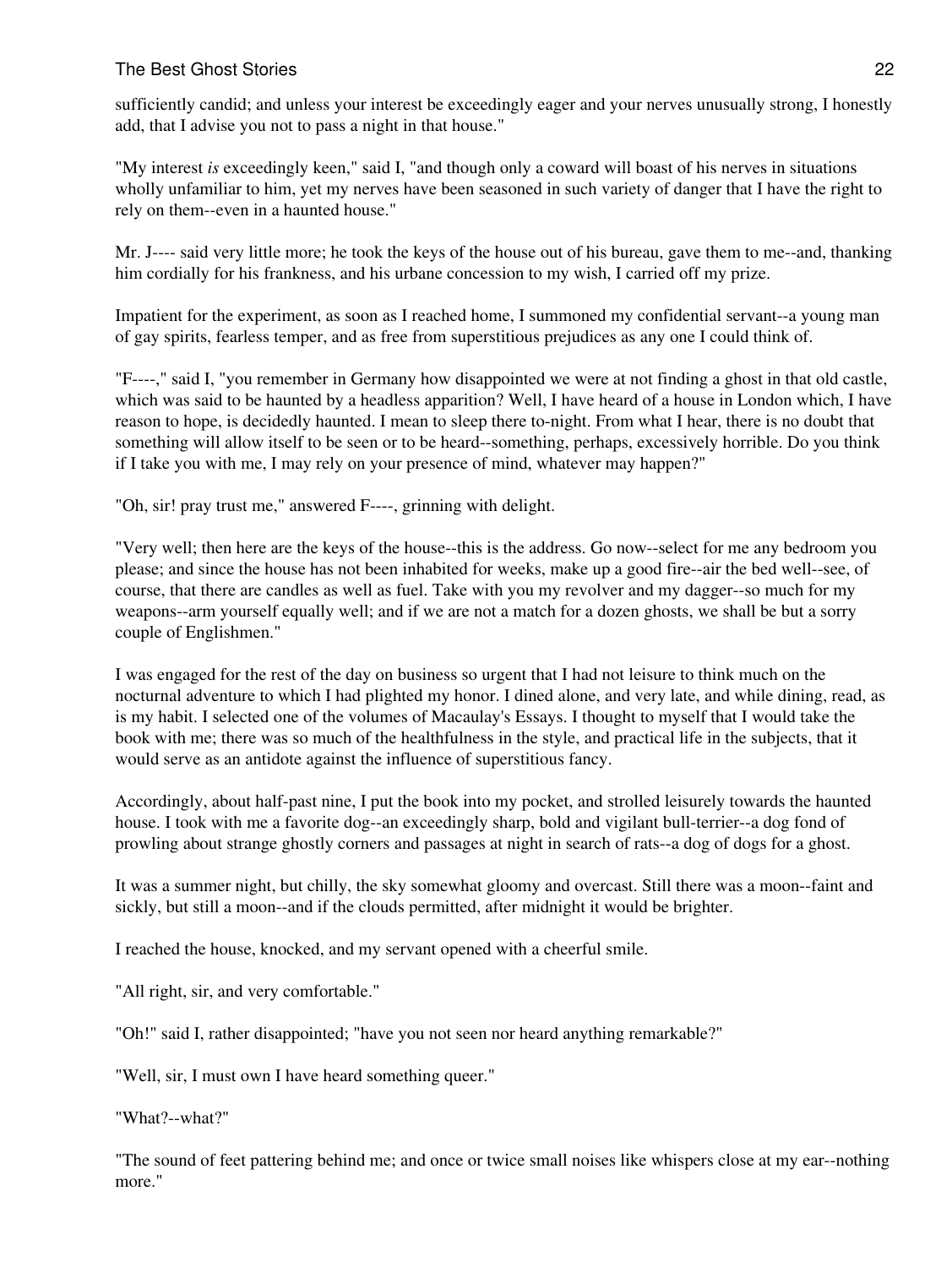"You are not at all frightened?"

"I! not a bit of it, sir," and the man's bold look reassured me on one point--viz., that happen what might, he would not desert me.

We were in the hall, the street-door closed, and my attention was now drawn to my dog. He had at first run in eagerly enough, but had sneaked back to the door, and was scratching and whining to get out. After patting him on the head, and encouraging him gently, the dog seemed to reconcile himself to the situation, and followed me and F---- through the house, but keeping close at my heels instead of hurrying inquisitively in advance, which was his usual and normal habit in all strange places. We first visited the subterranean apartments, the kitchen and other offices, and especially the cellars, in which last there were two or three bottles of wine still left in a bin, covered with cobwebs, and evidently, by their appearance, undisturbed for many years. It was clear that the ghosts were not wine-bibbers. For the rest we discovered nothing of interest. There was a gloomy little backyard with very high walls. The stones of this yard were very damp; and what with the damp, and what with the dust and smoke-grime on the pavement, our feet left a slight impression where we passed.

And now appeared the first strange phenomenon witnessed by myself in this strange abode. I saw, just before me, the print of a foot suddenly form itself, as it were. I stopped, caught hold of my servant, and pointed to it. In advance of that footprint as suddenly dropped another. We both saw it. I advanced quickly to the place; the footprint kept advancing before me, a small footprint--the foot of a child; the impression was too faint thoroughly to distinguish the shape, but it seemed to us both that it was the print of a naked foot. This phenomenon ceased when we arrived at the opposite wall, nor did it repeat itself on returning. We remounted the stairs, and entered the rooms on the ground floor, a dining-parlor, a small back parlor, and a still smaller third room that had been probably appropriated to a footman--all still as death. We then visited the drawing-rooms, which seemed fresh and new. In the front room I seated myself in an armchair. F---- placed on the table the candlestick with which he had lighted us. I told him to shut the door. As he turned to do so, a chair opposite to me moved from the wall quickly and noiselessly, and dropped itself about a yard from my own chair, immediately fronting it.

"Why, this is better than the turning tables," said I, with a half-laugh; and as I laughed, my dog put back his head and howled.

F----, coming back, had not observed the movement of the chair. He employed himself now in stilling the dog. I continued to gaze on the chair, and fancied I saw on it a pale blue misty outline of a human figure, but an outline so indistinct that I could only distrust my own vision. The dog now was quiet.

"Put back that chair opposite me," said I to F----; "put it back to the wall."

F---- obeyed. "Was that you, sir?" said he, turning abruptly.

"I!--what?"

"Why, something struck me. I felt it sharply on the shoulder--just here."

"No," said I. "But we have jugglers present, and though we may not discover their tricks, we shall catch *them* before they frighten *us*."

We did not stay long in the drawing-rooms--in fact, they felt so damp and so chilly that I was glad to get to the fire upstairs. We locked the doors of the drawing-rooms--a precaution which, I should observe, we had taken with all the rooms we had searched below. The bedroom my servant had selected for me was the best on the floor--a large one, with two windows fronting the street. The four-posted bed, which took up no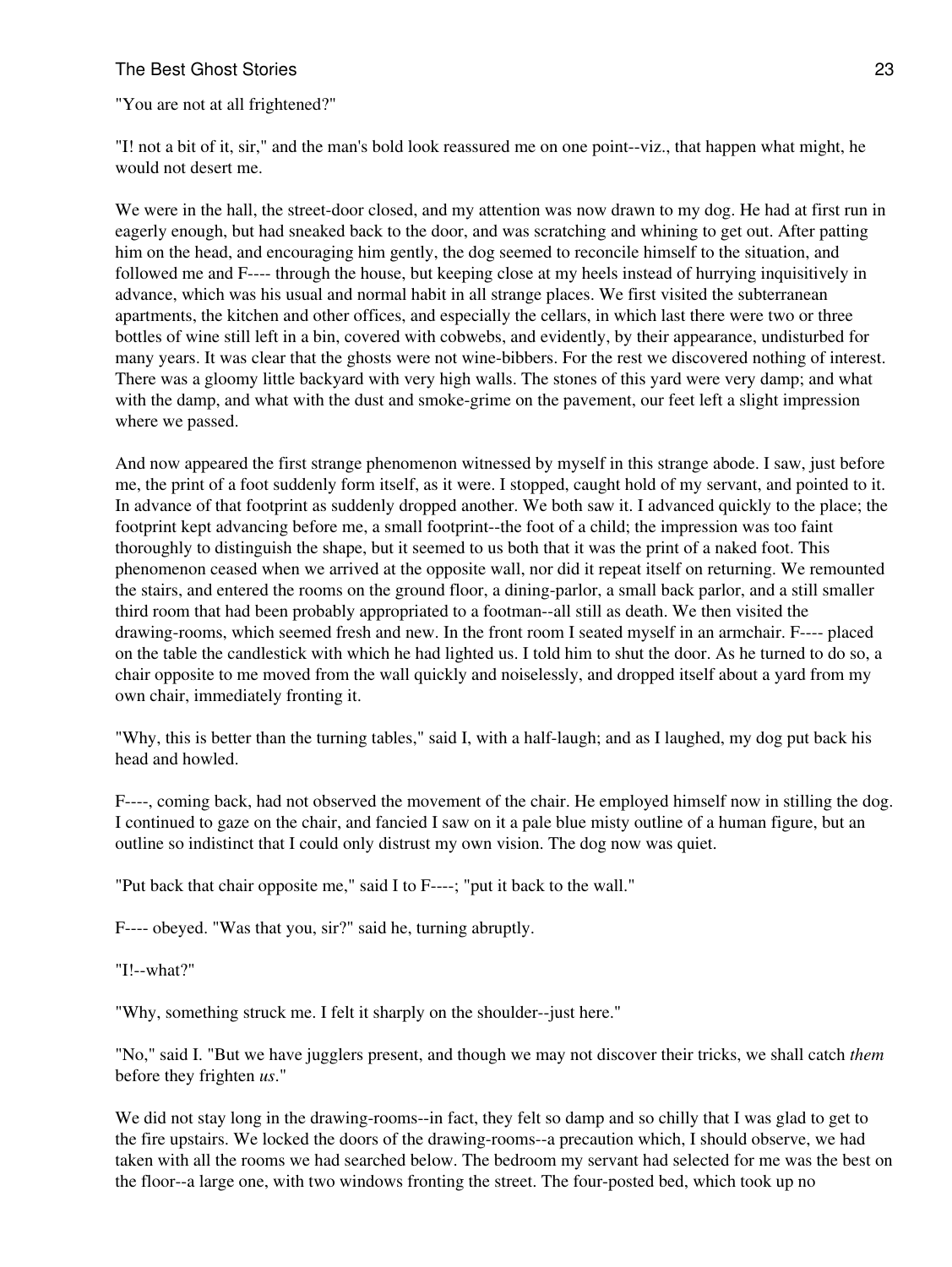inconsiderable space, was opposite to the fire, which burnt clear and bright; a door in the wall to the left, between the bed and the window, communicated with the room which my servant appropriated to himself. This last was a small room with a sofa-bed, and had no communication with the landing-place--no other door but that which conducted to the bedroom I was to occupy. On either side of my fireplace was a cupboard, without locks, flush with the wall and covered with the same dull-brown paper. We examined these cupboards--only hooks to suspend female dresses--nothing else; we sounded the walls--evidently solid--the outer walls of the building. Having finished the survey of these apartments, warmed myself a few moments, and lighted my cigar, I then, still accompanied by F----, went forth to complete my reconnoiter. In the landing-place there was another door; it was closed firmly. "Sir," said my servant, in surprise, "I unlocked this door with all the others when I first came; it cannot have got locked from the inside, for----"

Before he had finished his sentence, the door, which neither of us then was touching, opened quietly of itself. We looked at each other a single instant. The same thought seized both--some human agency might be detected here. I rushed in first, my servant followed. A small blank dreary room without furniture--few empty boxes and hampers in a corner--a small window--the shutters closed--not even a fireplace--no other door than that by which we had entered--no carpet on the floor, and the floor seemed very old, uneven, worm-eaten, mended here and there, as was shown by the whiter patches on the wood; but no living being, and no visible place in which a living being could have hidden. As we stood gazing round, the door by which we had entered closed as quietly as it had before opened: we were imprisoned.

For the first time I felt a creep of undefinable horror. Not so my servant. "Why, they don't think to trap us, sir; I could break the trumpery door with a kick of my foot."

"Try first if it will open to your hand," said I, shaking off the vague apprehension that had seized me, "while I unclose the shutters and see what is without."

I unbarred the shutters--the window looked on the little back yard I have before described; there was no ledge without--nothing to break the sheer descent of the wall. No man getting out of that window would have found any footing till he had fallen on the stones below.

F----, meanwhile, was vainly attempting to open the door. He now turned round to me and asked my permission to use force. And I should here state, in justice to the servant, that, far from evincing any superstitious terrors, his nerve, composure, and even gayety amidst circumstances so extraordinary, compelled my admiration, and made me congratulate myself on having secured a companion in every way fitted to the occasion. I willingly gave him the permission he required. But though he was a remarkably strong man, his force was as idle as his milder efforts; the door did not even shake to his stoutest kick. Breathless and panting, he desisted. I then tried the door myself, equally in vain. As I ceased from the effort, again that creep of horror came over me; but this time it was more cold and stubborn. I felt as if some strange and ghastly exhalation were rising up from the chinks of that rugged floor, and filling the atmosphere with a venomous influence hostile to human life. The door now very slowly and quietly opened as of its own accord. We precipitated ourselves into the landing-place. We both saw a large pale light--as large as the human figure but shapeless and unsubstantial--move before us, and ascend the stairs that led from the landing into the attics. I followed the light, and my servant followed me. It entered, to the right of the landing, a small garret, of which the door stood open. I entered in the same instant. The light then collapsed into a small globule, exceedingly brilliant and vivid; rested a moment on a bed in the corner, quivered, and vanished.

We approached the bed and examined it--a half-tester, such as is commonly found in attics devoted to servants. On the drawers that stood near it we perceived an old faded silk kerchief, with the needle still left in a rent half repaired. The kerchief was covered with dust; probably it had belonged to the old woman who had last died in that house, and this might have been her sleeping room. I had sufficient curiosity to open the drawers: there were a few odds and ends of female dress, and two letters tied round with a narrow ribbon of faded yellow. I took the liberty to possess myself of the letters. We found nothing else in the room worth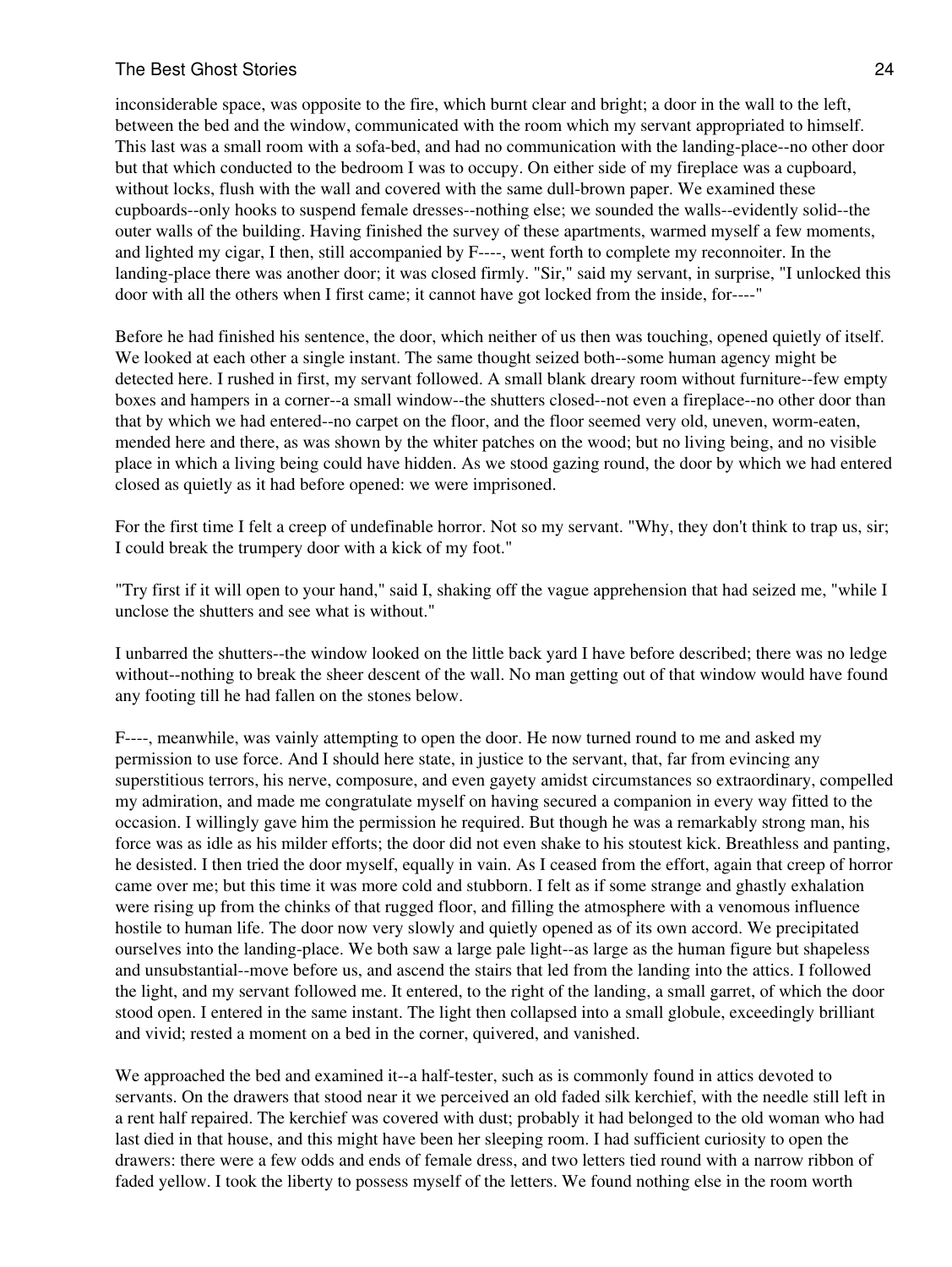noticing--nor did the light reappear; but we distinctly heard, as we turned to go, a pattering footfall on the floor--just before us. We went through the other attics (in all four), the footfall still preceding us. Nothing to be seen--nothing but the footfall heard. I had the letters in my hand: just as I was descending the stairs I distinctly felt my wrist seized, and a faint soft effort made to draw the letters from my clasp. I only held them the more tightly, and the effort ceased.

We regained the bedchamber appropriated to myself, and I then remarked that my dog had not followed us when we had left it. He was thrusting himself close to the fire, and trembling. I was impatient to examine the letters; and while I read them, my servant opened a little box in which he had deposited the weapons I had ordered him to bring; took them out, placed them on a table close at my bed-head, and then occupied himself in soothing the dog, who, however, seemed to heed him very little.

The letters were short--they were dated; the dates exactly thirty-five years ago. They were evidently from a lover to his mistress, or a husband to some young wife. Not only the terms of expression, but a distinct reference to a former voyage, indicated the writer to have been a seafarer. The spelling and handwriting were those of a man imperfectly educated, but still the language itself was forcible. In the expressions of endearment there was a kind of rough wild love; but here and there were dark and unintelligible hints at some secret not of love--some secret that seemed of crime. "We ought to love each other," was one of the sentences I remember, "for how every one else would execrate us if all was known." Again: "Don't let any one be in the same room with you at night--you talk in your sleep." And again: "What's done can't be undone; and I tell you there's nothing against us unless the dead could come to life." Here there was underlined in a better handwriting (a female's), "They do!" At the end of the letter latest in date the same female hand had written these words: "Lost at sea the 4th of June, the same day as ----."

I put down the letters, and began to muse over their contents.

Fearing, however, that the train of thought into which I fell might unsteady my nerves, I fully determined to keep my mind in a fit state to cope with whatever of marvelous the advancing night might bring forth. I roused myself--laid the letters on the table--stirred up the fire, which was still bright and cheering--and opened my volume of Macaulay. I read quietly enough till about half-past eleven. I then threw myself dressed upon the bed, and told my servant he might retire to his own room, but must keep himself awake. I bade him leave open the door between the two rooms. Thus alone, I kept two candles burning on the table by my bed-head. I placed my watch beside the weapons, and calmly resumed my Macaulay. Opposite to me the fire burned clear; and on the hearthrug, seemingly asleep, lay the dog. In about twenty minutes I felt an exceedingly cold air pass by my cheek, like a sudden draught. I fancied the door to my right, communicating with the landing-place, must have got open; but no--it was closed. I then turned my glance to my left, and saw the flame of the candles violently swayed as by a wind. At the same moment the watch beside the revolver softly slid from the table--softly, softly--no visible hand--it was gone. I sprang up, seizing the revolver with the one hand, the dagger with other: I was not willing that my weapons should share the fate of the watch. Thus armed, I looked round the floor--no sign of the watch. Three slow, loud, distinct knocks were now heard at the bed-head; my servant called out, "Is that you, sir?"

"No; be on your guard."

The dog now roused himself and sat on his haunches, his ears moving quickly backwards and forwards. He kept his eyes fixed on me with a look so strange that he concentered all my attention on himself. Slowly he rose up, all his hair bristling, and stood perfectly rigid, and with the same wild stare. I had no time, however, to examine the dog. Presently my servant emerged from his room; and if ever I saw horror in the human face, it was then. I should not have recognized him had we met in the street, so altered was every lineament. He passed by me quickly, saying in a whisper that seemed scarcely to come from his lips, "Run--run! it is after me!" He gained the door to the landing, pulled it open, and rushed forth. I followed him into the landing involuntarily, calling him to stop; but, without heeding me, he bounded down the stairs, clinging to the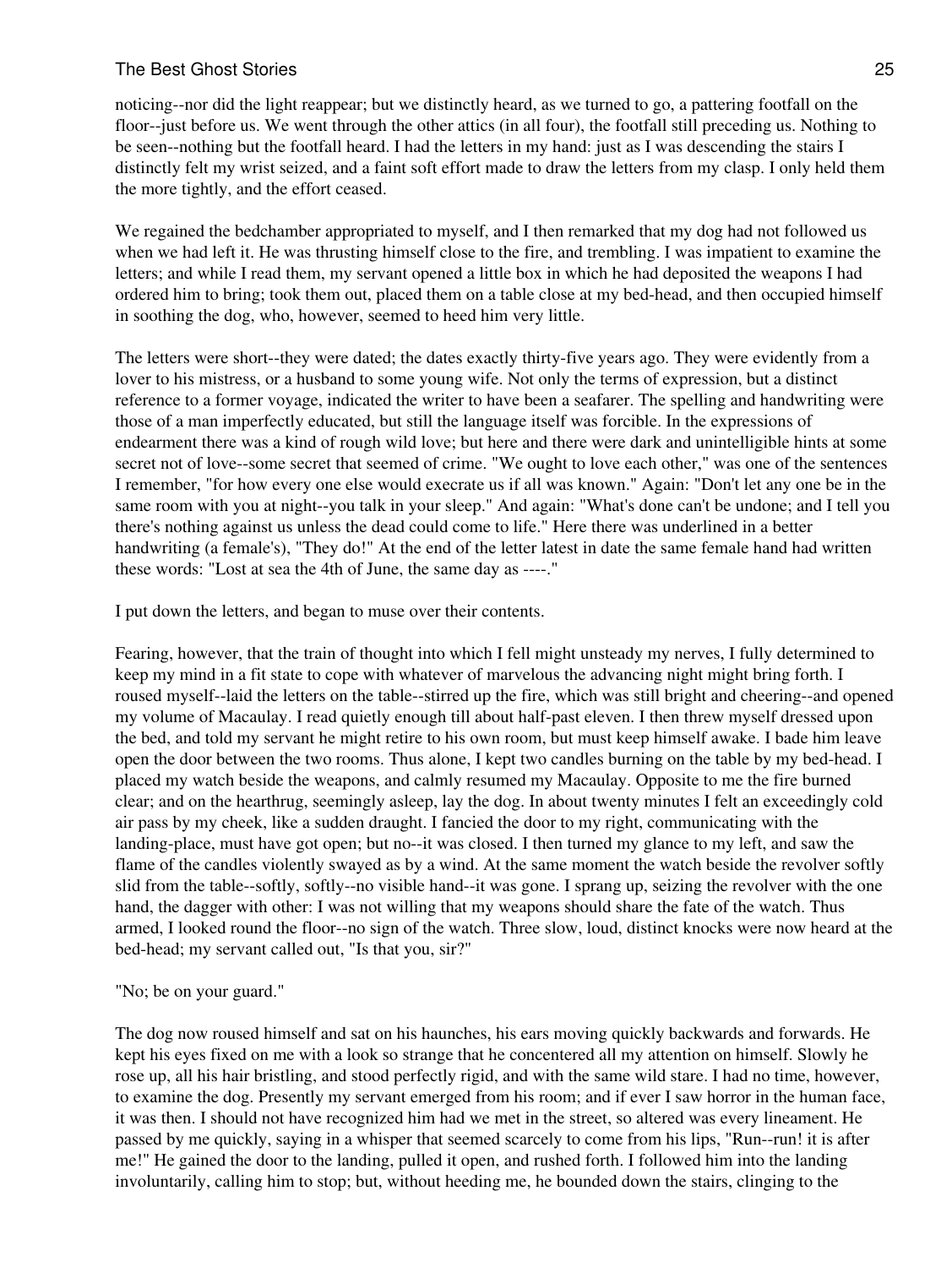balusters, and taking several steps at a time. I heard, where I stood, the street-door open--heard it again clap to. I was left alone in the haunted house.

It was but for a moment that I remained undecided whether or not to follow my servant; pride and curiosity alike forbade so dastardly a flight. I re-entered my room, closing the door after me, and proceeded cautiously into the interior chamber. I encountered nothing to justify my servant's terror. I again carefully examined the walls, to see if there were any concealed door. I could find no trace of one--not even a seam in the dull-brown paper with which the room was hung. How, then, had the THING, whatever it was, which had so scared him, obtained ingress except through my own chamber?

I returned to my room, shut and locked the door that opened upon the interior one, and stood on the hearth, expectant and prepared. I now perceived that the dog had slunk into an angle of the wall, and was pressing himself close against it, as if literally striving to force his way into it. I approached the animal and spoke to it; the poor brute was evidently beside itself with terror. It showed all its teeth, the slaver dropping from its jaws, and would certainly have bitten me if I had touched it. It did not seem to recognize me. Whoever has seen at the Zoological Gardens a rabbit fascinated by a serpent, cowering in a corner, may form some idea of the anguish which the dog exhibited. Finding all efforts to soothe the animal in vain, and fearing that his bite might be as venomous in that state as in the madness of hydrophobia, I left him alone, placed my weapons on the table beside the fire, seated myself, and recommenced my Macaulay.

Perhaps, in order not to appear seeking credit for a courage, or rather a coolness, which the reader may conceive I exaggerate, I may be pardoned if I pause to indulge in one or two egotistical remarks.

As I hold presence of mind, or what is called courage, to be precisely proportioned to familiarity with the circumstances that lead to it, so I should say that I had been long sufficiently familiar with all experiments that appertain to the Marvelous. I had witnessed many very extraordinary phenomena in various parts of the world--phenomena that would be either totally disbelieved if I stated them, or ascribed to supernatural agencies. Now, my theory is that the Supernatural is the Impossible, and that what is called supernatural is only a something in the laws of nature of which we have been hitherto ignorant. Therefore, if a ghost rise before me, I have not the right to say, "So, then, the supernatural is possible," but rather, "So, then, the apparition of a ghost is, contrary to received opinion, within the laws of nature--*i.e.*, not supernatural."

Now, in all that I had hitherto witnessed, and indeed in all the wonders which the amateurs of mystery in our age record as facts, a material living agency is always required. On the continent you will find still magicians who assert that they can raise spirits. Assume for the moment that they assert truly, still the living material form of the magician is present; and he is the material agency by which, from some constitutional peculiarities, certain strange phenomena are represented to your natural senses.

Accept, again, as truthful, the tales of spirit Manifestation in America--musical or other sounds--writings on paper, produced by no discernible hand--articles of furniture moved without apparent human agency--or the actual sight and touch of hands, to which no bodies seem to belong--still there must be found the MEDIUM or living being, with constitutional peculiarities capable of obtaining these signs. In fine, in all such marvels, supposing even that there is no imposture, there must be a human being like ourselves by whom, or through whom, the effects presented to human beings are produced. It is so with the now familiar phenomena of mesmerism or electro-biology; the mind of the person operated on is affected through a material living agent. Nor, supposing it true that a mesmerized patient can respond to the will or passes of a mesmerizer a hundred miles distant, is the response less occasioned by a material fluid--call it Electric, call it Odic, call it what you will--which has the power of traversing space and passing obstacles, that the material effect is communicated from one to the other. Hence all that I had hitherto witnessed, or expected to witness, in this strange house, I believed to be occasioned through some agency or medium as mortal as myself: and this idea necessarily prevented the awe with which those who regard as supernatural, things that are not within the ordinary operations of nature, might have been impressed by the adventures of that memorable night.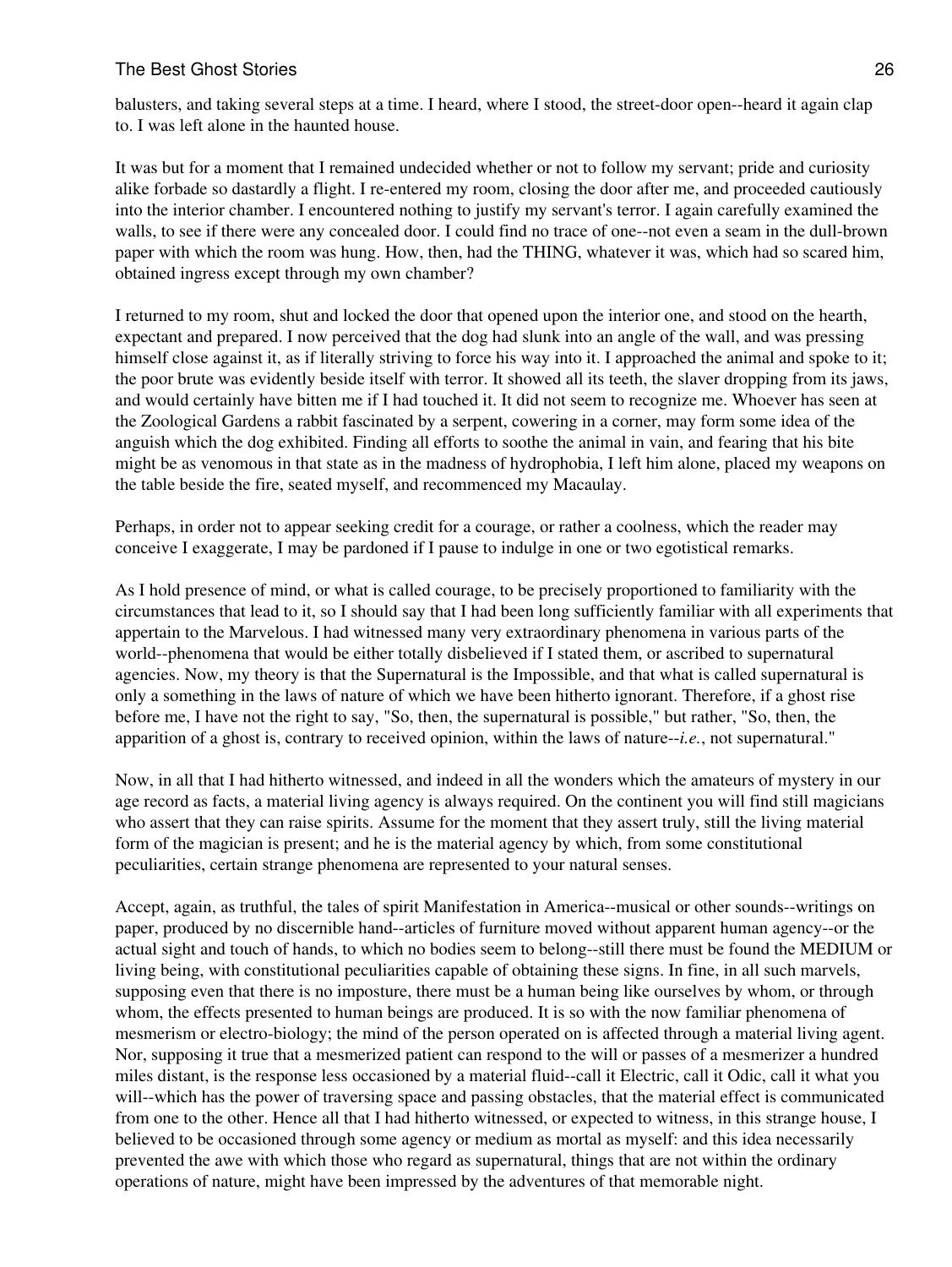As, then, it was my conjecture that all that was presented, or would be presented to my senses, must originate in some human being gifted by constitution with the power so to present them, and having some motive so to do, I felt an interest in my theory which, in its way, was rather philosophical than superstitious. And I can sincerely say that I was in as tranquil a temper for observation as any practical experimentalist could be in awaiting the effect of some rare, though perhaps perilous, chemical combination. Of course, the more I kept my mind detached from fancy, the more the temper fitted for observation would be obtained; and I therefore riveted eye and thought on the strong daylight sense in the page of my Macaulay.

I now became aware that something interposed between the page and the light--the page was over-shadowed: I looked up, and I saw what I shall find it very difficult, perhaps impossible, to describe.

It was a Darkness shaping itself forth from the air in very undefined outline. I cannot say it was of a human form, and yet it had more resemblance to a human form, or rather shadow, than to anything else. As it stood, wholly apart and distinct from the air and the light around it, its dimensions seemed gigantic, the summit nearly touching the ceiling. While I gazed, a feeling of intense cold seized me. An iceberg before me could not more have chilled me; nor could the cold of an iceberg have been more purely physical. I feel convinced that it was not the cold caused by fear. As I continued to gaze, I thought--but this I cannot say with precision--that I distinguished two eyes looking down on me from the height. One moment I fancied that I distinguished them clearly, the next they seemed gone; but still two rays of a pale-blue light frequently shot through the darkness, as from the height on which I half believed, half doubted, that I had encountered the eyes.

I strove to speak--my voice utterly failed me; I could only think to myself, "is this fear? it is *not* fear!" I strove to rise--in vain; I felt as if weighed down by an irresistible force. Indeed, my impression was that of an immense and overwhelming Power opposed to any volition;--that sense of utter inadequacy to cope with a force beyond man's, which one may feel *physically* in a storm at sea, in a conflagration, or when confronting some terrible wild beast, or rather, perhaps, the shark of the ocean, I felt *morally*. Opposed to my will was another will, as far superior to its strength as storm, fire, and shark are superior in material force to the force of man.

And now, as this impression grew on me--now came, at last, horror--horror to a degree that no words can convey. Still I retained pride, if not courage; and in my own mind I said, "This is horror, but it is not fear; unless I fear I cannot be harmed; my reason rejects this thing, it is an illusion--I do not fear." With a violent effort I succeeded at last in stretching out my hand towards the weapon on the table: as I did so, on the arm and shoulder I received a strange shock, and my arm fell to my side powerless. And now, to add to my horror, the light began slowly to wane from the candles, they were not, as it were, extinguished, but their flame seemed very gradually withdrawn: it was the same with the fire--the light was extracted from the fuel; in a few minutes the room was in utter darkness.

The dread that came over me, to be thus in the dark with that dark Thing, whose power was so intensely felt, brought a reaction of nerve. In fact, terror had reached that climax, that either my senses must have deserted me, or I must have burst through the spell. I did burst through it. I found voice, though the voice was a shriek. I remember that I broke forth with words like these--"I do not fear, my soul does not fear"; and at the same time I found the strength to rise. Still in that profound gloom I rushed to one of the windows--tore aside the curtain--flung open the shutters; my first thought was--LIGHT.--And when I saw the moon high, clear, and calm, I felt a joy that almost compensated for the previous terror. There was the moon, there was also the light from the gas-lamps in the deserted slumberous street. I turned to look back into the room; the moon penetrated its shadow very palely and partially--but still there was light. The dark Thing, whatever it might be, was gone--except that I could yet see a dim shadow, which seemed the shadow of that shade, against the opposite wall.

My eye now rested on the table, and from under the table (which was without cloth or cover--an old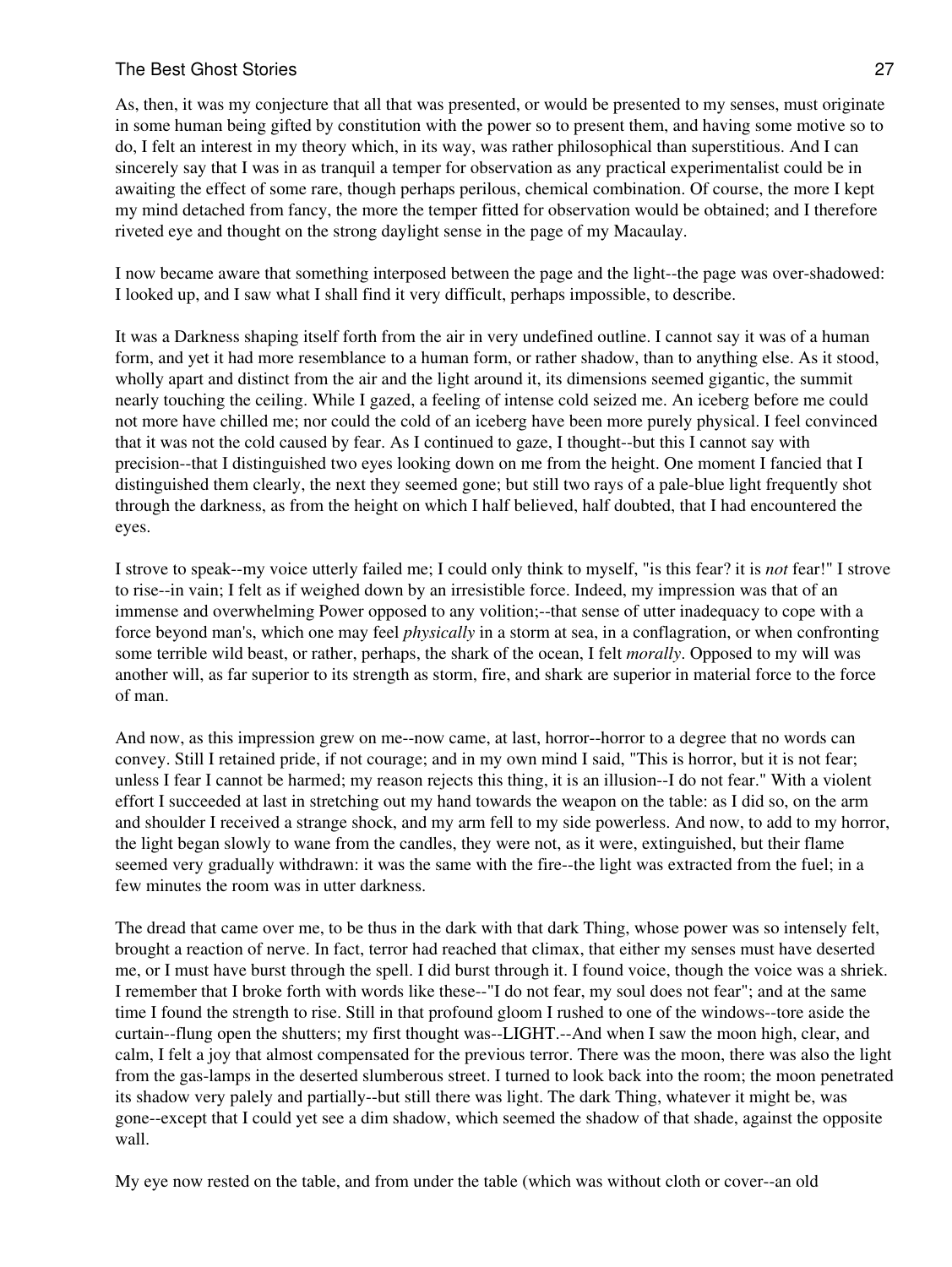mahogany round table) there rose a hand, visible as far as the wrist. It was a hand, seemingly, as much of flesh and blood as my own, but the hand of an aged person--lean, wrinkled, small, too--a woman's hand. That hand very softly closed on the two letters that lay on the table: hand and letters both vanished.

There then came the same three loud measured knocks I heard at the bed-head before this extraordinary drama had commenced.

As those sounds slowly ceased, I felt the whole room vibrate sensibly; and at the far end there rose, as from the floor, sparks or globules like bubbles of light, many-colored--green, yellow, fire-red, azure. Up and down, to and fro, hither, thither, as tiny Will-o'-the-Wisps the sparks moved, slow or swift, each at his own caprice. A chair (as in the drawing-room below) was now advanced from the wall without apparent agency, and placed at the opposite side of the table. Suddenly as forth from the chair, there grew a shape--a woman's shape. It was distinct as a shape of life--ghastly as a shape of death. The face was that of youth, with a strange mournful beauty: the throat and shoulders were bare, the rest of the form in a loose robe of cloudy white. It began sleeking its long yellow hair, which fell over its shoulders; its eyes were not turned towards me, but to the door; it seemed listening, watching, waiting. The shadow of the shade in the background grew darker; and again I thought I beheld the eyes gleaming out from the summit of the shadow--eyes fixed upon that shape.

As if from the door, though it did not open, there grew out another shape, equally distinct, equally ghastly--a man's shape--a young man's. It was in the dress of the last century, or rather in a likeness of such dress (for both the male shape and the female, though defined, were evidently unsubstantial, impalpable--simulacra--phantasms); and there was something incongruous, grotesque, yet fearful, in the contrast between the elaborate finery, the courtly precision of that old-fashioned garb, with its ruffles and lace and buckles, and the corpse-like aspect and ghost-like stillness of the flitting wearer. Just as the male shape approached the female, the dark shadow started from the wall, all three for a moment wrapped in darkness. When the pale light returned, the two phantoms were as in the grasp of the shadow that towered between them; and there was a blood-stain on the breast of the female; and the phantom male was leaning on its phantom sword, and blood seemed trickling fast from the ruffles, from the lace; and the darkness of the intermediate Shadow swallowed them up--they were gone. And again the bubbles of light shot, and sailed, and undulated, growing thicker and thicker and more wildly confused in their movements.

The closet door to the right of the fireplace now opened, and from the aperture there came the form of an aged woman. In her hand she held letters,--the very letters over which I had seen *the* Hand close; and behind her I heard a footstep. She turned round as if to listen, and then she opened the letters and seemed to read; and over her shoulder I saw a livid face, the face as of a man long drowned--bloated, bleached, seaweed tangled in its dripping hair; and at her feet lay a form as of a corpse, and beside the corpse there cowered a child, a miserable squalid child, with famine in its cheeks and fear in its eyes. And as I looked in the old woman's face, the wrinkles and lines vanished and it became a face of youth--hard-eyed, stony, but still youth; and the Shadow darted forth, and darkened over these phantoms as it had darkened over the last.

Nothing now was left but the Shadow, and on that my eyes were intently fixed, till again eyes grew out of the Shadow--malignant, serpent eyes. And the bubbles of light again rose and fell, and in their disorder, irregular, turbulent maze, mingled with the wan moonlight. And now from these globules themselves, as from the shell of an egg, monstrous things burst out; the air grew filled with them; larvæ so bloodless and so hideous that I can in no way describe them except to remind the reader of the swarming life which the solar microscope brings before his eyes in a drop of water--things transparent, supple, agile, chasing each other, devouring each other--forms like nought ever beheld by the naked eye. As the shapes were without symmetry, so their movements were without order. In their very vagrancies there was no sport; they came round me and round, thicker and faster and swifter, swarming over my head, crawling over my right arm, which was outstretched in involuntary command against all evil beings. Sometimes I felt myself touched, but not by them; invisible hands touched me. Once I felt the clutch as of cold soft fingers at my throat. I was still equally conscious that if I gave way to fear I should be in bodily peril; and I concentrated all my faculties in the single focus of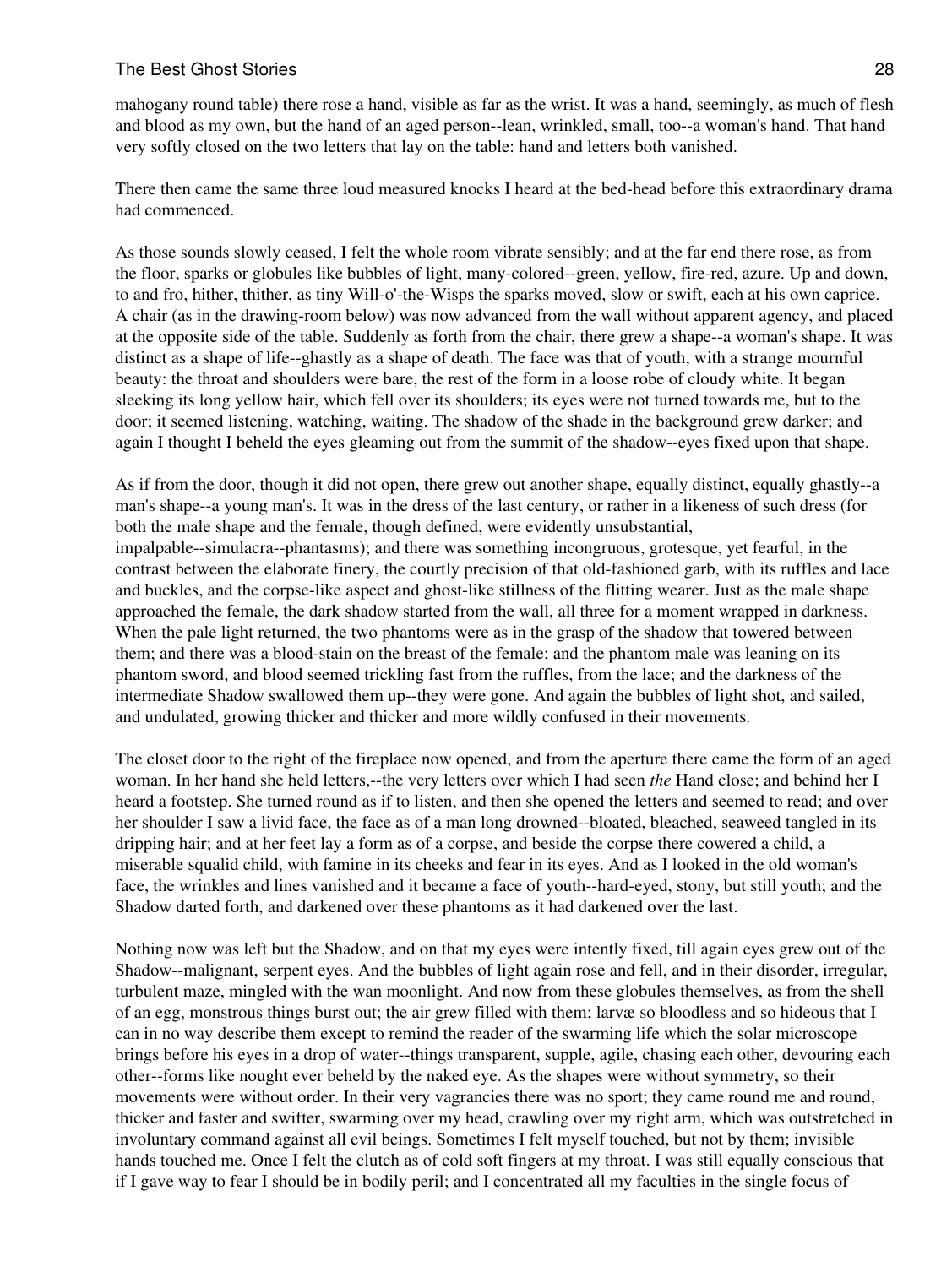resisting, stubborn will. And I turned my sight from the Shadow--above all, from those strange serpent eyes--eyes that had now become distinctly visible. For there, though in nought else round me, I was aware that there was a WILL, and a will of intense, creative, working evil, which might crush down my own.

The pale atmosphere in the room began now to redden as if in the air of some near conflagration. The larvæ grew lurid as things that live in fire. Again the room vibrated; again were heard the three measured knocks; and again all things were swallowed up in the darkness of the dark Shadow, as if out of that darkness all had come, into that darkness all returned.

As the gloom receded, the Shadow was wholly gone. Slowly as it had been withdrawn, the flame grew again into the candles on the table, again into the fuel in the grate. The whole room came once more calmly, healthfully into sight.

The two doors were still closed, the door communicating with the servant's room still locked. In the corner of the wall into which he had so convulsively niched himself, lay the dog. I called to him--no movement; I approached--the animal was dead; his eyes protruded; his tongue out of his mouth; the froth gathered round his jaws. I took him in my arms; I brought him to the fire, I felt acute grief for the loss of my poor favorite--acute self-reproach; I accused myself of his death; I imagined he had died of fright. But what was my surprise on finding that his neck was actually broken. Had this been done in the dark?--must it not have been by a hand human as mine?--must there not have been a human agency all the while in that room? Good cause to suspect it. I cannot tell. I cannot do more than state the fact fairly; the reader may draw his own inference.

Another surprising circumstance--my watch was restored to the table from which it had been so mysteriously withdrawn; but it had stopped at the very moment it was so withdrawn; nor, despite all the skill of the watchmaker, has it ever gone since--that is, it will go in a strange erratic way for a few hours, and then come to a dead stop--it is worthless.

Nothing more chanced for the rest of the night. Nor, indeed, had I long to wait before the dawn broke. Nor till it was broad daylight did I quit the haunted house. Before I did so, I revisited the little blind room in which my servant and myself had been for a time imprisoned. I had a strong impression--for which I could not account--that from that room had originated the mechanism of the phenomena--if I may use the term--which had been experienced in my chamber. And though I entered it now in the clear day, with the sun peering through the filmy window I still felt, as I stood on its floor, the creep of the horror which I had first there experienced the night before, and which had been so aggravated by what had passed in my own chamber. I could not, indeed, bear to stay more than half a minute within those walls. I descended the stairs, and again I heard the footfall before me; and when I opened the street door, I thought I could distinguish a very low laugh. I gained my own home, expecting to find my runaway servant there. But he had not presented himself; nor did I hear more of him for three days, when I received a letter from him, dated from Liverpool to this effect:--

"HONORED SIR,--I humbly entreat your pardon, though I can scarcely hope that you will think I deserve it, unless--which Heaven forbid--you saw what I did. I feel that it will be years before I can recover myself: and as to being fit for service, it is out of the question. I am therefore going to my brother-in-law at Melbourne. The ship sails to-morrow. Perhaps the long voyage may set me up. I do nothing now but start and tremble, and fancy IT is behind me. I humbly beg you, honored sir, to order my clothes, and whatever wages are due to me, to be sent to my mother's, at Walworth.--John knows her address."

The letter ended with additional apologies, somewhat incoherent, and explanatory details as to effects that had been under the writer's charge.

This flight may perhaps warrant a suspicion that the man wished to go to Australia, and had been somehow or other fraudulently mixed up with the events of the night. I say nothing in refutation of that conjecture; rather, I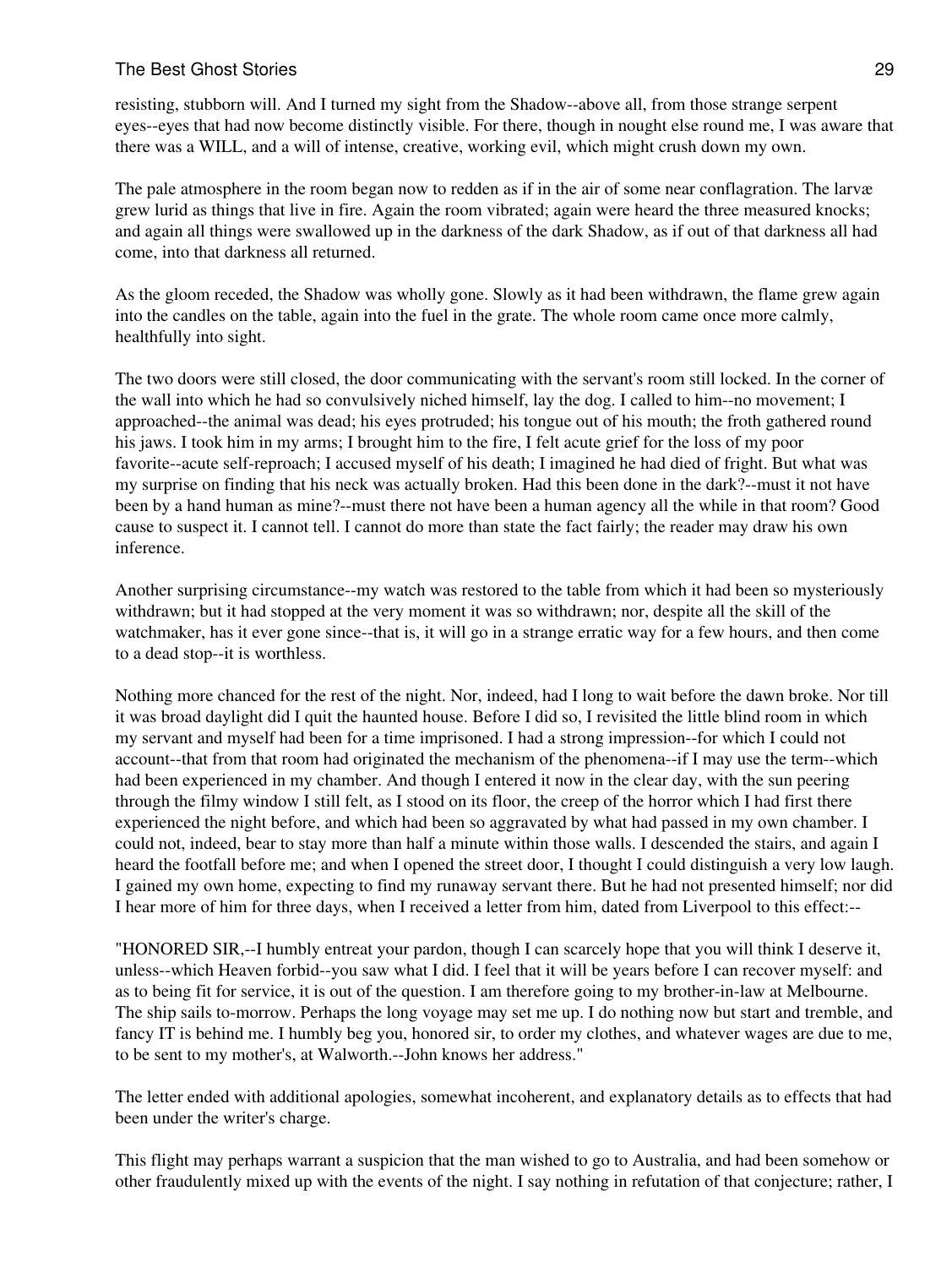suggest it as one that would seem to many persons the most probable solution of improbable occurrences. My belief in my own theory remained unshaken. I returned in the evening to the house, to bring away in a hack cab the things I had left there, with my poor dog's body. In this task I was not disturbed, nor did any incident worth note befall me, except that still, on ascending and descending the stairs, I heard the same footfall in advance. On leaving the house, I went to Mr. J.'s. He was at home. I returned him the keys, told him that my curiosity was sufficiently gratified, and was about to relate quickly what had passed, when he stopped me, and said, though with much politeness, that he had no longer any interest in a mystery which none had ever solved.

I determined at least to tell him of the two letters I had read, as well as of the extraordinary manner in which they had disappeared, and I then inquired if he thought they had been addressed to the woman who had died in the house, and if there were anything in her early history which could possibly confirm the dark suspicions to which the letters gave rise. Mr. J---- seemed startled, and, after musing a few moments, answered, "I am but little acquainted with the woman's earlier history, except, as I before told you, that her family were known to mine. But you revive some vague reminiscences to her prejudice. I will make inquiries, and inform you of their result. Still, even if we could admit the popular superstition that a person who had been either the perpetrator or the victim of dark crimes in life could revisit, as a restless spirit, the scene in which those crimes had been committed, I should observe that the house was infested by strange sights and sounds before the old woman died--you smile--what would you say?"

"I would say this, that I am convinced, if we could get to the bottom of these mysteries, we should find a living human agency."

"What! you believe it is all an imposture? for what object?"

"Not an imposture in the ordinary sense of the word. If suddenly I were to sink into a deep sleep, from which you could not awake me, but in that sleep could answer questions with an accuracy which I could not pretend to when awake--tell you what money you had in your pocket--nay, describe your very thoughts--it is not necessarily an imposture, any more than it is necessarily supernatural. I should be, unconsciously to myself, under a mesmeric influence, conveyed to me from a distance by a human being who had acquired power over me by previous *rapport*."

"But if a mesmerizer could so affect another living being, can you suppose that a mesmerizer could also affect inanimate objects: move chairs--open and shut doors?"

"Or impress our senses with the belief in such effects--we never having been *en rapport* with the person acting on us? No. What is commonly called mesmerism could not do this; but there may be a power akin to mesmerism, and superior to it--the power that in the old days was called Magic. That such a power may extend to all inanimate objects of matter I do not say; but if so, it would not be against nature--it would be only a rare power in nature which might be given to constitutions with certain peculiarities, and cultivated by practice to an extraordinary degree. That such a power might extend over the dead--that is, over certain thoughts and memories that the dead may still retain--and compel, not that which ought properly to be called the SOUL, and which is far beyond human reach, but rather a phantom of what has been most earth-stained on earth, to make itself apparent to our senses--is a very ancient though obsolete theory, upon which I will hazard no opinion. But I do not conceive the power would be supernatural. Let me illustrate what I mean from an experiment which Paracelsus describes as not difficult, and which the author of the *Curiosities of Literature* cites as credible:--A flower perishes; you burn it. Whatever were the elements of that flower while it lived are gone, dispersed, you know not whither; you can never discover nor recollect them. But you can, by chemistry, out of the burnt dust of that flower, raise a spectrum of the flower, just as it seemed in life. It may be the same with the human being. The soul has as much escaped you as the essence or elements of the flower. Still you may make a spectrum of it.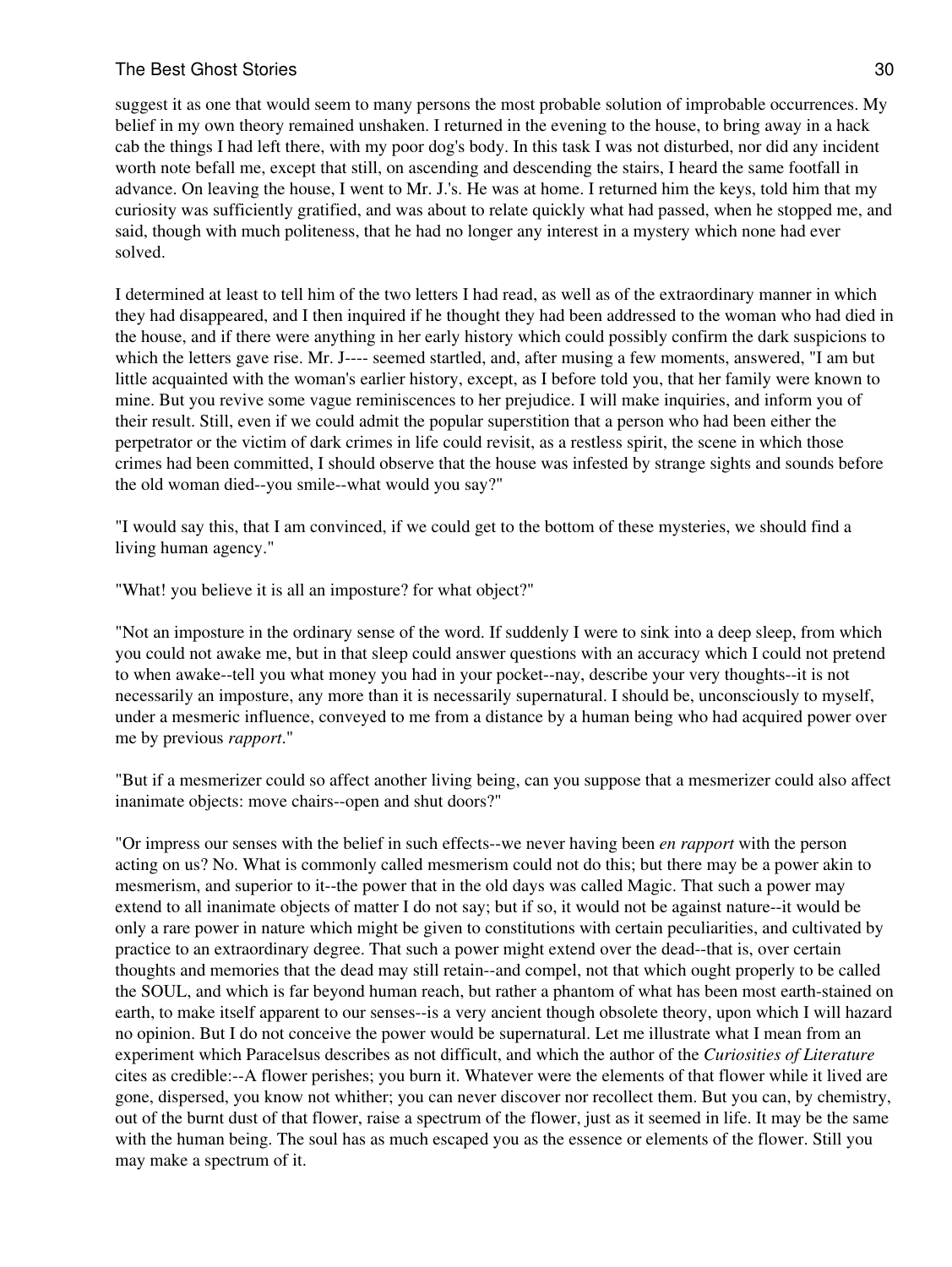"And this phantom, though in the popular superstition it is held to be the soul of the departed, must not be confounded with the true soul; it is but eidolon of the dead form. Hence, like the best attested stories of ghosts or spirits, the thing that most strikes us is the absence of what we hold to be soul; that is, of superior emancipated intelligence. These apparitions come for little or no object--they seldom speak when they do come; if they speak, they utter no ideas above those of an ordinary person on earth. American spirit-seers have published volumes of communications in prose and verse, which they assert to be given in the names of the most illustrious dead--Shakespeare, Bacon--heaven knows whom. Those communications, taking the best, are certainly not a whit of higher order than would be communications from living persons of fair talent and education; they are wondrously inferior to what Bacon, Shakespeare, and Plato said and wrote when on earth. Nor, what is more noticeable, do they ever contain an idea that was not on the earth before. Wonderful, therefore, as such phenomena may be (granting them to be truthful), I see much that philosophy may question, nothing that it is incumbent on philosophy to deny, viz., nothing supernatural. They are but ideas conveyed somehow or other (we have not yet discovered the means) from one mortal brain to another. Whether, in so doing, tables walk of their own accord, or fiend-like shapes appear in a magic circle, or bodyless hands rise and remove material objects, or a Thing of Darkness, such as presented itself to me, freeze our blood--still am I persuaded that these are but agencies conveyed, as if by electric wires, to my own brain from the brain of another. In some constitutions there is a natural chemistry, and these constitutions may produce chemic wonders--in others a natural fluid, call it electricity, and these may produce electric wonders.

"But the wonders differ from Normal Science in this--they are alike objectless, purposeless, puerile, frivolous. They lead on to no grand results; and therefore the world does not heed, and true sages have not cultivated them. But sure I am, that of all I saw or heard, a man, human as myself, was the remote originator; and I believe unconsciously to himself as to the exact effects produced, for this reason: no two persons, you say, have ever told you that they experienced exactly the same thing. Well, observe, no two persons ever experience exactly the same dream. If this were an ordinary imposture, the machinery would be arranged for results that would but little vary; if it were a supernatural agency permitted by the Almighty, it would surely be for some definite end. These phenomena belong to neither class; my persuasion is, that they originate in some brain now far distant; that that brain had no distinct volition in anything that occurred; that what does occur reflects but its devious, motley, ever-shifting, half-formed thoughts; in short, that it has been but the dreams of such a brain put into action and invested with a semi-substance. That this brain is of immense power, that it can set matter into movement, that it is malignant and destructive, I believe; some material force must have killed my dog; the same force might, for aught I know, have sufficed to kill myself, had I been as subjugated by terror as the dog--had my intellect or my spirit given me no countervailing resistance in my will."

"It killed your dog! that is fearful! indeed it is strange that no animal can be induced to stay in that house; not even a cat. Rats and mice are never found in it."

"The instincts of the brute creation detect influences deadly to their existence. Man's reason has a sense less subtle, because it has a resisting power more supreme. But enough; do you comprehend my theory?"

"Yes, though imperfectly--and I accept any crotchet (pardon the word), however odd, rather than embrace at once the notion of ghosts and hob-goblins we imbibed in our nurseries. Still, to my unfortunate house the evil is the same. What on earth can I do with the house?"

"I will tell you what I would do. I am convinced from my own internal feelings that the small unfurnished room at right angles to the door of the bedroom which I occupied, forms a starting-point or receptacle for the influences which haunt the house; and I strongly advise you to have the walls opened, the floor removed--nay, the whole room pulled down. I observe that it is detached from the body of the house, built over the small back-yard, and could be removed without injury to the rest of the building."

"And you think, if I did that----"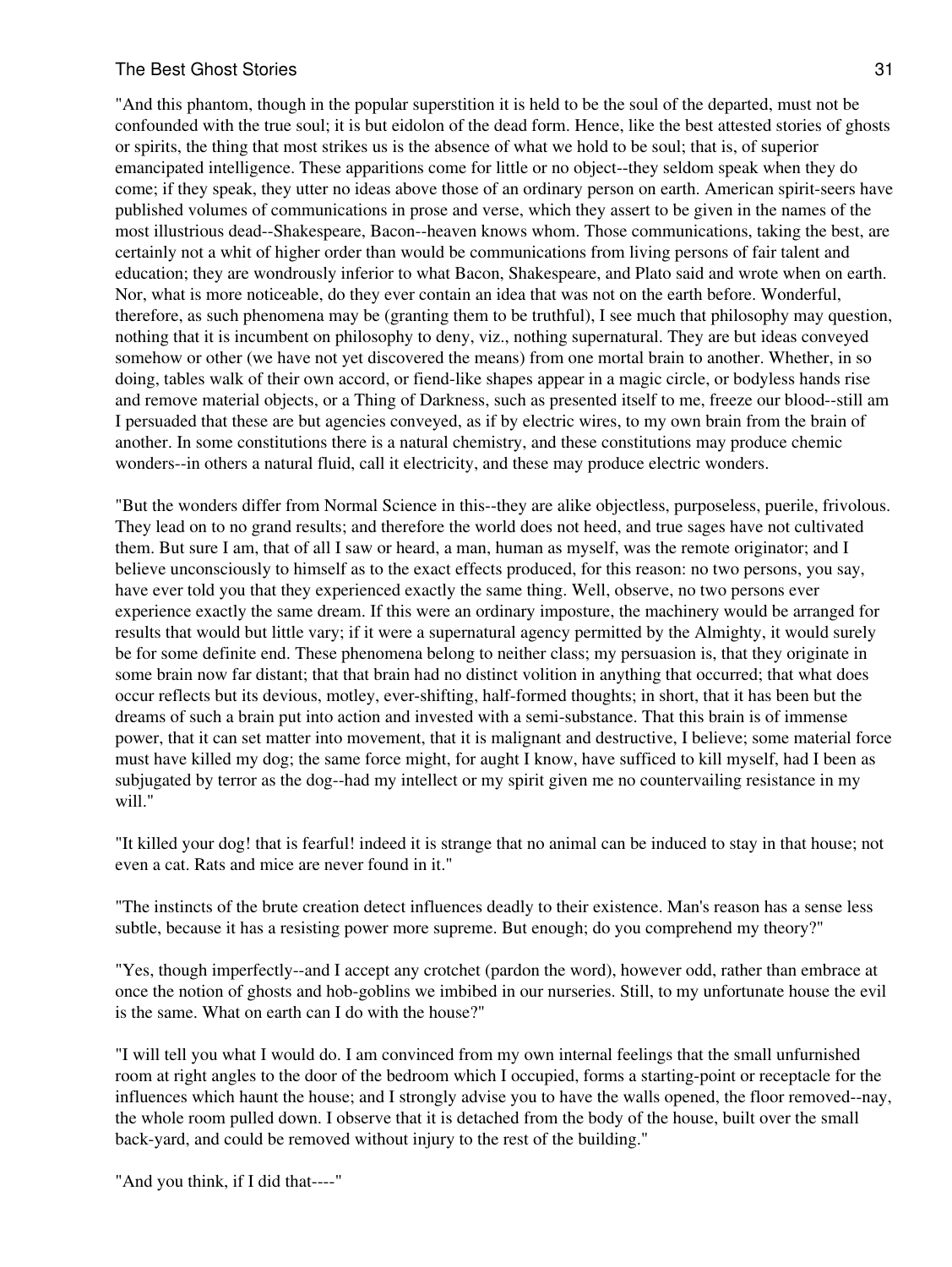"You would cut off the telegraph wires. Try it. I am so persuaded that I am right, that I will pay half the expense if you will allow me to direct the operations."

"Nay, I am well able to afford the cost; for the rest, allow me to write to you."

About ten days afterwards I received a letter from Mr. J----, telling me that he had visited the house since I had seen him; that he had found the two letters I had described replaced in the drawer from which I had taken them; that he had read them with misgivings like my own; that he had instituted a cautious inquiry about the woman to whom I rightly conjectured they had been written. It seemed that thirty-six years ago (a year before the date of the letters) she had married, against the wish of her relations, an American of very suspicious character, in fact, he was generally believed to have been a pirate. She herself was the daughter of very respectable tradespeople, and had served in the capacity of nursery governess before her marriage. She had a brother, a widower, who was considered wealthy, and who had one child of about six years old. A month after the marriage, the body of this brother was found in the Thames, near London Bridge; there seemed some marks of violence about his throat, but they were not deemed sufficient to warrant the inquest in any other verdict than that of "found drowned."

The American and his wife took charge of the little boy, the deceased brother having by his will left his sister the guardian of his only child--and in the event of the child's death, the sister inherited. The child died about six months afterwards--it was supposed to have been neglected and ill-treated. The neighbors deposed to have heard it shriek at night. The surgeon who had examined it after death said that it was emaciated as if from want of nourishment, and the body was covered with livid bruises. It seemed that one winter night the child had sought to escape--crept out into the back-yard--tried to scale the wall--fallen back exhausted, and been found at morning on the stones in a dying state. But though there was some evidence of cruelty, there was none of murder; and the aunt and her husband had sought to palliate cruelty by alleging the exceeding stubbornness and perversity of the child, who was declared to be half-witted. Be that is it may, at the orphan's death the aunt inherited her brother's fortune. Before the first wedded year was out the American quitted England abruptly, and never returned to it. He obtained a cruising vessel, which was lost in the Atlantic two years afterwards. The widow was left in affluence; but reverses of various kinds had befallen her; a bank broke--an investment failed--she went into a small business and became insolvent--then she entered into service, sinking lower and lower, from housekeeper down to maid-of-all work--never long retaining a place, though nothing decided against her character was ever alleged. She was considered sober, honest, and peculiarly quiet in her ways; still nothing prospered with her. And so she had dropped into the workhouse, from which Mr. J---- had taken her, to be placed in charge of the very house which she had rented as mistress in the first year of her wedded life.

Mr. J---- added that he had passed an hour alone in the unfurnished room which I had urged him to destroy, and that his impressions of dread while there were so great, though he had neither heard nor seen anything, that he was eager to have the walls bared and the floors removed as I had suggested. He had engaged persons for the work, and would commence any day I would name.

The day was accordingly fixed. I repaired to the haunted house--he went into the blind dreary room, took up the skirting, and then the floors. Under the rafters, covered with rubbish, was found a trap-door, quite large enough to admit a man. It was closely nailed down, with clamps and rivets of iron. On removing these we descended into a room below, the existence of which had never been suspected. In this room there had been a window and a flue, but they had been bricked over, evidently for many years. By the help of candles we examined this place; it still retained some mouldering furniture--three chairs, an oak settle, a table--all of the fashion of about eighty years ago. There was a chest of drawers against the wall, in which we found, half-rotted away, old-fashioned articles of a man's dress, such as might have been worn eighty or a hundred years ago by a gentleman of some rank--costly steel buckles and buttons, like those yet worn in court-dresses, a handsome court sword--in a waistcoat which had once been rich with gold-lace, but which was now blackened and foul with damp, we found five guineas, a few silver coins, and an ivory ticket, probably for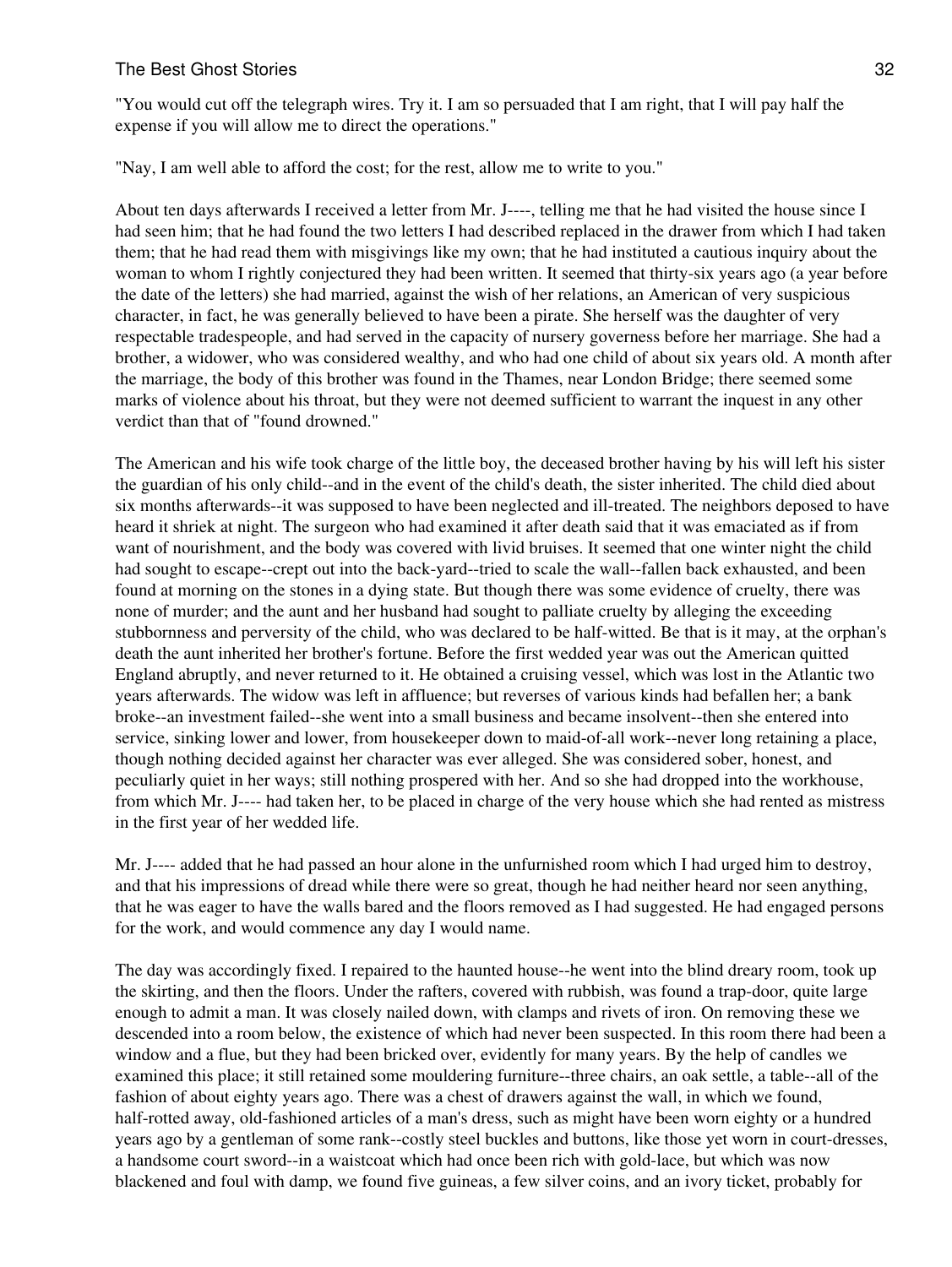some place of entertainment long since passed away. But our main discovery was in a kind of iron safe fixed to the wall, the lock of which it cost us much trouble to get picked.

In this safe were three shelves, and two small drawers. Ranged on the shelves were several small bottles of crystal, hermetically stopped. They contained colorless volatile essences, of the nature of which I shall only say that they were not poisons--phosphor and ammonia entered into some of them. There were also some very curious glass tubes, and a small pointed rod of iron, with a large lump of rock-crystal, and another of amber--also a loadstone of great power.

In one of the drawers we found a miniature portrait set in gold, and retaining the freshness of its colors most remarkably, considering the length of time it had probably been there. The portrait was that of a man who might be somewhat advanced in middle life, perhaps forty-seven or forty-eight.

It was a remarkable face--a most impressive face. If you could fancy some mighty serpent transformed into a man, preserving in the human lineaments the old serpent type, you would have a better idea of that countenance than long descriptions can convey: the width and flatness of frontal--the tapering elegance of contour disguising the strength of the deadly jaw--the long, large, terrible eye, glittering and green as the emerald--and withal a certain ruthless calm, as if from the consciousness of an immense power.

Mechanically I turned round the miniature to examine the back of it, and on the back was engraved a pentacle; in the middle of the pentacle a ladder, and the third step of the ladder was formed by the date 1765. Examining still more minutely, I detected a spring; this, on being pressed, opened the back of the miniature as a lid. Withinside the lid were engraved, "Marianna to thee--be faithful in life and in death to----." Here follows a name that I will not mention, but it was not unfamiliar to me. I had heard it spoken of by old men in my childhood as the name borne by a dazzling charlatan who had made a great sensation in London for a year or so, and had fled the country on the charge of a double murder within his own house--that of his mistress and his rival. I said nothing of this to Mr. J----, to whom reluctantly I resigned the miniature.

We had found no difficulty in opening the first drawer within the iron safe; we found great difficulty in opening the second: it was not locked, but it resisted all efforts, till we inserted in the clinks the edge of a chisel. When we had thus drawn it forth we found a very singular apparatus in the nicest order. Upon a small thin book, or rather tablet, was placed a saucer of crystal: this saucer was filled with a clear liquid--on that liquid floated a kind of compass, with a needle shifting rapidly round; but instead of the usual points of a compass were seven strange characters, not very unlike those used by astrologers to denote the planets.

A peculiar, but not strong nor displeasing odor came from this drawer, which was lined with a wood that we afterwards discovered to be hazel. Whatever the cause of this odor, it produced a material effect on the nerves. We all felt it, even the two workmen who were in the room--a creeping tingling sensation from the tips of the fingers to the roots of the hair. Impatient to examine the tablet, I removed the saucer. As I did so the needle of the compass went round and round with exceeding swiftness, and I felt a shock that ran through my whole frame, so that I dropped the saucer on the floor. The liquid was spilt--the saucer was broken--the compass rolled to the end of the room--and at that instant the walls shook to and fro, as if a giant had swayed and rocked them.

The two workmen were so frightened that they ran up the ladder by which we had descended from the trap-door; but seeing that nothing more happened, they were easily induced to return.

Meanwhile I had opened the tablet: it was bound in plain red leather, with a silver clasp; it contained but one sheet of thick vellum, and on that sheet were inscribed within a double pentacle, words in old monkish Latin, which are literally to be translated thus: "On all that it can reach within these walls--sentient or inanimate, living or dead--as moves the needle, so work my will! Accursed be the house, and restless be the dwellers therein."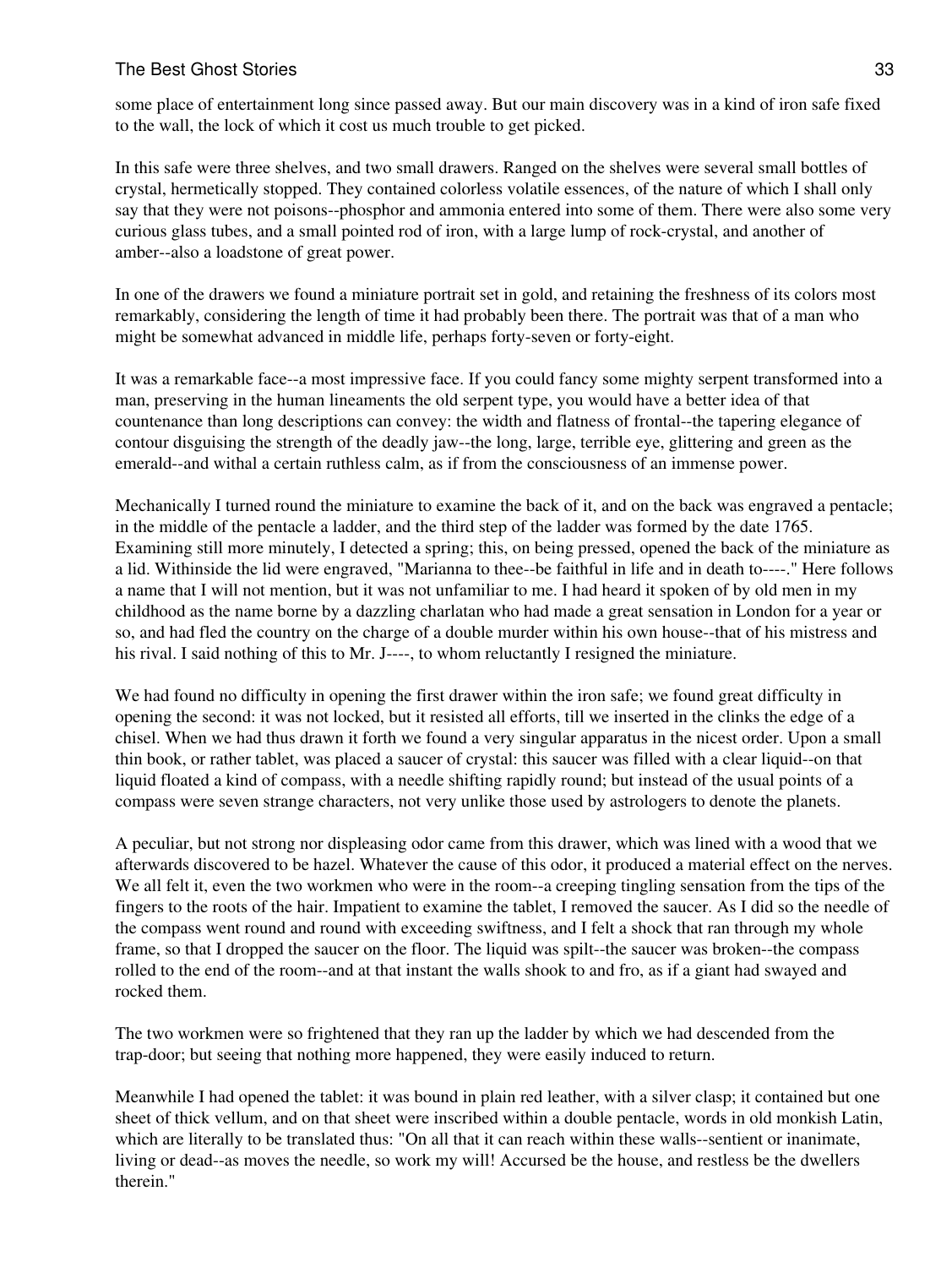We found no more. Mr. J---- burnt the tablet and its anathema. He razed to the foundations the part of the building containing the secret room with the chamber over it. He had then the courage to inhabit the house himself for a month, and a quieter, better-conditioned house could not be found in all London. Subsequently he let it to advantage, and his tenant has made no complaints.

#### THE SILENT WOMAN[D]

## BY LEOPOLD KOMPERT

The uproarious merriment of a wedding-feast burst forth into the night from a brilliantly lighted house in the "gasse" (narrow street). It was one of those nights touched with the warmth of spring, but dark and full of soft mist. Most fitting it was for a celebration of the union of two yearning hearts to share the same lot, a lot that may possibly dawn in sunny brightness, but also become clouded and sullen--for a long, long time! But how merry and joyous they were over there, those people of the happy olden times! They, like us, had their troubles and trials, and when misfortune visited them it came not to them with soft cushions and tender pressures of the hand. Rough and hard, with clinched fist, it laid hold upon them. But when they gave vent to their happy feelings and sought to enjoy themselves, they were like swimmers in cooling waters. They struck out into the stream with freshness and courage, suffered themselves to be borne along by the current whithersoever it took its course. This was the cause of such a jubilee, such a thoughtlessly noisy outburst of all kinds of soul-possessing gayety from this house of nuptials.

"And if I had known," the bride's father, the rich Ruben Klattaner, had just said, "that it would take the last gulden in my pocket, then out it would have come."

In fact, it did appear as if the last groschen had really taken flight, and was fluttering about in the form of platters heaped up with geese and pastry-tarts. Since two o'clock--that is, since the marriage ceremony had been performed out in the open street--until nearly midnight, the wedding-feast had been progressing, and even yet the *sarvers*, or waiters, were hurrying from room to room. It was as if a twofold blessing had descended upon all this abundance of food and drink, for, in the first place, they did not seem to diminish; secondly, they ever found a new place for disposal. To be sure, this appetite was sharpened by the presence of a little dwarf-like, unimportant-looking man. He was esteemed, however, none the less highly by every one. They had specially written to engage the celebrated "Leb Narr," of Prague. And when was ever a mood so out of sorts, a heart so imbittered as not to thaw out and laugh if Leb Narr played one of his pranks. Ah, thou art now dead, good fool! Thy lips, once always ready with a witty reply, are closed. Thy mouth, then never still, now speaks no more! But when the hearty peals of laughter once rang forth at thy command, intercessors, as it were, in thy behalf before the very throne of God, thou hadst nothing to fear. And the joy of that "other" world was thine, that joy that has ever belonged to the most pious of country rabbis!

In the mean time the young people had assembled in one of the rooms to dance. It was strange how the sound of violins and trumpets accorded with the drolleries of the wit from Prague. In one part the outbursts of merriment were so boisterous that the very candles on the little table seemed to flicker with terror; in another an ordinary conversation was in progress, which now and then only ran over into a loud tittering, when some old lady slipped into the circle and tried her skill at a redowa, then altogether unknown to the young people. In the very midst of the tangle of dancers was to be seen the bride in a heavy silk wedding-gown. The point of her golden hood hung far down over her face. She danced continuously. She danced with every one that asked her. Had one, however, observed the actions of the young woman, they would certainly have seemed to him hurried, agitated, almost wild. She looked no one in the eye, not even her own bridegroom. He stood for the most part in the door-way, and evidently took more pleasure in the witticisms of the fool than in the dance or the lady dancers. But who ever thought for a moment why the young woman's hand burned, why her breath was so hot when one came near to her lips? Who should have noticed so strange a thing? A low whispering already passed through the company, a stealthy smile stole across many a lip. A bevy of ladies was seen to enter the room suddenly. The music dashed off into one of its loudest pieces, and, as if by enchantment, the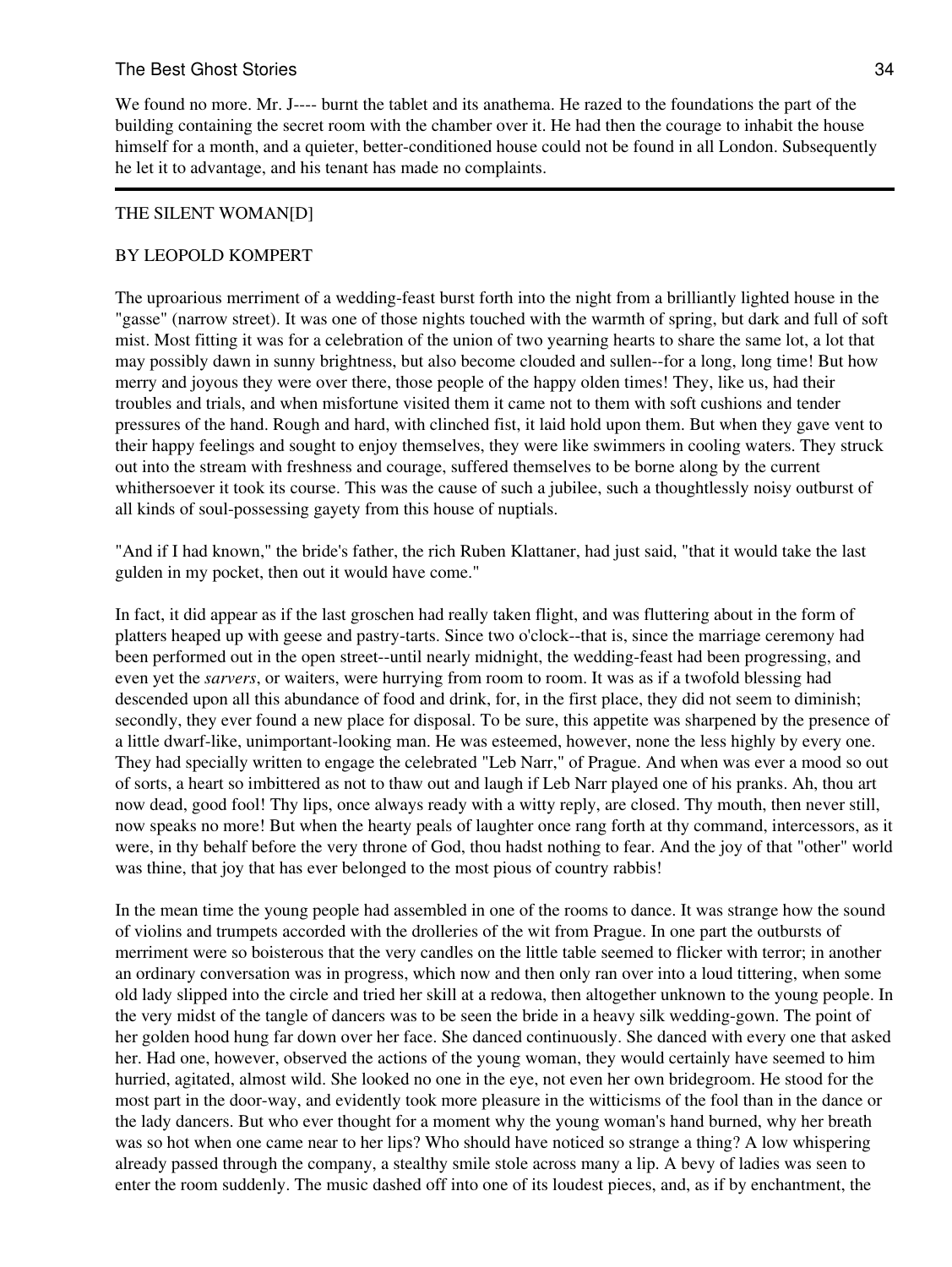newly made bride disappeared behind the ladies. The bridegroom, with his stupid, smiling mien, was still left standing on the threshold. But it was not long before he too vanished. One could hardly say how it happened. But people understand such skillful movements by experience, and will continue to understand them as long as there are brides and grooms in the world.

This disappearance of the chief personages, little as it seemed to be noticed, gave, however, the signal for general leave-taking. The dancing became drowsy; it stopped all at once, as if by appointment. That noisy confusion now began which always attends so merry a wedding-party. Half-drunken voices could be heard still intermingled with a last, hearty laugh over a joke of the fool from Prague echoing across the table. Here and there some one, not quite sure of his balance, was fumbling for the arm of his chair or the edge of the table. This resulted in his overturning a dish that had been forgotten, or in spilling a beer-glass. While this, in turn, set up a new hubbub, some one else, in his eagerness to betake himself from the scene, fell flat into the very débris. But all this tumult was really hushed the moment they all pressed to the door, for at that very instant shrieks, cries of pain, were heard issuing from the entrance below. In an instant the entire outpouring crowd with all possible force pushed back into the room, but it was a long time before the stream was pressed back again. Meanwhile, painful cries were again heard from below, so painful, indeed, that they restored even the most drunken to a state of consciousness.

"By the living God!" they cried to each other, "what is the matter down there? Is the house on fire?"

"She is gone! she is gone!" shrieked a woman's voice from the entry below.

"Who? who?" groaned the wedding-guests, seized, as it were, with an icy horror.

"Gone! gone!" cried the woman from the entry, and hurrying up the stairs came Selde Klattaner, the mother of the bride, pale as death, her eyes dilated with most awful fright, convulsively grasping a candle in her hand. "For God's sake, what has happened?" was heard on every side of her.

The sight of so many people about her, and the confusion of voices, seemed to release the poor woman from a kind of stupor. She glanced shyly about her then, as if overcome with a sense of shame stronger than her terror, and said, in a suppressed tone:

"Nothing, nothing, good people. In God's name, I ask, what was there to happen?"

Dissimulation, however, was too evident to suffice to deceive them.

"Why, then, did you shriek so, Selde," called out one of the guests to her, "if nothing happened?"

"Yes, she has gone," Selde now moaned in heart-rending tones, "and she has certainly done herself some harm!"

The cause of this strange scene was now first discovered. The bride has disappeared from the wedding-feast. Soon after that she had vanished in such a mysterious way, the bridegroom went below to the dimly-lighted room to find her, but in vain. At first thought this seemed to him to be a sort of bashful jest; but not finding her here, a mysterious foreboding seized him. He called to the mother of the bride:

"Woe to me! This woman has gone!"

Presently this party, that had so admirably controlled itself, was again thrown into commotion. "There was nothing to do," was said on all sides, "but to ransack every nook and corner. Remarkable instances of such disappearances of brides had been known. Evil spirits were wont to lurk about such nights and to inflict mankind with all sorts of sorceries." Strange as this explanation may seem, there were many who believed it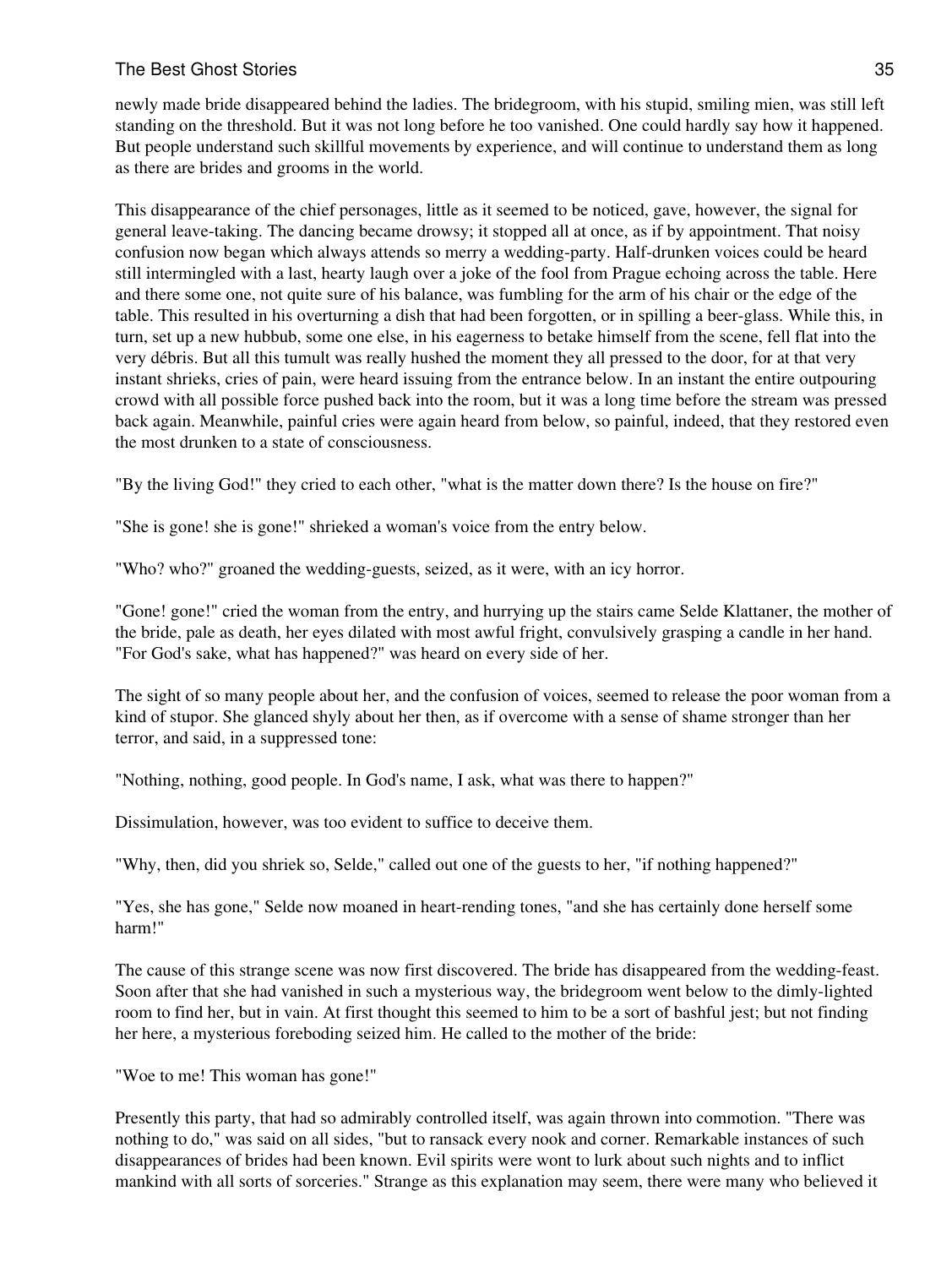at this very moment, and, most of all, Selde Klattaner herself. But it was only for a moment, for she at once exclaimed:

"No, no, my good people, she is gone; I know she is gone!"

Now for the first time many of them, especially the mothers, felt particularly uneasy, and anxiously called their daughters to them. Only a few showed courage, and urged that they must search and search, even if they had to turn aside the river Iser a hundred times. They urgently pressed on, called for torches and lanterns, and started forth. The cowardly ran after them up and down the stairs. Before any one perceived it the room was entirely forsaken.

Ruben Klattaner stood in the hall entry below, and let the people hurry past him without exchanging a word with any. Bitter disappointment and fear had almost crazed him. One of the last to stay in the room above with Selde was, strange to say, Leb Narr, of Prague. After all had departed, he approached the miserable mother, and, in a tone least becoming his general manner, inquired:

"Tell me, now, Mrs. Selde, did she not wish to have 'him'?"

"Whom? whom?" cried Selde, with renewed alarm, when she found herself alone with the fool.

"I mean," said Leb, in a most sympathetic manner, approaching still nearer to Selde, "that maybe you had to make your daughter marry him."

"Make? And have we, then, made her?" moaned Selde, staring at the fool with a look of uncertainty.

"Then nobody needs to search for her," replied the fool, with a sympathetic laugh, at the same time retreating. "It's better to leave her where she is."

Without saying thanks or good-night, he was gone.

Meanwhile the cause of all this disturbance had arrived at the end of her flight.

Close by the synagogue was situated the house of the rabbi. It was built in an angle of a very narrow street, set in a framework of tall shade-trees. Even by daylight it was dismal enough. At night it was almost impossible for a timid person to approach it, for people declared that the low supplications of the dead could be heard in the dingy house of God when at night they took the rolls of the law from the ark to summon their members by name.

Through this retired street passed, or rather ran, at this hour a shy form. Arriving at the dwelling of the rabbi, she glanced backward to see whether any one was following her. But all was silent and gloomy enough about her. A pale light issued from one of the windows of the synagogue; it came from the "eternal lamp" hanging in front of the ark of the covenant. But at this moment it seemed to her as if a supernatural eye was gazing upon her. Thoroughly affrighted, she seized the little iron knocker of the door and struck it gently. But the throb of her beating heart was even louder, more violent, than this blow. After a pause, footsteps were heard passing slowly along the hallway.

The rabbi had not occupied this lonely house a long time. His predecessor, almost a centenarian in years, had been laid to rest a few months before. The new rabbi had been called, from a distant part of the country. He was unmarried, and in the prime of life. No one had known him before his coming. But his personal nobility and the profundity of his scholarship made up for his deficiency in years. An aged mother had accompanied him from their distant home, and she took the place of wife and child.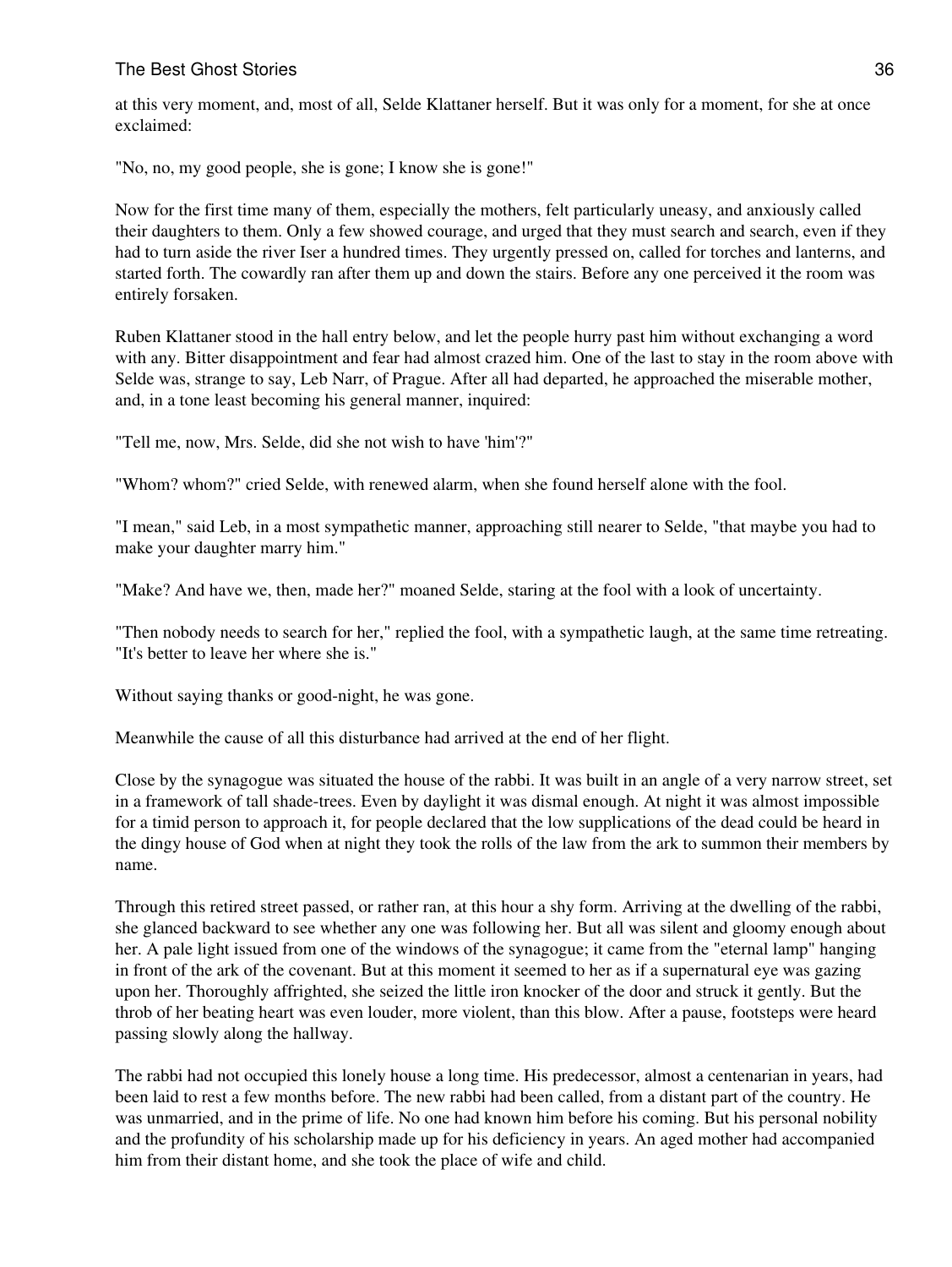"Who is there?" asked the rabbi, who had been busy at his desk even at this late hour and thus had not missed hearing the knocker.

"It is I," the figure without responded, almost inaudibly.

"Speak louder, if you wish me to hear you," replied the rabbi.

"It is I, Ruben Klattaner's daughter," she repeated.

The name seemed to sound strange to the rabbi. He as yet knew too few of his congregation to understand that this very day he performed the marriage ceremony of the person who had just repeated her name. Therefore he called out, after a moment's pause, "What do you wish so late at night?"

"Open the door, rabbi," she answered, pleadingly, "or I shall die at once!"

The bolt was pushed back. Something gleaming, rustling, glided past the rabbi into the dusky hall. The light of the candle in his hand was not sufficient to allow him to descry it. Before he had time to address her, she had vanished past him and had disappeared through the open door into the room. Shaking his head, the rabbi again bolted the door.

On reëntering the room he saw a woman's form sitting in the chair which he usually occupied. She had her back turned to him. Her head was bent low over her breast. Her golden wedding-hood, with its shading lace, was pulled down over her forehead. Courageous and pious as the rabbi was, he could not rid himself of a feeling of terror.

"Who are you?" he demanded, in a loud tone, as if its sound alone would banish the presence of this being that seemed to him at this moment to be the production of all the enchantments of evil spirits.

She raised herself, and cried in a voice that seemed to come from the agony of a human being:

"Do you not know me--me, whom you married a few hours since under the *chuppe* (marriage-canopy) to a husband?"

On hearing this familiar voice the rabbi stood speechless. He gazed at the young woman. Now, indeed, he must regard her as one bereft of reason, rather than as a specter.

"Well, if you are she," he stammered out, after a pause, for it was with difficulty that he found words to answer, "why are you here and not in the place where you belong?"

"I know no other place to which I belong more than here where I now am!" she answered, severely.

These words puzzled the rabbi still more. Is it really an insane woman before him? He must have thought so, for he now addressed her in a gentle tone of voice, as we do those suffering from this kind of sickness, in order not to excite her, and said:

"The place where you belong, my daughter, is in the house of your parents, and, since you have to-day been made a wife, your place is in your husband's house."

The young woman muttered something which failed to reach the rabbi's ear. Yet he only continued to think that he saw before him some poor unfortunate whose mind was deranged. After a pause, he added, in a still gentler tone: "What is your name, then, my child?"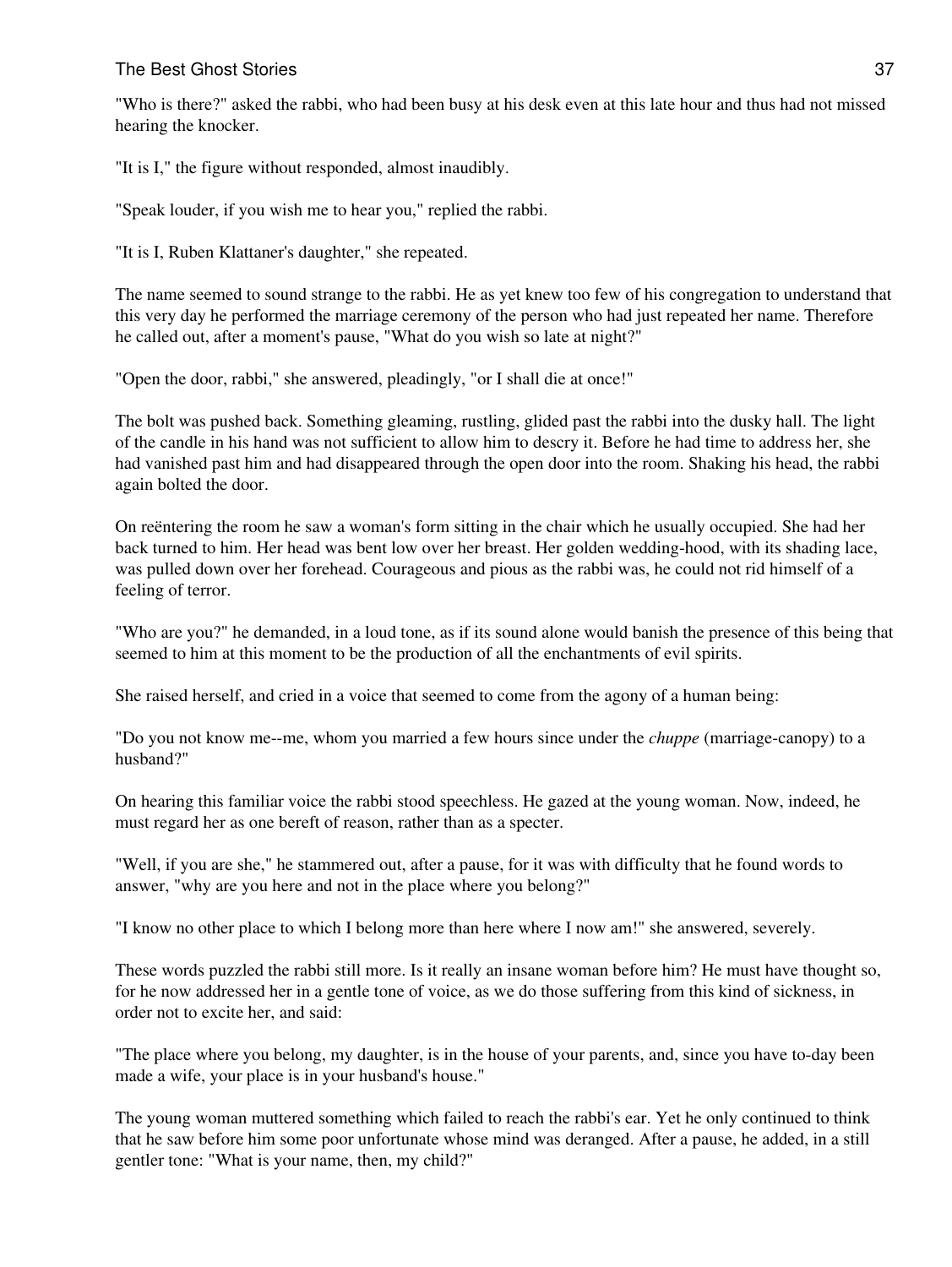"God, god," she moaned, in the greatest anguish, "he does not even yet know my name!"

"How should I know you," he continued, apologetically, "for I am a stranger in this place?"

This tender remark seemed to have produced the desired effect upon her excited mind.

"My name is Veile," she said, quietly, after a pause.

The rabbi quickly perceived that he had adopted the right tone towards his mysterious guest.

"Veile," he said, approaching nearer her, "what do you wish of me?"

"Rabbi, I have a great sin resting heavily upon my heart," she replied despondently. "I do not know what to do."

"What can you have done," inquired the rabbi, with a tender look, "that cannot be discussed at any other time than just now? Will you let me advise you, Veile?"

"No, no," she cried again, violently, "I will not be advised. I see, I know what oppresses me. Yes, I can grasp it by the hand, it lies so near before me. Is that what you call to be advised?"

"Very well," returned the rabbi, seeing that this was the very way to get the young woman to talk--"very well, I say, you are not imagining anything. I believe that you have greatly sinned. Have you come here then to confess this sin? Do your parents or your husband know anything about it?"

"Who is my husband?" she interrupted him, impetuously.

Thoughts welled up in the rabbi's heart like a tumultuous sea in which opposing conjectures cross and recross each other's course. Should he speak with her as with an ordinary sinner?

"Were you, perhaps, forced to be married?" he inquired, as quietly as possible, after a pause.

A suppressed sob, a strong inward struggle, manifesting itself in the whole trembling body, was the only answer to this question.

"Tell me, my child," said the rabbi, encouragingly.

In such tones as the rabbi had never before heard, so strange, so surpassing any human sounds, the young woman began:

"Yes, rabbi, I will speak, even though I know that I shall never go from this place alive, which would be the very best thing for me! No, rabbi, I was not forced to be married. My parents have never once said to me 'you must,' but my own will, my own desire, rather, has always been supreme. My husband is the son of a rich man in the community. To enter his family was to be made the first lady in the *gasse*, to sit buried in gold and silver. And that very thing, nothing else, was what infatuated me with him. It was for that that I forced myself, my heart and will, to be married to him, hard as it was for me. But in my innermost heart I detested him. The more he loved me, the more I hated him. But the gold and silver had an influence over me. More and more they cried to me, 'You will be the first lady in the *gasse*!'"

"Continue," said the rabbi, when she ceased, almost exhausted by these words.

"What more shall I tell you, rabbi?" she began again. "I was never a liar, when a child, or older, and yet during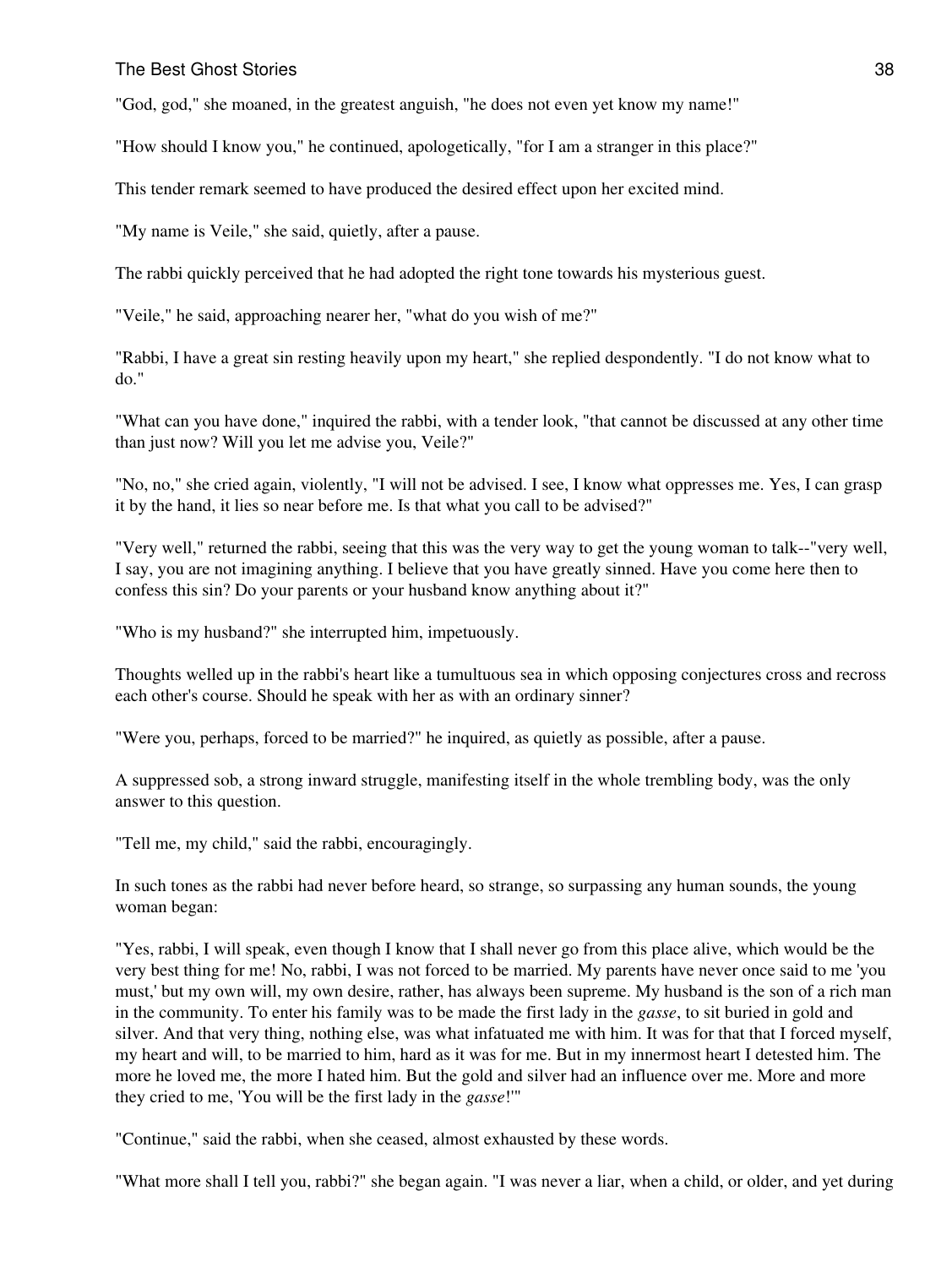my whole engagement it has seemed to me as if a big, gigantic lie had followed me step by step. I have seen it on every side of me. But to-day, when I stood under the *chuppe*, rabbi, and he took the ring from his finger and put it on mine, and when I had to dance at my own wedding with him, whom I now recognized, now for the first time, as the lie, and--when they led me away----"

This sincere confession escaping from the lips of the young woman, she sobbed aloud and bowed her head still deeper over her breast. The rabbi gazed upon her in silence. No insane woman ever spoke like that! Only a soul conscious of its own sin, but captivated by a mysterious power, could suffer like this!

It was not sympathy which he felt with her; it was much more a living over the sufferings of the woman. In spite of the confused story, it was all clear to the rabbi. The cause of the flight from the father's house at this hour also required no explanation. "I know what you mean," he longed to say, but he could only find words to say: "Speak further, Veile!"

The young woman turned towards him. He had not yet seen her face. The golden hood with the shading lace hung deeply over it.

"Have I not told you everything?" she said, with a flush of scorn.

"Everything?" repeated the rabbi, inquiringly. He only said this, moreover, through embarrassment.

"Do you tell me now," she cried, at once passionately and mildly, "what am I to do?"

"Veile!" exclaimed the rabbi, entertaining now, for the first time, a feeling of repugnance for this confidential interview.

"Tell me now!" she pleaded; and before the rabbi could prevent it the young woman threw herself down at his feet and clasped his knees in her arms. This hasty act had loosened the golden wedding-hood from her head, and thus exposed her face to view, a face of remarkable beauty.

So overcome was the young rabbi by the sight of it that he had to shade his eyes with his hands, as if before a sudden flash of lightning.

"Tell me now, what shall I do?" she cried again. "Do you think that I have come from my parents' home merely to return again without help? You alone in the world must tell me. Look at me! I have kept all my hair just as God gave it me. It has never been touched by the shears. Should I, then, do anything to please my husband? I am no wife. I will not be a wife! Tell me, tell me, what am I to do?"

"Arise, arise," bade the rabbi; but his voice quivered, sounded almost painful.

"Tell me first," she gasped; "I will not rise till then!"

"How can I tell you?" he moaned, almost inaudibly.

"Naphtali!" shrieked the kneeling woman.

But the rabbi staggered backward. The room seemed ablaze before him, like a bright fire. A sharp cry rang from his breast, as if one suffering from some painful wound had been seized by a rough hand. In his hurried attempt to free himself from the embrace of the young woman, who still clung to his knees, it chanced that her head struck heavily against the floor.

"Naphtali!" she cried once again.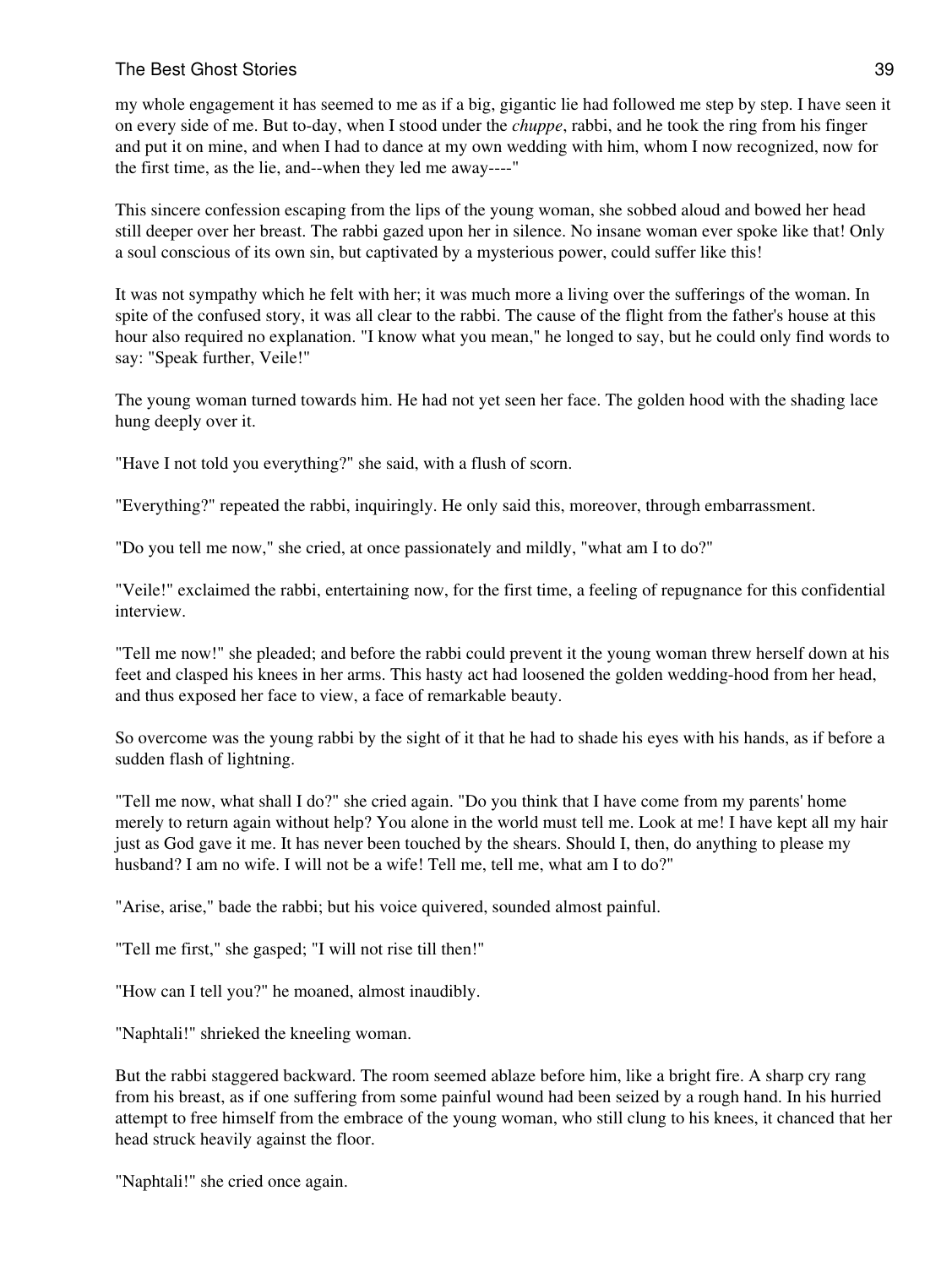"Silence, silence," groaned the rabbi, pressing both hands against his head.

And still again she called out this name, but not with that agonizing cry. It sounded rather like a commingling of exultation and lamentation.

And again he demanded, "Silence! silence!" but this time so imperiously, so forcibly, that the young woman lay on the floor as if conjured, not daring to utter a single word.

The rabbi paced almost wildly up and down the room. There must have been a hard, terrible struggle in his breast. It seemed to the one lying on the floor that she heard him sigh from the depths of his soul. Then his pacing became calmer; but it did not last long. The fierce conflict again assailed him. His step grew hurried; it echoed loudly through the awful stillness of the room. Suddenly he neared the young woman, who seemed to lie there scarcely breathing. He stopped in front of her. Had any one seen the face of the rabbi at this moment the expression on it would have filled him with terror. There was a marvelous tranquillity overlying it, the tranquillity of a struggle for life or death.

"Listen to me now, Veile," he began, slowly. "I will talk with you."

"I listen, rabbi," she whispered.

"But do you hear me well?"

"Only speak," she returned.

"But will you do what I advise you? Will you not oppose it? For I am going to say something that will terrify you."

"I will do anything that you say. Only tell me," she moaned.

"Will you swear?"

"I will," she groaned.

"No, do not swear yet, until you have heard me," he cried. "I will not force you."

This time came no answer.

"Hear me, then, daughter of Ruben Klattaner," he began, after a pause. "You have a twofold sin upon your soul, and each is so great, so criminal, that it can only be forgiven by severe punishment. First you permitted yourself to be infatuated by the gold and silver, and then you forced your heart to lie. With the lie you sought to deceive the man, even though he had intrusted you with his all when he made you his wife. A lie is truly a great sin! Streams of water cannot drown them. They make men false and hateful to themselves. The worst that has been committed in the world was led in by a lie. That is the one sin."

"I know, I know," sobbed the young woman.

"Now hear me further," began the rabbi again, with a wavering voice, after a short pause. "You have committed a still greater sin than the first. You have not only deceived your husband, but you have also destroyed the happiness of another person. You could have spoken, and you did not. For life you have robbed him of his happiness, his light, his joy, but you did not speak. What can he now do, when he knows what has been lost to him?"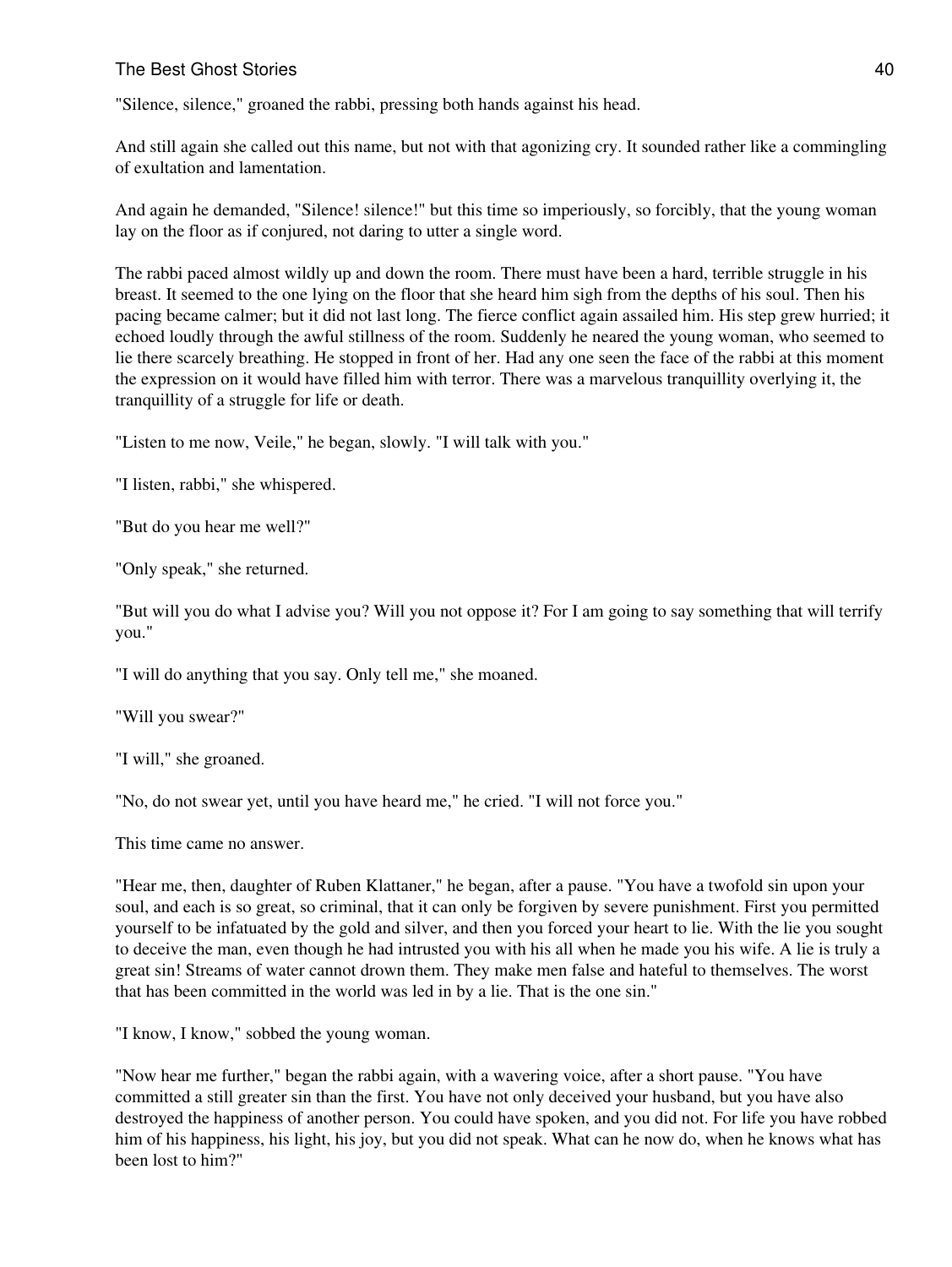#### The Best Ghost Stories 41 and the Stories 41 and the Stories 41 and the Stories 41 and the Stories 41 and the Stories 41 and the Stories 41 and the Stories 41 and the Stories 41 and the Stories 41 and the Stories 41 and th

"Naphtali!" cried the young woman.

"Silence! silence! do not let that name pass your lips again," he demanded, violently. "The more you repeat it the greater becomes your sin. Why did you not speak when you could have spoken? God can never easily forgive you that. To be silent, to keep secret in one's breast what would have made another man happier than the mightiest monarch! Thereby you have made him more than unhappy. He will nevermore have the desire to be happy. Veile, God in heaven cannot forgive you for that."

"Silence! silence!" groaned the wretched woman.

"No, Veile," he continued, with a stronger voice, "let me talk now. You are certainly willing to hear me speak? Listen to me. You must do severe penance for this sin, the twofold sin which rests upon your head. God is long-suffering and merciful. He will perhaps look down upon your misery, and will blot out your guilt from the great book of transgressions. But you must become penitent. Hear, now, what it shall be."

The rabbi paused. He was on the point of saying the severest thing that had ever passed his lips.

"You were silent, Veile," then he cried, "when you should have spoken. Be silent now forever to all men and to yourself. From the moment you leave this house, until I grant it, you must be dumb; you dare not let a loud word pass from your mouth. Will you undergo this penance?"

"I will do all you say," moaned the young woman.

"Will you have strength to do it?" he asked, gently.

"I shall be as silent as death," she replied.

"And one thing more I have to say to you," he continued. "You are the wife of your husband. Return home and be a Jewish wife."

"I understand you," she sobbed in reply.

"Go to your home now, and bring peace to your parents and husband. The time will come when you may speak, when your sin will be forgiven you. Till then bear what has been laid upon you."

"May I say one thing more?" she cried, lifting up her head.

"Speak," he said.

"Naphtali!"

The rabbi covered his eyes with one hand, with the other motioned her to be silent. But she grasped his hand, drew it to her lips. Hot tears fell upon it.

"Go now," he sobbed, completely broken down.

She let go the hand. The rabbi had seized the candle, but she had already passed him, and glided through the dark hall. The door was left open. The rabbi locked it again.

\* \* \* \* \*

Veile returned to her home, as she had escaped, unnoticed. The narrow street was deserted, as desolate as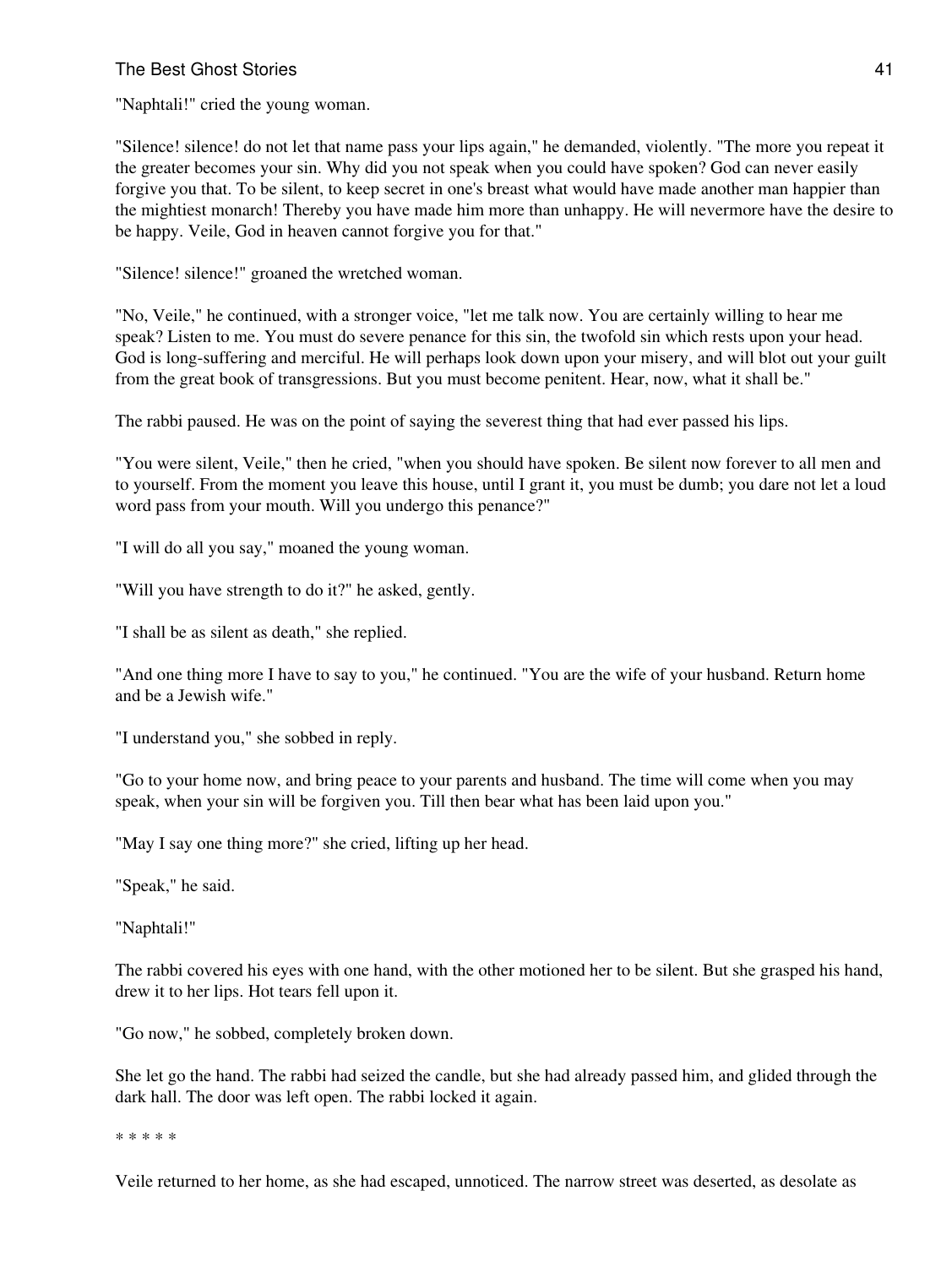### The Best Ghost Stories **42** and the stories **42** and the stories **42** and the stories **42** and the stories **42** and the stories **42** and the stories **42** and the stories **42** and the stories **42** and the stories **42** and t

death. The searchers were to be found everywhere except there where they ought first to have sought for the missing one. Her mother, Selde, still sat on the same chair on which she had sunk down an hour ago. The fright had left her like one paralyzed, and she was unable to rise. What a wonderful contrast this wedding-room, with the mother sitting alone in it, presented to the hilarity reigning here shortly before! On Veile's entrance her mother did not cry out. She had no strength to do so. She merely said: "So you have come at last, my daughter?" as if Veile had only returned from a walk somewhat too long. But the young woman did not answer to this and similar questions. Finally she signified by gesticulations that she could not speak. Fright seized the wretched mother a second time, and the entire house was filled with her lamentations.

Ruben Klattaner and Veile's husband having now returned from their fruitless search, were horrified on perceiving the change which Veile had undergone. Being men, they did not weep. With staring eyes they gazed upon the silent young woman, and beheld in her an apparition which had been dealt with by God's visitation in a mysterious manner.

From this hour began the terrible penance of the young woman.

The impression which Veile's woeful condition made upon the people of the *gasse* was wonderful. Those who had danced with her that evening on the wedding now first recalled her excited state. Her wild actions were now first remembered by many. It must have been an "evil eye," they concluded--a jealous, evil eye, to which her beauty was hateful. This alone could have possessed her with a demon of unrest. She was driven by this evil power into the dark night, a sport of these malicious potencies which pursue men step by step, especially on such occasions. The living God alone knows what she must have seen that night. Nothing good, else one would not become dumb. Old legends and tales were revived, each more horrible than the other. Hundreds of instances were given to prove that this was nothing new in the *gasse*. Despite this explanation, it is remarkable that the people did not believe that the young woman was dumb. The most thought that her power of speech had been paralyzed by some awful fright, but that with time it would be restored. Under this supposition they called her "Veile the Silent."

There is a kind of human eloquence more telling, more forcible than the loudest words, than the choicest diction--the silence of woman! Ofttimes they cannot endure the slightest vexation, but some great, heart-breaking sorrow, some pain from constant renunciation, self-sacrifice, they suffer with sealed lips--as if, in very truth, they were bound with bars of iron.

It would be difficult to fully describe that long "silent" life of the young woman. It is almost impossible to cite more than one incident. Veile accompanied her husband to his home, that house resplendent with that gold and silver which had infatuated her. She was, to be sure, the "first" woman in the *gasse*; she had everything in abundance. Indeed, the world supposed that she had but little cause for complaint. "Must one have everything?" was sometimes queried in the *gasse*. "One has one thing; another, another." And, according to all appearances, the people were right. Veile continued to be the beautiful, blooming woman. Her penance of silence did not deprive her of a single charm. She was so very happy, indeed, that she did not seem to feel even the pain of her punishment. Veile could laugh and rejoice, but never did she forget to be silent. The seemingly happy days, however, were only qualified to bring about the proper time of trials and temptations. The beginning was easy enough for her, the middle and end were times of real pain. The first years of their wedded life were childless. "It is well," the people in the *gasse* said, "that she has no children, and God has rightly ordained it to be so. A mother who cannot talk to her child, that would be something awful!" Unexpectedly to all, she rejoiced one day in the birth of a daughter. And when that affectionate young creature, her own offspring, was laid upon her breast, and the first sounds were uttered by its lips--that nameless, eloquent utterance of an infant--she forgot herself not; she was silent!

She was silent also when from day to day that child blossomed before her eyes into fuller beauty. Nor had she any words for it when, in effusions of tenderness, it stretched forth its tiny arms, when in burning fever it sought for the mother's hand. For days--yes, weeks--together she watched at its bedside. Sleep never visited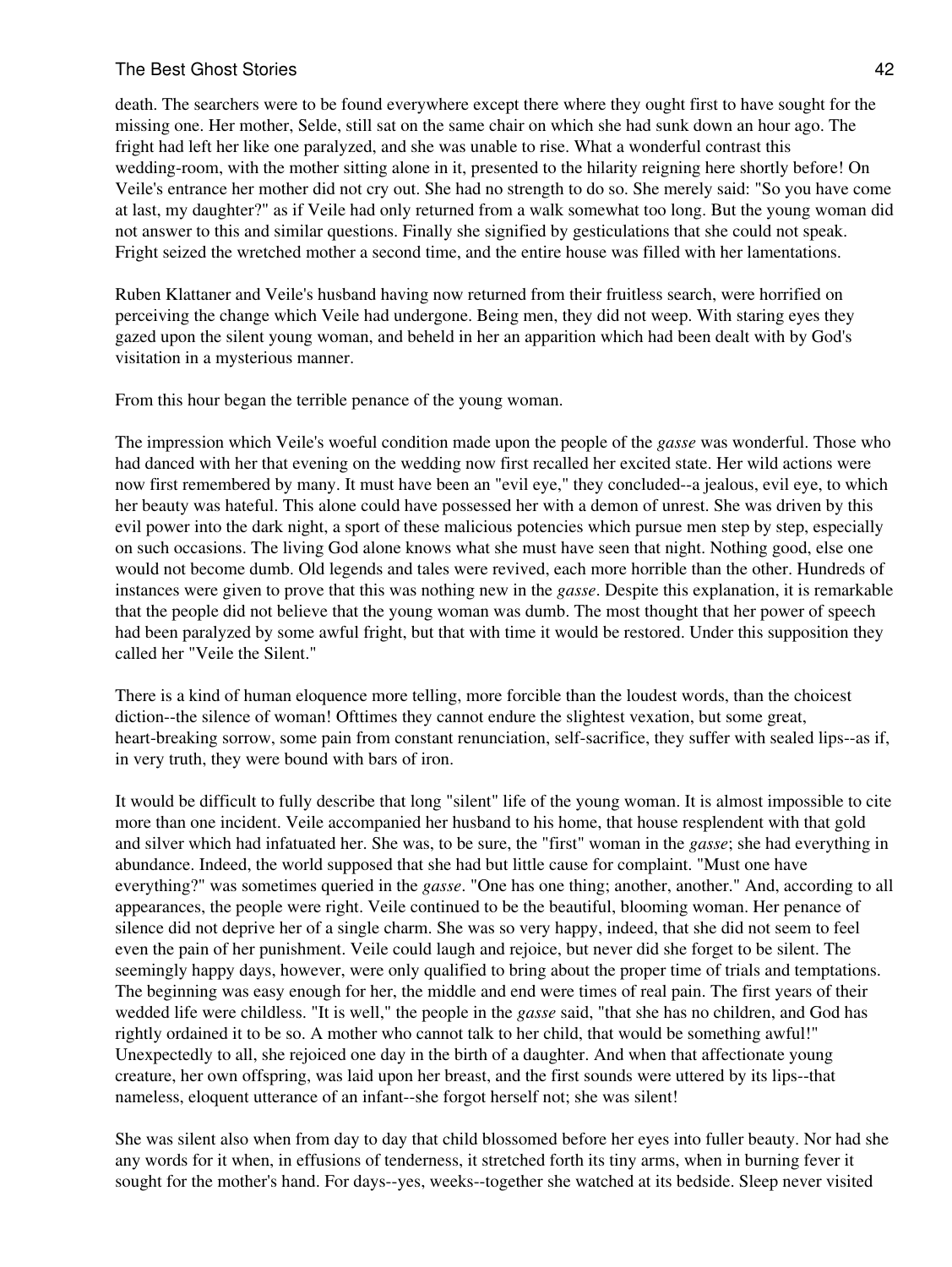### The Best Ghost Stories **43** and the stories **43** and the stories **43** and the stories **43** and the stories **43** and the stories **43** and the stories **43** and the stories **43** and the stories **43** and the stories **43** and t

her eyes. But she ever remembered her penance.

Years fled by. In her arms she carried another child. It was a boy. The father's joy was great. The child inherited its mother's beauty. Like its sister, it grew in health and strength. The noblest, richest mother, they said, might be proud of such children! And Veile was proud, no doubt, but this never passed her lips. She remained silent about things which mothers in their joy often cannot find words enough to express. And although her face many times lighted up with beaming smiles, yet she never renounced the habitual silence imposed upon her.

The idea that the slightest dereliction of her penance would be accompanied with a curse upon her children may have impressed itself upon her mind. Mothers will understand better than other persons what this mother suffered from her penalty of silence.

Thus a part of those years sped away which we are wont to call the best. She still flourished in her wonderful beauty. Her maiden daughter was beside her, like the bud beside the full-blown rose. Suitors were already present from far and near, who passed in review before the beautiful girl. The most of them were excellent young men, and any mother might have been proud in having her own daughter sought by such. Even then Veile did not undo her penance. Those busy times of intercourse which keep mothers engaged in presenting the superiorities of their daughters in the best light were not allowed her. The choice of one of the most favored suitors was made. Never before did any couple in the *gasse* equal this in beauty and grace. A few weeks before the appointed time for the wedding a malignant disease stole on, spreading sorrow and anxiety over the greater part of the land. Young girls were principally its victims. It seemed to pass scornfully over the aged and infirm. Veile's daughter was also laid hold upon by it. Before three days had passed there was a corpse in the house--the bride!

Even then Veile did not forget her penance. When they bore away the corpse to the "good place," she did utter a cry of anguish which long after echoed in the ears of the people; she did wring her hands in despair, but no one heard a word of complaint. Her lips seemed dumb forever. It was then, when she was seated on the low stool in the seven days of mourning, that the rabbi came to her, to bring to her the usual consolation for the dead. But he did not speak with her. He addressed words only to her husband. She herself dared not look up. Only when he turned to go did she lift her eyes. They, in turn, met the eyes of the rabbi, but he departed without a farewell.

After her daughter's death Veile was completely broken down. Even that which at her time of life is still called beauty had faded away within a few days. Her cheeks had become hollow, her hair gray. Visitors wondered how she could endure such a shock, how body and spirit could hold together. They did not know that that silence was an iron fetter firmly imprisoning the slumbering spirits. She had a son, moreover, to whom, as to something last and dearest, her whole being still clung.

The boy was thirteen years old. His learning in the Holy Scriptures was already celebrated for miles around. He was the pupil of the rabbi, who had treated him with a love and tenderness becoming his own father. He said that he was a remarkable child, endowed with rare talents. The boy was to be sent to Hungary, to one of the most celebrated teachers of the times, in order to lay the foundation for his sacred studies under this instructor's guidance and wisdom. Years might perhaps pass before she would see him again. But Veile let her boy go from her embrace. She did not say a blessing over him when he went; only her lips twitched with the pain of silence.

Long years expired before the boy returned from the strange land, a full-grown, noble youth. When Veile had her son with her again a smile played about her mouth, and for a moment it seemed as if her former beauty had enjoyed a second spring. The extraordinary ability of her son already made him famous. Wheresoever he went people were delighted with his beauty, and admired the modesty of his manner, despite such great scholarship.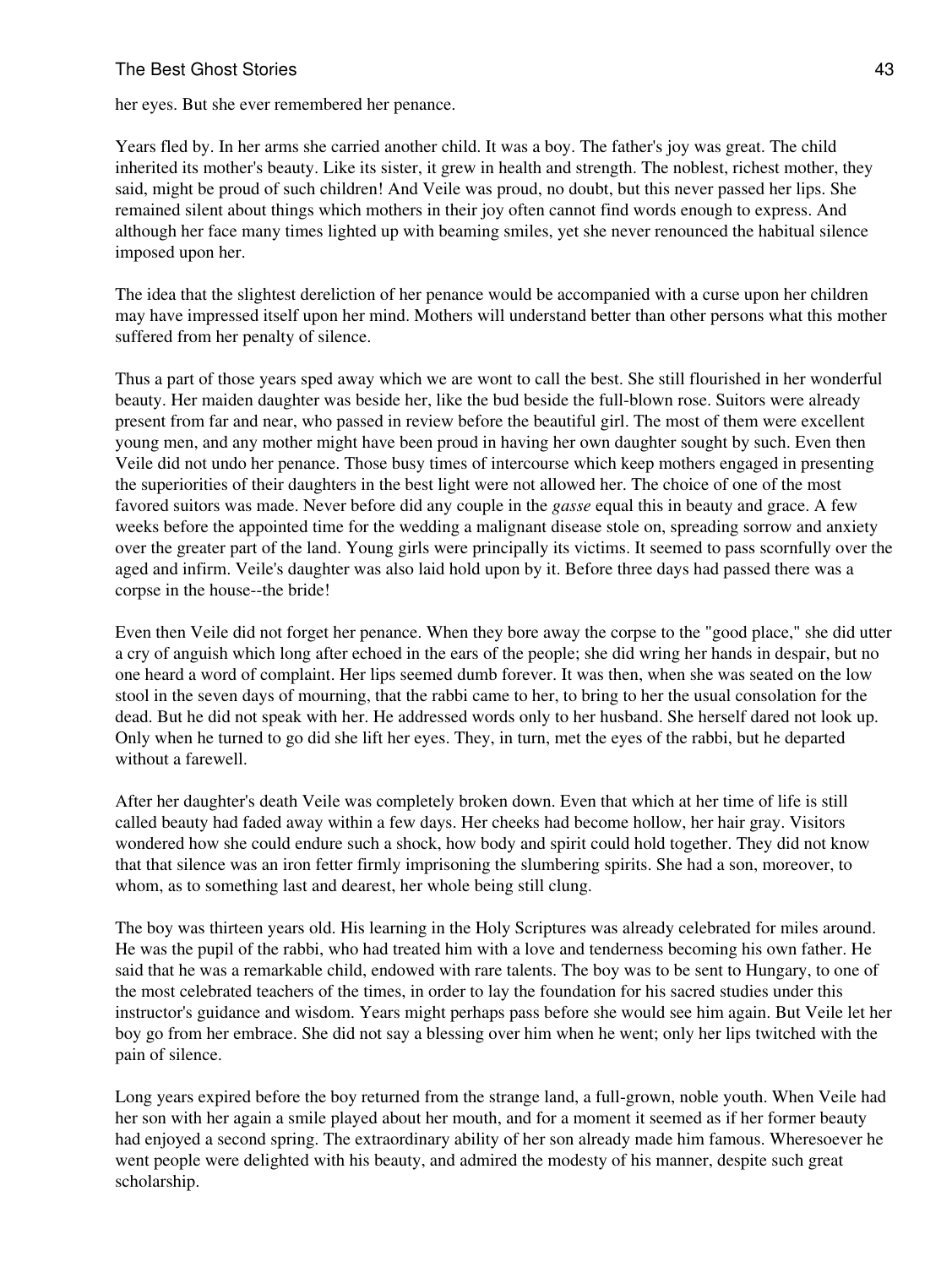### The Best Ghost Stories **44** and the stories **44** and the stories **44** and the stories **44** and the stories **44** and the stories **44** and the stories **44** and the stories **44** and the stories **44** and the stories **44** and t

The next Sabbath the young disciple of the Talmud, scarcely twenty years of age, was to demonstrate the first marks of this great learning.

The people crowded shoulder to shoulder in this great synagogue. Curious glances were cast through the lattice-work of the women's gallery above upon the dense throng. Veile occupied one of the foremost seats. She could see everything that took place below. Her face was extremely pale. All eyes were turned towards her--the mother, who was permitted to see such a day for her son! But Veile did not appear to notice what was happening before her. A weariness, such as she had never felt before, even in her greatest suffering, crept over her limbs. It was as if she must sleep during her son's address. He had hardly mounted the stairs before the ark of the laws--hardly uttered his first words--when a remarkable change crossed her face. Her cheeks burned. She arose. All her vital energy seemed aroused. Her son meanwhile was speaking down below. She could not have told what he was saying. She did not hear him--she only heard the murmur of approbation, sometimes low, sometimes loud, which came to her ears from the quarters of the men. The people were astonished at the noble bearing of the speaker, his melodious speech, and his powerful energy. When he stopped at certain times to rest it seemed as if one were in a wood swept by a storm. She could now and then hear a few voices declaring that such a one had never before been listened to. The women at her side wept; she alone could not. A choking pain pressed from her breast to her lips. Forces were astir in her heart which struggled for expression. The whole synagogue echoed with buzzing voices, but to her it seemed as if she must speak louder than these. At the very moment her son had ended she cried out unconsciously, violently throwing herself against the lattice-work:

"God! living God! shall I not now speak?" A dead silence followed this outcry. Nearly all had recognized this voice as that of the "silent woman." A miracle had taken place!

"Speak! speak!" resounded the answer of the rabbi from the men's seats below. "You may now speak!"

But no reply came. Veile had fallen back into her seat, pressing both hands against her breast. When the women sitting beside her looked at her they were terrified to find that the "silent woman" had fainted. She was dead! The unsealing of her lips was her last moment.

Long years afterwards the rabbi died. On his death-bed he told those standing about him this wonderful penance of Veile.

Every girl in the *gasse* knew the story of the "silent woman."

#### FOOTNOTE:

[D] Copyright, 1890, by Harper Bros.

#### BANSHEES[E]

Of all Irish ghosts, fairies, or bogles, the Banshee (sometimes called locally the "Boh[=ee]ntha" or "Bank[=ee]ntha") is the best known to the general public: indeed, cross-Channel visitors would class her with pigs, potatoes, and other fauna and flora of Ireland, and would expect her to make manifest her presence to them as being one of the sights of the country. She is a spirit with a lengthy pedigree--how lengthy no man can say, as its roots go back into the dim, mysterious past. The most famous Banshee of ancient times was that attached to the kingly house of O'Brien, Aibhill, who haunted the rock of Craglea above Killaloe, near the old palace of Kincora. In A.D. 1014 was fought the battle of Clontarf, from which the aged king, Brian Boru, knew that he would never come away alive, for the previous night Aibhill had appeared to him to tell him of his impending fate. The Banshee's method of foretelling death in olden times differed from that adopted by her at the present day: now she wails and wrings her hands, as a general rule, but in the old Irish tales she is to be found washing human heads and limbs, or blood-stained clothes, till the water is all dyed with human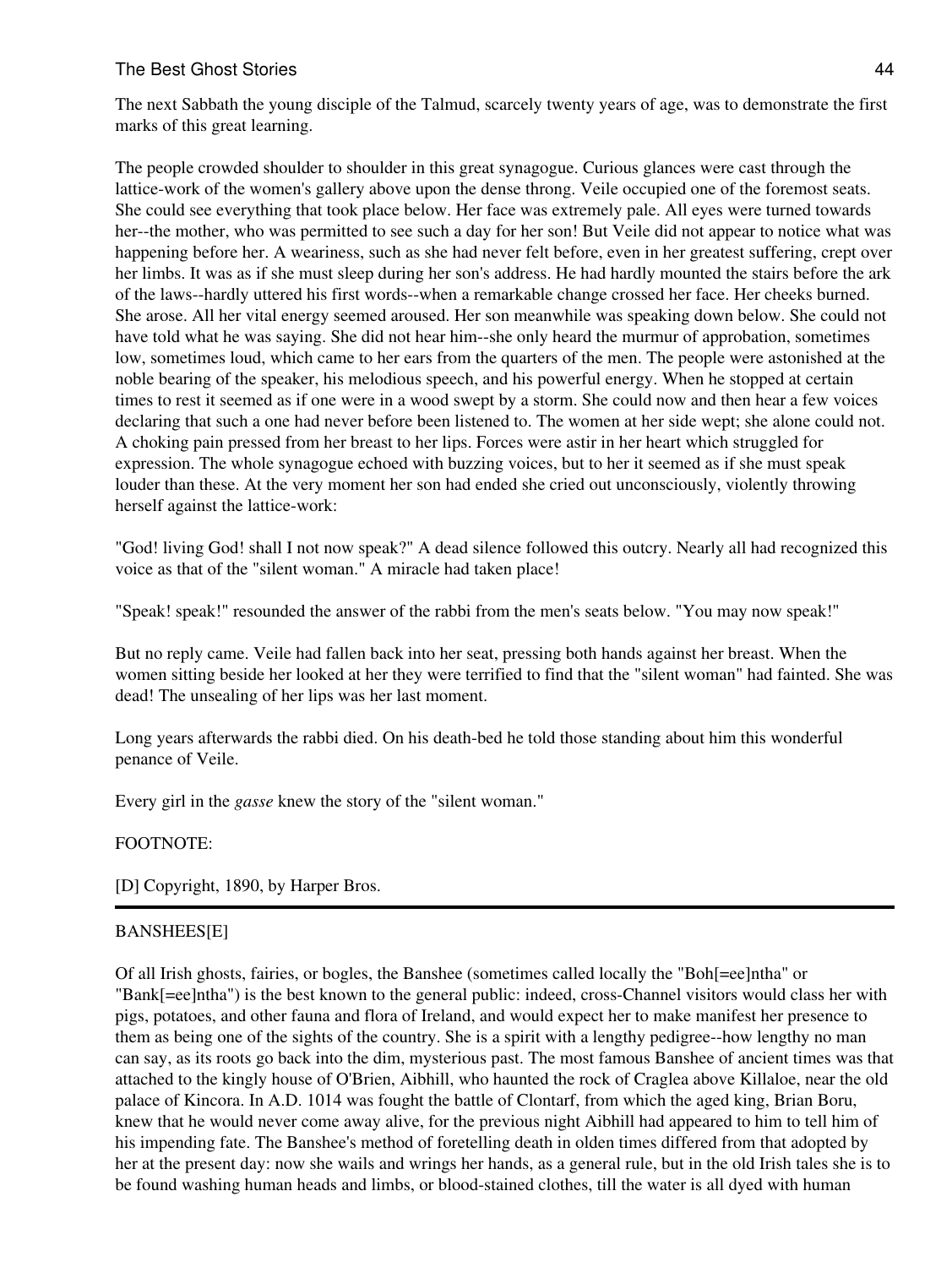blood--this would take place before a battle. So it would seem that in the course of centuries her attributes and characteristics have changed somewhat.

Very different descriptions are given of her personal appearance. Sometimes she is young and beautiful, sometimes old and of a fearsome appearance. One writer describes her as "a tall, thin woman with uncovered head, and long hair that floated round her shoulders, attired in something which seemed either a loose white cloak, or a sheet thrown hastily around her, uttering piercing cries." Another person, a coachman, saw her one evening sitting on a stile in the yard; she seemed to be a very small woman, with blue eyes, long light hair, and wearing a red cloak. Other descriptions will be found in this chapter. By the way, it does not seem to be true that the Banshee exclusively follows families of Irish descent, for the last incident had reference to the death of a member of a Co. Galway family English by name and origin.

One of the oldest and best-known Banshee stories is that related in the *Memoirs* of Lady Fanshaw.[F] In 1642 her husband, Sir Richard, and she chanced to visit a friend, the head of an Irish sept, who resided in his ancient baronial castle, surrounded with a moat. At midnight she was awakened by a ghastly and supernatural scream, and looking out of bed, beheld in the moonlight a female face and part of the form hovering at the window. The distance from the ground, as well as the circumstance of the moat, excluded the possibility that what she beheld was of this world. The face was that of a young and rather handsome woman, but pale, and the hair, which was reddish, was loose and disheveled. The dress, which Lady Fanshaw's terror did not prevent her remarking accurately, was that of the ancient Irish. This apparition continued to exhibit itself for some time, and then vanished with two shrieks similar to that which had first excited Lady Fanshaw's attention. In the morning, with infinite terror, she communicated to her host what she had witnessed, and found him prepared not only to credit, but to account for the superstition. "A near relation of my family," said he; "expired last night in this castle. We disguised our certain expectation of the event from you, lest it should throw a cloud over the cheerful reception which was your due. Now, before such an event happens in this family or castle, the female specter whom you have seen is always visible. She is believed to be the spirit of a woman of inferior rank, whom one of my ancestors degraded himself by marrying, and whom afterwards, to expiate the dishonor done to his family, he caused to be drowned in the moat." In strictness this woman could hardly be termed a Banshee. The motive for the haunting is akin to that in the tale of the Scotch "Drummer of Cortachy," where the spirit of the murdered man haunts the family out of revenge, and appears before a death.

Mr. T.J. Westropp, M.A., has furnished the following story: "My maternal grandmother heard the following tradition from her mother, one of the Miss Ross-Lewins, who witnessed the occurrence. Their father, Mr. Harrison Ross-Lewin, was away in Dublin on law business, and in his absence the young people went off to spend the evening with a friend who lived some miles away. The night was fine and lightsome as they were returning, save at one point where the road ran between trees or high hedges not far to the west of the old church of Kilchrist. The latter, like many similar ruins, was a simple oblong building, with long side-walls and high gables, and at that time it and its graveyard were unenclosed, and lay in the open fields. As the party passed down the long dark lane they suddenly heard in the distance loud keening and clapping of hands, as the country-people were accustomed to do when lamenting the dead. The Ross-Lewins hurried on, and came in sight of the church, on the side wall of which a little gray-haired old woman, clad in a dark cloak, was running to and fro, chanting and wailing, and throwing up her arms. The girls were very frightened, but the young men ran forward and surrounded the ruin, and two of them went into the church, the apparition vanishing from the wall as they did so. They searched every nook, and found no one, nor did any one pass out. All were now well scared, and got home as fast as possible. On reaching their home their mother opened the door, and at once told them that she was in terror about their father, for, as she sat looking out the window in the moonlight, a huge raven with fiery eyes lit on the sill, and tapped three times on the glass. They told her their story, which only added to their anxiety, and as they stood talking, taps came to the nearest window, and they saw the bird again. A few days later news reached them that Mr. Ross-Lewin had died suddenly in Dublin. This occurred about 1776."

Mr. Westropp also writes that the sister of a former Roman Catholic Bishop told his sisters that when she was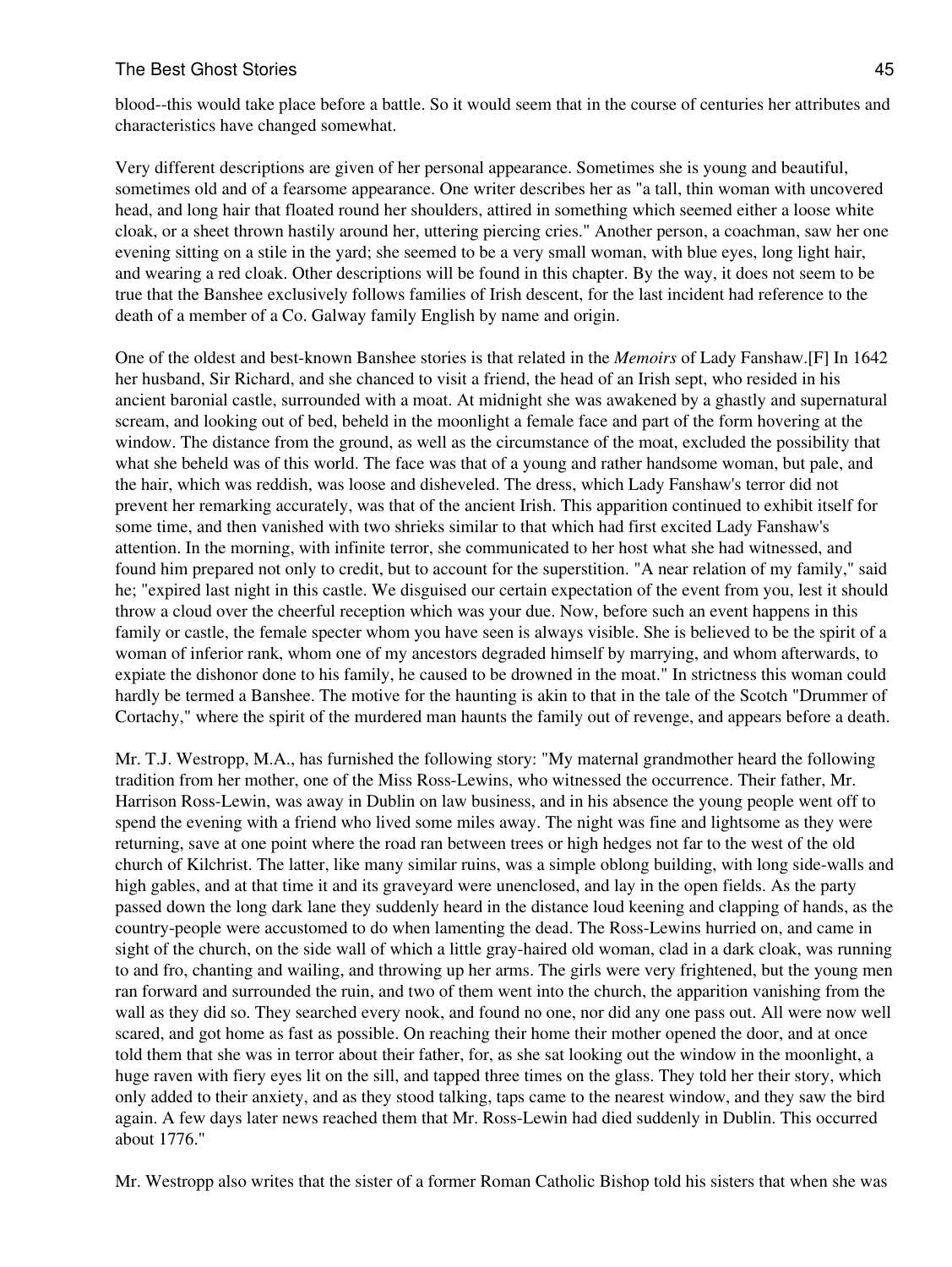# The Best Ghost Stories **46** and the stories **46** and the stories **46** and the stories **46** and the stories **46** and the stories **46** and the stories **46** and the stories **46** and the stories **46** and the stories **46** and t

a little girl she went out one evening with some other children for a walk. Going down the road, they passed the gate of the principal demesne near the town. There was a rock, or large stone, beside the road, on which they saw something. Going nearer, they perceived it to be a little dark, old woman, who began crying and clapping her hands. Some of them attempted to speak to her, but got frightened, and all finally ran home as quickly as they could. Next day the news came that the gentleman near whose gate the Banshee had cried, was dead, and it was found on inquiry that he had died at the very hour at which the children had seen the specter.

A lady who is a relation of one of the compilers, and a member of a Co. Cork family of English descent, sends the two following experiences of a Banshee in her family. "My mother, when a young girl, was standing looking out of the window in their house at Blackrock, near Cork. She suddenly saw a white figure standing on a bridge which was easily visible from the house. The figure waved her arms towards the house, and my mother heard the bitter wailing of the Banshee. It lasted some seconds, and then the figure disappeared. Next morning my grandfather was walking as usual into the city of Cork. He accidentally fell, hit his head against the curbstone, and never recovered consciousness.

"In March, 1900, my mother was very ill, and one evening the nurse and I were with her arranging her bed. We suddenly heard the most extraordinary wailing, which seemed to come in waves round and under her bed. We naturally looked everywhere to try and find the cause, but in vain. The nurse and I looked at one another, but made no remark, as my mother did not seem to hear it. My sister was downstairs sitting with my father. She heard it, and thought some terrible thing had happened to her little boy, who was in bed upstairs. She rushed up, and found him sleeping quietly. My father did not hear it. In the house next door they heard it, and ran downstairs, thinking something had happened to the servant; but the latter at once said to them, 'Did you hear the Banshee? Mrs. P---- must be dying.'"

A few years ago (*i.e.* before 1894) a curious incident occurred in a public school in connection with the belief in the Banshee. One of the boys, happening to become ill, was at once placed in a room by himself, where he used to sit all day. On one occasion, as he was being visited by the doctor, he suddenly started up from his seat, and affirmed that he heard somebody crying. The doctor, of course, who could hear or see nothing, came to the conclusion that the illness had slightly affected his brain. However, the boy, who appeared quite sensible, still persisted that he heard some one crying, and furthermore said, "It is the Banshee, as I have heard it before." The following morning the head-master received a telegram saying that the boy's brother had been accidentally shot dead.[G]

That the Banshee is not confined within the geographical limits of Ireland, but that she can follow the fortunes of a family abroad, and there foretell their death, is clearly shown by the following story. A party of visitors were gathered together on the deck of a private yacht on one of the Italian lakes, and during a lull in the conversation one of them, a Colonel, said to the owner, "Count, who's that queer-looking woman you have on board?" The Count replied that there was nobody except the ladies present, and the stewardess, but the speaker protested that he was correct, and suddenly, with a scream of horror, he placed his hands before his eyes, and exclaimed, "Oh, my God, what a face!" For some time he was overcome with terror, and at length reluctantly looked up, and cried:

- "Thank Heavens, it's gone!"
- "What was it?" asked the Count.

"Nothing human," replied the Colonel--"nothing belonging to this world. It was a woman of no earthly type, with a queer-shaped, gleaming face, a mass of red hair, and eyes that would have been beautiful but for their expression, which was hellish. She had on a green hood, after the fashion of an Irish peasant."

An American lady present suggested that the description tallied with that of the Banshee, upon which the Count said: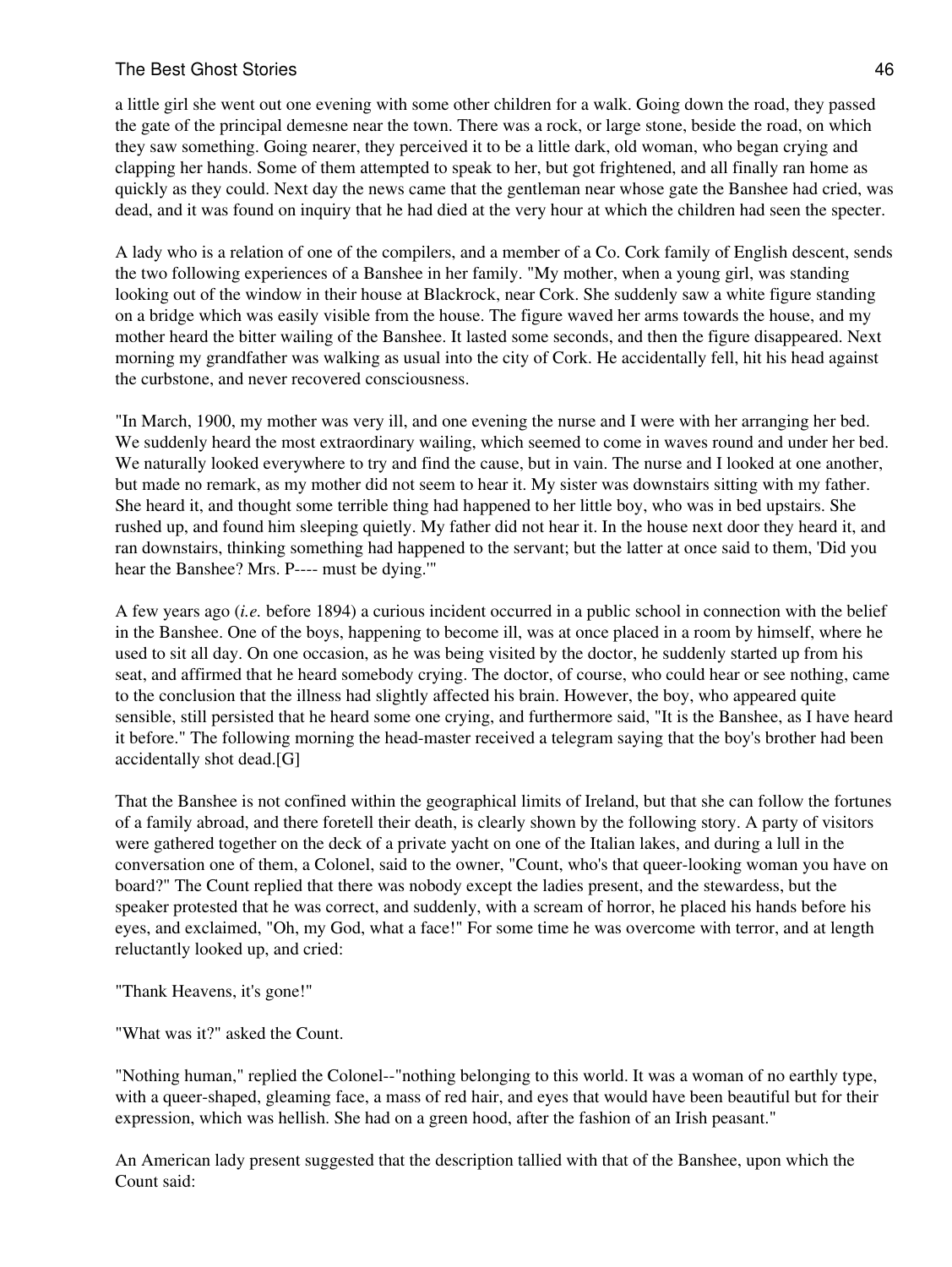"I am an O'Neill--at least I am descended from one. My family name is, as you know, Neilsini, which, little more than a century ago, was O'Neill. My great-grandfather served in the Irish Brigade, and on its dissolution at the time of the French Revolution had the good fortune to escape the general massacre of officers, and in company with an O'Brien and a Maguire fled across the frontier and settled in Italy. On his death his son, who had been born in Italy, and was far more Italian than Irish, changed his name to Neilsini, by which name the family has been known ever since. But for all that we are Irish."

"The Banshee was yours, then!" ejaculated the Colonel. "What exactly does it mean?"

"It means," the Count replied solemnly, "the death of some one very nearly associated with me. Pray Heaven it is not my wife or daughter."

On that score, however, his anxiety was speedily removed, for within two hours he was seized with a violent attack of angina pectoris, and died before morning.[H]

Mr. Elliott O'Donnell, to whose article on "Banshees" we are indebted for the above, adds: "The Banshee never manifests itself to the person whose death it is prognosticating. Other people may see or hear it, but the fated one never, so that when every one present is aware of it but one, the fate of that one may be regarded as pretty well certain."

# FOOTNOTES:

[E] From "True Irish Ghost Stories."

[F] Scott's *Lady of the Lake*, notes to Canto III (edition of 1811).

[G] A.G. Bradley, *Notes on some Irish Superstitions*, p. 9.

[H] *Occult Review* for September, 1913.

THE MAN WHO WENT TOO FAR

#### BY E.F. BENSON

The little village of St. Faith's nestles in a hollow of wooded hill up on the north bank of the river Fawn in the county of Hampshire, huddling close round its gray Norman church as if for spiritual protection against the fays and fairies, the trolls and "little people," who might be supposed still to linger in the vast empty spaces of the New Forest, and to come after dusk and do their doubtful businesses. Once outside the hamlet you may walk in any direction (so long as you avoid the high road which leads to Brockenhurst) for the length of a summer afternoon without seeing sign of human habitation, or possibly even catching sight of another human being. Shaggy wild ponies may stop their feeding for a moment as you pass, the white scuts of rabbits will vanish into their burrows, a brown viper perhaps will glide from your path into a clump of heather, and unseen birds will chuckle in the bushes, but it may easily happen that for a long day you will see nothing human. But you will not feel in the least lonely; in summer, at any rate, the sunlight will be gay with butterflies, and the air thick with all those woodland sounds which like instruments in an orchestra combine to play the great symphony of the yearly festival of June. Winds whisper in the birches, and sigh among the firs; bees are busy with their redolent labor among the heather, a myriad birds chirp in the green temples of the forest trees, and the voice of the river prattling over stony places, bubbling into pools, chuckling and gulping round corners, gives you the sense that many presences and companions are near at hand.

Yet, oddly enough, though one would have thought that these benign and cheerful influences of wholesome air and spaciousness of forest were very healthful comrades for a man, in so far as nature can really influence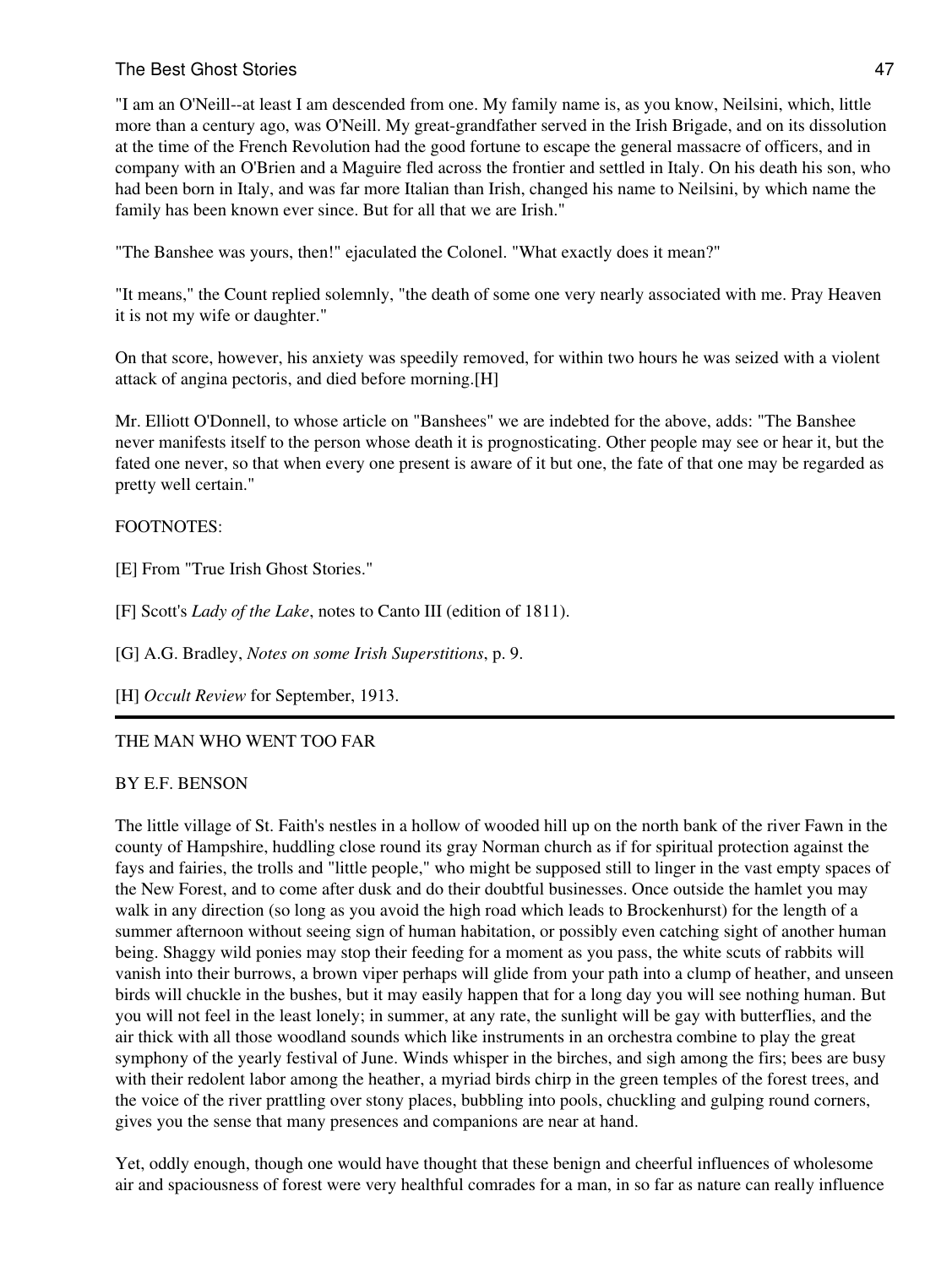#### The Best Ghost Stories **48** and the stories **48** and the stories **48** and the stories **48** and the stories **48** and the stories **48** and the stories **48** and the stories **48** and the stories **48** and the stories **48** and t

this wonderful human genus which has in these centuries learned to defy her most violent storms in its well-established houses, to bridle her torrents and make them light its streets, to tunnel her mountains and plow her seas, the inhabitants of St. Faith's will not willingly venture into the forest after dark. For in spite of the silence and loneliness of the hooded night it seems that a man is not sure in what company he may suddenly find himself, and though it is difficult to get from these villagers any very clear story of occult appearances, the feeling is widespread. One story indeed I have heard with some definiteness, the tale of a monstrous goat that has been seen to skip with hellish glee about the woods and shady places, and this perhaps is connected with the story which I have here attempted to piece together. It too is well-known to them; for all remember the young artist who died here not long ago, a young man, or so he struck the beholder, of great personal beauty, with something about him that made men's faces to smile and brighten when they looked on him. His ghost they will tell you "walks" constantly by the stream and through the woods which he loved so, and in especial it haunts a certain house, the last of the village, where he lived, and its garden in which he was done to death. For my part I am inclined to think that the terror of the Forest dates chiefly from that day. So, such as the story is, I have set it forth in connected form. It is based partly on the accounts of the villagers, but mainly on that of Darcy, a friend of mine and a friend of the man with whom these events were chiefly concerned.

\* \* \* \* \*

The day had been one of untarnished midsummer splendor, and as the sun drew near to its setting, the glory of the evening grew every moment more crystalline, more miraculous. Westward from St. Faith's the beechwood which stretched for some miles toward the heathery upland beyond already cast its veil of clear shadow over the red roofs of the village, but the spire of the gray church, over-topping all, still pointed a flaming orange finger into the sky. The river Fawn, which runs below, lay in sheets of sky-reflected blue, and wound its dreamy devious course round the edge of this wood, where a rough two-planked bridge crossed from the bottom of the garden of the last house in the village, and communicated by means of a little wicker gate with the wood itself. Then once out of the shadow of the wood the stream lay in flaming pools of the molten crimson of the sunset, and lost itself in the haze of woodland distances.

This house at the end of the village stood outside the shadow, and the lawn which sloped down to the river was still flecked with sunlight. Garden-beds of dazzling color lined its gravel walks, and down the middle of it ran a brick pergola, half-hidden in clusters of rambler-rose and purple with starry clematis. At the bottom end of it, between two of its pillars, was slung a hammock containing a shirt-sleeved figure.

The house itself lay somewhat remote from the rest of the village, and a footpath leading across two fields, now tall and fragrant with hay, was its only communication with the high road. It was low-built, only two stories in height, and like the garden, its walls were a mass of flowering roses. A narrow stone terrace ran along the garden front, over which was stretched an awning, and on the terrace a young silent-footed man-servant was busied with the laying of the table for dinner. He was neat-handed and quick with his job, and having finished it he went back into the house, and reappeared again with a large rough bath-towel on his arm. With this he went to the hammock in the pergola.

"Nearly eight, sir," he said.

"Has Mr. Darcy come yet?" asked a voice from the hammock.

"No, sir."

"If I'm not back when he comes, tell him that I'm just having a bathe before dinner."

The servant went back to the house, and after a moment or two Frank Halton struggled to a sitting posture, and slipped out on to the grass. He was of medium height and rather slender in build, but the supple ease and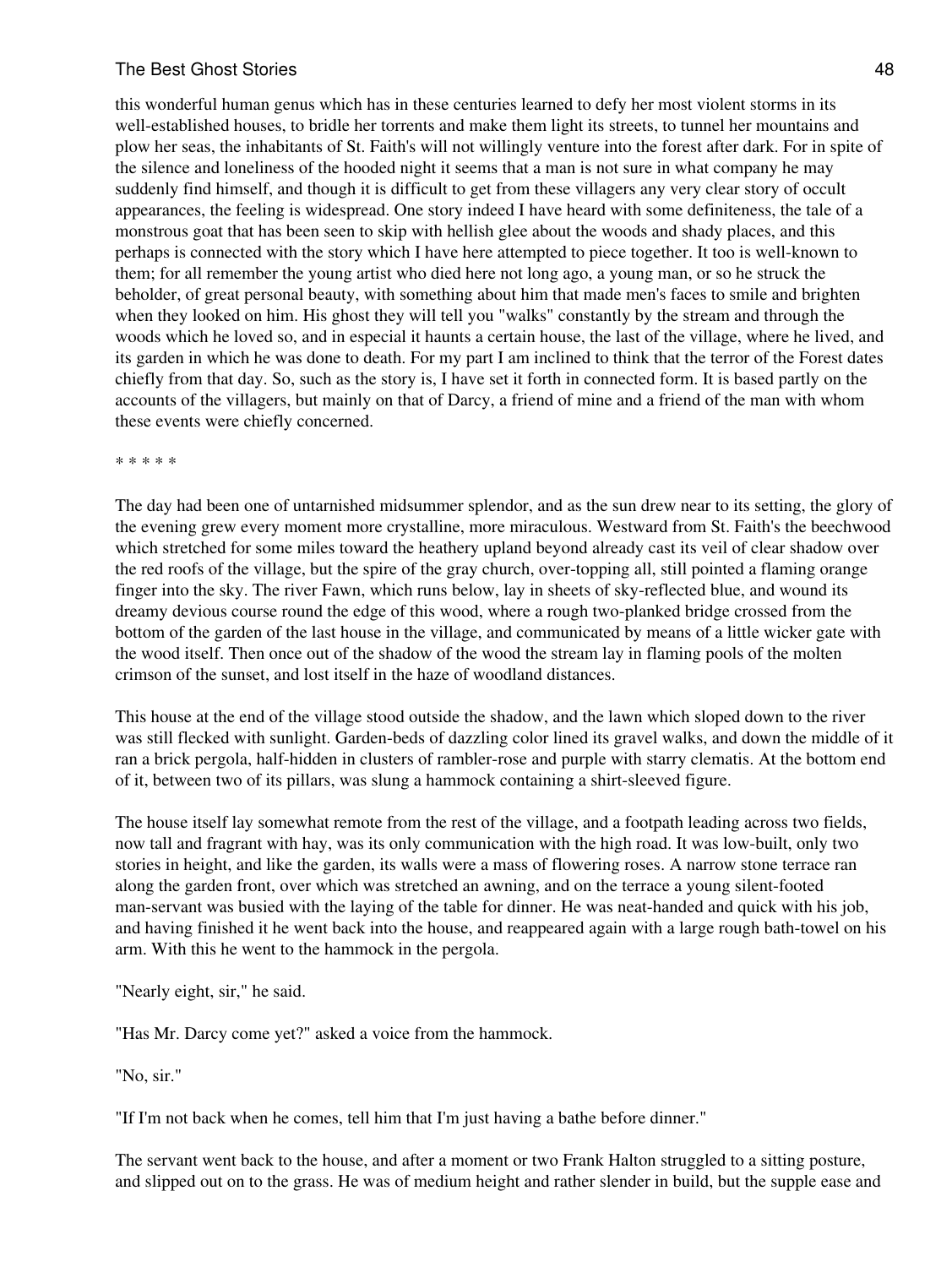### The Best Ghost Stories **49** and the stories **49** and the stories **49** and the stories **49** and the stories **49** and the stories **49** and the stories **49** and the stories **49** and the stories **49** and the stories **49** and t

grace of his movements gave the impression of great physical strength: even his descent from the hammock was not an awkward performance. His face and hands were of very dark complexion, either from constant exposure to wind and sun, or, as his black hair and dark eyes tended to show, from some strain of southern blood. His head was small, his face of an exquisite beauty of modeling, while the smoothness of its contour would have led you to believe that he was a beardless lad still in his teens. But something, some look which living and experience alone can give, seemed to contradict that, and finding yourself completely puzzled as to his age, you would next moment probably cease to think about that, and only look at this glorious specimen of young manhood with wondering satisfaction.

He was dressed as became the season and the heat, and wore only a shirt open at the neck, and a pair of flannel trousers. His head, covered very thickly with a somewhat rebellious crop of short curly hair, was bare as he strolled across the lawn to the bathing-place that lay below. Then for a moment there was silence, then the sound of splashed and divided waters, and presently after, a great shout of ecstatic joy, as he swam up-stream with the foamed water standing in a frill round his neck. Then after some five minutes of limb-stretching struggle with the flood, he turned over on his back, and with arms thrown wide, floated down-stream, ripple-cradled and inert. His eyes were shut, and between half-parted lips he talked gently to himself.

"I am one with it," he said to himself, "the river and I, I and the river. The coolness and splash of it is I, and the water-herbs that wave in it are I also. And my strength and my limbs are not mine but the river's. It is all one, all one, dear Fawn."

\* \* \* \* \*

A quarter of an hour later he appeared again at the bottom of the lawn, dressed as before, his wet hair already drying into its crisp short curls again. There he paused a moment, looking back at the stream with the smile with which men look on the face of a friend, then turned towards the house. Simultaneously his servant came to the door leading on to the terrace, followed by a man who appeared to be some half-way through the fourth decade of his years. Frank and he saw each other across the bushes and garden-beds, and each quickening his step, they met suddenly face to face round an angle of the garden walk, in the fragrance of syringa.

"My dear Darcy," cried Frank, "I am charmed to see you."

But the other stared at him in amazement.

"Frank!" he exclaimed.

"Yes, that is my name," he said laughing, "what is the matter?"

Darcy took his hand.

"What have you done to yourself?" he asked. "You are a boy again."

"Ah, I have a lot to tell you," said Frank. "Lots that you will hardly believe, but I shall convince you----"

He broke off suddenly, and held up his hand.

"Hush, there is my nightingale," he said.

The smile of recognition and welcome with which he had greeted his friend faded from his face, and a look of rapt wonder took its place, as of a lover listening to the voice of his beloved. His mouth parted slightly, showing the white line of teeth, and his eyes looked out and out till they seemed to Darcy to be focused on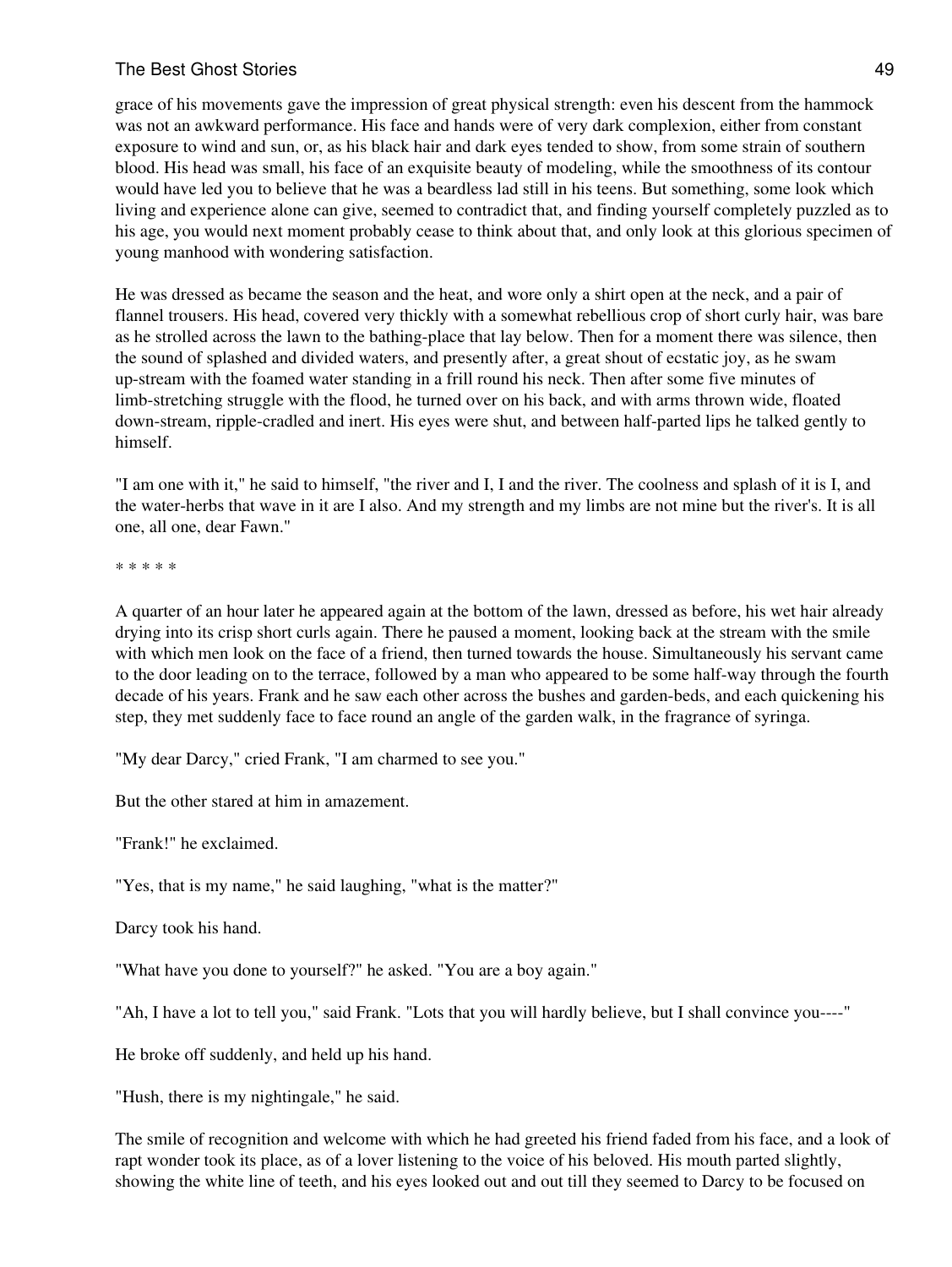### The Best Ghost Stories 50 and the Stories 50 and the Stories for the Stories  $50$

things beyond the vision of man. Then something perhaps startled the bird, for the song ceased.

"Yes, lots to tell you," he said. "Really I am delighted to see you. But you look rather white and pulled down; no wonder after that fever. And there is to be no nonsense about this visit. It is June now, you stop here till you are fit to begin work again. Two months at least."

"Ah, I can't trespass quite to that extent."

Frank took his arm and walked him down the grass.

"Trespass? Who talks of trespass? I shall tell you quite openly when I am tired of you, but you know when we had the studio together, we used not to bore each other. However, it is ill talking of going away on the moment of your arrival. Just a stroll to the river, and then it will be dinner-time."

Darcy took out his cigarette case, and offered it to the other.

Frank laughed.

"No, not for me. Dear me, I suppose I used to smoke once. How very odd!"

"Given it up?"

"I don't know. I suppose I must have. Anyhow I don't do it now. I would as soon think of eating meat."

"Another victim on the smoking altar of vegetarianism?"

"Victim?" asked Frank. "Do I strike you as such?"

He paused on the margin of the stream and whistled softly. Next moment a moor-hen made its splashing flight across the river, and ran up the bank. Frank took it very gently in his hands and stroked its head, as the creature lay against his shirt.

"And is the house among the reeds still secure?" he half-crooned to it. "And is the missus quite well, and are the neighbors flourishing? There, dear, home with you," and he flung it into the air.

"That bird's very tame," said Darcy, slightly bewildered.

"It is rather," said Frank, following its flight.

\* \* \* \* \*

During dinner Frank chiefly occupied himself in bringing himself up-to-date in the movements and achievements of this old friend whom he had not seen for six years. Those six years, it now appeared, had been full of incident and success for Darcy; he had made a name for himself as a portrait painter which bade fair to outlast the vogue of a couple of seasons, and his leisure time had been brief. Then some four months previously he had been through a severe attack of typhoid, the result of which as concerns this story was that he had come down to this sequestered place to recruit.

"Yes, you've got on," said Frank at the end. "I always knew you would. A.R.A. with more in prospect. Money? You roll in it, I suppose, and, O Darcy, how much happiness have you had all these years? That is the only imperishable possession. And how much have you learned? Oh, I don't mean in Art. Even I could have done well in that."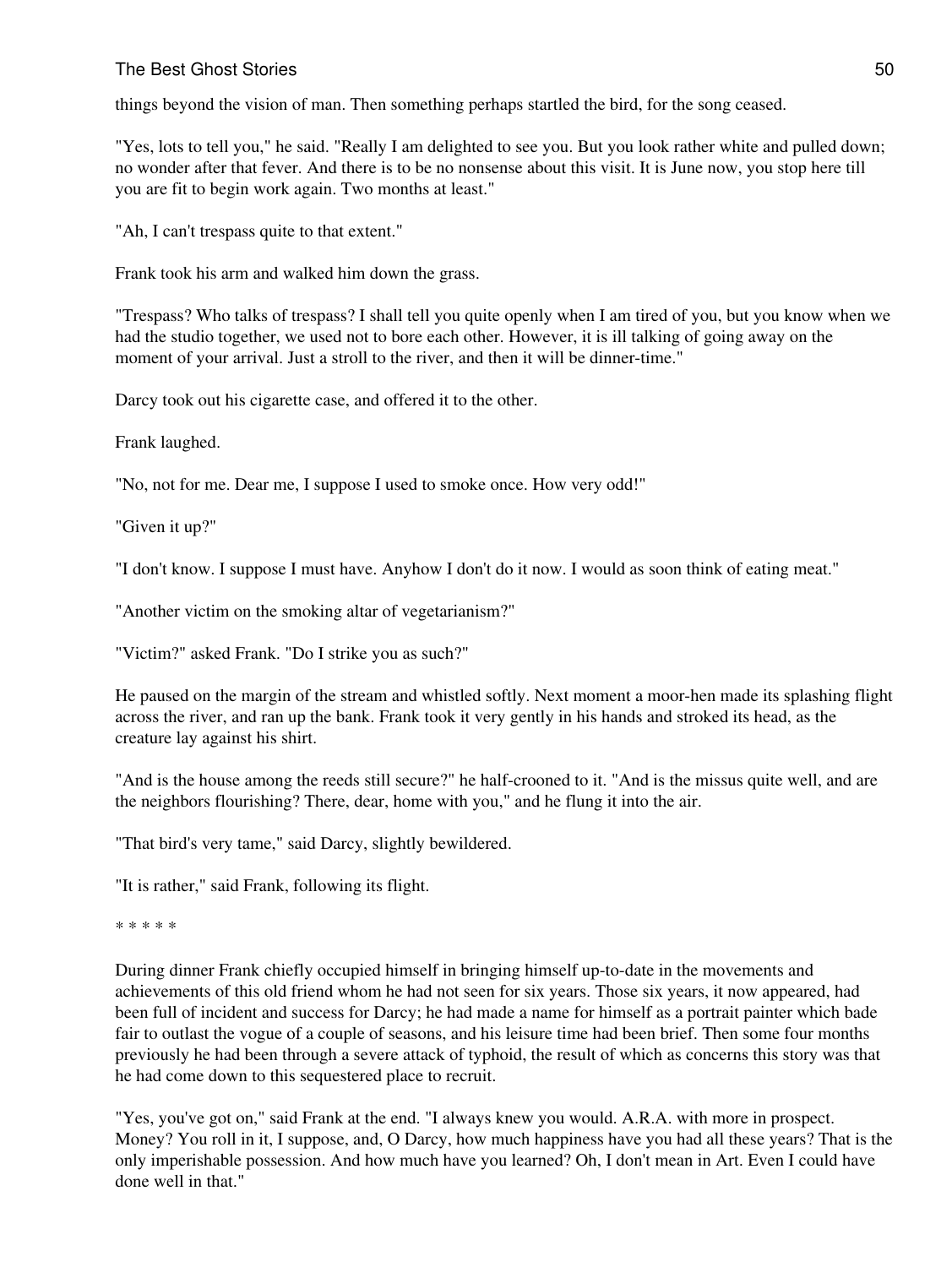Darcy laughed.

"Done well? My dear fellow, all I have learned in these six years you knew, so to speak, in your cradle. Your old pictures fetch huge prices. Do you never paint now?"

Frank shook his head.

"No, I'm too busy," he said.

"Doing what? Please tell me. That is what every one is for ever asking me."

"Doing? I suppose you would say I do nothing."

Darcy glanced up at the brilliant young face opposite him.

"It seems to suit you, that way of being busy," he said. "Now, it's your turn. Do you read? Do you study? I remember you saying that it would do us all--all us artists, I mean--a great deal of good if we would study any one human face carefully for a year, without recording a line. Have you been doing that?"

Frank shook his head again.

"I mean exactly what I say," he said, "I have been *doing* nothing. And I have never been so occupied. Look at me; have I not done something to myself to begin with?"

"You are two years younger than I," said Darcy, "at least you used to be. You therefore are thirty-five. But had I never seen you before I should say you were just twenty. But was it worth while to spend six years of greatly-occupied life in order to look twenty? Seems rather like a woman of fashion."

Frank laughed boisterously.

"First time I've ever been compared to that particular bird of prey," he said. "No, that has not been my occupation--in fact I am only very rarely conscious that one effect of my occupation has been that. Of course, it must have been if one comes to think of it. It is not very important. Quite true my body has become young. But that is very little; I have become young."

Darcy pushed back his chair and sat sideways to the table looking at the other.

"Has that been your occupation then?" he asked.

"Yes, that anyhow is one aspect of it. Think what youth means! It is the capacity for growth, mind, body, spirit, all grow, all get stronger, all have a fuller, firmer life every day. That is something, considering that every day that passes after the ordinary man reaches the full-blown flower of his strength, weakens his hold on life. A man reaches his prime, and remains, we say, in his prime, for ten years, or perhaps twenty. But after his primest prime is reached, he slowly, insensibly weakens. These are the signs of age in you, in your body, in your art probably, in your mind. You are less electric than you were. But I, when I reach my prime--I am nearing it--ah, you shall see."

The stars had begun to appear in the blue velvet of the sky, and to the east the horizon seen above the black silhouette of the village was growing dove-colored with the approach of moon-rise. White moths hovered dimly over the garden-beds, and the footsteps of night tip-toed through the bushes. Suddenly Frank rose.

"Ah, it is the supreme moment," he said softly. "Now more than at any other time the current of life, the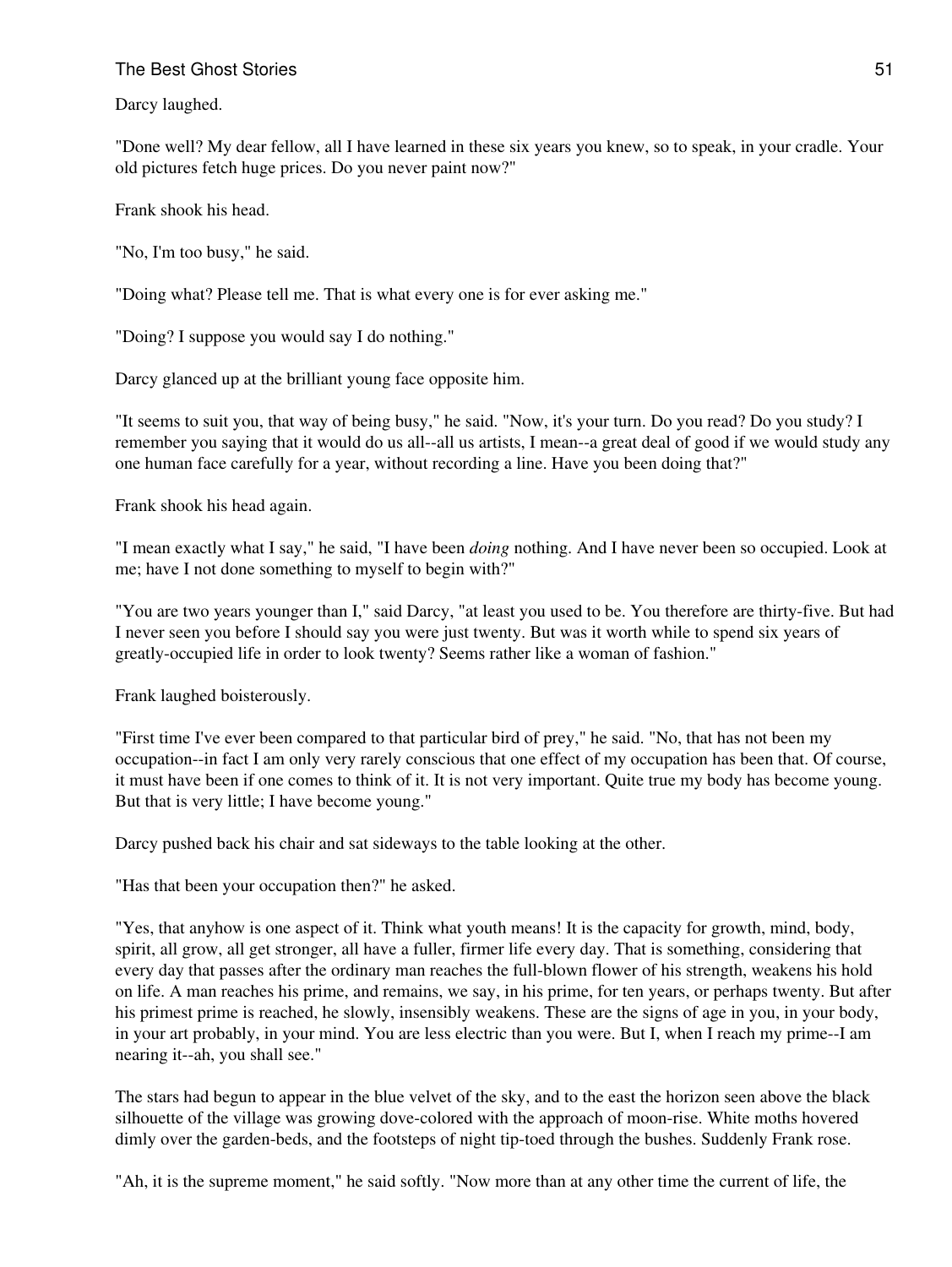eternal imperishable current runs so close to me that I am almost enveloped in it. Be silent a minute."

He advanced to the edge of the terrace and looked out standing stretched with arms outspread. Darcy heard him draw a long breath into his lungs, and after many seconds expel it again. Six or eight times he did this, then turned back into the lamplight.

"It will sound to you quite mad, I expect," he said, "but if you want to hear the soberest truth I have ever spoken and shall ever speak, I will tell you about myself. But come into the garden if it is not too damp for you. I have never told any one yet, but I shall like to tell you. It is long, in fact, since I have even tried to classify what I have learned."

They wandered into the fragrant dimness of the pergola, and sat down. Then Frank began:

"Years ago, do you remember," he said, "we used often to talk about the decay of joy in the world. Many impulses, we settled, had contributed to this decay, some of which were good in themselves, others that were quite completely bad. Among the good things, I put what we may call certain Christian virtues, renunciation, resignation, sympathy with suffering, and the desire to relieve sufferers. But out of those things spring very bad ones, useless renunciations, asceticism for its own sake, mortification of the flesh with nothing to follow, no corresponding gain that is, and that awful and terrible disease which devastated England some centuries ago, and from which by heredity of spirit we suffer now, Puritanism. That was a dreadful plague, the brutes held and taught that joy and laughter and merriment were evil: it was a doctrine the most profane and wicked. Why, what is the commonest crime one sees? A sullen face. That is the truth of the matter.

"Now all my life I have believed that we are intended to be happy, that joy is of all gifts the most divine. And when I left London, abandoned my career, such as it was, I did so because I intended to devote my life to the cultivation of joy, and, by continuous and unsparing effort, to be happy. Among people, and in constant intercourse with others, I did not find it possible; there were too many distractions in towns and work-rooms, and also too much suffering. So I took one step backwards or forwards, as you may choose to put it, and went straight to Nature, to trees, birds, animals, to all those things which quite clearly pursue one aim only, which blindly follow the great native instinct to be happy without any care at all for morality, or human law or divine law. I wanted, you understand, to get all joy first-hand and unadulterated, and I think it scarcely exists among men; it is obsolete."

Darcy turned in his chair.

"Ah, but what makes birds and animals happy?" he asked. "Food, food and mating."

Frank laughed gently in the stillness.

"Do not think I became a sensualist," he said. "I did not make that mistake. For the sensualist carries his miseries pick-a-back, and round his feet is wound the shroud that shall soon enwrap him. I may be mad, it is true, but I am not so stupid anyhow as to have tried that. No, what is it that makes puppies play with their own tails, that sends cats on their prowling ecstatic errands at night?".

He paused a moment.

"So I went to Nature," he said. "I sat down here in this New Forest, sat down fair and square, and looked. That was my first difficulty, to sit here quiet without being bored, to wait without being impatient, to be receptive and very alert, though for a long time nothing particular happened. The change in fact was slow in those early stages."

"Nothing happened?" asked Darcy rather impatiently, with the sturdy revolt against any new idea which to the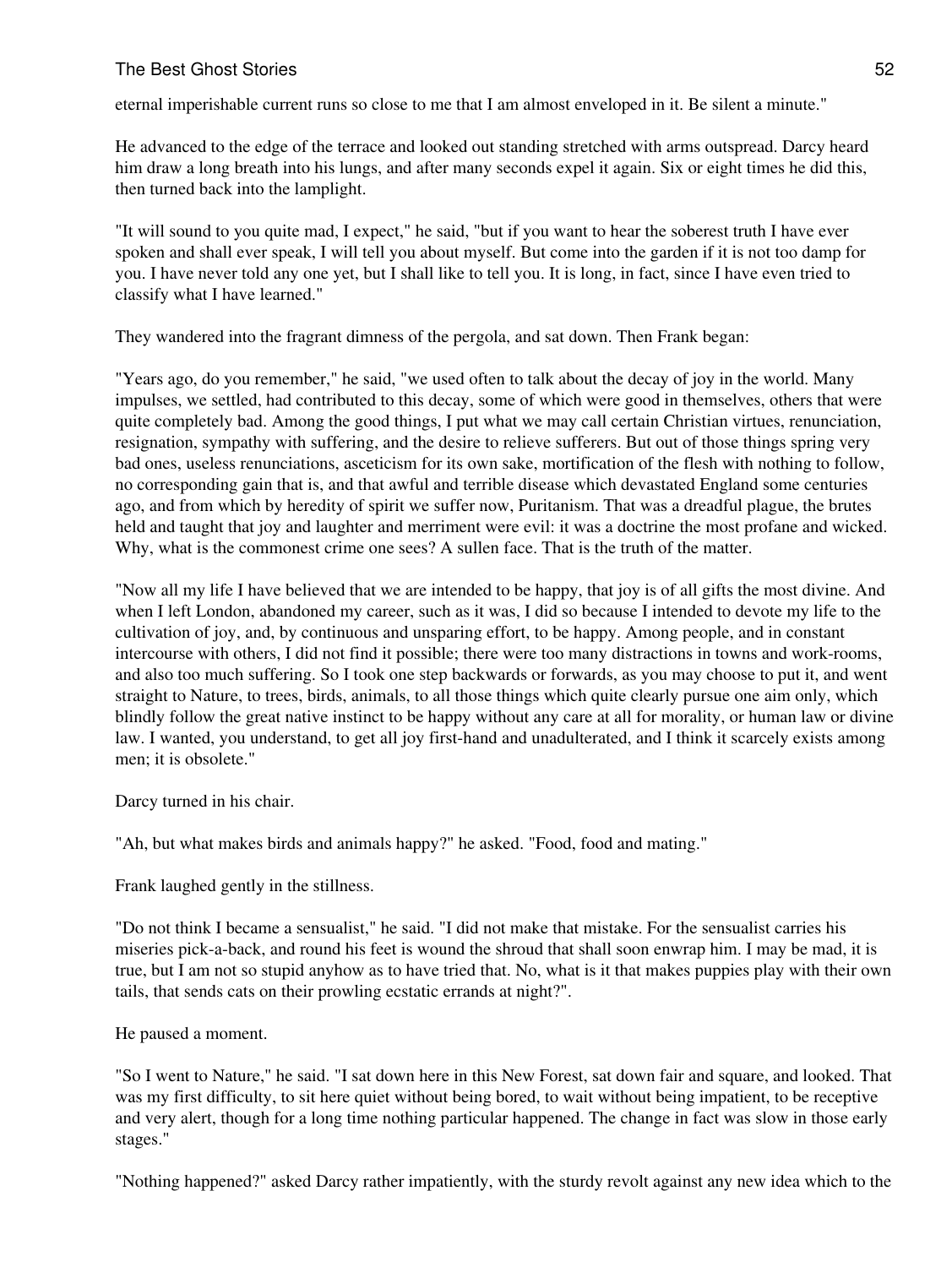English mind is synonymous with nonsense. "Why, what in the world *should* happen?"

Now Frank as he had known him was the most generous but most quick-tempered of mortal men; in other words his anger would flare to a prodigious beacon, under almost no provocation, only to be quenched again under a gust of no less impulsive kindliness. Thus the moment Darcy had spoken, an apology for his hasty question was half-way up his tongue. But there was no need for it to have traveled even so far, for Frank laughed again with kindly, genuine mirth.

"Oh, how I should have resented that a few years ago," he said. "Thank goodness that resentment is one of the things I have got rid of. I certainly wish that you should believe my story--in fact, you are going to--but that you at this moment should imply that you do not, does not concern me."

"Ah, your solitary sojournings have made you inhuman," said Darcy, still very English.

"No, human," said Frank. "Rather more human, at least rather less of an ape."

"Well, that was my first quest," he continued, after a moment, "the deliberate and unswerving pursuit of joy, and my method, the eager contemplation of Nature. As far as motive went, I daresay it was purely selfish, but as far as effect goes, it seems to me about the best thing one can do for one's fellow-creatures, for happiness is more infectious than small-pox. So, as I said, I sat down and waited; I looked at happy things, zealously avoided the sight of anything unhappy, and by degrees a little trickle of the happiness of this blissful world began to filter into me. The trickle grew more abundant, and now, my dear fellow, if I could for a moment divert from me into you one half of the torrent of joy that pours through me day and night, you would throw the world, art, everything aside, and just live, exist. When a man's body dies, it passes into trees and flowers. Well, that is what I have been trying to do with my soul before death."

The servant had brought into the pergola a table with syphons and spirits, and had set a lamp upon it. As Frank spoke he leaned forward towards the other, and Darcy for all his matter-of-fact commonsense could have sworn that his companion's face shone, was luminous in itself. His dark brown eyes glowed from within, the unconscious smile of a child irradiated and transformed his face. Darcy felt suddenly excited, exhilarated.

"Go on," he said. "Go on. I can feel you are somehow telling me sober truth. I daresay you are mad; but I don't see that matters."

Frank laughed again.

"Mad?" he said. "Yes, certainly, if you wish. But I prefer to call it sane. However, nothing matters less than what anybody chooses to call things. God never labels his gifts; He just puts them into our hands; just as he put animals in the garden of Eden, for Adam to name if he felt disposed."

"So by the continual observance and study of things that were happy," continued he, "I got happiness, I got joy. But seeking it, as I did, from Nature, I got much more which I did not seek, but stumbled upon originally by accident. It is difficult to explain, but I will try.

"About three years ago I was sitting one morning in a place I will show you to-morrow. It is down by the river brink, very green, dappled with shade and sun, and the river passes there through some little clumps of reeds. Well, as I sat there, doing nothing, but just looking and listening, I heard the sound quite distinctly of some flute-like instrument playing a strange unending melody. I thought at first it was some musical yokel on the highway and did not pay much attention. But before long the strangeness and indescribable beauty of the tune struck me. It never repeated itself, but it never came to an end, phrase after phrase ran its sweet course, it worked gradually and inevitably up to a climax, and having attained it, it went on; another climax was reached and another and another. Then with a sudden gasp of wonder I localized where it came from. It came from the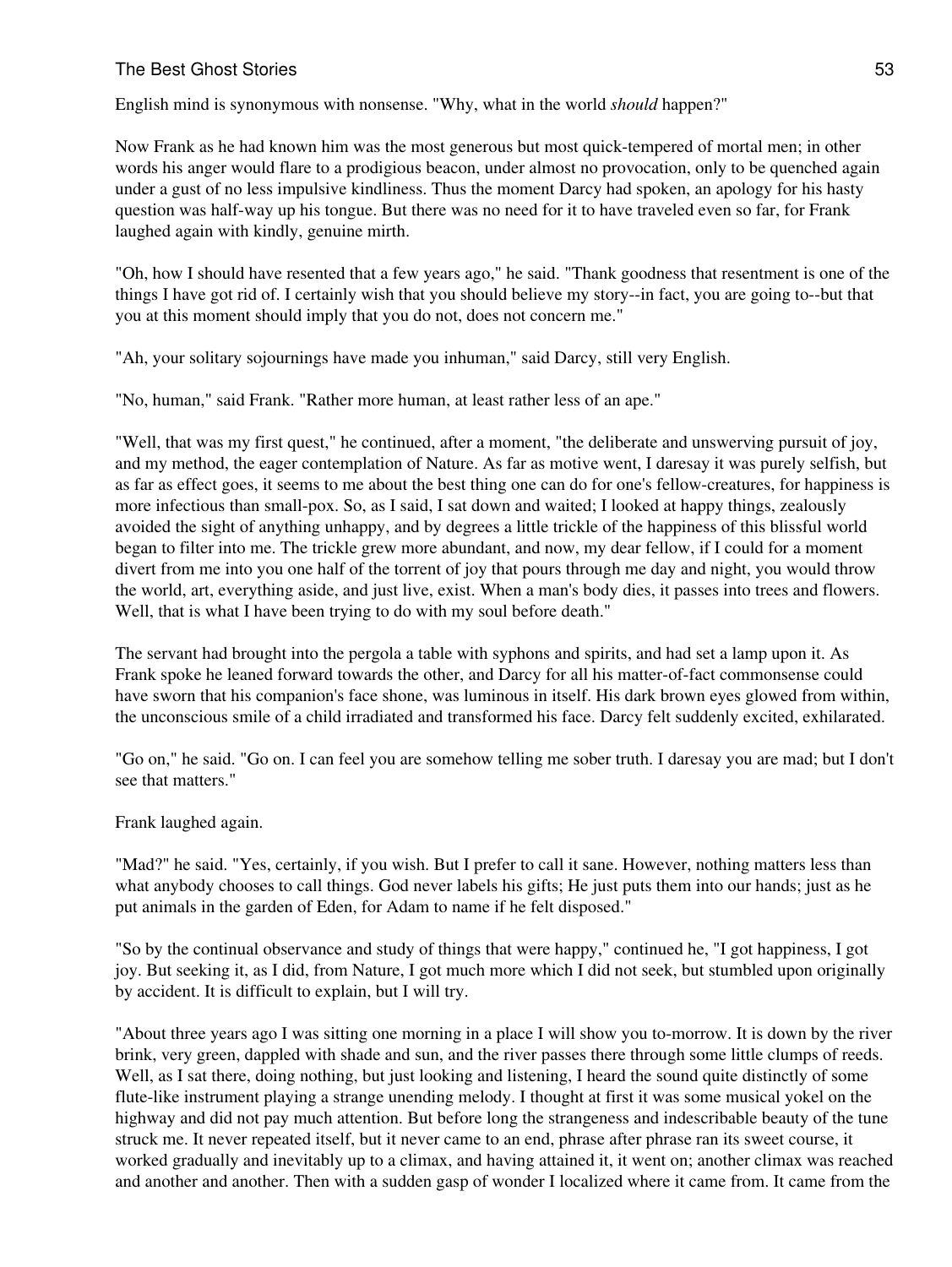reeds and from the sky and from the trees. It was everywhere, it was the sound of life. It was, my dear Darcy, as the Greeks would have said, it was Pan playing on his pipes, the voice of Nature. It was the life-melody, the world-melody."

Darcy was far too interested to interrupt, though there was a question he would have liked to ask, and Frank went on:

"Well, for the moment I was terrified, terrified with the impotent horror of nightmare, and I stopped my ears and just ran from the place and got back to the house panting, trembling, literally in a panic. Unknowingly, for at that time I only pursued joy, I had begun, since I drew my joy from Nature, to get in touch with Nature. Nature, force, God, call it what you will, had drawn across my face a little gossamer web of essential life. I saw that when I emerged from my terror, and I went very humbly back to where I had heard the Pan-pipes. But it was nearly six months before I heard them again."

"Why was that?" asked Darcy.

"Surely because I had revolted, rebelled, and worst of all been frightened. For I believe that just as there is nothing in the world which so injures one's body as fear, so there is nothing that so much shuts up the soul. I was afraid, you see, of the one thing in the world which has real existence. No wonder its manifestation was withdrawn."

"And after six months?"

"After six months one blessed morning I heard the piping again. I wasn't afraid that time. And since then it has grown louder, it has become more constant. I now hear it often, and I can put myself into such an attitude towards Nature that the pipes will almost certainly sound. And never yet have they played the same tune, it is always something new, something fuller, richer, more complete than before."

"What do you mean by 'such an attitude towards Nature'?" asked Darcy.

"I can't explain that; but by translating it into a bodily attitude it is this."

Frank sat up for a moment quite straight in his chair, then slowly sunk back with arms outspread and head drooped.

"That," he said, "an effortless attitude, but open, resting, receptive. It is just that which you must do with your soul."

Then he sat up again.

"One word more," he said, "and I will bore you no further. Nor unless you ask me questions shall I talk about it again. You will find me, in fact, quite sane in my mode of life. Birds and beasts you will see behaving somewhat intimately to me, like that moor-hen, but that is all. I will walk with you, ride with you, play golf with you, and talk with you on any subject you like. But I wanted you on the threshold to know what has happened to me. And one thing more will happen."

He paused again, and a slight look of fear crossed his eyes.

"There will be a final revelation," he said, "a complete and blinding stroke which will throw open to me, once and for all, the full knowledge, the full realization and comprehension that I am one, just as you are, with life. In reality there is no 'me,' no 'you,' no 'it.' Everything is part of the one and only thing which is life. I know that that is so, but the realization of it is not yet mine. But it will be, and on that day, so I take it, I shall see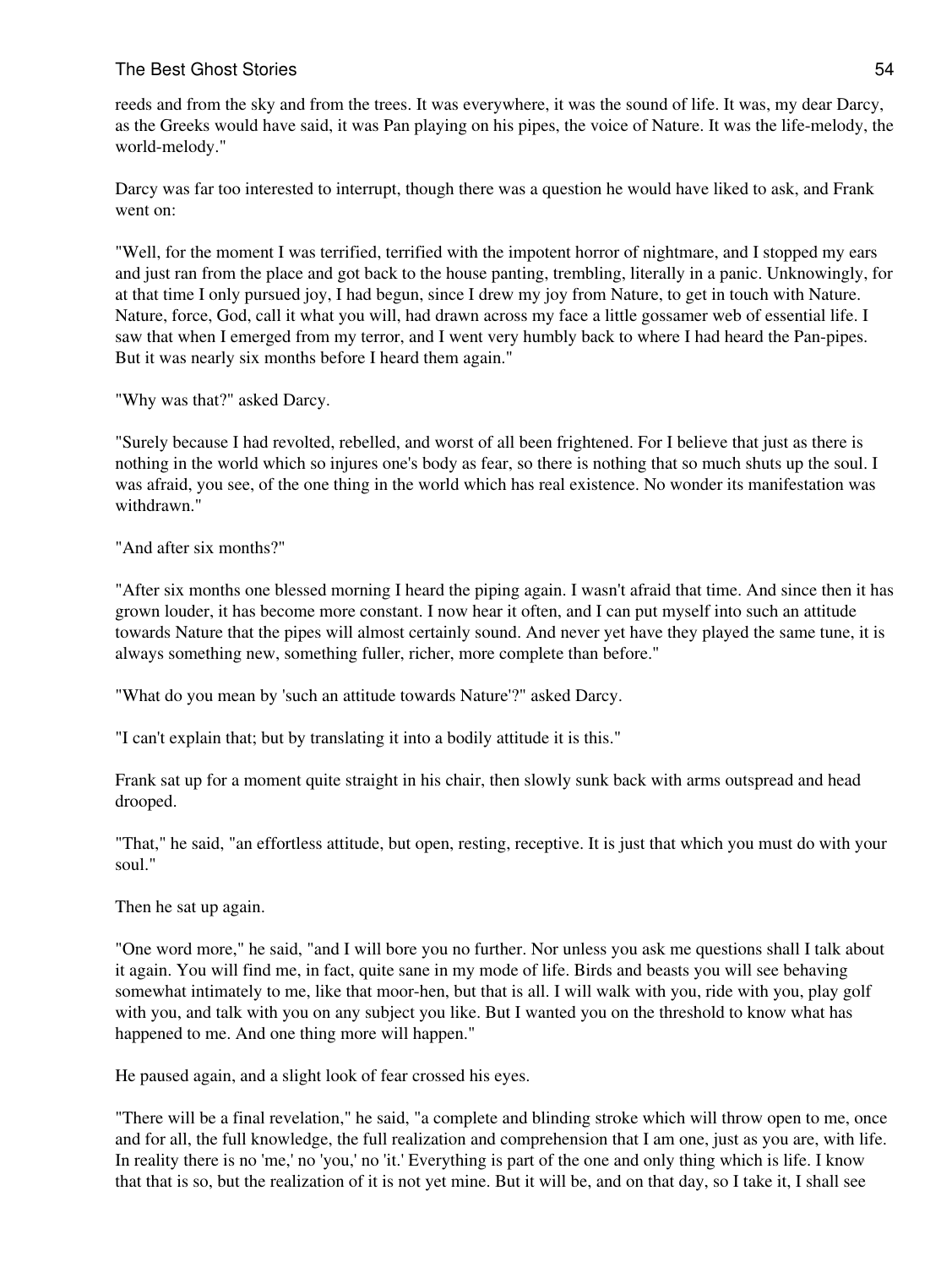Pan. It may mean death, the death of my body, that is, but I don't care. It may mean immortal, eternal life lived here and now and for ever. Then having gained that, ah, my dear Darcy, I shall preach such a gospel of joy, showing myself as the living proof of the truth, that Puritanism, the dismal religion of sour faces, shall vanish like a breath of smoke, and be dispersed and disappear in the sunlit air. But first the full knowledge must be mine."

Darcy watched his face narrowly.

"You are afraid of that moment," he said.

Frank smiled at him.

"Quite true; you are quick to have seen that. But when it comes I hope I shall not be afraid."

For some little time there was silence; then Darcy rose.

"You have bewitched me, you extraordinary boy," he said. "You have been telling me a fairy-story, and I find myself saying, 'Promise me it is true.'"

"I promise you that," said the other.

"And I know I shan't sleep," added Darcy.

Frank looked at him with a sort of mild wonder as if he scarcely understood.

"Well, what does that matter?" he said.

"I assure you it does. I am wretched unless I sleep."

"Of course I can make you sleep if I want," said Frank in a rather bored voice.

"Well, do."

"Very good: go to bed. I'll come upstairs in ten minutes."

Frank busied himself for a little after the other had gone, moving the table back under the awning of the veranda and quenching the lamp. Then he went with his quick silent tread upstairs and into Darcy's room. The latter was already in bed, but very wide-eyed and wakeful, and Frank with an amused smile of indulgence, as for a fretful child, sat down on the edge of the bed.

"Look at me," he said, and Darcy looked.

"The birds are sleeping in the brake," said Frank softly, "and the winds are asleep. The sea sleeps, and the tides are but the heaving of its breast. The stars swing slow, rocked in the great cradle of the Heavens, and----"

He stopped suddenly, gently blew out Darcy's candle, and left him sleeping.

Morning brought to Darcy a flood of hard commonsense, as clear and crisp as the sunshine that filled his room. Slowly as he woke he gathered together the broken threads of the memories of the evening which had ended, so he told himself, in a trick of common hypnotism. That accounted for it all; the whole strange talk he had had was under a spell of suggestion from the extraordinary vivid boy who had once been a man; all his own excitement, his acceptance of the incredible had been merely the effect of a stronger, more potent will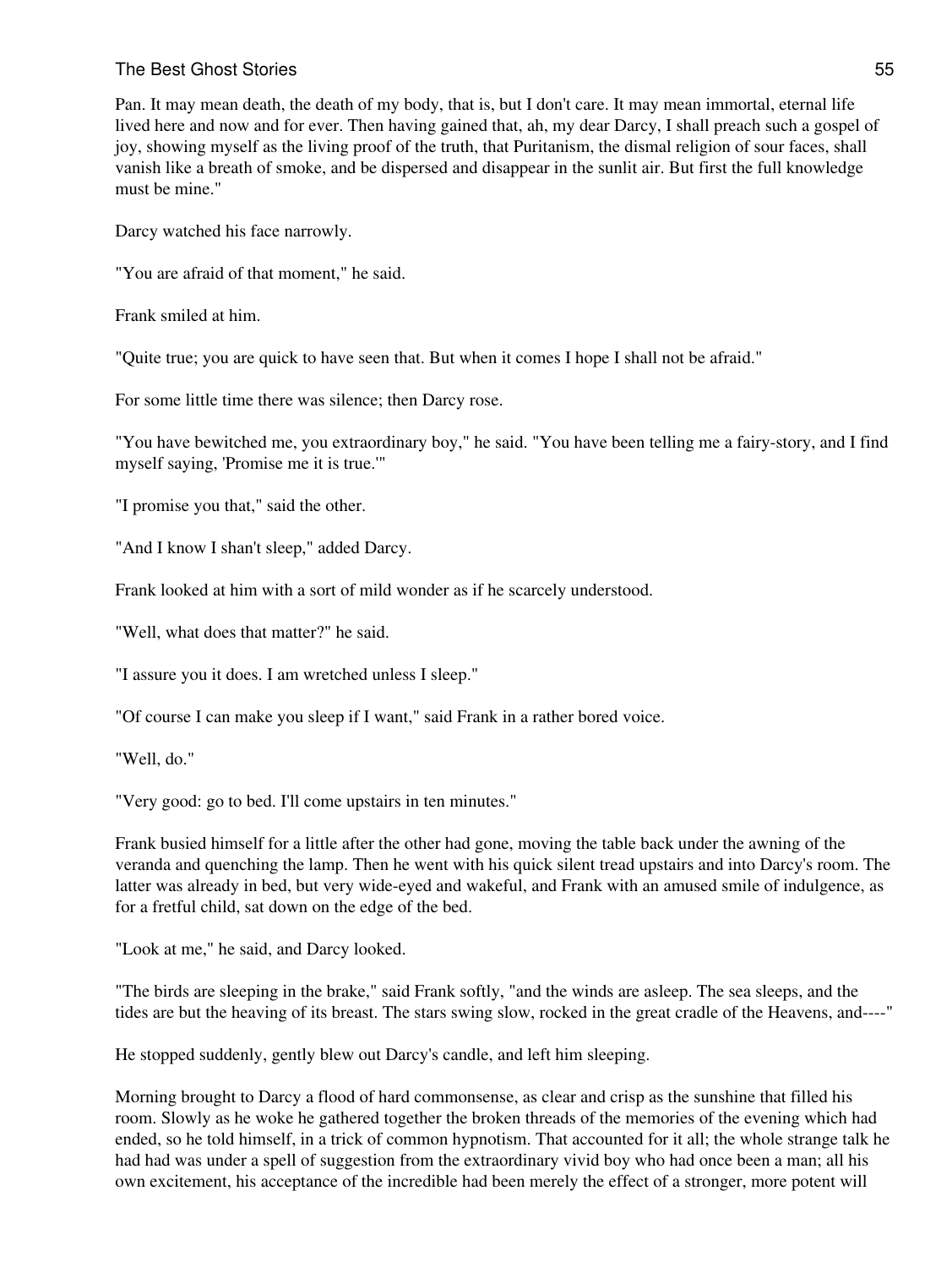# The Best Ghost Stories 56 and the United States 56 and the United States 56 and the United States 56 and the U

imposed on his own. How strong that will was, he guessed from his own instantaneous obedience to Frank's suggestion of sleep. And armed with impenetrable commonsense he came down to breakfast. Frank had already begun, and was consuming a large plateful of porridge and milk with the most prosaic and healthy appetite.

"Slept well?" he asked.

"Yes, of course. Where did you learn hypnotism?"

"By the side of the river."

"You talked an amazing quantity of nonsense last night," remarked Darcy, in a voice prickly with reason.

"Rather. I felt quite giddy. Look, I remembered to order a dreadful daily paper for you. You can read about money markets or politics or cricket matches."

Darcy looked at him closely. In the morning light Frank looked even fresher, younger, more vital than he had done the night before, and the sight of him somehow dinted Darcy's armor of commonsense.

"You are the most extraordinary fellow I ever saw," he said. "I want to ask you some more questions."

"Ask away," said Frank.

\* \* \* \* \*

For the next day or two Darcy plied his friend with many questions, objections and criticisms on the theory of life and gradually got out of him a coherent and complete account of his experience. In brief then, Frank believed that "by lying naked," as he put it, to the force which controls the passage of the stars, the breaking of a wave, the budding of a tree, the love of a youth and maiden, he had succeeded in a way hitherto undreamed of in possessing himself of the essential principle of life. Day by day, so he thought, he was getting nearer to, and in closer union with the great power itself which caused all life to be, the spirit of nature, of force, or the spirit of God. For himself, he confessed to what others would call paganism; it was sufficient for him that there existed a principle of life. He did not worship it, he did not pray to it, he did not praise it. Some of it existed in all human beings, just as it existed in trees and animals; to realize and make living to himself the fact that it was all one, was his sole aim and object.

Here perhaps Darcy would put in a word of warning. "Take care," he said. "To see Pan meant death, did it not?"

Frank's eyebrows would rise at this.

"What does that matter?" he said. "True, the Greeks were always right, and they said so, but there is another possibility. For the nearer I get to it, the more living, the more vital and young I become."

"What then do you expect the final revelation will do for you?"

"I have told you," said he. "It will make me immortal."

But it was not so much from speech and argument that Darcy grew to grasp his friend's conception, as from the ordinary conduct of his life. They were passing, for instance, one morning down the village street, when an old woman, very bent and decrepit, but with an extraordinary cheerfulness of face, hobbled out from her cottage. Frank instantly stopped when he saw her.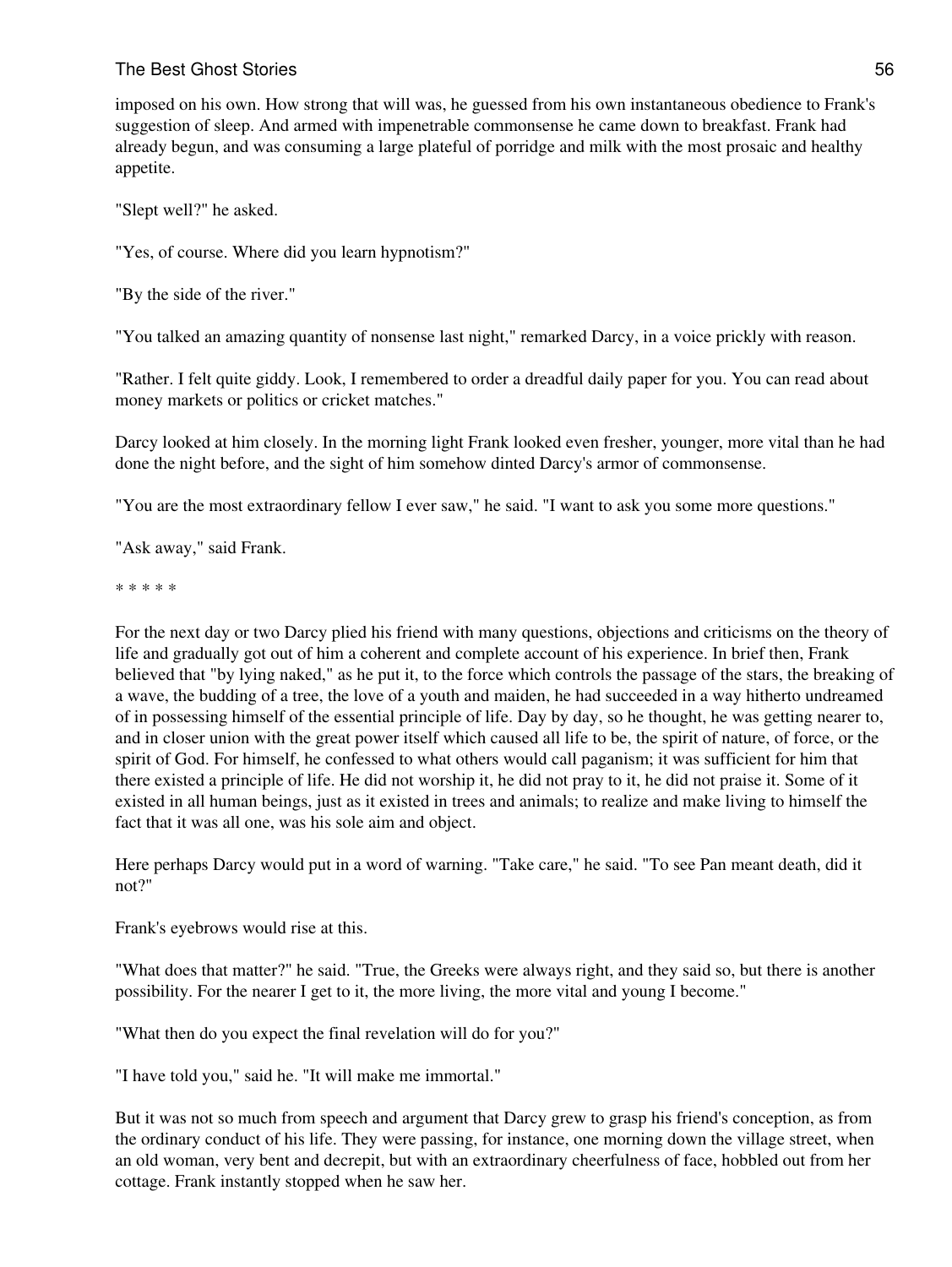"You old darling! How goes it all?" he said.

But she did not answer, her dim old eyes were riveted on his face; she seemed to drink in like a thirsty creature the beautiful radiance which shone there. Suddenly she put her two withered old hands on his shoulders.

"You're just the sunshine itself," she said, and he kissed her and passed on.

But scarcely a hundred yards further a strange contradiction of such tenderness occurred. A child running along the path towards them fell on its face, and set up a dismal cry of fright and pain. A look of horror came into Frank's eyes, and, putting his fingers in his ears, he fled at full speed down the street, and did not pause till he was out of hearing. Darcy, having ascertained that the child was not really hurt, followed him in bewilderment.

"Are you without pity then?" he asked.

Frank shook his head impatiently.

"Can't you see?" he asked. "Can't you understand that that sort of thing, pain, anger, anything unlovely throws me back, retards the coming of the great hour! Perhaps when it comes I shall be able to piece that side of life on to the other, on to the true religion of joy. At present I can't."

"But the old woman. Was she not ugly?"

Frank's radiance gradually returned.

"Ah, no. She was like me. She longed for joy, and knew it when she saw it, the old darling."

Another question suggested itself.

"Then what about Christianity?" asked Darcy.

"I can't accept it. I can't believe in any creed of which the central doctrine is that God who is Joy should have had to suffer. Perhaps it was so; in some inscrutable way I believe it may have been so, but I don't understand how it was possible. So I leave it alone; my affair is joy."

They had come to the weir above the village, and the thunder of riotous cool water was heavy in the air. Trees dipped into the translucent stream with slender trailing branches, and the meadow where they stood was starred with midsummer blossomings. Larks shot up caroling into the crystal dome of blue, and a thousand voices of June sang round them. Frank, bare-headed as was his wont, with his coat slung over his arm and his shirt sleeves rolled up above the elbow, stood there like some beautiful wild animal with eyes half-shut and mouth half-open, drinking in the scented warmth of the air. Then suddenly he flung himself face downwards on the grass at the edge of the stream, burying his face in the daisies and cowslips, and lay stretched there in wide-armed ecstasy, with his long fingers pressing and stroking the dewy herbs of the field. Never before had Darcy seen him thus fully possessed by his idea; his caressing fingers, his half-buried face pressed close to the grass, even the clothed lines of his figure were instinct with a vitality that somehow was different from that of other men. And some faint glow from it reached Darcy, some thrill, some vibration from that charged recumbent body passed to him, and for a moment he understood as he had not understood before, despite his persistent questions and the candid answers they received, how real, and how realized by Frank, his idea was.

Then suddenly the muscles in Frank's neck became stiff and alert, and he half-raised his head, whispering, "The Pan-pipes, the Pan-pipes. Close, oh, so close."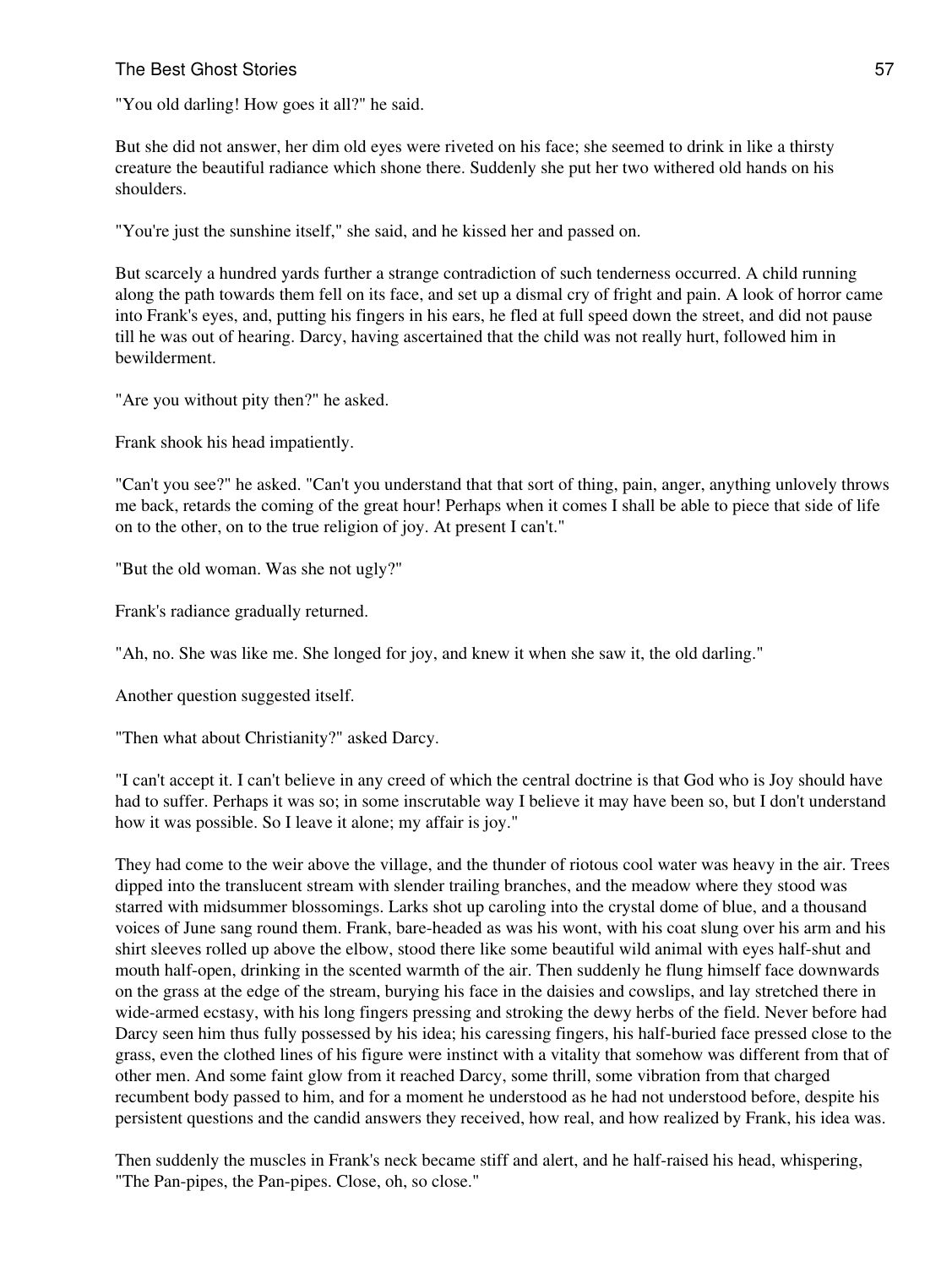Very slowly, as if a sudden movement might interrupt the melody, he raised himself and leaned on the elbow of his bent arm. His eyes opened wider, the lower lids drooped as if he focused his eyes on something very far away, and the smile on his face broadened and quivered like sunlight on still water, till the exultance of its happiness was scarcely human. So he remained motionless and rapt for some minutes, then the look of listening died from his face, and he bowed his head satisfied.

"Ah, that was good," he said. "How is it possible you did not hear? Oh, you poor fellow! Did you really hear nothing?"

A week of this outdoor and stimulating life did wonders in restoring to Darcy the vigor and health which his weeks of fever had filched from him, and as his normal activity and higher pressure of vitality returned, he seemed to himself to fall even more under the spell which the miracle of Frank's youth cast over him. Twenty times a day he found himself saying to himself suddenly at the end of some ten minutes' silent resistance to the absurdity of Frank's idea: "But it isn't possible; it can't be possible," and from the fact of his having to assure himself so frequently of this, he knew that he was struggling and arguing with a conclusion which already had taken root in his mind. For in any case a visible living miracle confronted him, since it was equally impossible that this youth, this boy, trembling on the verge of manhood, was thirty-five. Yet such was the fact.

July was ushered in by a couple of days of blustering and fretful rain, and Darcy, unwilling to risk a chill, kept to the house. But to Frank this weeping change of weather seemed to have no bearing on the behavior of man, and he spent his days exactly as he did under the suns of June, lying in his hammock, stretched on the dripping grass, or making huge rambling excursions into the forest, the birds hopping from tree to tree after him, to return in the evening, drenched and soaked, but with the same unquenchable flame of joy burning within him.

"Catch cold?" he would ask, "I've forgotten how to do it, I think. I suppose it makes one's body more sensible always to sleep out-of-doors. People who live indoors always remind me of something peeled and skinless."

"Do you mean to say you slept out-of-doors last night in that deluge?" asked Darcy. "And where, may I ask?"

Frank thought a moment.

"I slept in the hammock till nearly dawn," he said. "For I remember the light blinked in the east when I awoke. Then I went--where did I go?--oh, yes, to the meadow where the Pan-pipes sounded so close a week ago. You were with me, do you remember? But I always have a rug if it is wet."

And he went whistling upstairs.

Somehow that little touch, his obvious effort to recall where he had slept, brought strangely home to Darcy the wonderful romance of which he was the still half-incredulous beholder. Sleep till close on dawn in a hammock, then the tramp--or probably scamper--underneath the windy and weeping heavens to the remote and lonely meadow by the weir! The picture of other such nights rose before him; Frank sleeping perhaps by the bathing-place under the filtered twilight of the stars, or the white blaze of moon-shine, a stir and awakening at some dead hour, perhaps a space of silent wide-eyed thought, and then a wandering through the hushed woods to some other dormitory, alone with his happiness, alone with the joy and the life that suffused and enveloped him, without other thought or desire or aim except the hourly and never-ceasing communion with the joy of nature.

They were in the middle of dinner that night, talking on indifferent subjects, when Darcy suddenly broke off in the middle of a sentence.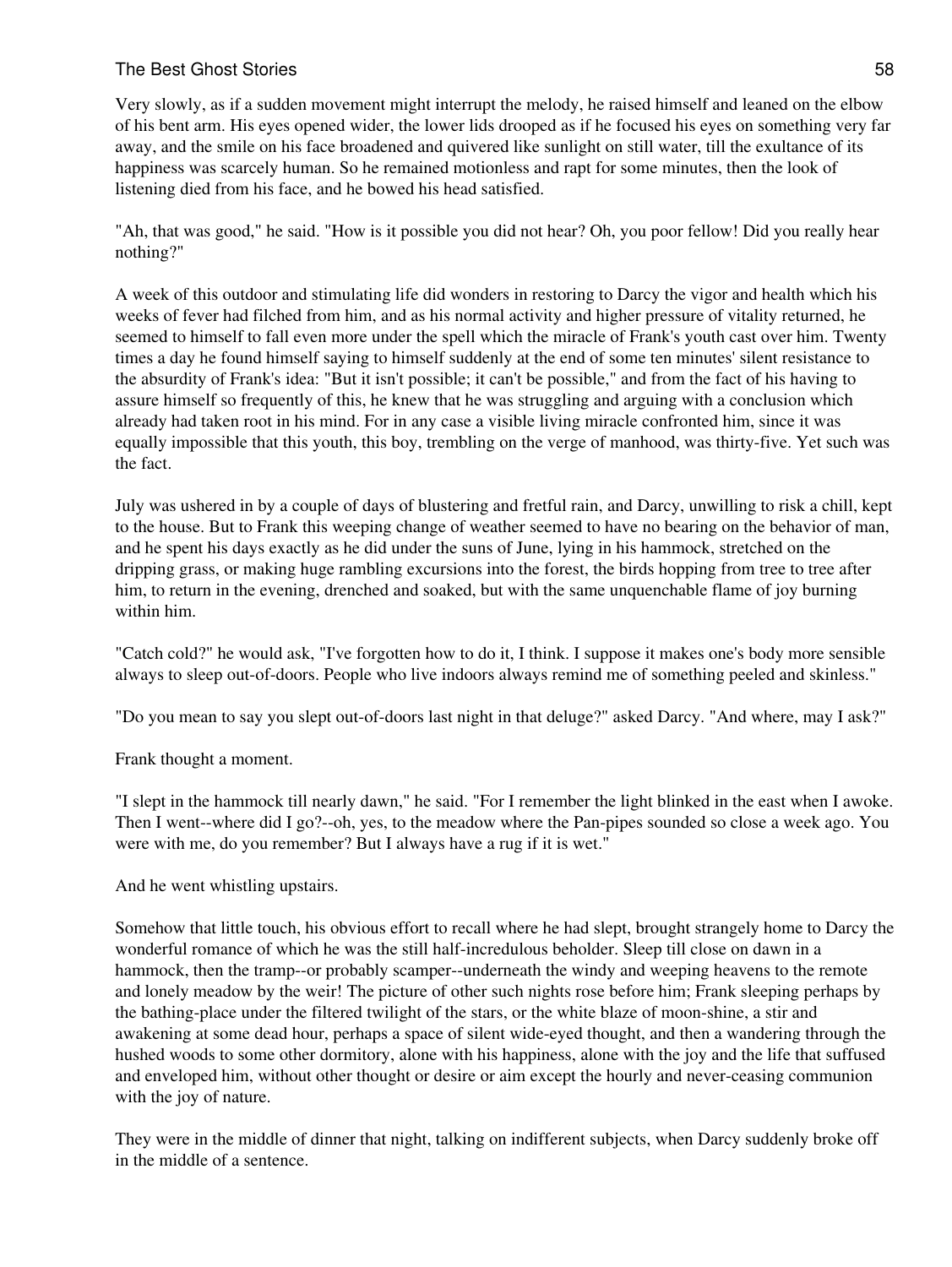"I've got it," he said. "At last I've got it."

"Congratulate you," said Frank. "But what?"

"The radical unsoundness of your idea. It is this: All nature from highest to lowest is full, crammed full of suffering; every living organism in nature preys on another, yet in your aim to get close to, to be one with nature, you leave suffering altogether out; you run away from it, you refuse to recognize it. And you are waiting, you say, for the final revelation."

Frank's brow clouded slightly.

"Well?" he asked, rather wearily.

"Cannot you guess then when the final revelation will be? In joy you are supreme, I grant you that; I did not know a man could be so master of it. You have learned perhaps practically all that nature can teach. And if, as you think, the final revelation is coming to you, it will be the revelation of horror, suffering, death, pain in all its hideous forms. Suffering does exist: you hate it and fear it."

Frank held up his hand.

"Stop; let me think," he said.

There was silence for a long minute.

"That never struck me," he said at length. "It is possible that what you suggest is true. Does the sight of Pan mean that, do you think? Is it that nature, take it altogether, suffers horribly, suffers to a hideous inconceivable extent? Shall I be shown all the suffering?"

He got up and came round to where Darcy sat.

"If it is so, so be it," he said. "Because, my dear fellow, I am near, so splendidly near to the final revelation. To-day the pipes have sounded almost without pause. I have even heard the rustle in the bushes, I believe, of Pan's coming. I have seen, yes, I saw to-day, the bushes pushed aside as if by a hand, and piece of a face, not human, peered through. But I was not frightened, at least I did not run away this time."

He took a turn up to the window and back again.

"Yes, there is suffering all through," he said, "and I have left it all out of my search. Perhaps, as you say, the revelation will be that. And in that case, it will be good-bye. I have gone on one line. I shall have gone too far along one road, without having explored the other. But I can't go back now. I wouldn't if I could; not a step would I retrace! In any case, whatever the revelation is, it will be God. I'm sure of that."

The rainy weather soon passed, and with the return of the sun Darcy again joined Frank in long rambling days. It grew extraordinarily hotter, and with the fresh bursting of life, after the rain, Frank's vitality seemed to blaze higher and higher. Then, as is the habit of the English weather, one evening clouds began to bank themselves up in the west, the sun went down in a glare of coppery thunder-rack, and the whole earth broiling under an unspeakable oppression and sultriness paused and panted for the storm. After sunset the remote fires of lightning began to wink and flicker on the horizon, but when bed-time came the storm seemed to have moved no nearer, though a very low unceasing noise of thunder was audible. Weary and oppressed by the stress of the day, Darcy fell at once into a heavy uncomforting sleep.

He woke suddenly into full consciousness, with the din of some appalling explosion of thunder in his ears,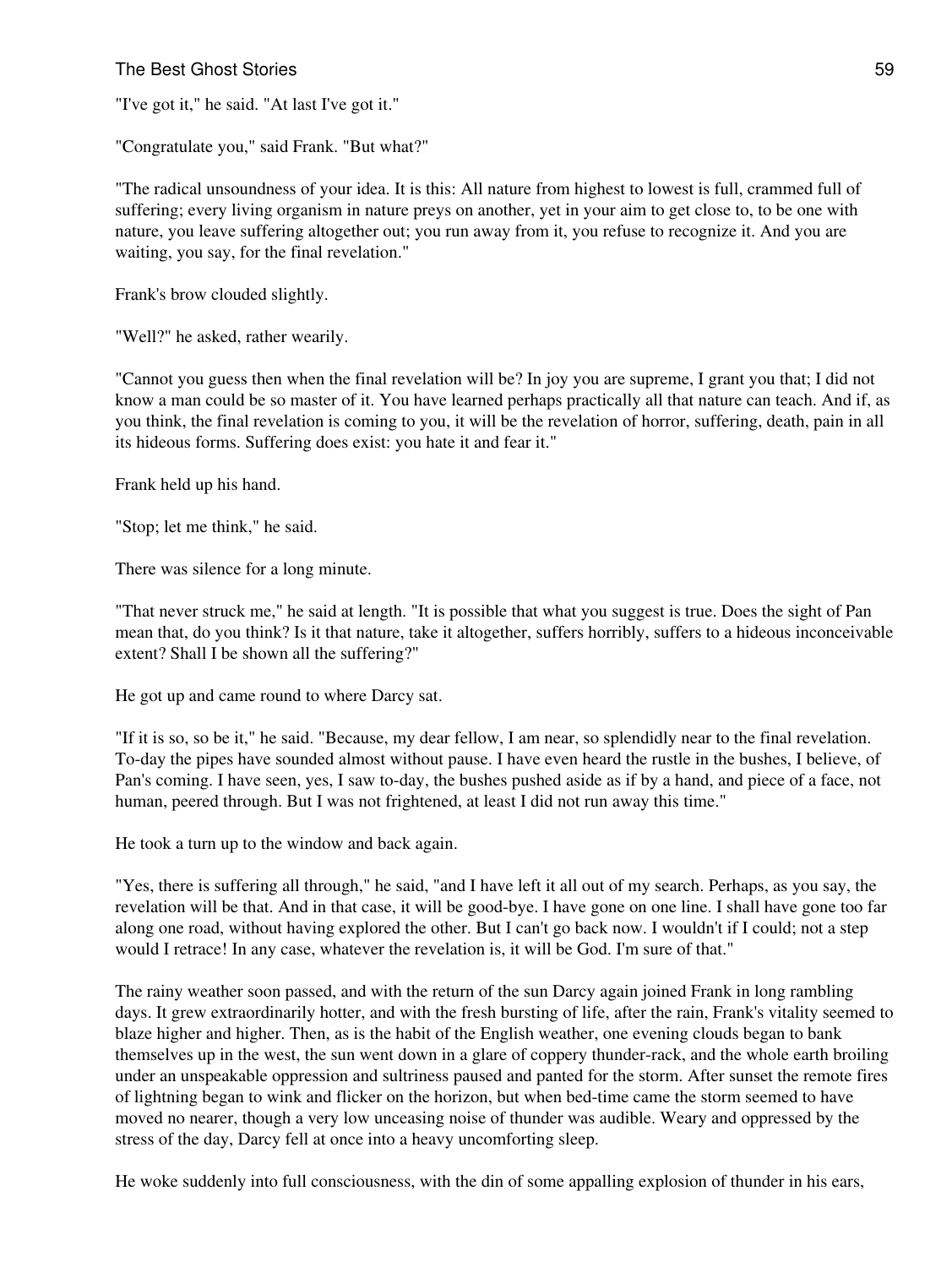and sat up in bed with racing heart. Then for a moment, as he recovered himself from the panic-land which lies between sleeping and waking, there was silence, except for the steady hissing of rain on the shrubs outside his window. But suddenly that silence was shattered and shredded into fragments by a scream from somewhere close at hand outside in the black garden, a scream of supreme and despairing terror. Again, and once again it shrilled up, and then a babble of awful words was interjected. A quivering sobbing voice that he knew, said:

"My God, oh, my God; oh, Christ!"

And then followed a little mocking, bleating laugh. Then was silence again; only the rain hissed on the shrubs.

All this was but the affair of a moment, and without pause either to put on clothes or light a candle, Darcy was already fumbling at his door-handle. Even as he opened it he met a terror-stricken face outside, that of the man-servant who carried a light.

"Did you hear?" he asked.

The man's face was bleached to a dull shining whiteness.

"Yes, sir," he said. "It was the master's voice."

\* \* \* \* \*

Together they hurried down the stairs, and through the dining-room where an orderly table for breakfast had already been laid, and out on to the terrace. The rain for the moment had been utterly stayed, as if the tap of the heavens had been turned off, and under the lowering black sky, not quite dark, since the moon rode somewhere serene behind the conglomerated thunder-clouds, Darcy stumbled into the garden, followed by the servant with the candle. The monstrous leaping shadow of himself was cast before him on the lawn; lost and wandering odors of rose and lily and damp earth were thick about him, but more pungent was some sharp and acrid smell that suddenly reminded him of a certain châlet in which he had once taken refuge in the Alps. In the blackness of the hazy light from the sky, and the vague tossing of the candle behind him, he saw that the hammock in which Frank so often lay was tenanted. A gleam of white shirt was there, as if a man sitting up in it, but across that there was an obscure dark shadow, and as he approached the acrid odor grew more intense.

He was now only some few yards away, when suddenly the black shadow seemed to jump into the air, then came down with tappings of hard hoofs on the brick path that ran down the pergola, and with frolicsome skippings galloped off into the bushes. When that was gone Darcy could see quite clearly that a shirted figure sat up in the hammock. For one moment, from sheer terror of the unseen, he hung on his step, and the servant joining him they walked together to the hammock.

It was Frank. He was in shirt and trousers only, and he sat up with braced arms. For one half-second he stared at them, his face a mask of horrible contorted terror. His upper lip was drawn back so that the gums of the teeth appeared, and his eyes were focused not on the two who approached him but on something quite close to him; his nostrils were widely expanded, as if he panted for breath, and terror incarnate and repulsion and deathly anguish ruled dreadful lines on his smooth cheeks and forehead. Then even as they looked the body sank backwards, and the ropes of the hammock wheezed and strained.

Darcy lifted him out and carried him indoors. Once he thought there was a faint convulsive stir of the limbs that lay with so dead a weight in his arms, but when they got inside, there was no trace of life. But the look of supreme terror and agony of fear had gone from his face, a boy tired with play but still smiling in his sleep was the burden he laid on the floor. His eyes had closed, and the beautiful mouth lay in smiling curves, even as when a few mornings ago, in the meadow by the weir, it had quivered to the music of the unheard melody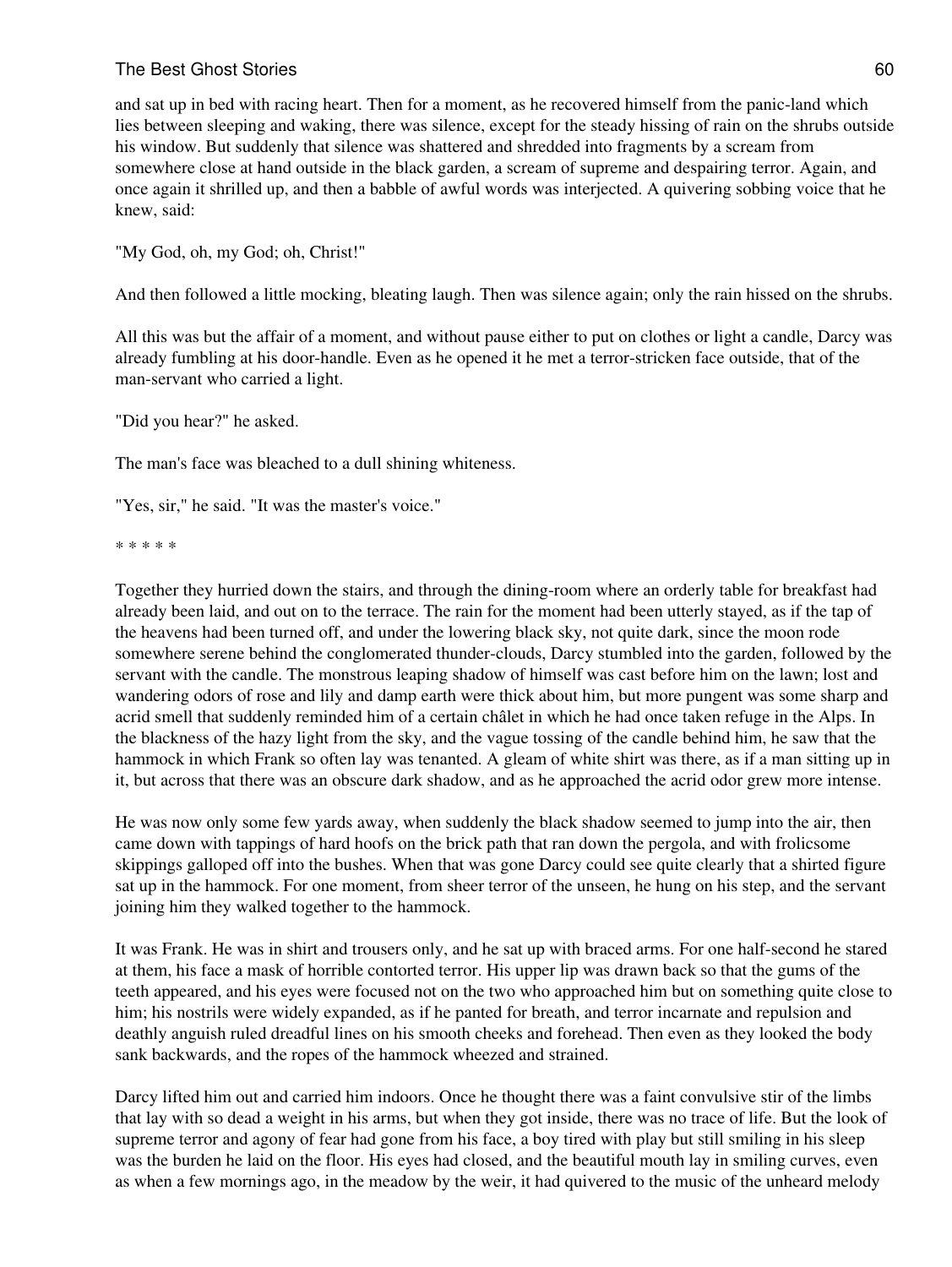of Pan's pipes. Then they looked further.

Frank had come back from his bath before dinner that night in his usual costume of shirt and trousers only. He had not dressed, and during dinner, so Darcy remembered, he had rolled up the sleeves of his shirt to above the elbow. Later, as they sat and talked after dinner on the close sultriness of the evening, he had unbuttoned the front of his shirt to let what little breath of wind there was play on his skin. The sleeves were rolled up now, the front of the shirt was unbuttoned, and on his arms and on the brown skin of his chest were strange discolorations which grew momently more clear and defined, till they saw that the marks were pointed prints, as if caused by the hoofs of some monstrous goat that had leaped and stamped upon him.

### THE WOMAN'S GHOST STORY[I]

### BY ALGERNON BLACKWOOD

"Yes," she said, from her seat in the dark corner, "I'll tell you an experience if you care to listen. And, what's more, I'll tell it briefly, without trimmings--I mean without unessentials. That's a thing story-tellers never do, you know," she laughed. "They drag in all the unessentials and leave their listeners to disentangle; but I'll give you just the essentials, and you can make of it what you please. But on one condition: that at the end you ask no questions, because I can't explain it and have no wish to."

We agreed. We were all serious. After listening to a dozen prolix stories from people who merely wished to "talk" but had nothing to tell, we wanted "essentials."

"In those days," she began, feeling from the quality of our silence that we were with her, "in those days I was interested in psychic things, and had arranged to sit up alone in a haunted house in the middle of London. It was a cheap and dingy lodging-house in a mean street, unfurnished. I had already made a preliminary examination in daylight that afternoon, and the keys from the caretaker, who lived next door, were in my pocket. The story was a good one--satisfied me, at any rate, that it was worth investigating; and I won't weary you with details as to the woman's murder and all the tiresome elaboration as to *why* the place was *alive*. Enough that it was.

"I was a good deal bored, therefore, to see a man, whom I took to be the talkative old caretaker, waiting for me on the steps when I went in at 11 P.M., for I had sufficiently explained that I wished to be there alone for the night.

"'I wished to show you *the* room,' he mumbled, and of course I couldn't exactly refuse, having tipped him for the temporary loan of a chair and table.

"'Come in, then, and let's be quick,' I said.

"We went in, he shuffling after me through the unlighted hall up to the first floor where the murder had taken place, and I prepared myself to hear his inevitable account before turning him out with the half-crown his persistence had earned. After lighting the gas I sat down in the arm-chair he had provided--a faded, brown plush arm-chair--and turned for the first time to face him and get through with the performance as quickly as possible. And it was in that instant I got my first shock. The man was *not* the caretaker. It was not the old fool, Carey, I had interviewed earlier in the day and made my plans with. My heart gave a horrid jump.

"'Now who are *you*, pray?' I said. 'You're not Carey, the man I arranged with this afternoon. Who are you?'

"I felt uncomfortable, as you may imagine. I was a 'psychical researcher,' and a young woman of new tendencies, and proud of my liberty, but I did not care to find myself in an empty house with a stranger. Something of my confidence left me. Confidence with women, you know, is all humbug after a certain point.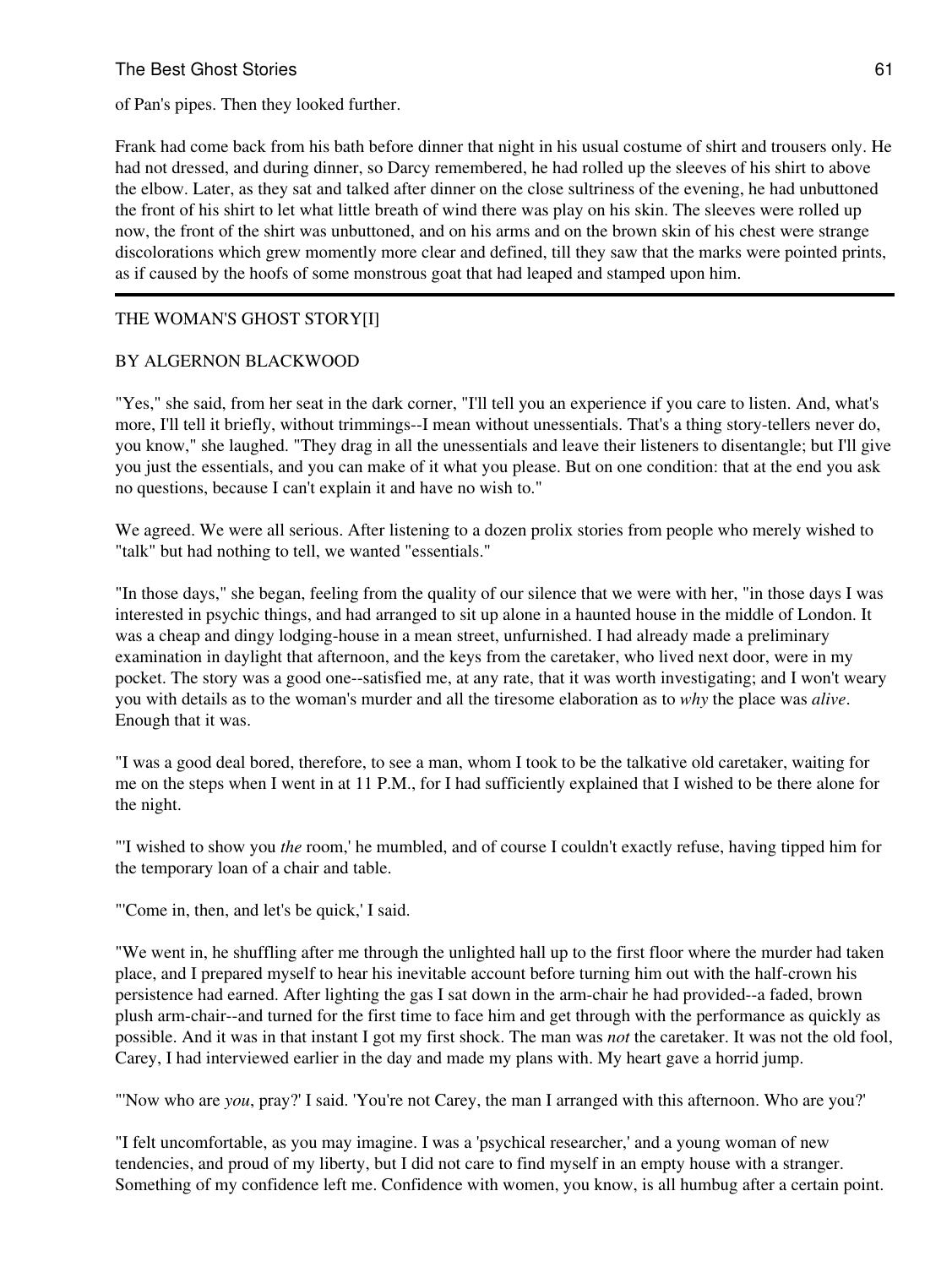Or perhaps you don't know, for most of you are men. But anyhow my pluck ebbed in a quick rush, and I felt afraid.

"'Who are you?' I repeated quickly and nervously. The fellow was well dressed, youngish and good-looking, but with a face of great sadness. I myself was barely thirty. I am giving you essentials, or I would not mention it. Out of quite ordinary things comes this story. I think that's why it has value.

"'No,' he said; 'I'm the man who was frightened to death.'

"His voice and his words ran through me like a knife, and I felt ready to drop. In my pocket was the book I had bought to make notes in. I felt the pencil sticking in the socket. I felt, too, the extra warm things I had put on to sit up in, as no bed or sofa was available--a hundred things dashed through my mind, foolishly and without sequence or meaning, as the way is when one is really frightened. Unessentials leaped up and puzzled me, and I thought of what the papers might say if it came out, and what my 'smart' brother-in-law would think, and whether it would be told that I had cigarettes in my pocket, and was a free-thinker.

"'The man who was frightened to death!' I repeated aghast.

"'That's me,' he said stupidly.

"I stared at him just as you would have done--any one of you men now listening to me--and felt my life ebbing and flowing like a sort of hot fluid. You needn't laugh! That's how I felt. Small things, you know, touch the mind with great earnestness when terror is there--\_real terror\_. But I might have been at a middle-class tea-party, for all the ideas I had: they were so ordinary!

"'But I thought you were the caretaker I tipped this afternoon to let me sleep here!' I gasped. 'Did--did Carey send you to meet me?'

"'No,' he replied in a voice that touched my boots somehow. 'I am the man who was frightened to death. And what is more, I am frightened *now*!'

"'So am I!' I managed to utter, speaking instinctively. 'I'm simply terrified.'

"'Yes,' he replied in that same odd voice that seemed to sound within me. 'But you are still in the flesh, and I--*am not*!'

"I felt the need for vigorous self-assertion. I stood up in that empty, unfurnished room, digging the nails into my palms and clenching my teeth. I was determined to assert my individuality and my courage as a new woman and a free soul.

"'You mean to say you are not in the flesh!' I gasped. 'What in the world are you talking about?'

"The silence of the night swallowed up my voice. For the first time I realized that darkness was over the city; that dust lay upon the stairs; that the floor above was untenanted and the floor below empty. I was alone in an unoccupied and haunted house, unprotected, and a woman. I chilled. I heard the wind round the house, and knew the stars were hidden. My thoughts rushed to policemen and omnibuses, and everything that was useful and comforting. I suddenly realized what a fool I was to come to such a house alone. I was icily afraid. I thought the end of my life had come. I was an utter fool to go in for psychical research when I had not the necessary nerve.

"'Good God!' I gasped. 'If you're not Carey, the man I arranged with, who are you?'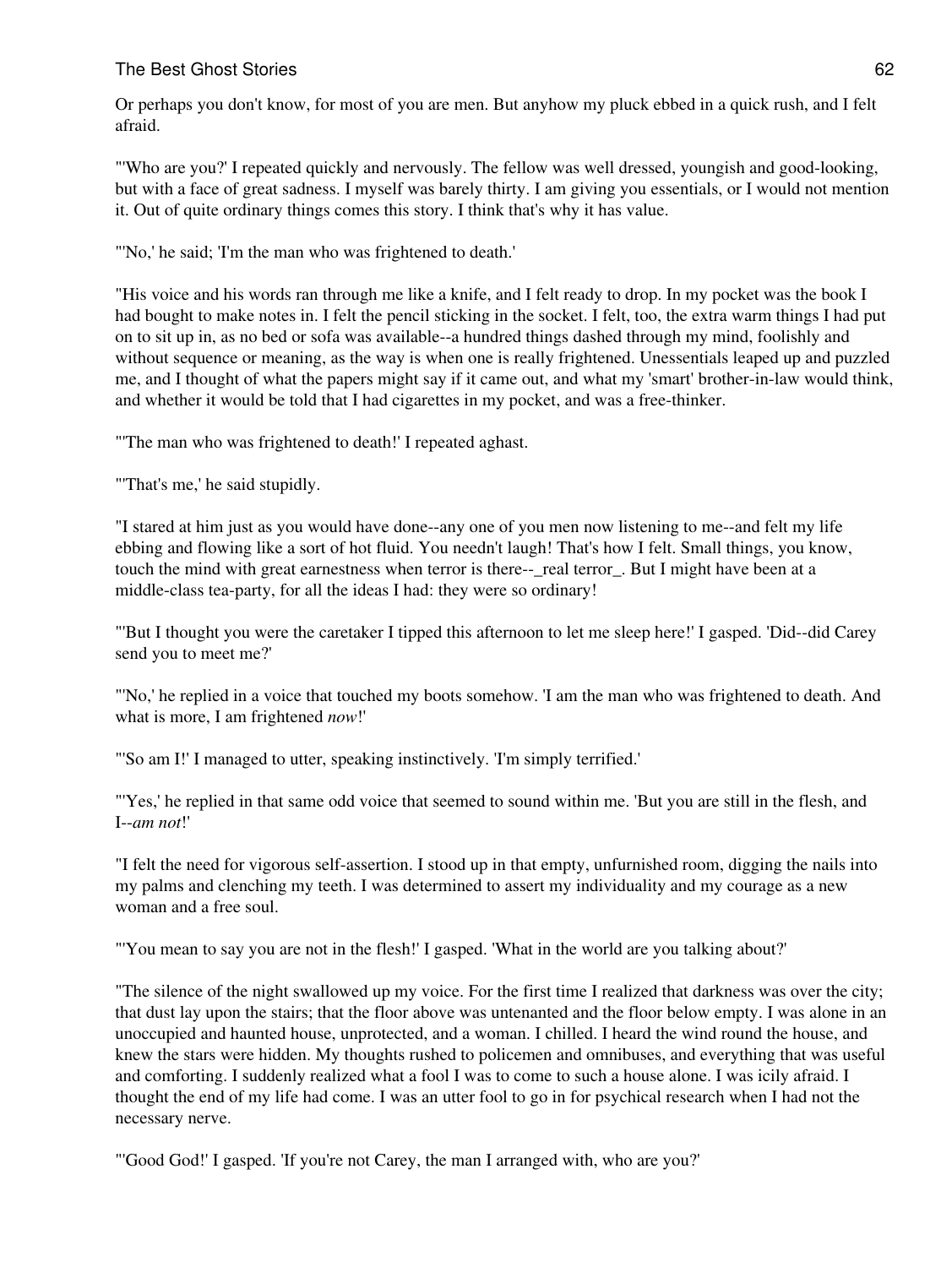"I was really stiff with terror. The man moved slowly towards me across the empty room. I held out my arm to stop him, getting up out of my chair at the same moment, and he came to halt just opposite to me, a smile on his worn, sad face.

"'I told you who I am,' he repeated quietly with a sigh, looking at me with the saddest eyes I have ever seen, 'and I am frightened *still*.'

"By this time I was convinced that I was entertaining either a rogue or a madman, and I cursed my stupidity in bringing the man in without having seen his face. My mind was quickly made up, and I knew what to do. Ghosts and psychic phenomena flew to the winds. If I angered the creature my life might pay the price. I must humor him till I got to the door, and then race for the street. I stood bolt upright and faced him. We were about of a height, and I was a strong, athletic woman who played hockey in winter and climbed Alps in summer. My hand itched for a stick, but I had none.

"'Now, of course, I remember,' I said with a sort of stiff smile that was very hard to force. 'Now I remember your case and the wonderful way you behaved . . . .'

"The man stared at me stupidly, turning his head to watch me as I backed more and more quickly to the door. But when his face broke into a smile I could control myself no longer. I reached the door in a run, and shot out on to the landing. Like a fool, I turned the wrong way, and stumbled over the stairs leading to the next story. But it was too late to change. The man was after me, I was sure, though no sound of footsteps came; and I dashed up the next flight, tearing my skirt and banging my ribs in the darkness, and rushed headlong into the first room I came to. Luckily the door stood ajar, and, still more fortunate, there was a key in the lock. In a second I had slammed the door, flung my whole weight against it, and turned the key.

"I was safe, but my heart was beating like a drum. A second later it seemed to stop altogether, for I saw that there was some one else in the room besides myself. A man's figure stood between me and the windows, where the street lamps gave just enough light to outline his shape against the glass. I'm a plucky woman, you know, for even then I didn't give up hope, but I may tell you that I have never felt so vilely frightened in all my born days. I had locked myself in with him!

"The man leaned against the window, watching me where I lay in a collapsed heap upon the floor. So there were two men in the house with me, I reflected. Perhaps other rooms were occupied too! What could it all mean? But, as I stared something changed in the room, or in me--hard to say which--and I realized my mistake, so that my fear, which had so far been physical, at once altered its character and became *psychical*. I became afraid in my soul instead of in my heart, and I knew immediately who this man was.

"'How in the world did you get up here?' I stammered to him across the empty room, amazement momentarily stemming my fear.

"'Now, let me tell you,' he began, in that odd faraway voice of his that went down my spine like a knife. 'I'm in different space, for one thing, and you'd find me in any room you went into; for according to your way of measuring, I'm *all over the house*. Space is a bodily condition, but I am out of the body, and am not affected by space. It's my condition that keeps me here. I want something to change my condition for me, for then I could get away. What I want is sympathy. Or, really, more than sympathy; I want affection--I want *love*!'

"While he was speaking I gathered myself slowly upon my feet. I wanted to scream and cry and laugh all at once, but I only succeeded in sighing, for my emotion was exhausted and a numbness was coming over me. I felt for the matches in my pocket and made a movement towards the gas jet.

"'I should be much happier if you didn't light the gas,' he said at once, 'for the vibrations of your light hurt me a good deal. You need not be afraid that I shall injure you. I can't touch your body to begin with, for there's a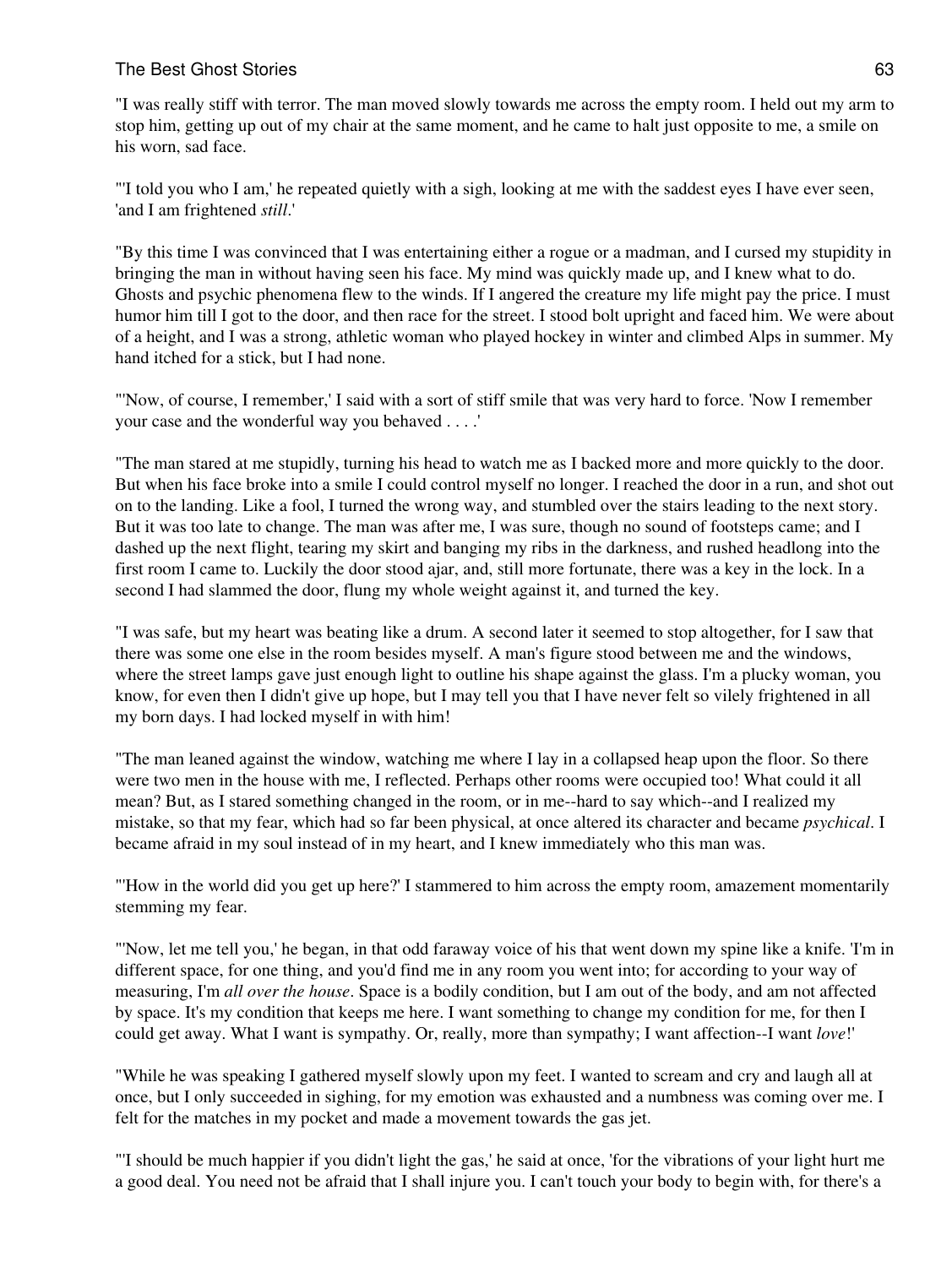great gulf fixed, you know; and really this half-light suits me best. Now, let me continue what I was trying to say before. You know, so many people have come to this house to see me, and most of them have seen me, and one and all have been terrified. If only, oh, if only some one would be *not* terrified, but kind and loving to me! Then, you see, I might be able to change my condition and get away.'

"His voice was so sad that I felt tears start somewhere at the back of my eyes; but fear kept all else in check, and I stood shaking and cold as I listened to him.

"'Who are you then? Of course Carey didn't send you, I know now,' I managed to utter. My thoughts scattered dreadfully and I could think of nothing to say. I was afraid of a stroke.

"'I know nothing about Carey, or who he is,' continued the man quietly, 'and the name my body had I have forgotten, thank God; but I am the man who was frightened to death in this house ten years ago, and I have been frightened ever since, and am frightened still; for the succession of cruel and curious people who come to this house to see the ghost, and thus keep alive its atmosphere of terror, only helps to render my condition worse. If only some one would be kind to me--*laugh*, speak gently and rationally with me, cry if they like, pity, comfort, soothe me--anything but come here in curiosity and tremble as you are now doing in that corner. Now, madam, won't you take pity on me?' His voice rose to a dreadful cry. 'Won't you step out into the middle of the room and try to love me a little?'

"A horrible laughter came gurgling up in my throat as I heard him, but the sense of pity was stronger than the laughter, and I found myself actually leaving the support of the wall and approaching the center of the floor.

"'By God!' he cried, at once straightening up against the window, 'you have done a kind act. That's the first attempt at sympathy that has been shown me since I died, and I feel better already. In life, you know, I was a misanthrope. Everything went wrong with me, and I came to hate my fellow men so much that I couldn't bear to see them even. Of course, like begets like, and this hate was returned. Finally I suffered from horrible delusions, and my room became haunted with demons that laughed and grimaced, and one night I ran into a whole cluster of them near the bed--and the fright stopped my heart and killed me. It's hate and remorse, as much as terror, that clogs me so thickly and keeps me here. If only some one could feel pity, and sympathy, and perhaps a little love for me, I could get away and be happy. When you came this afternoon to see over the house I watched you, and a little hope came to me for the first time. I saw you had courage, originality, resource--*love*. If only I could touch your heart, without frightening you, I knew I could perhaps tap that love you have stored up in your being there, and thus borrow the wings for my escape!'

"Now I must confess my heart began to ache a little, as fear left me and the man's words sank their sad meaning into me. Still, the whole affair was so incredible, and so touched with unholy quality, and the story of a woman's murder I had come to investigate had so obviously nothing to do with this thing, that I felt myself in a kind of wild dream that seemed likely to stop at any moment and leave me somewhere in bed after a nightmare.

"Moreover, his words possessed me to such an extent that I found it impossible to reflect upon anything else at all, or to consider adequately any ways or means of action or escape.

"I moved a little nearer to him in the gloom, horribly frightened, of course, but with the beginnings of a strange determination in my heart.

"'You women,' he continued, his voice plainly thrilling at my approach, 'you wonderful women, to whom life often brings no opportunity of spending your great love, oh, if you only could know how many of *us* simply yearn for it! It would save our souls, if but you knew. Few might find the chance that you now have, but if you only spent your love freely, without definite object, just letting it flow openly for all who need, you would reach hundreds and thousands of souls like me, and *release us*! Oh, madam, I ask you again to feel with me, to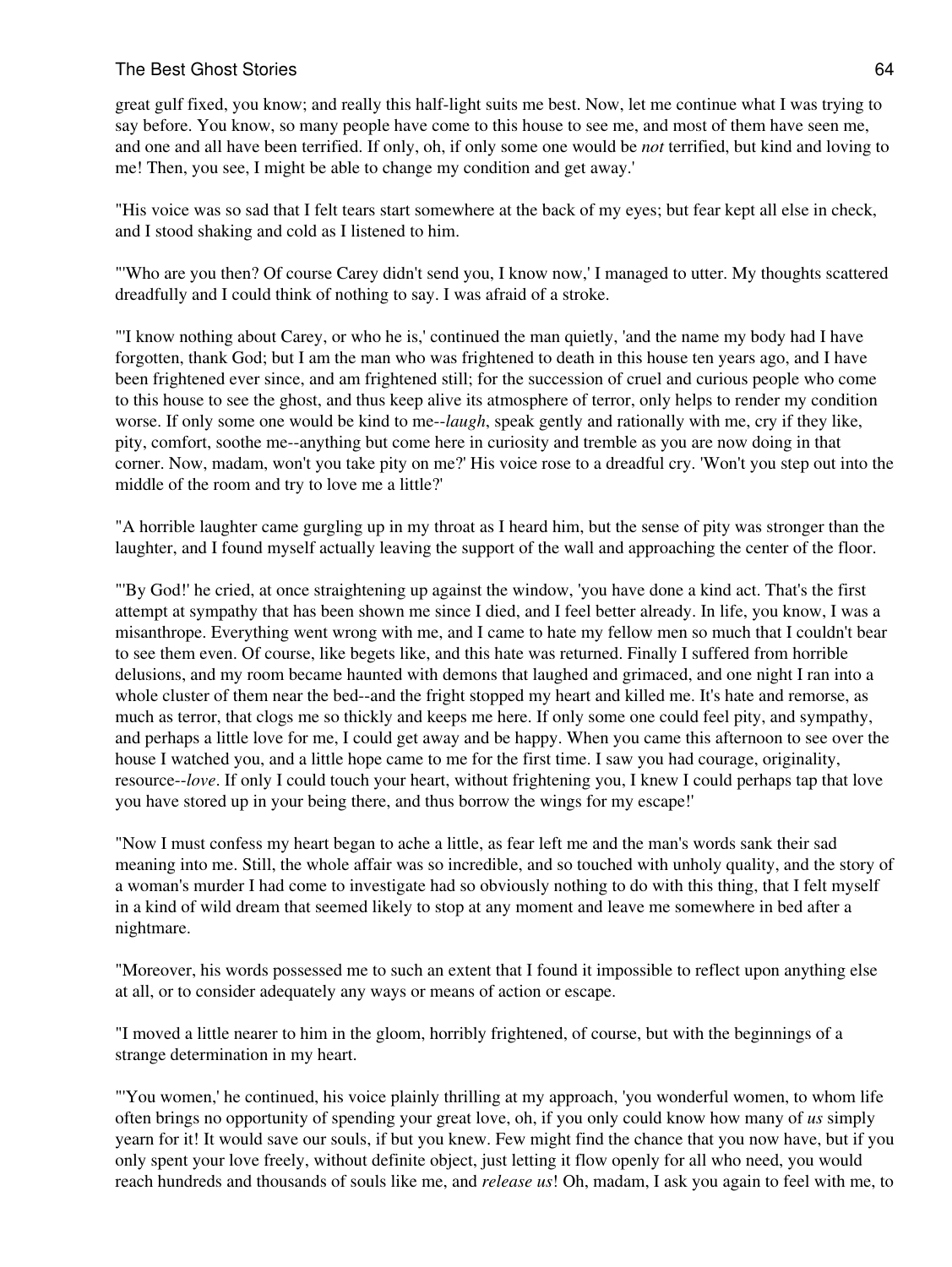be kind and gentle--and if you can to love me a little!'

"My heart did leap within me and this time the tears did come, for I could not restrain them. I laughed too, for the way he called me 'madam' sounded so odd, here in this empty room at midnight in a London street, but my laughter stopped dead and merged in a flood of weeping when I saw how my change of feeling affected him. He had left his place by the window and was kneeling on the floor at my feet, his hands stretched out towards me, and the first signs of a kind of glory about his head.

"'Put your arms round me and kiss me, for the love of God!' he cried. 'Kiss me, oh, kiss me, and I shall be freed! You have done so much already--now do this!'

"I stuck there, hesitating, shaking, my determination on the verge of action, yet not quite able to compass it. But the terror had almost gone.

"'Forget that I'm a man and you're a woman,' he continued in the most beseeching voice I ever heard. 'Forget that I'm a ghost, and come out boldly and press me to you with a great kiss, and let your love flow into me. Forget yourself just for one minute and do a brave thing! Oh, love me, *love me*, LOVE ME! and I shall be free!'

"The words, or the deep force they somehow released in the center of my being, stirred me profoundly, and an emotion infinitely greater than fear surged up over me and carried me with it across the edge of action. Without hesitation I took two steps forward towards him where he knelt, and held out my arms. Pity and love were in my heart at that moment, genuine pity, I swear, and genuine love. I forgot myself and my little tremblings in a great desire to help another soul.

"'I love you! poor, aching, unhappy thing! I love you,' I cried through hot tears; 'and I am not the least bit afraid in the world.'

"The man uttered a curious sound, like laughter, yet not laughter, and turned his face up to me. The light from the street below fell on it, but there was another light, too, shining all round it that seemed to come from the eyes and skin. He rose to his feet and met me, and in that second I folded him to my breast and kissed him full on the lips again and again."

All our pipes had gone out, and not even a skirt rustled in that dark studio as the story-teller paused a moment to steady her voice, and put a hand softly up to her eyes before going on again.

"Now, what can I say, and how can I describe to you, all you skeptical men sitting there with pipes in your mouths, the amazing sensation I experienced of holding an intangible, impalpable thing so closely to my heart that it touched my body with equal pressure all the way down, and then melted away somewhere into my very being? For it was like seizing a rush of cool wind and feeling a touch of burning fire the moment it had struck its swift blow and passed on. A series of shocks ran all over and all through me; a momentary ecstasy of flaming sweetness and wonder thrilled down into me; my heart gave another great leap--and then I was alone.

"The room was empty. I turned on the gas and struck a match to prove it. All fear had left me, and something was singing round me in the air and in my heart like the joy of a spring morning in youth. Not all the devils or shadows or hauntings in the world could then have caused me a single tremor.

"I unlocked the door and went all over the dark house, even into kitchen and cellar and up among the ghostly attics. But the house was empty. Something had left it. I lingered a short hour, analyzing, thinking, wondering--you can guess what and how, perhaps, but I won't detail, for I promised only essentials, remember--and then went out to sleep the remainder of the night in my own flat, locking the door behind me upon a house no longer haunted.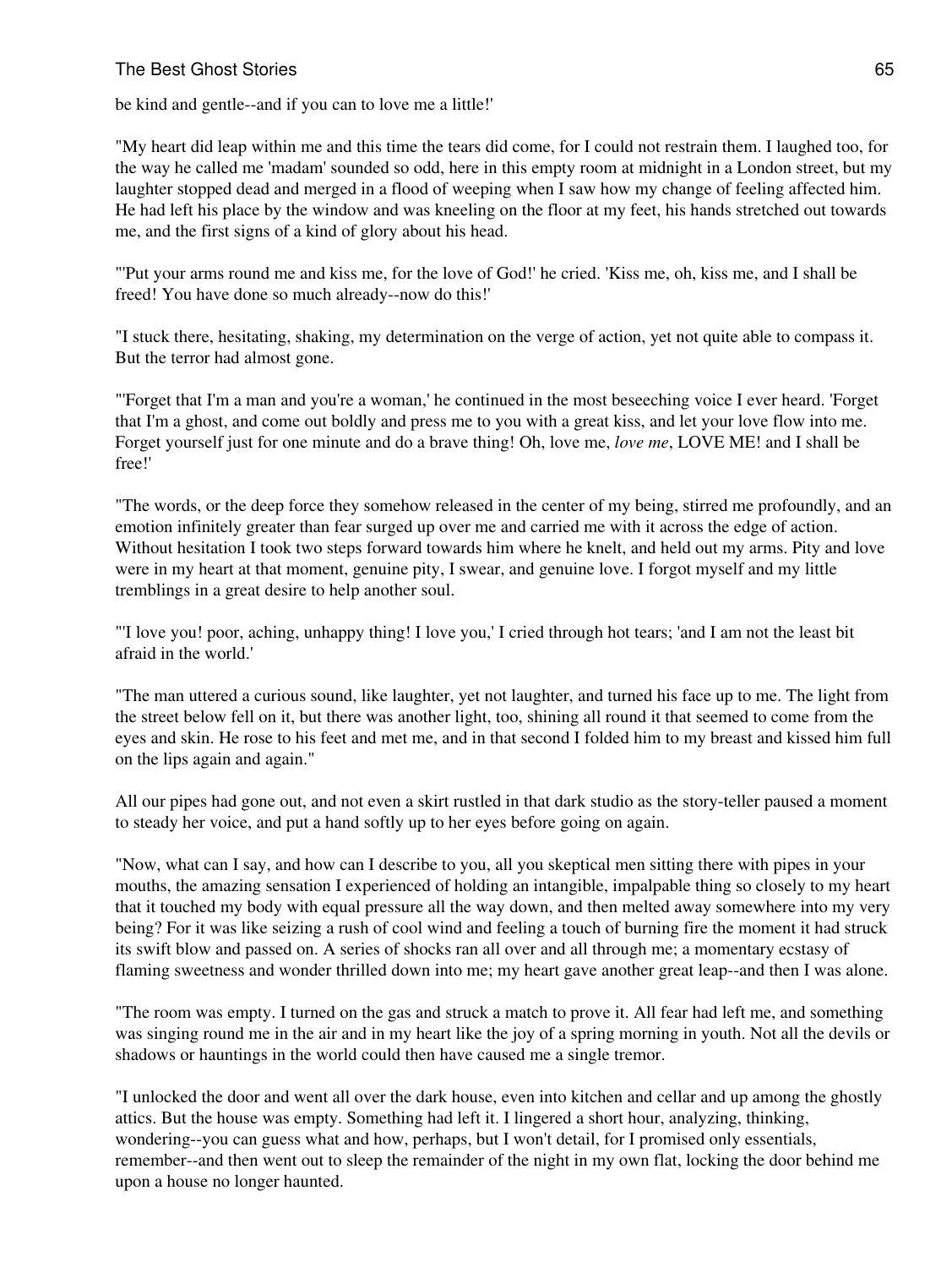"But my uncle, Sir Henry, the owner of the house, required an account of my adventure, and of course I was in duty bound to give him some kind of a true story. Before I could begin, however, he held up his hand to stop me.

"'First,' he said, 'I wish to tell you a little deception I ventured to practice on you. So many people have been to that house and seen the ghost that I came to think the story acted on their imaginations, and I wished to make a better test. So I invented for their benefit another story, with the idea that if you did see anything I could be sure it was not due merely to an excited imagination.'

"'Then what you told me about a woman having been murdered, and all that, was not the true story of the haunting?'

"'It was not. The true story is that a cousin of mine went mad in that house, and killed himself in a fit of morbid terror following upon years of miserable hypochondriasis. It is his figure that investigators see.'

"'That explains, then,' I gasped----

"'Explains what?'

"I thought of that poor struggling soul, longing all these years for escape, and determined to keep my story for the present to myself.

"'Explains, I mean, why I did not see the ghost of the murdered woman,' I concluded.

"'Precisely,' said Sir Henry, 'and why, if you had seen anything, it would have had value, inasmuch as it could not have been caused by the imagination working upon a story you already knew.'"

# FOOTNOTE:

[I] Taken by permission from "The Listener and Other Stories,"--E.P. Dutton & Co.

# THE PHANTOM 'RICKSHAW

# BY RUDYARD KIPLING

"May no ill dreams disturb my rest, Nor Powers of Darkness me molest." --*Evening Hymn.*

One of the few advantages that India has over England is a certain great Knowability. After five years' service a man is directly or indirectly acquainted with the two or three hundred Civilians in his Province, all the Messes of ten or twelve Regiments and Batteries, and some fifteen hundred other people of the non-official castes. In ten years his knowledge should be doubled, and at the end of twenty he knows, or knows something about, almost every Englishman in the Empire, and may travel anywhere and everywhere without paying hotel-bills.

Globe-trotters who expect entertainment as a right, have, even within my memory, blunted this open-heartedness, but, none the less, to-day if you belong to the Inner Circle and are neither a bear nor a black sheep all houses are open to you and our small world is very kind and helpful.

Rickett of Kamartha stayed with Polder of Kumaon, some fifteen years ago. He meant to stay two nights only, but was knocked down by rheumatic fever, and for six weeks disorganized Polder's establishment, stopped Polder's work, and nearly died in Polder's bed-room. Polder behaves as though he had been placed under eternal obligation by Rickett, and yearly sends the little Ricketts a box of presents and toys. It is the same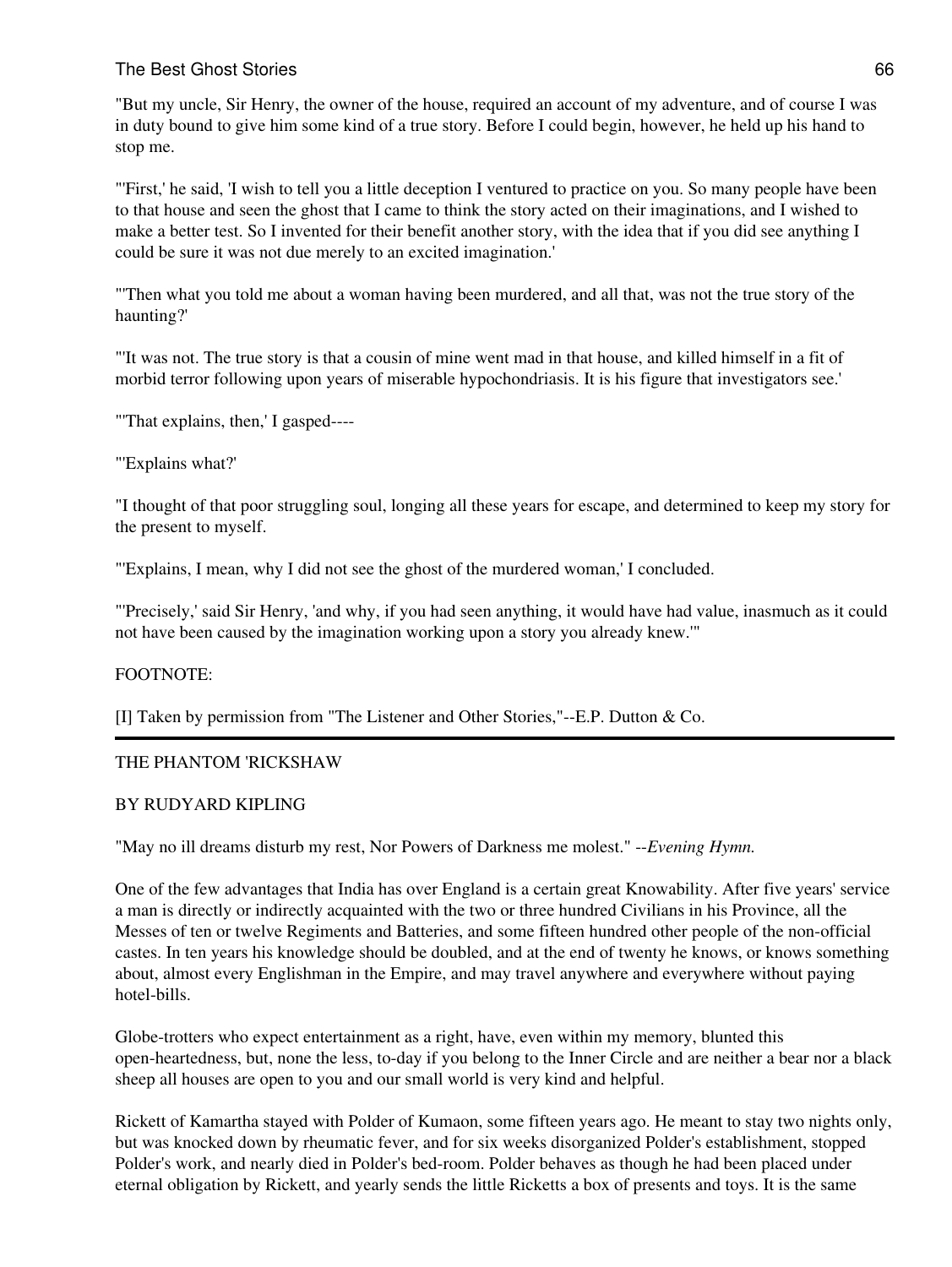everywhere. The men who do not take the trouble to conceal from you their opinion that you are an incompetent ass, and the women who blacken your character and misunderstand your wife's amusements, will work themselves to the bone in your behalf if you fall sick or into serious trouble.

Heatherlegh, the Doctor, kept, in addition to his regular practice, a hospital on his private account--an arrangement of loose-boxes for Incurables, his friends called it--but it was really a sort of fitting-up shed for craft that had been damaged by stress of weather. The weather in India is often sultry, and since the tale of bricks is a fixed quantity, and the only liberty allowed is permission to work overtime and get no thanks, men occasionally break down and become as mixed as the metaphors in this sentence.

Heatherlegh is the nicest doctor that ever was, and his invariable prescription to all his patients is "lie low, go slow, and keep cool." He says that more men are killed by overwork than the importance of this world justifies. He maintains that overwork slew Pansay who died under his hands about three years ago. He has, of course, the right to speak authoritatively, and he laughs at my theory that there was a crack in Pansay's head and a little bit of the Dark World came through and pressed him to death. "Pansay went off the handle," says Heatherlegh, "after the stimulus of long leave at Home. He may or he may not have behaved like a blackguard to Mrs. Keith-Wessington. My notion is that the work of the Katabundi Settlement ran him off his legs, and that he took to brooding and making much of an ordinary P. & O. flirtation. He certainly was engaged to Miss Mannering, and she certainly broke off the engagement. Then he took a feverish chill and all that nonsense about ghosts developed itself. Overwork started his illness, kept it alight, and killed him, poor devil. Write him off to the System--one man to do the work of two-and-a-half men."

I do not believe this. I used to sit up with Pansay sometimes when Heatherlegh was called out to visit patients and I happened to be within claim. The man would make me most unhappy by describing in a low, even voice the procession of men, women, children, and devils that was always passing at the bottom of his bed. He had a sick man's command of language. When he recovered I suggested that he should write out the whole affair from beginning to end, knowing that ink might assist him to ease his mind. When little boys have learned a new bad word they are never happy till they have chalked it up on a door. And this also is Literature.

He was in a high fever while he was writing, and the blood-and-thunder Magazine style he adopted did not calm him. Two months afterwards he was reported fit for duty, but, in spite of the fact that he was urgently needed to help an undermanned Commission stagger through a deficit, he preferred to die; vowing at the last that he was hag-ridden. I secured his manuscript before he died, and this is his version of the affair, dated 1885:--

\* \* \* \* \*

My doctor tells me that I need rest and change of air. It is not improbable that I shall get both ere long--rest that neither the red-coated orderly nor the mid-day gun can break, and change of air far beyond that which any homeward-bound steamer can give me. In the meantime I am resolved to stay where I am; and, in flat defiance of my doctor's orders, to take all the world into my confidence. You shall learn for yourselves the precise nature of my malady; and shall, too, judge for yourselves whether any man born of woman on this weary earth was ever so tormented as I.

Speaking now as a condemned criminal might speak ere the drop-bolts are drawn, my story, wild and hideously improbable as it may appear, demands at least attention. That it will ever receive credence I utterly disbelieve. Two months ago I should have scouted as mad or drunk the man who had dared tell me the like. Two months ago I was the happiest man in India. To-day, from Peshawar to the sea, there is no one more wretched. My doctor and I are the only two who know this. His explanation is that my brain, digestion and eyesight are all slightly affected; giving rise to my frequent and persistent "delusions." Delusions, indeed! I call him a fool; but he attends me still with the same unwearied smile, the same bland professional manner, the same neatly-trimmed red whiskers, till I begin to suspect that I am an ungrateful, evil-tempered invalid.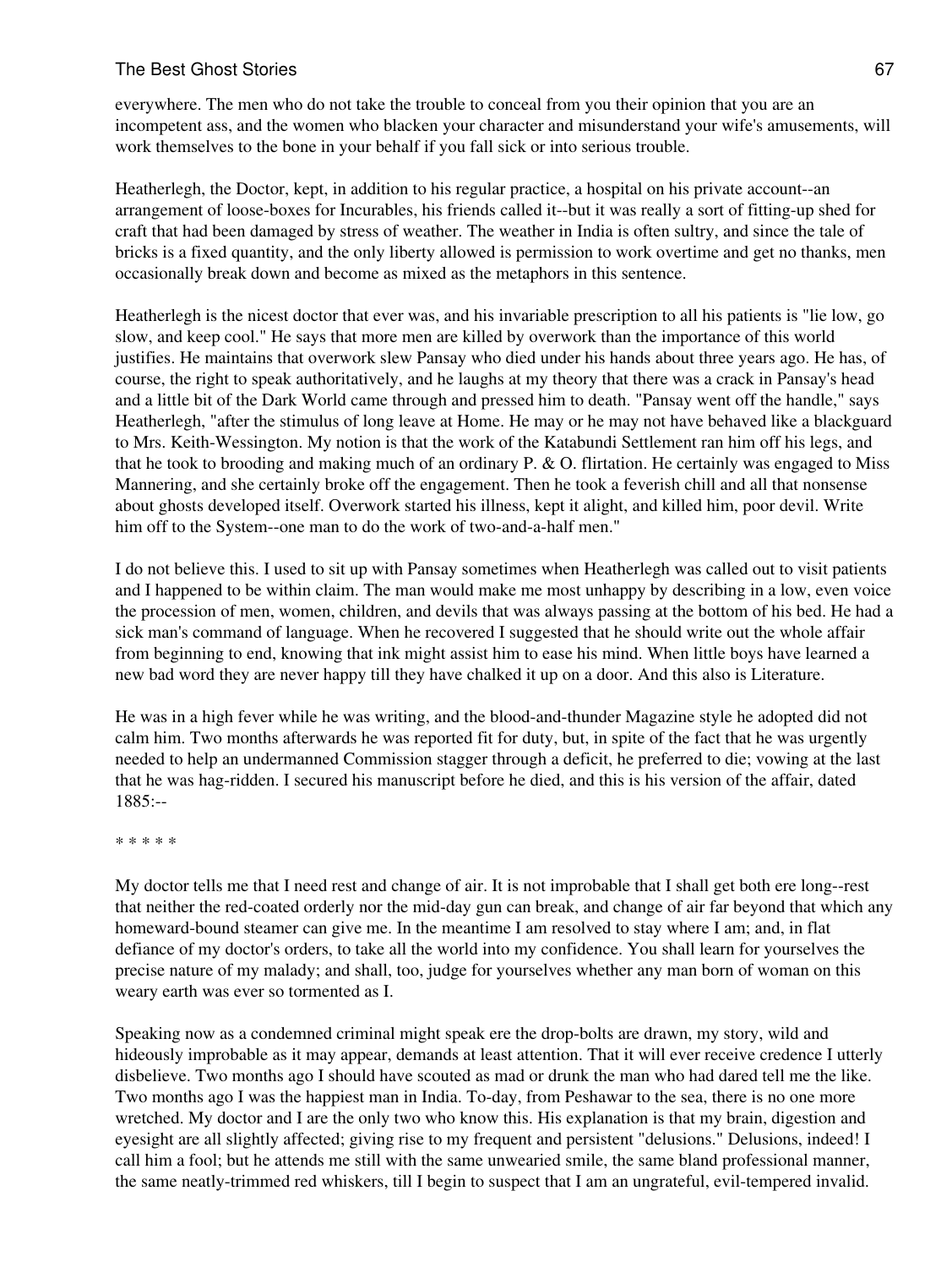But you shall judge for yourselves.

Three years ago it was my fortune--my great misfortune--to sail from Gravesend to Bombay, on return from long leave, with one Agnes Keith-Wessington, wife of an officer on the Bombay side. It does not in the least concern you to know what manner of woman she was. Be content with the knowledge that, ere the voyage had ended, both she and I were desperately and unreasoningly in love with one another. Heaven knows that I can make the admission now without one particle of vanity. In matters of this sort there is always one who gives and another who accepts. From the first day of our ill-omened attachment, I was conscious that Agnes's passion was a stronger, a more dominant, and--if I may use the expression--a purer sentiment than mine. Whether she recognized the fact then, I do not know. Afterwards it was bitterly plain to both of us.

Arrived at Bombay in the spring of the year, we went our respective ways, to meet no more for the next three or four months, when my leave and her love took us both to Simla. There we spent the season together; and there my fire of straw burnt itself out to a pitiful end with the closing year. I attempt no excuse. I make no apology. Mrs. Wessington had given up much for my sake, and was prepared to give up all. From my own lips, in August, 1882, she learnt that I was sick of her presence, tired of her company, and weary of the sound of her voice. Ninety-nine women out of a hundred would have wearied of me as I wearied of them; seventy-five of that number would have promptly avenged themselves by active and obtrusive flirtation with other men. Mrs. Wessington was the hundredth. On her neither my openly-expressed aversion, nor the cutting brutalities with which I garnished our interviews had the least effect.

"Jack, darling!" was her one eternal cuckoo-cry, "I'm sure it's all a mistake--a hideous mistake; and we'll be good friends again some day. *Please* forgive me, Jack, dear."

I was the offender, and I knew it. That knowledge transformed my pity into passive endurance, and, eventually, into blind hate--the same instinct, I suppose, which prompts a man to savagely stamp on the spider he has but half killed. And with this hate in my bosom the season of 1882 came to an end.

Next year we met again at Simla--she with her monotonous face and timid attempts at reconciliation, and I with loathing of her in every fiber of my frame. Several times I could not avoid meeting her alone; and on each occasion her words were identically the same. Still the unreasoning wail that it was all a "mistake"; and still the hope of eventually "making friends." I might have seen, had I cared to look, that that hope only was keeping her alive. She grew more wan and thin month by month. You will agree with me, at least, that such conduct would have driven any one to despair. It was uncalled for, childish, unwomanly. I maintain that she was much to blame. And again, sometimes, in the black, fever-stricken night watches, I have begun to think that I might have been a little kinder to her. But that really *is* a "delusion." I could not have continued pretending to love her when I didn't; could I? It would have been unfair to us both.

Last year we met again--on the same terms as before. The same weary appeals, and the same curt answers from my lips. At least I would make her see how wholly wrong and hopeless were her attempts at resuming the old relationship. As the season wore on, we fell apart--that is to say, she found it difficult to meet me, for I had other and more absorbing interests to attend to. When I think it over quietly in my sick-room, the season of 1884 seems a confused nightmare wherein light and shade were fantastically intermingled--my courtship of little Kitty Mannering; my hopes, doubts and fears; our long rides together; my trembling avowal of attachment; her reply; and now and again a vision of a white face flitting by in the 'rickshaw with the black and white liveries I once watched for so earnestly; the wave of Mrs. Wessington's gloved hand; and, when she met me alone, which was but seldom, the irksome monotony of her appeal. I loved Kitty Mannering, honestly, heartily loved her, and with my love for her grew my hatred for Agnes. In August Kitty and I were engaged. The next day I met those accursed "magpie" *jhampanies* at the back of Jakko, and, moved by some passing sentiment of pity, stopped to tell Mrs. Wessington everything. She knew it already.

"So I hear you're engaged, Jack dear." Then, without a moment's pause: "I'm sure it's all a mistake--a hideous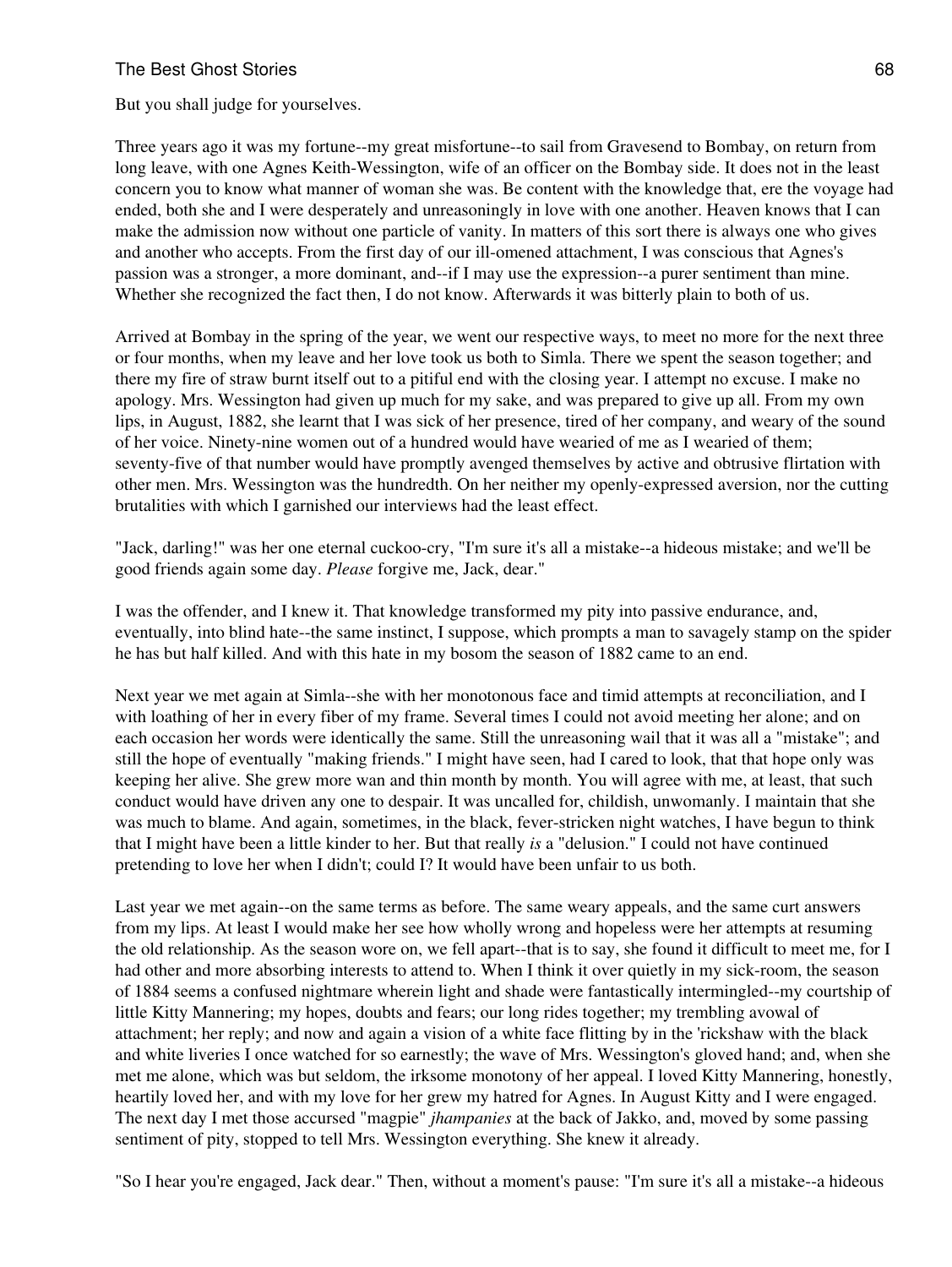mistake. We shall be as good friends some day, Jack, as we ever were."

My answer might have made even a man wince. It cut the dying woman before me like the blow of a whip. "Please forgive me, Jack; I didn't mean to make you angry; but it's true, it's true!"

And Mrs. Wessington broke down completely. I turned away and left her to finish her journey in peace, feeling, but only for a moment or two, that I had been an unutterably mean hound. I looked back, and saw that she had turned her 'rickshaw with the idea, I suppose, of overtaking me.

The scene and its surroundings were photographed on my memory. The rain-swept sky (we were at the end of the wet weather), the sodden, dingy pines, the muddy road, and the black powder-riven cliffs formed a gloomy background against which the black and white liveries of the *jhampanies*, the yellow-paneled 'rickshaw and Mrs. Wessington's down-bowed golden head stood out clearly. She was holding her handkerchief in her left hand and was leaning back exhausted against the 'rickshaw cushions. I turned my horse up a bypath near the Sanjowlie Reservoir and literally ran away. Once I fancied I heard a faint call of "Jack!" This may have been imagination. I never stopped to verify it. Ten minutes later I came across Kitty on horseback; and, in the delight of a long ride with her, forgot all about the interview.

A week later Mrs. Wessington died, and the inexpressible burden of her existence was removed from my life. I went Plainsward perfectly happy. Before three months were over I had forgotten all about her, except that at times the discovery of some of her old letters reminded me unpleasantly of our bygone relationship. By January I had disinterred what was left of our correspondence from among my scattered belongings and had burnt it. At the beginning of April of this year, 1885, I was at Simla--semi-deserted Simla--once more, and was deep in lover's talks and walks with Kitty. It was decided that we should be married at the end of June. You will understand, therefore, that, loving Kitty as I did, I am not saying too much when I pronounce myself to have been, at the time, the happiest man in India.

Fourteen delightful days passed almost before I noticed their flight. Then, aroused to the sense of what was proper among mortals circumstanced as we were, I pointed out to Kitty that an engagement-ring was the outward and visible sign of her dignity as an engaged girl; and that she must forthwith come to Hamilton's to be measured for one. Up to that moment, I give you my word, we had completely forgotten so trivial a matter. To Hamilton's we accordingly went on the 15th of April, 1885. Remember that--whatever my doctor may say to the contrary--I was then in perfect health, enjoying a well-balanced mind and an absolutely tranquil spirit. Kitty and I entered Hamilton's shop together, and there, regardless of the order of affairs, I measured Kitty's finger for the ring in the presence of the amused assistant. The ring was a sapphire with two diamonds. We then rode out down the slope that leads to the Combermere Bridge and Peliti's shop.

While my Waler was cautiously feeling his way over the loose shale, and Kitty was laughing and chattering at my side--while all Simla, that is to say as much of it as had then come from the Plains, was grouped round the Reading-room and Peliti's veranda--I was aware that some one, apparently at a vast distance, was calling me by my Christian name. It struck me that I had heard the voice before, but when and where I could not at once determine. In the short space it took to cover the road between the path from Hamilton's shop and the first plank of the Combermere Bridge I had thought over half-a-dozen people who might have committed such a solecism, and had eventually decided that it must have been some singing in my ears. Immediately opposite Peliti's shop my eye was arrested by the sight of four *jhampanies* in black and white livery, pulling a yellow-paneled, cheap, bazar 'rickshaw. In a moment my mind flew back to the previous season and Mrs. Wessington with a sense of irritation and disgust. Was it not enough that the woman was dead and done with, without her black and white servitors re-appearing to spoil the day's happiness? Whoever employed them now I thought I would call upon, and ask as a personal favor to change her *jhampanies'* livery. I would hire the men myself, and, if necessary, buy their coats from off their backs. It is impossible to say here what a flood of undesirable memories their presence evoked.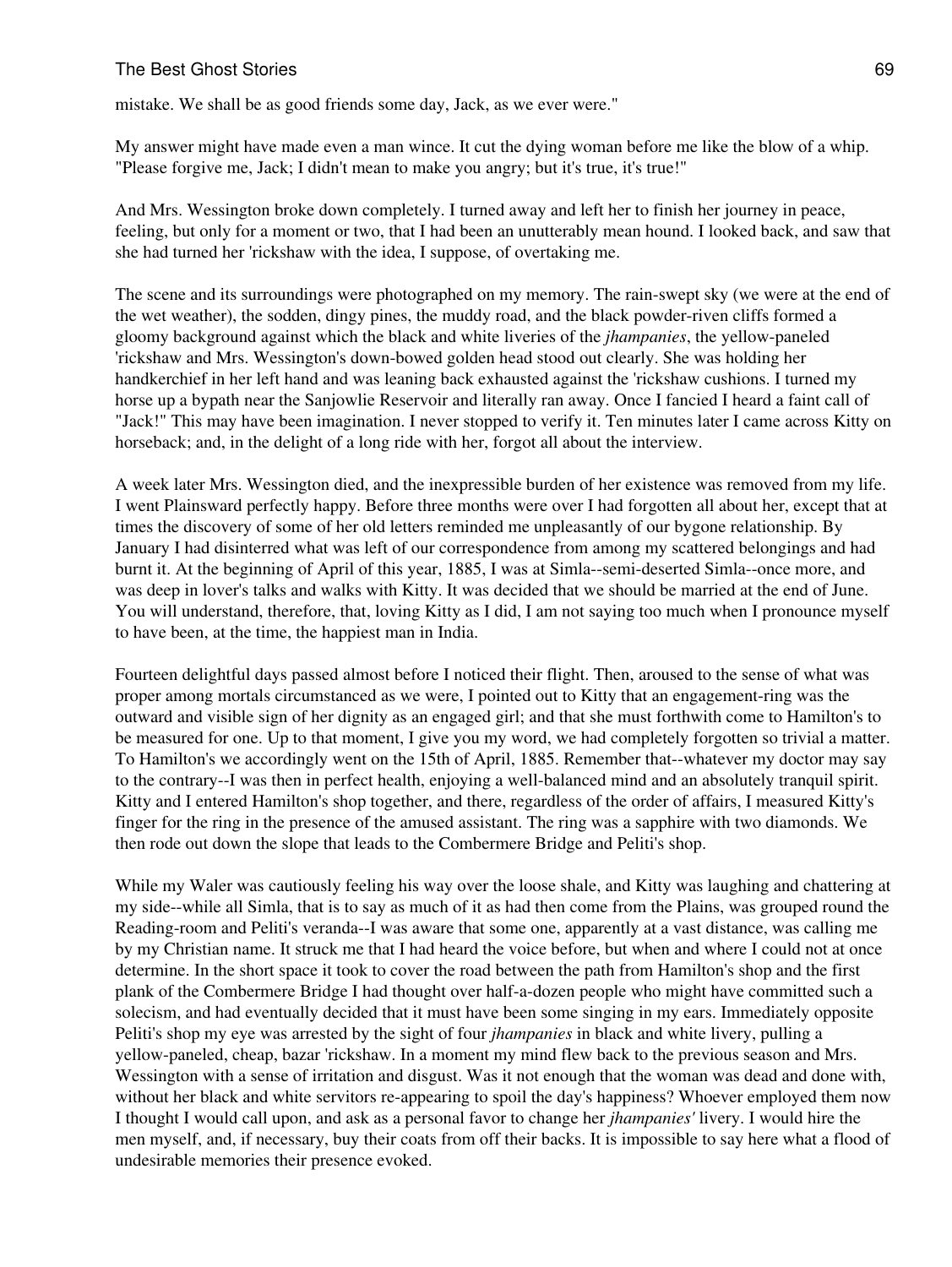"Kitty," I cried, "there are poor Mrs. Wessington's *jhampanies* turned up again! I wonder who has them now?"

Kitty had known Mrs. Wessington slightly last season, and had always been interested in the sickly woman.

"What? Where?" she asked. "I can't see them anywhere."

Even as she spoke, her horse, swerving from a laden mule, threw himself directly in front of the advancing 'rickshaw. I had scarcely time to utter a word of warning when, to my unutterable horror, horse and rider passed *through* men and carriage as if they had been thin air.

"What's the matter?" cried Kitty; "what made you call out so foolishly, Jack? If I *am* engaged I don't want all creation to know about it. There was lots of space between the mule and the veranda; and, if you think I can't ride--There!"

Whereupon willful Kitty set off, her dainty little head in the air, at a hand-gallop in the direction of the Band-stand; fully expecting, as she herself afterwards told me, that I should follow her. What was the matter? Nothing, indeed. Either that I was mad or drunk, or that Simla was haunted with devils. I reined in my impatient cob, and turned round. The 'rickshaw had turned too, and now stood immediately facing me, near the left railing of the Combermere Bridge.

"Jack! Jack, darling." (There was no mistake about the words this time: they rang through my brain as if they had been shouted in my ear.) "It's some hideous mistake, I'm sure. *Please* forgive me, Jack, and let's be friends again."

The 'rickshaw-hood had fallen back, and inside, as I hope and daily pray for the death I dread by night, sat Mrs. Keith-Wessington, handkerchief in hand, and golden head bowed on her breast.

How long I stared motionless I do not know. Finally, I was aroused by my groom taking the Waler's bridle and asking whether I was ill. I tumbled off my horse and dashed, half fainting, into Peliti's for a glass of cherry-brandy. There two or three couples were gathered round the coffee-tables discussing the gossip of the day. Their trivialities were more comforting to me just then than the consolations of religion could have been. I plunged into the midst of the conversation at once; chatted, laughed and jested with a face (when I caught a glimpse of it in a mirror) as white and drawn as that of a corpse. Three or four men noticed my condition; and, evidently setting it down to the results of over many pegs, charitably endeavored to draw me apart from the rest of the loungers. But I refused to be led away. I wanted the company of my kind--as a child rushes into the midst of the dinner-party after a fright in the dark. I must have talked for about ten minutes or so, though it seemed an eternity to me, when I heard Kitty's dear voice outside inquiring for me. In another minute she had entered the shop, prepared to roundly upbraid me for failing so signally in my duties. Something in my face stopped her.

"Why, Jack," she cried, "what *have* you been doing? What *has* happened? Are you ill?" Thus driven into a direct lie, I said that the sun had been a little too much for me. It was close upon five o'clock of a cloudy April afternoon, and the sun had been hidden all day. I saw my mistake as soon as the words were out of my mouth: attempted to recover it; blundered hopelessly and followed Kitty, in a regal rage, out of doors, amid the smiles of my acquaintances. I made some excuse (I have forgotten what) on the score of my feeling faint; and cantered away to my hotel, leaving Kitty to finish the ride by herself.

In my room I sat down and tried calmly to reason out the matter. Here was I, Theobald Jack Pansay, a well-educated Bengal Civilian in the year of grace 1885, presumably sane, certainly healthy, driven in terror from my sweetheart's side by the apparition of a woman who had been dead and buried eight months ago. These were facts that I could not blink. Nothing was further from my thought than any memory of Mrs. Wessington when Kitty and I left Hamilton's shop. Nothing was more utterly commonplace than the stretch of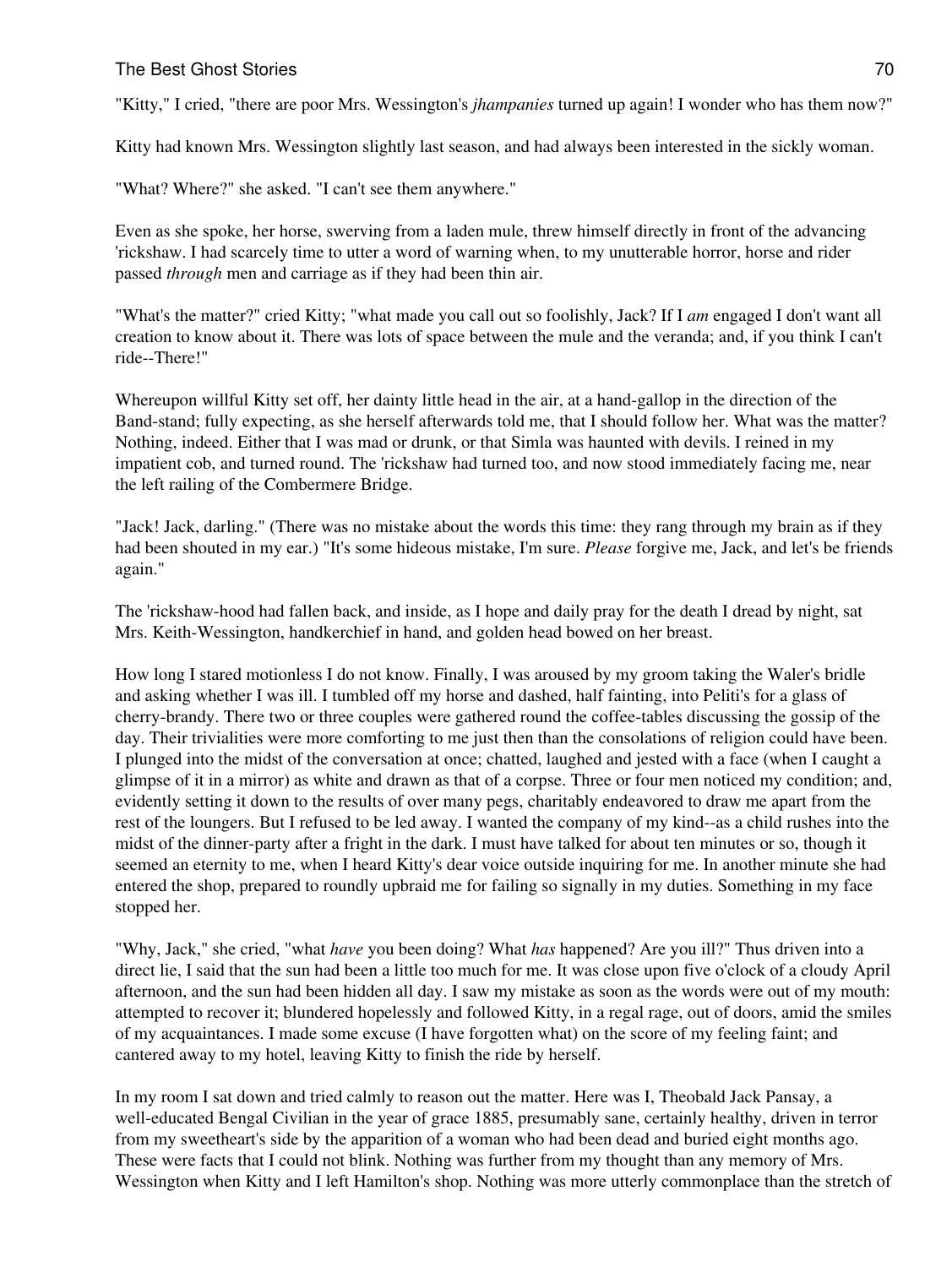wall opposite Peliti's. It was broad daylight. The road was full of people; and yet here, look you, in defiance of every law of probability, in direct outrage of Nature's ordinance, there had appeared to me a face from the grave.

Kitty's Arab had gone *through* the 'rickshaw: so that my first hope that some woman marvelously like Mrs. Wessington had hired the carriage and the coolies with their old livery was lost. Again and again I went round this treadmill of thought; and again and again gave up baffled and in despair. The voice was as inexplicable as the apparition. I had originally some wild notion of confiding it all to Kitty; of begging her to marry me at once; and in her arms defying the ghostly occupant of the 'rickshaw. "After all," I argued, "the presence of the 'rickshaw is in itself enough to prove the existence of a spectral illusion. One may see ghosts of men and women, but surely never of coolies and carriages. The whole thing is absurd. Fancy the ghost of a hill-man!"

Next morning I sent a penitent note to Kitty, imploring her to overlook my strange conduct of the previous afternoon. My Divinity was still very wroth, and a personal apology was necessary. I explained, with a fluency born of night-long pondering over a falsehood, that I had been attacked with a sudden palpitation of the heart--the result of indigestion. This eminently practical solution had its effect; and Kitty and I rode out that afternoon with the shadow of my first lie dividing us.

Nothing would please her save a canter round Jakko. With my nerves still unstrung from the previous night I feebly protested against the notion, suggesting Observatory Hill, Jutogh, the Boileaugunge road--anything rather than the Jakko round. Kitty was angry and a little hurt, so I yielded from fear of provoking further misunderstanding, and we set out together towards Chota Simla. We walked a greater part of the way, and, according to our custom, cantered from a mile or so below the Convent to the stretch of level road by the Sanjowlie Reservoir. The wretched horses appeared to fly, and my heart beat quicker and quicker as we neared the crest of the ascent. My mind had been full of Mrs. Wessington all the afternoon; and every inch of the Jakko road bore witness to our old-time walks and talks. The boulders were full of it; the pines sang it aloud overhead; the rain-fed torrents giggled and chuckled unseen over the shameful story; and the wind in my ears chanted the iniquity aloud.

As a fitting climax, in the middle of the level men call the Ladies' Mile, the Horror was awaiting me. No other 'rickshaw was in sight--only the four black and white *jhampanies*, the yellow-paneled carriage, and the golden head of the woman within--all apparently just as I had left them eight months and one fortnight ago! For an instant I fancied that Kitty must see what I saw--we were so marvelously sympathetic in all things. Her next words undeceived me--"Not a soul in sight! Come along, Jack, and I'll race you to the Reservoir buildings!" Her wiry little Arab was off like a bird, my Waler following close behind, and in this order we dashed under the cliffs. Half a minute brought us within fifty yards of the 'rickshaw. I pulled my Waler and fell back a little. The 'rickshaw was directly in the middle of the road: and once more the Arab passed through it, my horse following. "Jack, Jack, dear! *Please* forgive me," rang with a wail in my ears, and, after an interval: "It's all a mistake, a hideous mistake!"

I spurred my horse like a man possessed. When I turned my head at the Reservoir works the black and white liveries were still waiting--patiently waiting--under the gray hillside, and the wind brought me a mocking echo of the words I had just heard. Kitty bantered me a good deal on my silence throughout the remainder of the ride. I had been talking up till then wildly and at random. To save my life I could not speak afterwards naturally, and from Sanjowlie to the Church wisely held my tongue.

I was to dine with the Mannerings that night and had barely time to canter home to dress. On the road to Elysium Hill I overheard two men talking together in the dusk--"It's a curious thing," said one, "how completely all trace of it disappeared. You know my wife was insanely fond of the woman (never could see anything in her myself) and wanted me to pick up her old 'rickshaw and coolies if they were to be got for love or money. Morbid sort of fancy I call it, but I've got to do what the *Memsahib* tells me. Would you believe that the man she hired it from tells me that all four of the men, they were brothers, died of cholera, on the way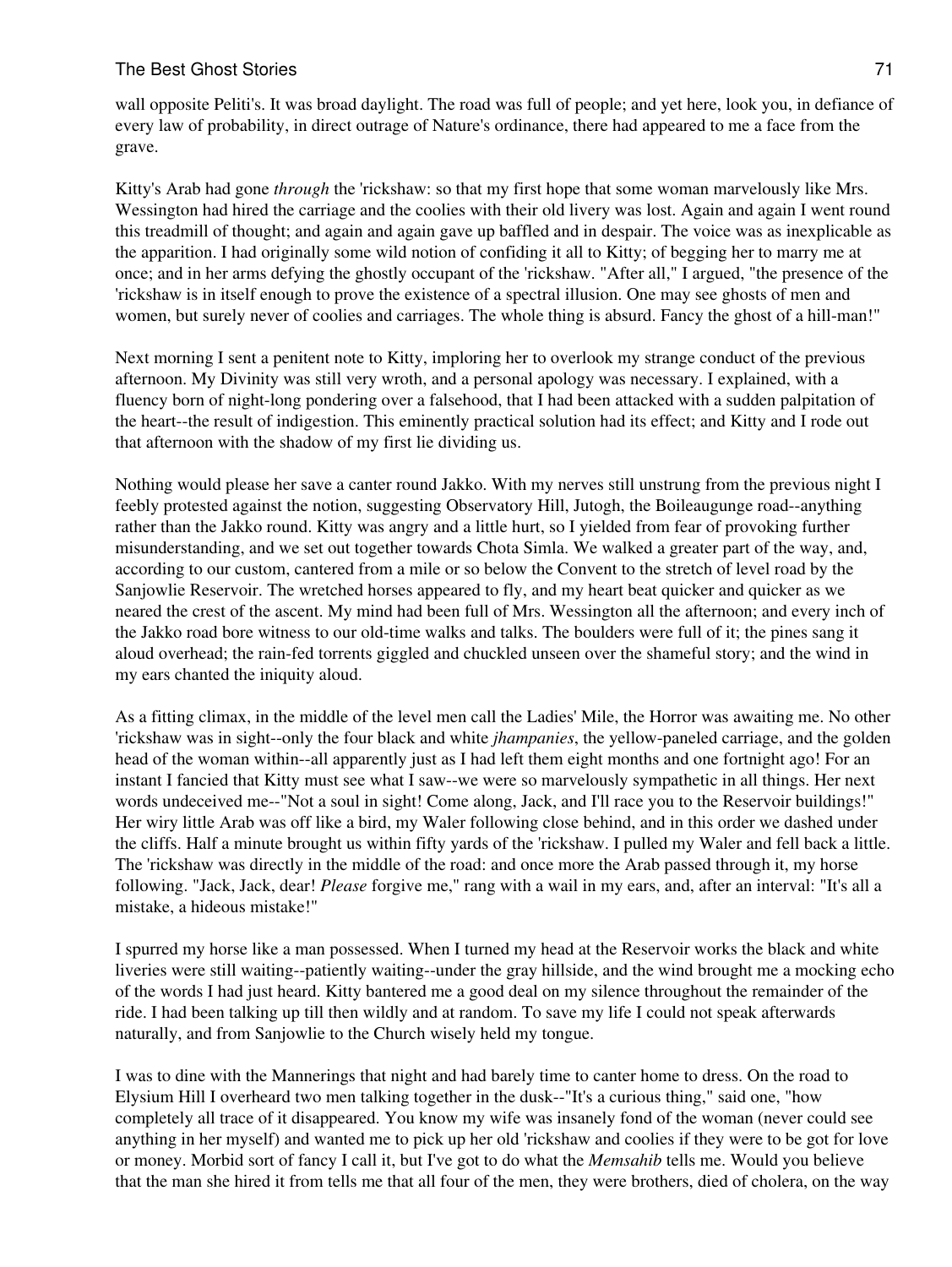to Hardwár, poor devils; and the 'rickshaw has been broken up by the man himself. Told me he never used a dead *Memsahib's* 'rickshaw. Spoilt his luck. Queer notion, wasn't it? Fancy poor little Mrs. Wessington spoiling any one's luck except her own!" I laughed aloud at this point; and my laugh jarred on me as I uttered it. So there *were* ghosts of 'rickshaws after all, and ghostly employments in the other world! How much did Mrs. Wessington give her men? What were their hours? Where did they go?

And for visible answer to my last question I saw the infernal thing blocking my path in the twilight. The dead travel fast and by short-cuts unknown to ordinary coolies. I laughed aloud a second time and checked my laughter suddenly, for I was afraid I was going mad. Mad to a certain extent I must have been, for I recollect that I reined in my horse at the head of the 'rickshaw, and politely wished Mrs. Wessington "good evening." Her answer was one I knew only too well. I listened to the end; and replied that I had heard it all before, but should be delighted if she had anything further to say. Some malignant devil stronger than I must have entered into me that evening, for I have a dim recollection of talking the commonplaces of the day for five minutes to the thing in front of me.

"Mad as a hatter, poor devil--or drunk. Max, try and get him to come home."

Surely *that* was not Mrs. Wessington's voice! The two men had overheard me speaking to the empty air, and had returned to look after me. They were very kind and considerate, and from their words evidently gathered that I was extremely drunk. I thanked them confusedly and cantered away to my hotel, there changed, and arrived at the Mannerings' ten minutes late. I pleaded the darkness of the night as an excuse; was rebuked by Kitty for my unlover-like tardiness; and sat down.

The conversation had already become general; and, under cover of it, I was addressing some tender small talk to my sweetheart when I was aware that at the further end of the table a short red-whiskered man was describing with much broidery his encounter with a mad unknown that evening. A few sentences convinced me that he was repeating the incident of half an hour ago. In the middle of the story he looked round for applause, as professional story-tellers do, caught my eye, and straightway collapsed. There was a moment's awkward silence, and the red-whiskered man muttered something to the effect that he had "forgotten the rest"; thereby sacrificing a reputation as a good story-teller which he had built up for six seasons past. I blessed him from the bottom of my heart and--went on with my fish.

In the fullness of time that dinner came to an end; and with genuine regret I tore myself away from Kitty--as certain as I was of my own existence that It would be waiting for me outside the door. The red-whiskered man, who had been introduced to me as Dr. Heatherlegh of Simla, volunteered to bear me company as far as our roads lay together. I accepted his offer with gratitude.

My instinct had not deceived me. It lay in readiness in the Mall, and, in what seemed devilish mockery of our ways, with a lighted head-lamp. The red-whiskered man went to the point at once, in a manner that showed he had been thinking over it all dinner time.

"I say, Pansay, what the deuce was the matter with you this evening on the Elysium road?" The suddenness of the question wrenched an answer from me before I was aware.

"That!" said I, pointing to It.

"*That* may be either *D.T.* or eyes for aught I know. Now you don't liquor. I saw as much at dinner, so it can't be *D.T.* There's nothing whatever where you're pointing, though you're sweating and trembling with fright like a scared pony. Therefore, I conclude that it's eyes. And I ought to understand all about them. Come along home with me. I'm on the Blessington lower road."

To my intense delight the 'rickshaw instead of waiting for us kept about twenty yards ahead--and this, too,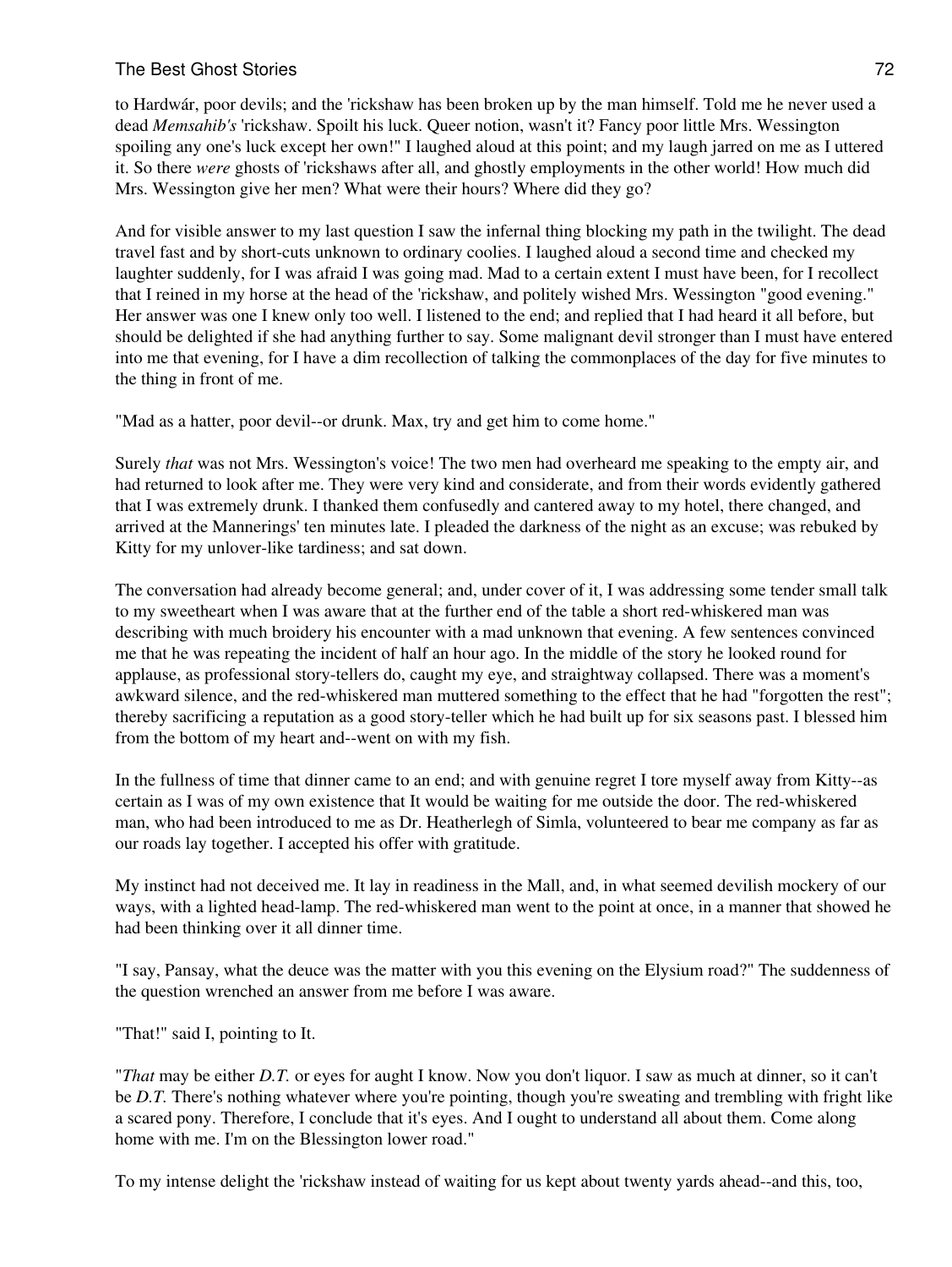whether we walked, trotted, or cantered. In the course of that long night ride I had told my companion almost as much as I have told you here.

"Well, you've spoilt one of the best tales I've ever laid tongue to," said he, "but I'll forgive you for the sake of what you've gone through. Now come home and do what I tell you; and when I've cured you, young man, let this be a lesson to you to steer clear of women and indigestible food till the day of your death."

The 'rickshaw kept steadily in front; and my red-whiskered friend seemed to derive great pleasure from my account of its exact whereabouts.

"Eyes, Pansay--all eyes, brain and stomach; and the greatest of these three is stomach. You've too much conceited brain, too little stomach, and thoroughly unhealthy eyes. Get your stomach straight and the rest follows. And all that's French for a liver pill. I'll take sole medical charge of you from this hour; for you're too interesting a phenomenon to be passed over."

By this time we were deep in the shadow of the Blessington lower road and the 'rickshaw came to a dead stop under a pine-clad, overhanging shale cliff. Instinctively I halted too, giving my reason. Heatherlegh rapped out an oath.

"Now, if you think I'm going to spend a cold night on the hillside for the sake of a stomach-*cum*-brain-*cum*-eye illusion . . . . Lord ha' mercy! What's that?"

There was a muffled report, a blinding smother of dust just in front of us, a crack, the noise of rent boughs, and about ten yards of the cliffside--pines, undergrowth, and all--slid down into the road below, completely blocking it up. The uprooted trees swayed and tottered for a moment like drunken giants in the gloom, and then fell prone among their fellows with a thunderous crash. Our two horses stood motionless and sweating with fear. As soon as the rattle of falling earth and stone had subsided, my companion muttered: "Man, if we'd gone forward we should have been ten feet deep in our graves by now! 'There are more things in heaven and earth' . . . Come home, Pansay, and thank God. I want a drink badly."

We retraced our way over the Church Ridge, and I arrived at Dr. Heatherlegh's house shortly after midnight.

His attempts towards my cure commenced almost immediately, and for a week I never left his sight. Many a time in the course of that week did I bless the good fortune which had thrown me in contact with Simla's best and kindest doctor. Day by day my spirits grew lighter and more equable. Day by day, too, I became more and more inclined to fall in with Heatherlegh's "spectral illusion" theory, implicating eyes, brain, and stomach. I wrote to Kitty, telling her that a slight sprain caused by a fall from my horse kept me indoors for a few days; and that I should be recovered before she had time to regret my absence.

Heatherlegh's treatment was simple to a degree. It consisted of liver-pills, cold-water baths and strong exercise, taken in the dusk or at early dawn--for, as he sagely observed: "A man with a sprained ankle doesn't walk a dozen miles a day, and your young woman might be wondering if she saw you."

At the end of the week, after much examination of pupil and pulse and strict injunctions as to diet and pedestrianism, Heatherlegh dismissed me as brusquely as he had taken charge of me. Here is his parting benediction: "Man, I certify to your mental cure, and that's as much as to say I've cured most of your bodily ailments. Now, get your traps out of this as soon as you can; and be off to make love to Miss Kitty."

I was endeavoring to express my thanks for his kindness. He cut me short:

"Don't think I did this because I like you. I gather that you've behaved like a blackguard all through. But, all the same you're a phenomenon, and as queer a phenomenon as you are a blackguard. Now, go out and see if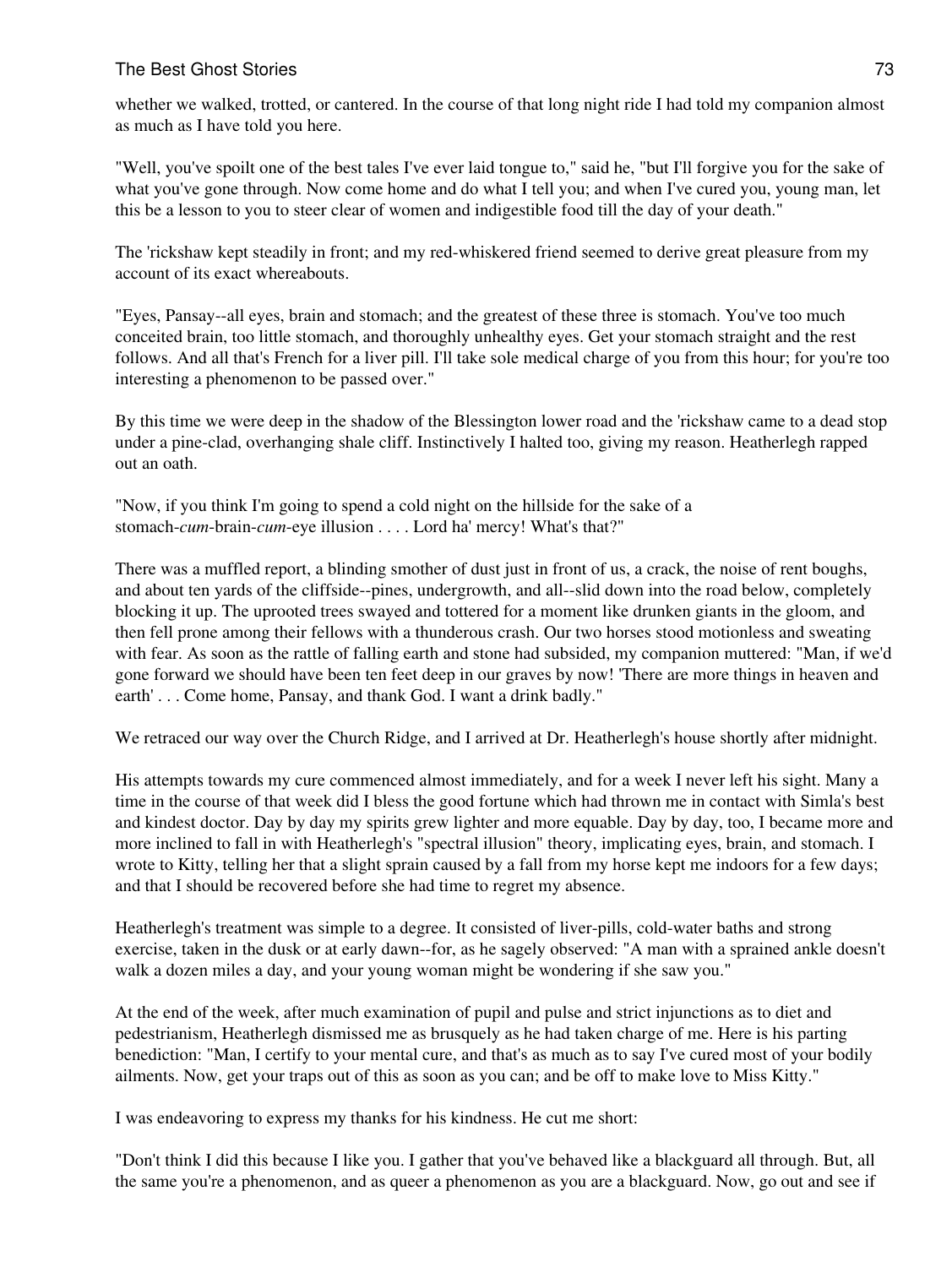you can find the eyes-brain-and-stomach business again. I'll give you a lakh for each time you see it."

Half an hour later I was in the Mannerings' drawing-room with Kitty--drunk with the intoxication of present happiness and the foreknowledge that I should never more be troubled with It's hideous presence. Strong in the sense of my new-found security, I proposed a ride at once; and, by preference, a canter round Jakko.

Never have I felt so well, so overladen with vitality and mere animal spirits as I did on the afternoon of the 30th of April. Kitty was delighted at the change in my appearance, and complimented me on it in her delightfully frank and outspoken manner. We left the Mannerings' house together, laughing and talking, and cantered along the Chota Simla road as of old.

I was in haste to reach the Sanjowlie Reservoir and there make my assurance doubly sure. The horses did their best, but seemed all too slow to my impatient mind. Kitty was astonished at my boisterousness. "Why, Jack!" she cried at last, "you are behaving like a child! What are you doing?"

We were just below the Convent, and from sheer wantonness I was making my Waler plunge and curvet across the road as I tickled it with the loop of my riding-whip.

"Doing," I answered, "nothing, dear. That's just it. If you'd been doing nothing for a week except lie up, you'd be as riotous as I.

'Singing and murmuring in your feastful mirth, Joying to feel yourself alive; Lord over nature, Lord of the visible Earth, Lord of the senses five.'"

My quotation was hardly out of my lips before we had rounded the corner above the Convent; and a few yards further on could see across to Sanjowlie. In the center of the level road stood the black and white liveries, the yellow-paneled 'rickshaw and Mrs. Keith-Wessington. I pulled up, looked, rubbed my eyes, and, I believe, must have said something. The next thing I knew was that I was lying face downward on the road, with Kitty kneeling above me in tears.

"Has it gone, child?" I gasped. Kitty only wept more bitterly.

"Has what gone? Jack dear: what does it all mean? There must be a mistake somewhere, Jack. A hideous mistake." Her last words brought me to my feet--mad--raving for the time being.

"Yes, there *is* a mistake somewhere." I repeated, "a hideous mistake. Come and look at It!"

I have an indistinct idea that I dragged Kitty by the wrist along the road up to where It stood, and implored her for pity's sake to speak to it; to tell It that we were betrothed! that neither Death nor Hell could break the tie between us; and Kitty only knows how much more to the same effect. Now and again I appealed passionately to the Terror in the 'rickshaw to bear witness to all I had said, and to release me from a torture that was killing me. As I talked I suppose I must have told Kitty of my old relations with Mrs. Wessington, for I saw her listen intently with white face and blazing eyes.

"Thank you, Mr. Pansay," she said, "that's *quite* enough. Bring my horse."

The grooms, impassive as Orientals always are, had come up with the recaptured horses; and as Kitty sprang into her saddle I caught hold of the bridle entreating her to hear me out and forgive. My answer was the cut of her riding-whip across my face from mouth to eye, and a word or two of farewell that even now I cannot write down. So I judged, and judged rightly, that Kitty knew all; and I staggered back to the side of the 'rickshaw. My face was cut and bleeding, and the blow of the riding-whip had raised a livid blue weal on it. I had no self-respect. Just then, Heatherlegh, who must have been following Kitty and me at a distance, cantered up.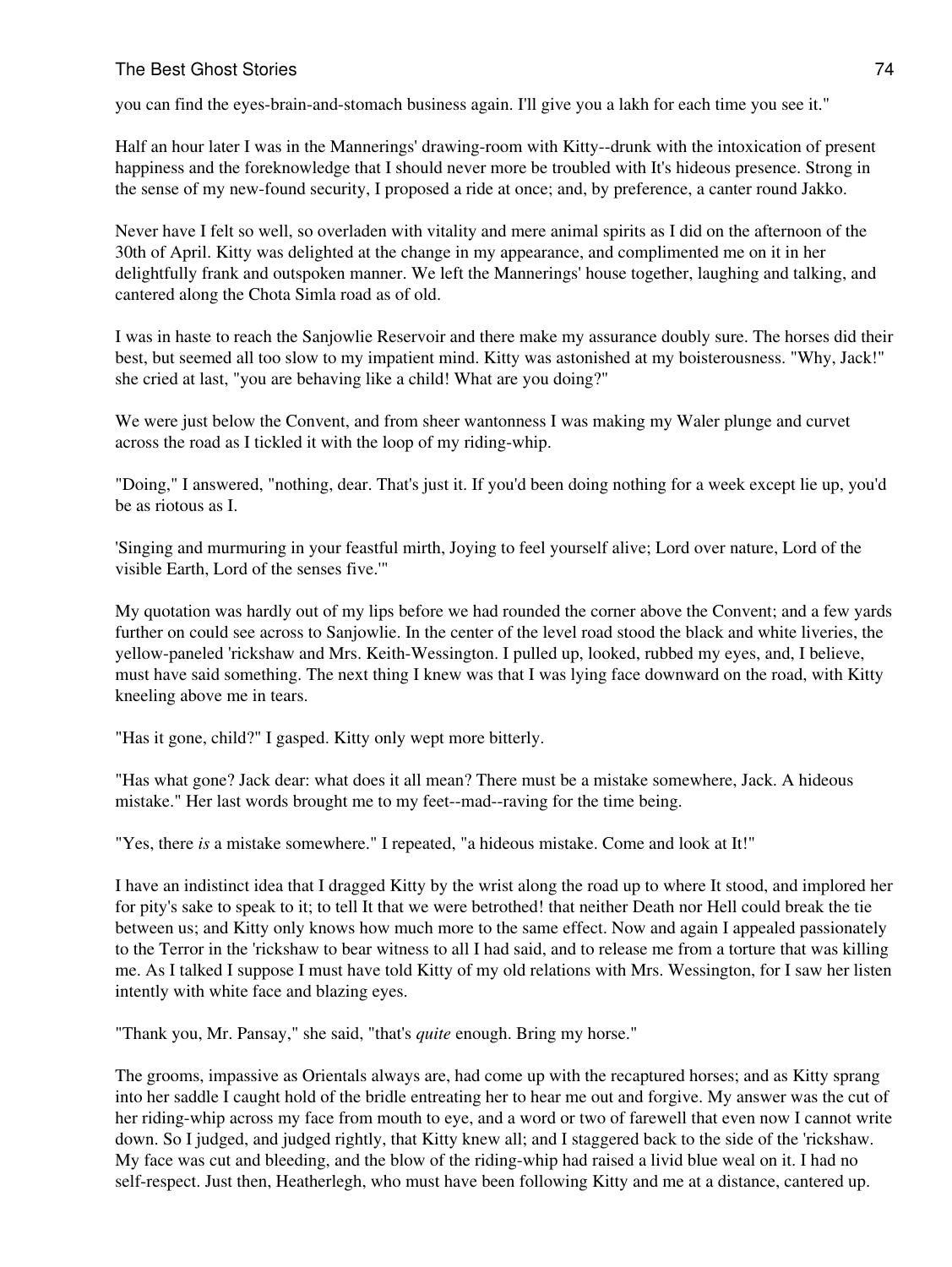"Doctor," I said, pointing to my face, "here's Miss Mannering's signature to my order of dismissal and . . . I'll thank you for that lakh as soon as convenient."

Heatherlegh's face, even in my abject misery, moved me to laugh.

"I'll stake my professional reputation"--he began. "Don't be a fool," I whispered. "I've lost my life's happiness and you'd better take me home."

As I spoke the 'rickshaw was gone. Then I lost all knowledge of what was passing. The crest of Jakko seemed to heave and roll like the crest of a cloud and fall in upon me.

Seven days later (on the 7th of May, that is to say) I was aware that I was lying in Heatherlegh's room as weak as a little child. Heatherlegh was watching me intently from behind the papers on his writing table. His first words were not very encouraging; but I was too far spent to be much moved by them.

"Here's Miss Kitty has sent back your letters. You corresponded a good deal, you young people. Here's a packet that looks like a ring, and a cheerful sort of a note from Mannering Papa, which I've taken the liberty of reading and burning. The old gentleman's not pleased with you."

"And Kitty?" I asked dully.

"Rather more drawn than her father from what she says. By the same token you must have been letting out any number of queer reminiscences just before I met you. Says that a man who would have behaved to a woman as you did to Mrs. Wessington ought to kill himself out of sheer pity for his kind. She's a hot-headed little virago, your mash. Will have it too that you were suffering from *D.T.* when that row on the Jakko road turned up. Says she'll die before she ever speaks to you again."

I groaned and turned over on the other side.

"Now you've got your choice, my friend. This engagement has to be broken off; and the Mannerings don't want to be too hard on you. Was it broken through *D.T.* or epileptic fits? Sorry I can't offer you a better exchange unless you'd prefer hereditary insanity. Say the word and I'll tell 'em it's fits. All Simla knows about that scene on the Ladies' Mile. Come! I'll give you five minutes to think over it."

During those five minutes I believe that I explored thoroughly the lowest circles of the Inferno which it is permitted man to tread on earth. And at the same time I myself was watching myself faltering through the dark labyrinths of doubt, misery, and utter despair. I wondered, as Heatherlegh in his chair might have wondered, which dreadful alternative I should adopt. Presently I heard myself answering in a voice that I hardly recognized:

"They're confoundedly particular about morality in these parts. Give 'em fits, Heatherlegh, and my love. Now let me sleep a bit longer."

Then my two selves joined, and it was only I (half crazed, devil-driven I) that tossed in my bed, tracing step by step the history of the past month.

"But I am in Simla," I kept repeating to myself. "I, Jack Pansay, am in Simla, and there are no ghosts here. It's unreasonable of that woman to pretend there are. Why couldn't Agnes have left me alone? I never did her any harm. It might just as well have been me as Agnes. Only I'd never have come back on purpose to kill *her*. Why can't I be left alone--left alone and happy?"

It was high noon when I first awoke: and the sun was low in the sky before I slept--slept as the tortured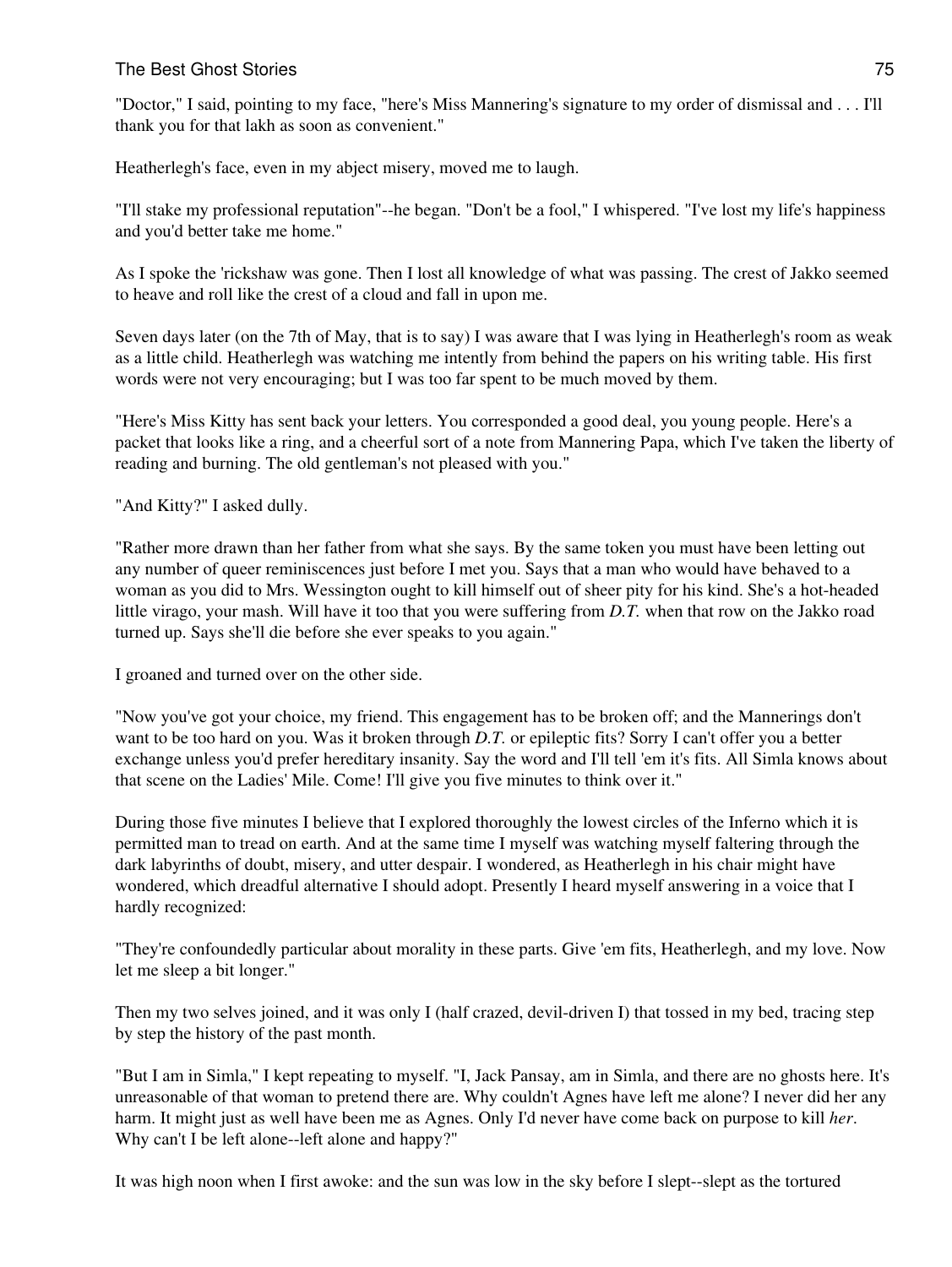criminal sleeps on his rack, too worn to feel further pain.

Next day I could not leave my bed. Heatherlegh told me in the morning that he had received an answer from Mr. Mannering, and that, thanks to his (Heatherlegh's) friendly offices, the story of my affliction had traveled through the length and breadth of Simla, where I was on all sides much pitied.

"And that's rather more than you deserve," he concluded pleasantly, "though the Lord knows you've been going through a pretty severe mill. Never mind; we'll cure you yet, you perverse phenomenon."

I declined firmly to be cured. "You've been much too good to me already, old man," said I; "but I don't think I need trouble you further."

In my heart I knew that nothing Heatherlegh could do would lighten the burden that had been laid upon me.

With that knowledge came also a sense of hopeless, impotent rebellion against the unreasonableness of it all. There were scores of men no better than I whose punishments had at least been reserved for another world and I felt that it was bitterly, cruelly unfair that I alone should have been singled out for so hideous a fate. This mood would in time give place to another where it seemed that the 'rickshaw and I were the only realities in a world of shadows; that Kitty was a ghost; that Mannering, Heatherlegh, and all the other men and women I knew were all ghosts and the great, gray hills themselves but vain shadows devised to torture me. From mood to mood I tossed backwards and forwards for seven weary days, my body growing daily stronger and stronger, until the bed-room looking-glass told me that I had returned to everyday life, and was as other men once more. Curiously enough, my face showed no signs of the struggle I had gone through. It was pale indeed, but as expressionless and commonplace as ever. I had expected some permanent alteration--visible evidence of the disease that was eating me away. I found nothing.

On the 15th of May I left Heatherlegh's house at eleven o'clock in the morning; and the instinct of the bachelor drove me to the Club. There I found that every man knew my story as told by Heatherlegh, and was, in clumsy fashion, abnormally kind and attentive. Nevertheless I recognized that for the rest of my natural life I should be among, but not of, my fellows; and I envied very bitterly indeed the laughing coolies on the Mall below. I lunched at the Club, and at four o'clock wandered aimlessly down the Mall in the vague hope of meeting Kitty. Close to the Band-stand the black and white liveries joined me; and I heard Mrs. Wessington's old appeal at my side. I had been expecting this ever since I came out; and was only surprised at her delay. The phantom 'rickshaw and I went side by side along the Chota Simla road in silence. Close to the bazaar, Kitty and a man on horseback overtook and passed us. For any sign she gave I might have been a dog in the road. She did not even pay me the compliment of quickening her pace; though the rainy afternoon had served for an excuse.

So Kitty and her companion, and I and my ghostly Light-o'-Love, crept round Jakko in couples. The road was streaming with water; the pines dripped like roof-pipes on the rocks below, and the air was full of fine, driving rain. Two or three times I found myself saying to myself almost aloud: "I'm Jack Pansay on leave at Simla--*at Simla!* Everyday, ordinary Simla. I mustn't forget that--I mustn't forget that." Then I would try to recollect some of the gossip I had heard at the Club; the prices of So-and-So's horses--anything, in fact, that related to the work-a-day Anglo-Indian world I knew so well. I even repeated the multiplication-table rapidly to myself, to make quite sure that I was not taking leave of my senses. It gave me much comfort; and must have prevented my hearing Mrs. Wessington for a time.

Once more I wearily climbed the Convent slope and entered the level road. Here Kitty and the man started off at a canter, and I was left alone with Mrs. Wessington. "Agnes," said I, "will you put back your hood and tell me what it all means?" The hood dropped noiselessly and I was face to face with my dead and buried mistress. She was wearing the dress in which I had last seen her alive: carried the same tiny handkerchief in her right hand; and the same card-case in her left. (A woman eight months dead with a card-case!) I had to pin myself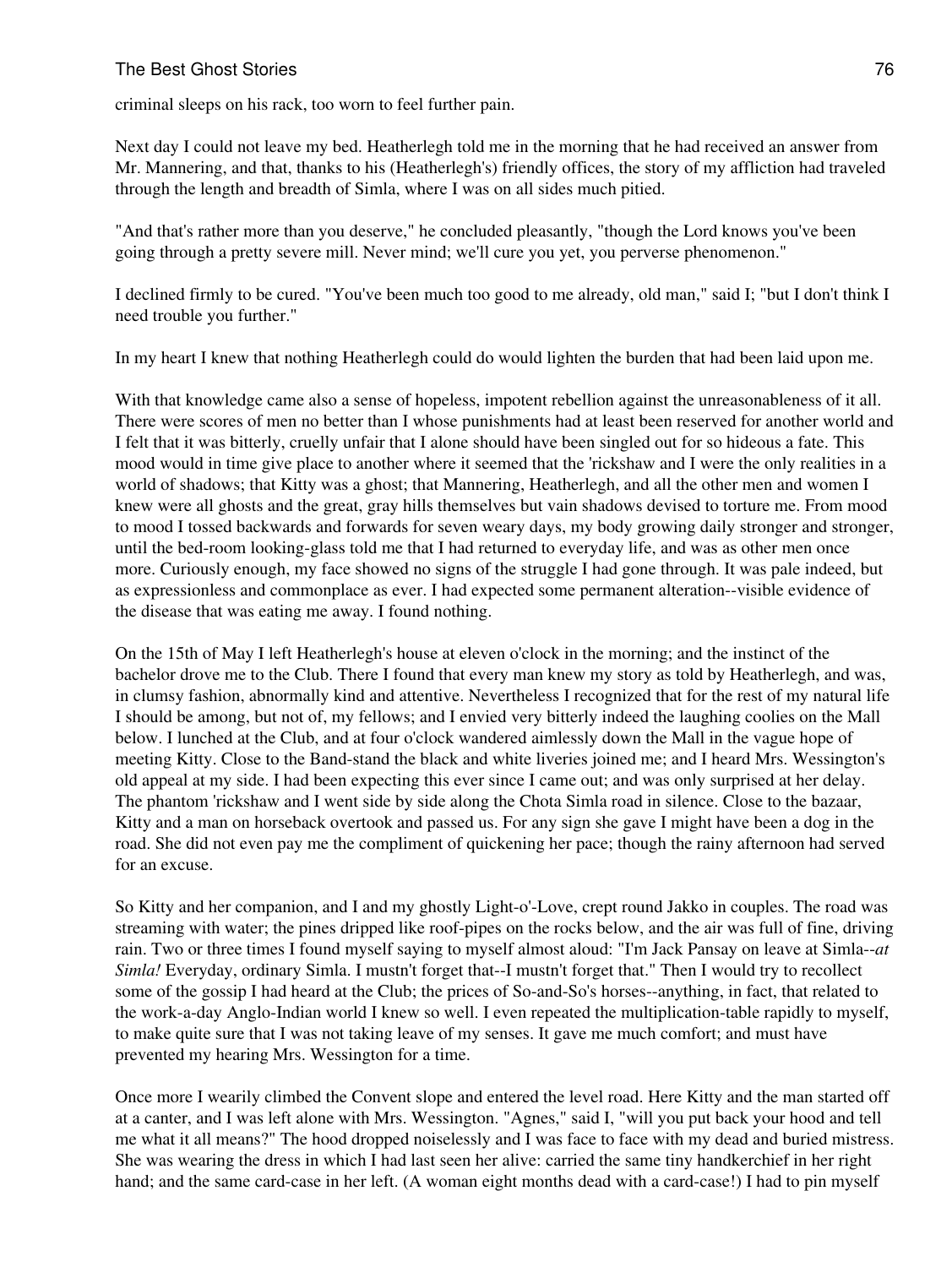down to the multiplication-table, and to set both hands on the stone parapet of the road to assure myself that that at least was real.

"Agnes," I repeated, "for pity's sake tell me what it all means." Mrs. Wessington leant forward, with that odd, quick turn of the head I used to know so well, and spoke.

If my story had not already so madly overleaped the bounds of all human belief I should apologize to you now. As I know that no one--no, not even Kitty, for whom it is written as some sort of justification of my conduct--will believe me, I will go on. Mrs. Wessington spoke and I walked with her from the Sanjowlie road to the turning below the Commander-in-Chief's house as I might walk by the side of any living woman's 'rickshaw, deep in conversation. The second and most tormenting of my moods of sickness had suddenly laid hold upon me, and like the prince in Tennyson's poem, "I seemed to move amid a world of ghosts." There had been a garden-party at the Commander-in-Chief's, and we two joined the crowd of homeward-bound folk. As I saw them then it seemed that *they* were the shadows--impalpable fantastic shadows--that divided for Mrs. Wessington's 'rickshaw to pass through. What we said during the course of that weird interview I cannot--indeed, I dare not--tell. Heatherlegh's comment would have been a short laugh and a remark that I had been "mashing a brain-eye-and-stomach chimera." It was a ghastly and yet in some indefinable way a marvelously dear experience. Could it be possible, I wondered, that I was in this life to woo a second time the woman I had killed by my own neglect and cruelty?

I met Kitty on the homeward road--a shadow among shadows.

If I were to describe all the incidents of the next fortnight in their order, my story would never come to an end; and your patience would be exhausted. Morning after morning and evening after evening the ghostly 'rickshaw and I used to wander through Simla together. Wherever I went, there the four black and white liveries followed me and bore me company to and from my hotel. At the theater I found them amid the crowd of yelling *jhampanies*; outside the club veranda, after a long evening of whist; at the birthday ball, waiting patiently for my reappearance; and in broad daylight when I went calling. Save that it cast no shadow, the 'rickshaw was in every respect as real to look upon as one of wood and iron. More than once, indeed, I have had to check myself from warning some hard-riding friend against cantering over it. More than once I have walked down the Mall deep in conversation with Mrs. Wessington to the unspeakable amazement of the passers-by.

Before I had been out and about a week I learnt that the "fit" theory had been discarded in favor of insanity. However, I made no change in my mode of life. I called, rode, and dined out as freely as ever. I had a passion for the society of my kind which I had never felt before; I hungered to be among the realities of life; and at the same time I felt vaguely unhappy when I had been separated too long from my ghostly companion. It would be almost impossible to describe my varying moods from the 15th of May up to to-day.

The presence of the 'rickshaw filled me by turns with horror, blind fear, a dim sort of pleasure, and utter despair. I dared not leave Simla; and I knew that my stay there was killing me. I knew, moreover, that it was my destiny to die slowly and a little every day. My only anxiety was to get the penance over as quietly as might be. Alternately I hungered for a sight of Kitty and watched her outrageous flirtations with my successor--to speak more accurately, my successors--with amused interest. She was as much out of my life as I was out of hers. By day I wandered with Mrs. Wessington almost content. By night I implored Heaven to let me return to the world as I used to know it. Above all these varying moods lay the sensation of dull, numbing wonder that the seen and the unseen should mingle so strangely on this earth to hound one poor soul to its grave.

\* \* \* \* \*

*August 27th.*--Heatherlegh has been indefatigable in his attendance on me; and only yesterday told me that I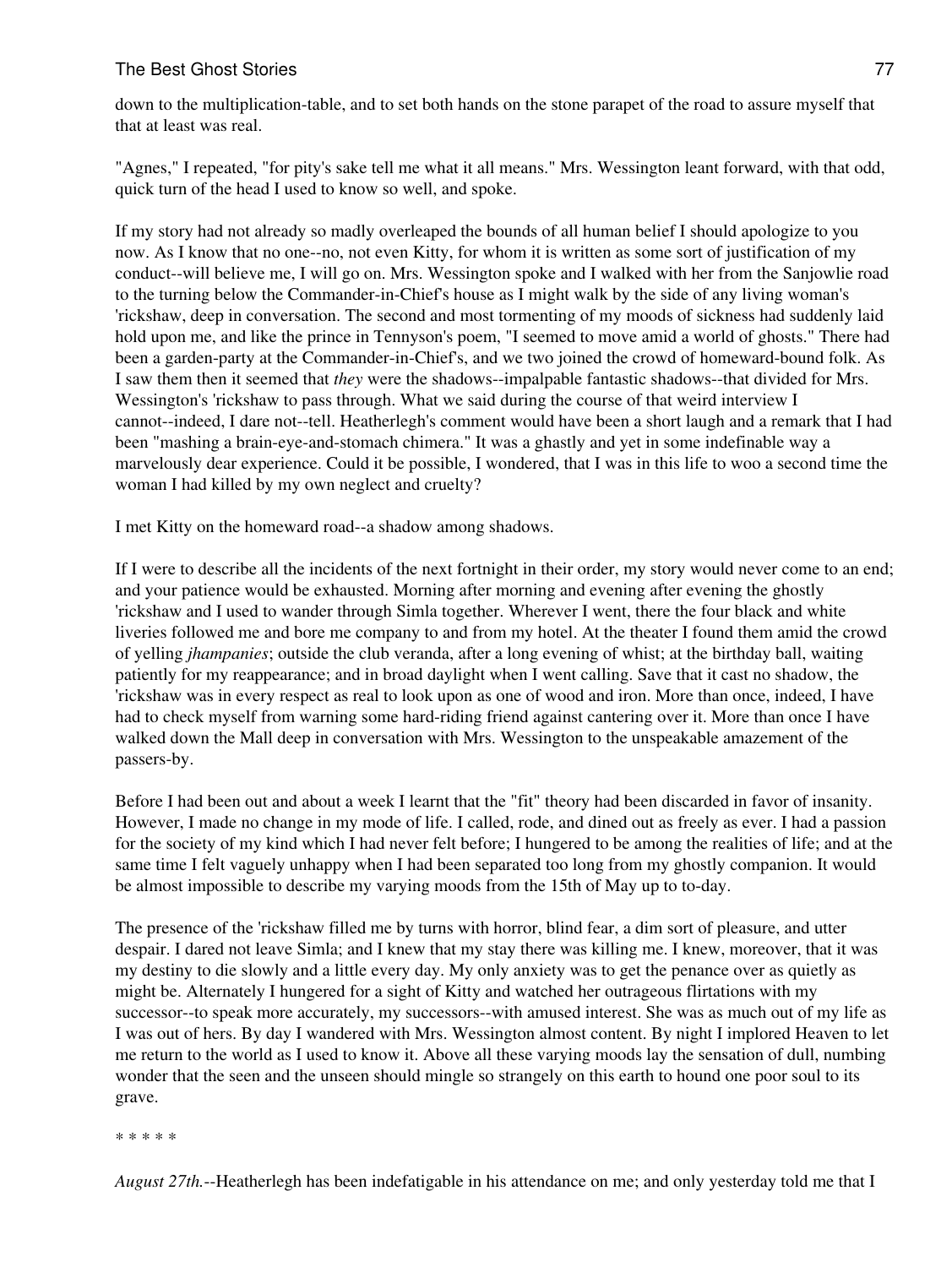ought to send in an application for sick-leave. An application to escape the company of a phantom! A request that the Government would graciously permit me to get rid of five ghosts and an airy 'rickshaw by going to England! Heatherlegh's proposition moved me to almost hysterical laughter. I told him that I should await the end quietly at Simla; and I am sure that the end is not far off. Believe me that I dread its advent more than any word can say; and I torture myself nightly with a thousand speculations as to the manner of my death.

Shall I die in my bed decently and as an English gentlemen should die; or, in one last walk on the Mall, will my soul be wrenched from me to take its place for ever and ever by the side of that ghastly phantasm? Shall I return to my old lost allegiance in the next world, or shall I meet Agnes loathing her and bound to her side through all eternity? Shall we two hover over the scene of our lives till the end of time? As the day of my death draws nearer, the intense horror that all living flesh feels towards escaped spirits from beyond the grave grows more and more powerful. It is an awful thing to go down quick among the dead with scarcely one half of your life completed. It is a thousand times more awful to wait as I do in your midst, for I know not what unimaginable terror. Pity me, at least on the score of my "delusion," for I know you will never believe what I have written here. Yet as surely as ever a man was done to death by the Powers of Darkness I am that man.

In justice, too, pity her. For as surely as ever woman was killed by man, I killed Mrs. Wessington. And the last portion of my punishment is even now upon me.

#### THE RIVAL GHOSTS

#### BY BRANDER MATTHEWS

The good ship sped on her way across the calm Atlantic. It was an outward passage, according to the little charts which the company had charily distributed, but most of the passengers were homeward bound, after a summer of rest and recreation, and they were counting the days before they might hope to see Fire Island Light. On the lee side of the boat, comfortably sheltered from the wind, and just by the door of the captain's room (which was theirs during the day), sat a little group of returning Americans. The Duchess (she was down on the purser's list as Mrs. Martin, but her friends and familiars called her the Duchess of Washington Square) and Baby Van Rensselaer (she was quite old enough to vote, had her sex been entitled to that duty, but as the younger of two sisters she was still the baby of the family)--the Duchess and Baby Van Rensselaer were discussing the pleasant English voice and the not unpleasant English accent of a manly young lordling who was going to America for sport. Uncle Larry and Dear Jones were enticing each other into a bet on the ship's run of the morrow.

"I'll give you two to one she don't make 420," said Dear Jones.

"I'll take it," answered Uncle Larry. "We made 427 the fifth day last year." It was Uncle Larry's seventeenth visit to Europe, and this was therefore his thirty-fourth voyage.

"And when did you get in?" asked Baby Van Rensselaer. "I don't care a bit about the run, so long as we get in soon."

"We crossed the bar Sunday night, just seven days after we left Queenstown, and we dropped anchor off Quarantine at three o'clock on Monday morning."

"I hope we shan't do that this time. I can't seem to sleep any when the boat stops."

"I can; but I didn't," continued Uncle Larry; "because my state-room was the most for'ard in the boat, and the donkey-engine that let down the anchor was right over my head."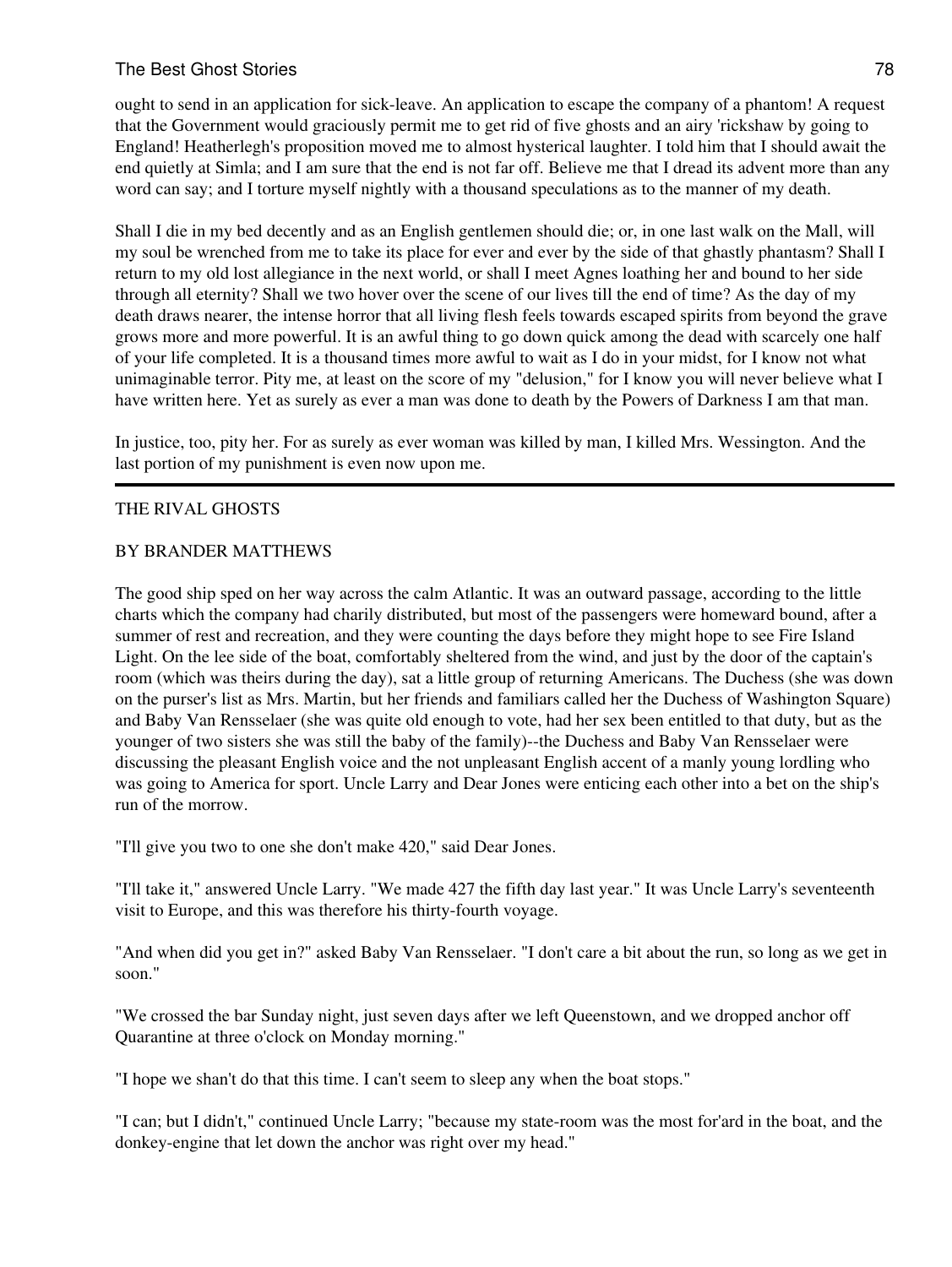"So you got up and saw the sunrise over the bay," said Dear Jones, "with the electric lights of the city twinkling in the distance, and the first faint flush of the dawn in the east just over Fort Lafayette, and the rosy tinge which spread softly upward, and----"

"Did you both come back together?" asked the Duchess.

"Because he has crossed thirty-four times you must not suppose that he has a monopoly in sunrises," retorted Dear Jones. "No, this was my own sunrise; and a mighty pretty one it was, too."

"I'm not matching sunrises with you," remarked Uncle Larry, calmly; "but I'm willing to back a merry jest called forth by my sunrise against any two merry jests called forth by yours."

"I confess reluctantly that my sunrise evoked no merry jest at all." Dear Jones was an honest man, and would scorn to invent a merry jest on the spur of the moment.

"That's where my sunrise has the call," said Uncle Larry, complacently.

"What was the merry jest?" was Baby Van Rensselaer's inquiry, the natural result of a feminine curiosity thus artistically excited.

"Well, here it is. I was standing aft, near a patriotic American and a wandering Irishman, and the patriotic American rashly declared that you couldn't see a sunrise like that anywhere in Europe, and this gave the Irishman his chance, and he said, 'Sure ye don't have 'em here till we're through with 'em over there.'"

"It is true," said Dear Jones, thoughtfully, "that they do have some things over there better than we do; for instance, umbrellas."

"And gowns," added the Duchess.

"And antiquities,"--this was Uncle Larry's contribution.

"And we do have some things so much better in America!" protested Baby Van Rensselaer, as yet uncorrupted by any worship of the effete monarchies of despotic Europe. "We make lots of things a great deal nicer than you can get them in Europe--especially ice-cream."

"And pretty girls," added Dear Jones; but he did not look at her.

"And spooks," remarked Uncle Larry casually.

"Spooks?" queried the Duchess.

"Spooks. I maintain the word. Ghosts, if you like that better, or specters. We turn out the best quality of spook----"

"You forget the lovely ghost stories about the Rhine, and the Black Forest," interrupted Miss Van Rensselaer, with feminine inconsistency.

"I remember the Rhine and the Black Forest and all the other haunts of elves and fairies and hobgoblins; but for good honest spooks there is no place like home. And what differentiates our spook-- Spiritus Americanus --from the ordinary ghost of literature is that it responds to the American sense of humor. Take Irving's stories for example. \_The Headless Horseman\_, that's a comic ghost story. And Rip Van Winkle--consider what humor, and what good-humor, there is in the telling of his meeting with the goblin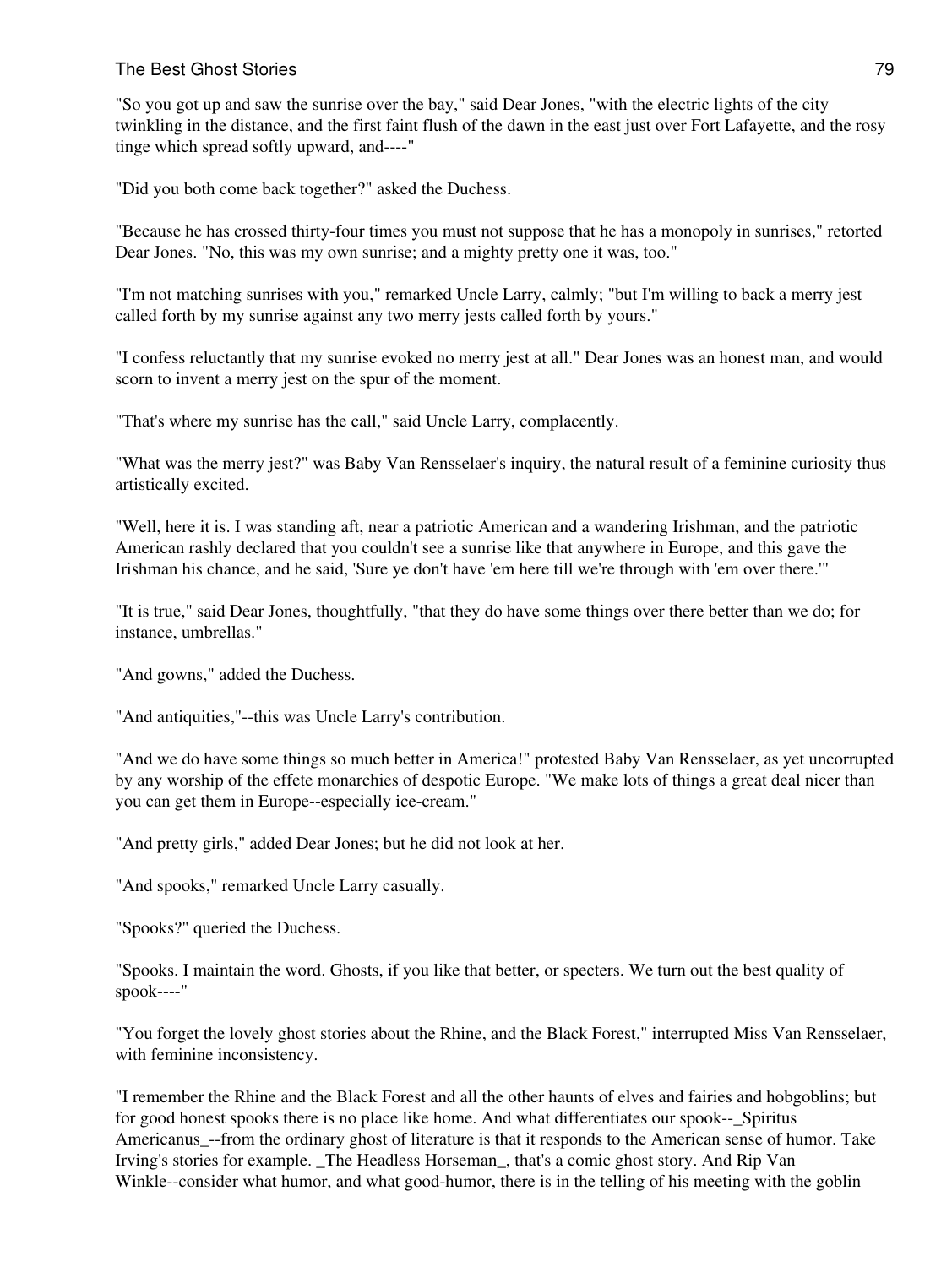crew of Hendrik Hudson's men! A still better example of this American way of dealing with legend and mystery is the marvelous tale of the rival ghosts."

"The rival ghosts?" queried the Duchess and Baby Van Rensselaer together. "Who were they?"

"Didn't I ever tell you about them?" answered Uncle Larry, a gleam of approaching joy flashing from his eye.

"Since he is bound to tell us sooner or later, we'd better be resigned and hear it now," said Dear Jones.

"If you are not more eager, I won't tell it at all."

"Oh, do, Uncle Larry; you know I just dote on ghost stories," pleaded Baby Van Rensselaer.

"Once upon a time," began Uncle Larry--"in fact, a very few years ago--there lived in the thriving town of New York a young American called Duncan--Eliphalet Duncan. Like his name, he was half Yankee and half Scotch, and naturally he was a lawyer, and had come to New York to make his way. His father was a Scotchman, who had come over and settled in Boston, and married a Salem girl. When Eliphalet Duncan was about twenty he lost both of his parents. His father left him with enough money to give him a start, and a strong feeling of pride in his Scotch birth; you see there was a title in the family in Scotland, and although Eliphalet's father was the younger son of a younger son, yet he always remembered, and always bade his only son to remember, that his ancestry was noble. His mother left him her full share of Yankee grit, and a little house in Salem which has belonged to her family for more than two hundred years. She was a Hitchcock, and the Hitchcocks had been settled in Salem since the year 1. It was a great-great-grandfather of Mr. Eliphalet Hitchcock who was foremost in the time of the Salem witchcraft craze. And this little old house which she left to my friend Eliphalet Duncan was haunted.

"By the ghost of one of the witches, of course," interrupted Dear Jones.

"Now how could it be the ghost of a witch, since the witches were all burned at the stake? You never heard of anybody who was burned having a ghost, did you?"

"That's an argument in favor of cremation, at any rate," replied Jones, evading the direct question.

"It is, if you don't like ghosts; I do," said Baby Van Rensselaer.

"And so do I," added Uncle Larry. "I love a ghost as dearly as an Englishman loves a lord."

"Go on with your story," said the Duchess, majestically overruling all extraneous discussion.

"This little old house at Salem was haunted," resumed Uncle Larry. "And by a very distinguished ghost--or at least by a ghost with very remarkable attributes."

"What was he like?" asked Baby Van Rensselaer, with a premonitory shiver of anticipatory delight.

"It had a lot of peculiarities. In the first place, it never appeared to the master of the house. Mostly it confined its visitations to unwelcome guests. In the course of the last hundred years it had frightened away four successive mothers-in-law, while never intruding on the head of the household."

"I guess that ghost had been one of the boys when he was alive and in the flesh." This was Dear Jones's contribution to the telling of the tale.

"In the second place," continued Uncle Larry, "it never frightened anybody the first time it appeared. Only on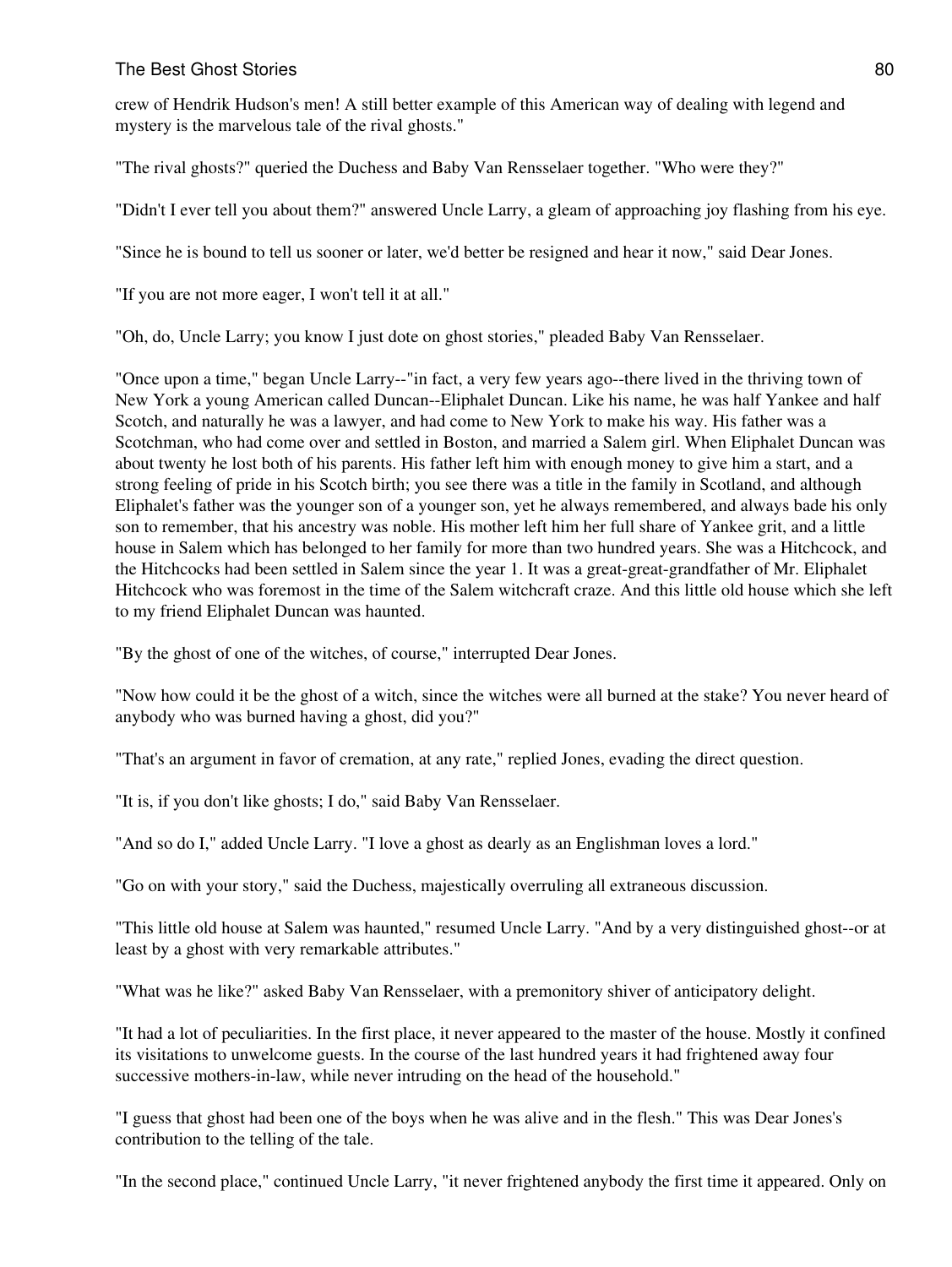the second visit were the ghost-seers scared; but then they were scared enough for twice, and they rarely mustered up courage enough to risk a third interview. One of the most curious characteristics of this well-meaning spook was that it had no face--or at least that nobody ever saw its face."

"Perhaps he kept his countenance veiled?" queried the Duchess, who was beginning to remember that she never did like ghost stories.

"That was what I was never able to find out. I have asked several people who saw the ghost, and none of them could tell me anything about its face, and yet while in its presence they never noticed its features, and never remarked on their absence or concealment. It was only afterward when they tried to recall calmly all the circumstances of meeting with the mysterious stranger, that they became aware that they had not seen its face. And they could not say whether the features were covered, or whether they were wanting, or what the trouble was. They knew only that the face was never seen. And no matter how often they might see it, they never fathomed this mystery. To this day nobody knows whether the ghost which used to haunt the little old house in Salem had a face, or what manner of face it had."

"How awfully weird!" said Baby Van Rensselaer. "And why did the ghost go away?"

"I haven't said it went away," answered Uncle Larry, with much dignity.

"But you said it *used* to haunt the little old house at Salem, so I supposed it had moved. Didn't it?"

"You shall be told in due time. Eliphalet Duncan used to spend most of his summer vacations at Salem, and the ghost never bothered him at all, for he was the master of the house--much to his disgust, too, because he wanted to see for himself the mysterious tenant at will of his property. But he never saw it, never. He arranged with friends to call him whenever it might appear, and he slept in the next room with the door open; and yet when their frightened cries waked him the ghost was gone, and his only reward was to hear reproachful sighs as soon as he went back to bed. You see, the ghost thought it was not fair of Eliphalet to seek an introduction which was plainly unwelcome."

Dear Jones interrupted the story-teller by getting up and tucking a heavy rug snugly around Baby Van Rensselaer's feet, for the sky was now overcast and gray, and the air was damp and penetrating.

"One fine spring morning," pursued Uncle Larry, "Eliphalet Duncan received great news. I told you that there was a title in the family in Scotland, and that Eliphalet's father was the younger son of a younger son. Well, it happened that all Eliphalet's father's brothers and uncles had died off without male issue except the eldest son of the eldest, and he, of course, bore the title, and was Baron Duncan of Duncan. Now the great news that Eliphalet Duncan received in New York one fine spring morning was that Baron Duncan and his only son had been yachting in the Hebrides, and they had been caught in a black squall, and they were both dead. So my friend Eliphalet Duncan inherited the title and the estates."

"How romantic!" said the Duchess. "So he was a baron!"

"Well," answered Uncle Larry, "he was a baron if he chose. But he didn't choose."

"More fool he," said Dear Jones sententiously.

"Well," answered Uncle Larry, "I'm not so sure of that. You see, Eliphalet Duncan was half Scotch and half Yankee, and he had two eyes to the main chance. He held his tongue about his windfall of luck until he could find out whether the Scotch estates were enough to keep up the Scotch title. He soon discovered that they were not, and that the late Lord Duncan, having married money, kept up such state as he could out of the revenues of the dowry of Lady Duncan. And Eliphalet, he decided that he would rather be a well-fed lawyer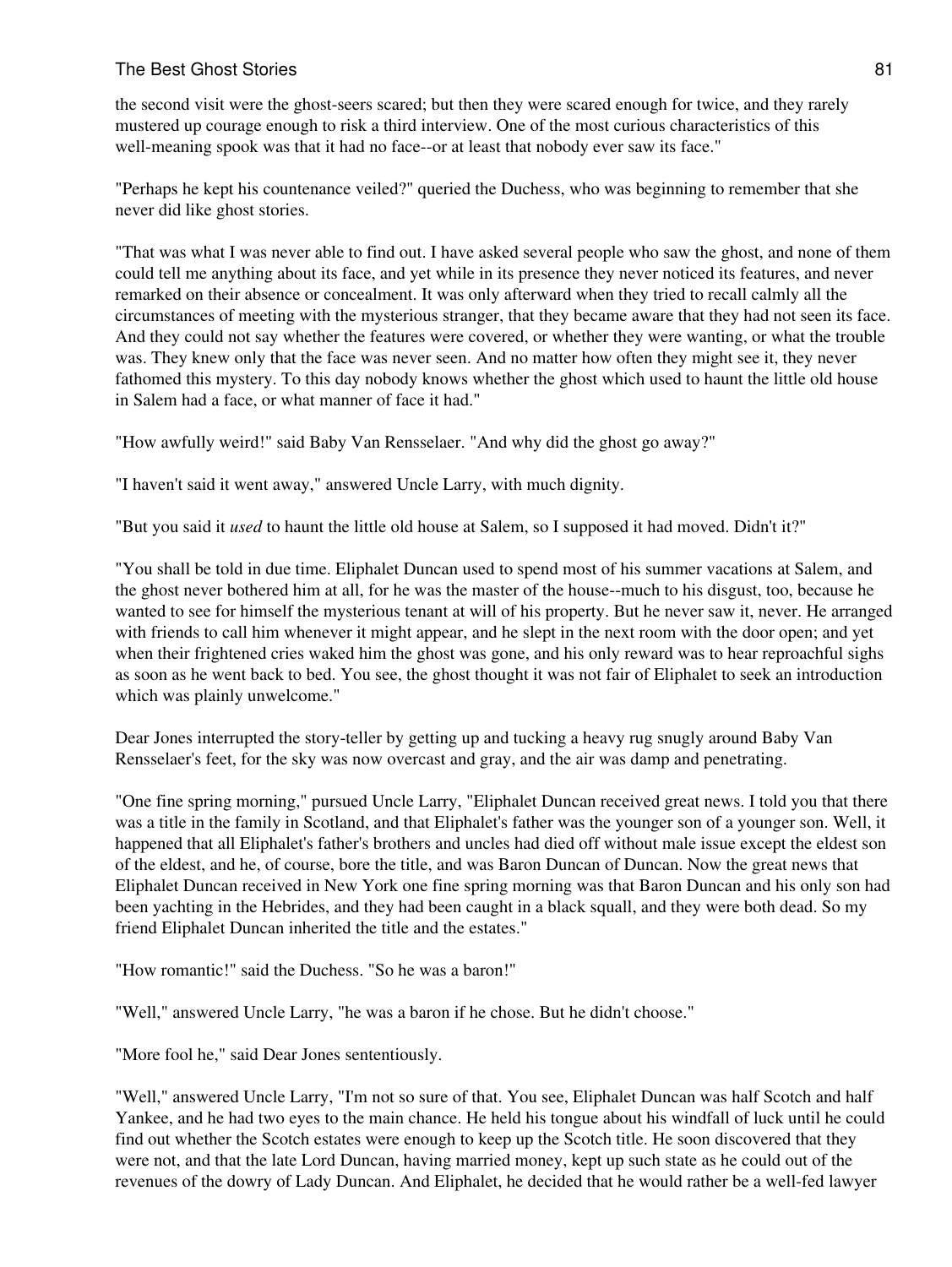in New York, living comfortably on his practice, than a starving lord in Scotland, living scantily on his title."

"But he kept his title?" asked the Duchess.

"Well," answered Uncle Larry, "he kept it quiet. I knew it, and a friend or two more. But Eliphalet was a sight too smart to put Baron Duncan of Duncan, Attorney and Counselor at Law, on his shingle."

"What has all this got to do with your ghost?" asked Dear Jones pertinently.

"Nothing with that ghost, but a good deal with another ghost. Eliphalet was very learned in spirit lore--perhaps because he owned the haunted house at Salem, perhaps because he was a Scotchman by descent. At all events, he had made a special study of the wraiths and white ladies and banshees and bogies of all kinds whose sayings and doings and warnings are recorded in the annals of the Scottish nobility. In fact, he was acquainted with the habits of every reputable spook in the Scotch peerage. And he knew that there was a Duncan ghost attached to the person of the holder of the title of Baron Duncan of Duncan."

"So, besides being the owner of a haunted house in Salem, he was also a haunted man in Scotland?" asked Baby Van Rensselaer.

"Just so. But the Scotch ghost was not unpleasant, like the Salem ghost, although it had one peculiarity in common with its trans-Atlantic fellow-spook. It never appeared to the holder of the title, just as the other never was visible to the owner of the house. In fact, the Duncan ghost was never seen at all. It was a guardian angel only. Its sole duty was to be in personal attendance on Baron Duncan of Duncan, and to warn him of impending evil. The traditions of the house told that the Barons of Duncan had again and again felt a premonition of ill fortune. Some of them had yielded and withdrawn from the venture they had undertaken, and it had failed dismally. Some had been obstinate, and had hardened their hearts, and had gone on reckless of defeat and to death. In no case had a Lord Duncan been exposed to peril without fair warning."

"Then how came it that the father and son were lost in the yacht off the Hebrides?" asked Dear Jones.

"Because they were too enlightened to yield to superstition. There is extant now a letter of Lord Duncan, written to his wife a few minutes before he and his son set sail, in which he tells her how hard he has had to struggle with an almost overmastering desire to give up the trip. Had he obeyed the friendly warning of the family ghost, the latter would have been spared a journey across the Atlantic."

"Did the ghost leave Scotland for America as soon as the old baron died?" asked Baby Van Rensselaer, with much interest.

"How did he come over," queried Dear Jones--"in the steerage, or as a cabin passenger?"

"I don't know," answered Uncle Larry calmly, "and Eliphalet, he didn't know. For as he was in no danger, and stood in no need of warning, he couldn't tell whether the ghost was on duty or not. Of course he was on the watch for it all the time. But he never got any proof of its presence until he went down to the little old house of Salem, just before the Fourth of July. He took a friend down with him--a young fellow who had been in the regular army since the day Fort Sumter was fired on, and who thought that after four years of the little unpleasantness down South, including six months in Libby, and after ten years of fighting the bad Indians on the plains, he wasn't likely to be much frightened by a ghost. Well, Eliphalet and the officer sat out on the porch all the evening smoking and talking over points in military law. A little after twelve o'clock, just as they began to think it was about time to turn in, they heard the most ghastly noise in the house. It wasn't a shriek, or a howl, or a yell, or anything they could put a name to. It was an undeterminate, inexplicable shiver and shudder of sound, which went wailing out of the window. The officer had been at Cold Harbor, but he felt himself getting colder this time. Eliphalet knew it was the ghost who haunted the house. As this weird sound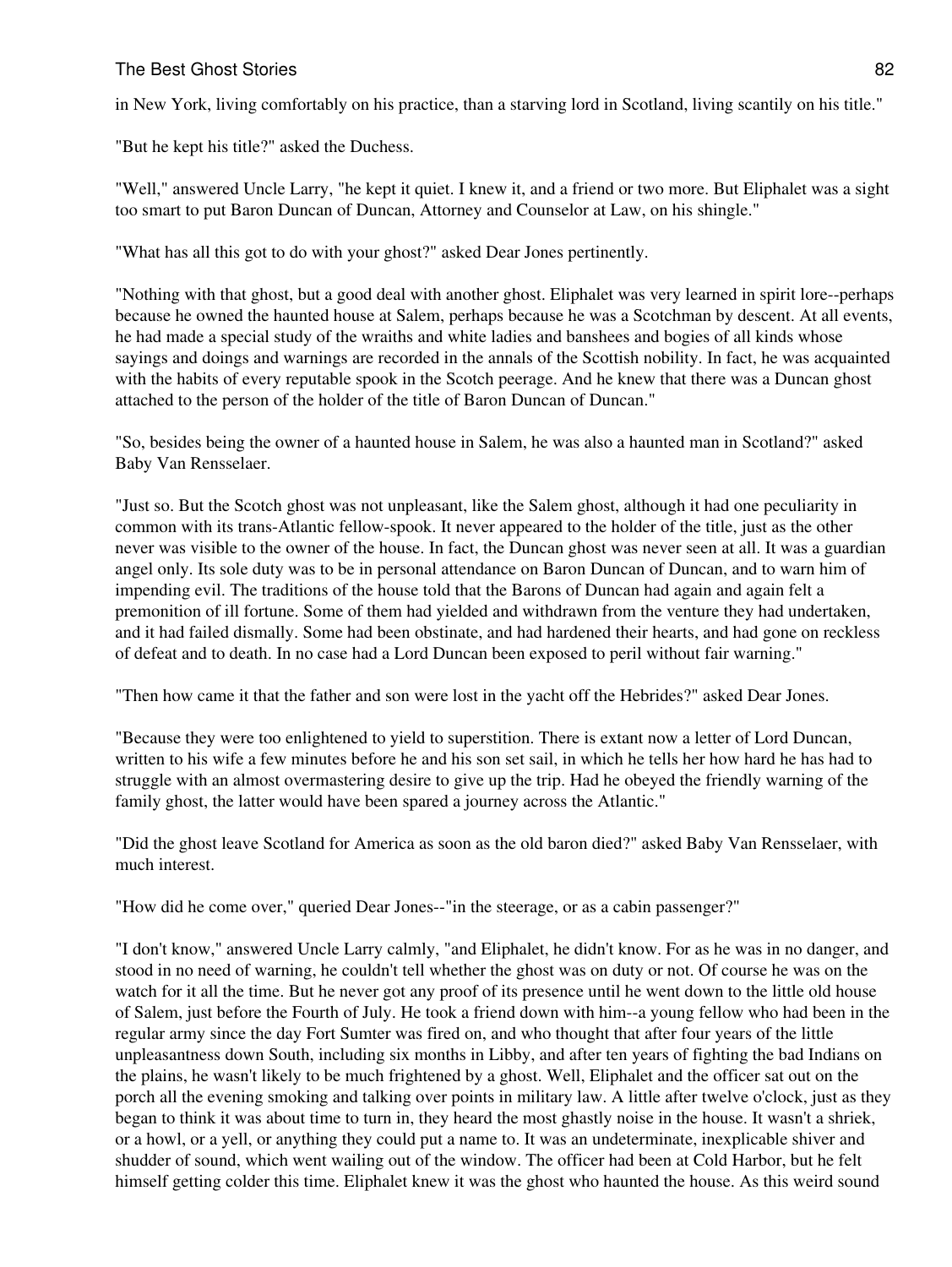died away, it was followed by another, sharp, short, blood-curdling in its intensity. Something in this cry seemed familiar to Eliphalet, and he felt sure that it proceeded from the family ghost, the warning wraith of the Duncans."

"Do I understand you to intimate that both ghosts were there together?" inquired the Duchess anxiously.

"Both of them were there," answered Uncle Larry. "You see, one of them belonged to the house, and had to be there all the time, and the other was attached to the person of Baron Duncan, and had to follow him there; wherever he was there was the ghost also. But Eliphalet, he had scarcely time to think this out when he heard both sounds again, not one after another, but both together, and something told him--some sort of an instinct he had--that those two ghosts didn't agree, didn't get on together, didn't exactly hit it off; in fact, that they were quarreling."

"Quarreling ghosts! Well, I never!" was Baby Van Rensselaer's remark.

"It is a blessed thing to see ghosts dwell together in unity," said Dear Jones.

And the Duchess added, "It would certainly be setting a better example."

"You know," resumed Uncle Larry, "that two waves of light or of sound may interfere and produce darkness or silence. So it was with these rival spooks. They interfered, but they did not produce silence or darkness. On the contrary, as soon as Eliphalet and the officer went into the house, there began at once a series of spiritualistic manifestations, a regular dark séance. A tambourine was played upon, a bell was rung, and a flaming banjo went singing around the room."

"Where did they get the banjo?" asked Dear Jones skeptically.

"I don't know. Materialized it, maybe, just as they did the tambourine. You don't suppose a quiet New York lawyer kept a stock of musical instruments large enough to fit out a strolling minstrel troupe just on the chance of a pair of ghosts coming to give him a surprise party, do you? Every spook has its own instrument of torture. Angels play on harps, I'm informed, and spirits delight in banjos and tambourines. These spooks of Eliphalet Duncan's were ghosts with all the modern improvements, and I guess they were capable of providing their own musical weapons. At all events, they had them there in the little old house at Salem the night Eliphalet and his friend came down. And they played on them, and they rang the bell, and they rapped here, there, and everywhere. And they kept it up all night."

"All night?" asked the awe-stricken Duchess.

"All night long," said Uncle Larry solemnly; "and the next night, too. Eliphalet did not get a wink of sleep, neither did his friend. On the second night the house ghost was seen by the officer; on the third night it showed itself again; and the next morning the officer packed his grip-sack and took the first train to Boston. He was a New Yorker, but he said he'd sooner go to Boston than see that ghost again. Eliphalet, he wasn't scared at all, partly because he never saw either the domiciliary or the titular spook, and partly because he felt himself on friendly terms with the spirit world, and didn't scare easily. But after losing three nights' sleep and the society of his friend, he began to be a little impatient, and to think that the thing had gone far enough. You see, while in a way he was fond of ghosts, yet he liked them best one at a time. Two ghosts were one too many. He wasn't bent on making a collection of spooks. He and one ghost were company, but he and two ghosts were a crowd."

"What did he do?" asked Baby Van Rensselaer.

"Well, he couldn't do anything. He waited awhile, hoping they would get tired; but he got tired out first. You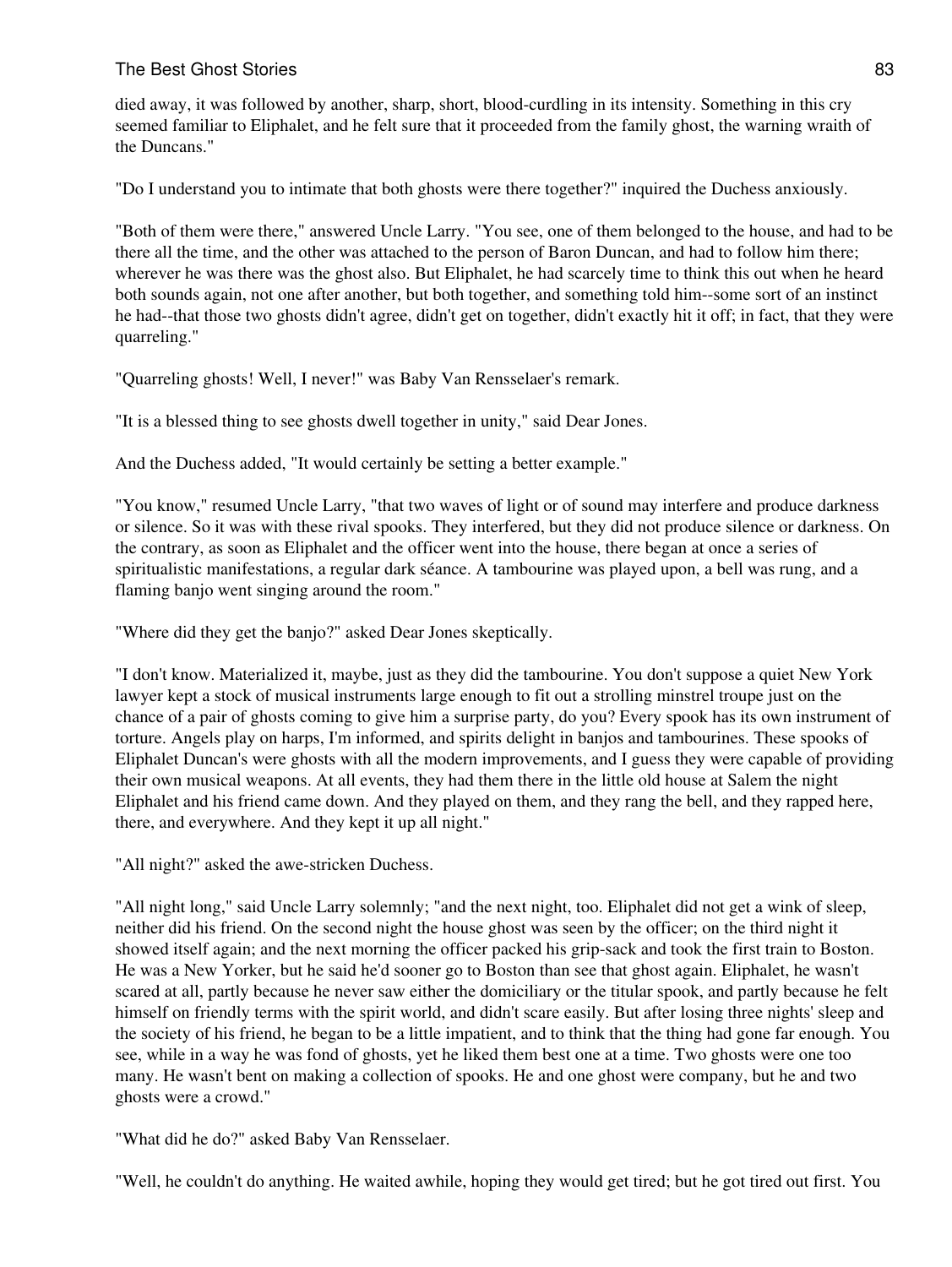see, it comes natural to a spook to sleep in the daytime, but a man wants to sleep nights, and they wouldn't let him sleep nights. They kept on wrangling and quarreling incessantly; they manifested and they dark-séanced as regularly as the old clock on the stairs struck twelve; they rapped and they rang bells and they banged the tambourine and they threw the flaming banjo about the house, and worse than all, they swore."

"I did not know that spirits were addicted to bad language," said the Duchess.

"How did he know they were swearing? Could he hear them?" asked Dear Jones.

"That was just it," responded Uncle Larry; "he could not hear them--at least not distinctly. There were inarticulate murmurs and stifled rumblings. But the impression produced on him was that they were swearing. If they had only sworn right out, he would not have minded it so much, because he would have known the worst. But the feeling that the air was full of suppressed profanity was very wearing and after standing it for a week, he gave up in disgust and went to the White Mountains."

"Leaving them to fight it out, I suppose," interjected Baby Van Rensselaer.

"Not at all," explained Uncle Larry. "They could not quarrel unless he was present. You see, he could not leave the titular ghost behind him, and the domiciliary ghost could not leave the house. When he went away he took the family ghost with him, leaving the house ghost behind. Now spooks can't quarrel when they are a hundred miles apart any more than men can."

"And what happened afterward?" asked Baby Van Rensselaer, with a pretty impatience.

"A most marvelous thing happened. Eliphalet Duncan went to the White Mountains, and in the car of the railroad that runs to the top of Mount Washington he met a classmate whom he had not seen for years, and this classmate introduced Duncan to his sister, and this sister was a remarkably pretty girl, and Duncan fell in love with her at first sight, and by the time he got to the top of Mount Washington he was so deep in love that he began to consider his own unworthiness, and to wonder whether she might ever be induced to care for him a little--ever so little."

"I don't think that is so marvelous a thing," said Dear Jones glancing at Baby Van Rensselaer.

"Who was she?" asked the Duchess, who had once lived in Philadelphia.

"She was Miss Kitty Sutton, of San Francisco, and she was a daughter of old Judge Sutton, of the firm of Pixley and Sutton."

"A very respectable family," assented the Duchess.

"I hope she wasn't a daughter of that loud and vulgar old Mrs. Sutton whom I met at Saratoga, one summer, four or five years ago?" said Dear Jones.

"Probably she was."

"She was a horrid old woman. The boys used to call her Mother Gorgon."

"The pretty Kitty Sutton with whom Eliphalet Duncan had fallen in love was the daughter of Mother Gorgon. But he never saw the mother, who was in 'Frisco, or Los Angeles, or Santa Fe, or somewhere out West, and he saw a great deal of the daughter, who was up in the White Mountains. She was traveling with her brother and his wife, and as they journeyed from hotel to hotel, Duncan went with them, and filled out the quartette. Before the end of the summer he began to think about proposing. Of course he had lots of chances, going on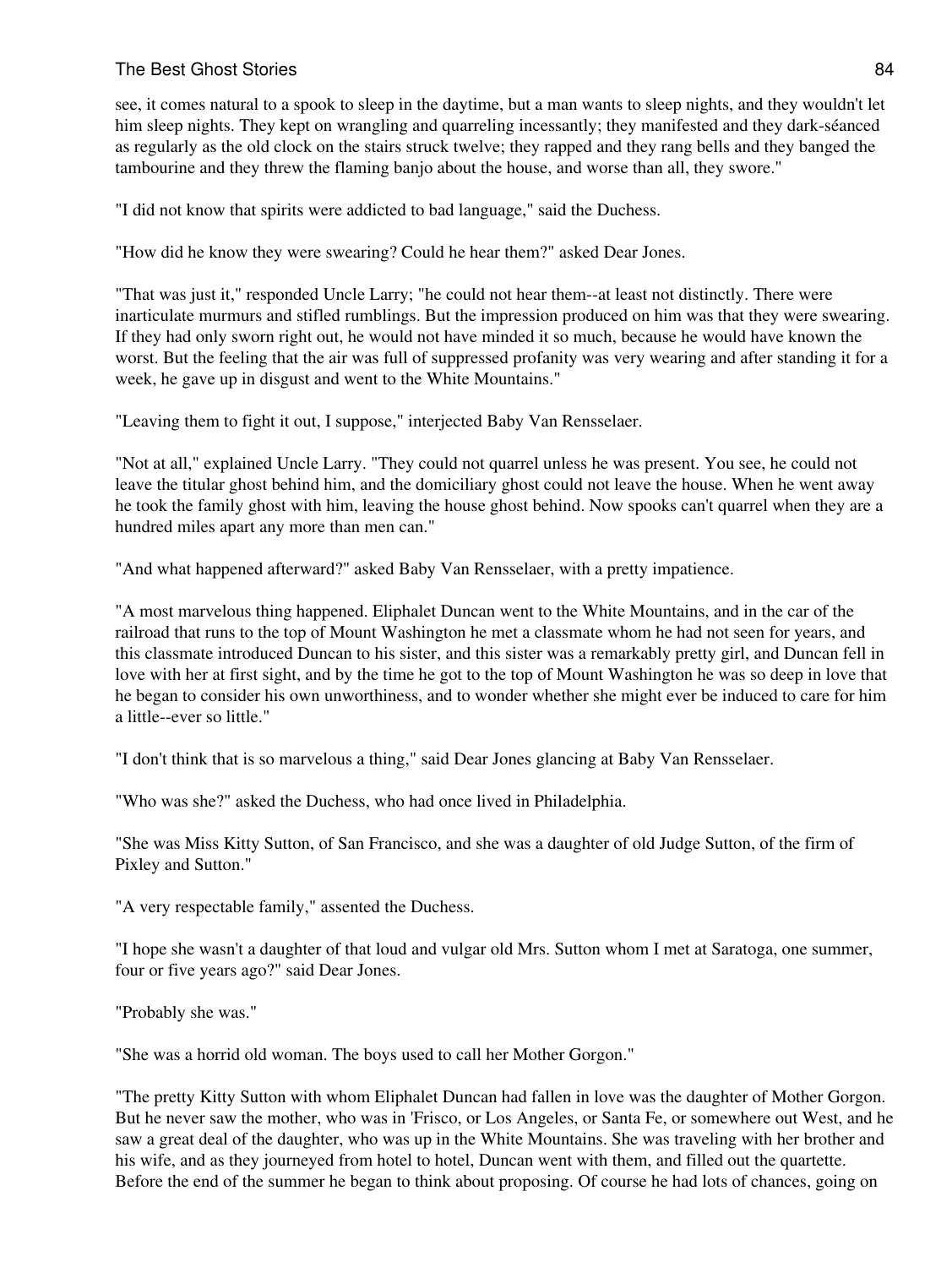excursions as they were every day. He made up his mind to seize the first opportunity, and that very evening he took her out for a moonlight row on Lake Winnipiseogee. As he handed her into the boat he resolved to do it, and he had a glimmer of a suspicion that she knew he was going to do it, too."

"Girls," said Dear Jones, "never go out in a rowboat at night with a young man unless you mean to accept him."

"Sometimes it's best to refuse him, and get it over once for all," said Baby Van Rensselaer.

"As Eliphalet took the oars he felt a sudden chill. He tried to shake it off, but in vain. He began to have a growing consciousness of impending evil. Before he had taken ten strokes--and he was a swift oarsman--he was aware of a mysterious presence between him and Miss Sutton."

"Was it the guardian-angel ghost warning him off the match?" interrupted Dear Jones.

"That's just what it was," said Uncle Larry. "And he yielded to it, and kept his peace, and rowed Miss Sutton back to the hotel with his proposal unspoken."

"More fool he," said Dear Jones. "It will take more than one ghost to keep me from proposing when my mind is made up." And he looked at Baby Van Rensselaer.

"The next morning," continued Uncle Larry, "Eliphalet overslept himself, and when he went down to a late breakfast he found that the Suttons had gone to New York by the morning train. He wanted to follow them at once, and again he felt the mysterious presence overpowering his will. He struggled two days, and at last he roused himself to do what he wanted in spite of the spook. When he arrived in New York it was late in the evening. He dressed himself hastily and went to the hotel where the Suttons put up, in the hope of seeing at least her brother. The guardian angel fought every inch of the walk with him, until he began to wonder whether, if Miss Sutton were to take him, the spook would forbid the banns. At the hotel he saw no one that night, and he went home determined to call as early as he could the next afternoon, and make an end of it. When he left his office about two o'clock the next day to learn his fate, he had not walked five blocks before he discovered that the wraith of the Duncans had withdrawn his opposition to the suit. There was no feeling of impending evil, no resistance, no struggle, no consciousness of an opposing presence. Eliphalet was greatly encouraged. He walked briskly to the hotel; he found Miss Sutton alone. He asked her the question, and got his answer."

"She accepted him, of course," said Baby Van Rensselaer.

"Of course," said Uncle Larry. "And while they were in the first flush of joy, swapping confidences and confessions, her brother came into the parlor with an expression of pain on his face and a telegram in his hand. The former was caused by the latter, which was from 'Frisco, and which announced the sudden death of Mrs. Sutton, their mother."

"And that was why the ghost no longer opposed the match?" questioned Dear Jones.

"Exactly. You see, the family ghost knew that Mother Gorgon was an awful obstacle to Duncan's happiness, so it warned him. But the moment the obstacle was removed, it gave its consent at once."

The fog was lowering its thick damp curtain, and it was beginning to be difficult to see from one end of the boat to the other. Dear Jones tightened the rug which enwrapped Baby Van Rensselaer, and then withdrew again into his own substantial coverings.

Uncle Larry paused in his story long enough to light another of the tiny cigars he always smoked.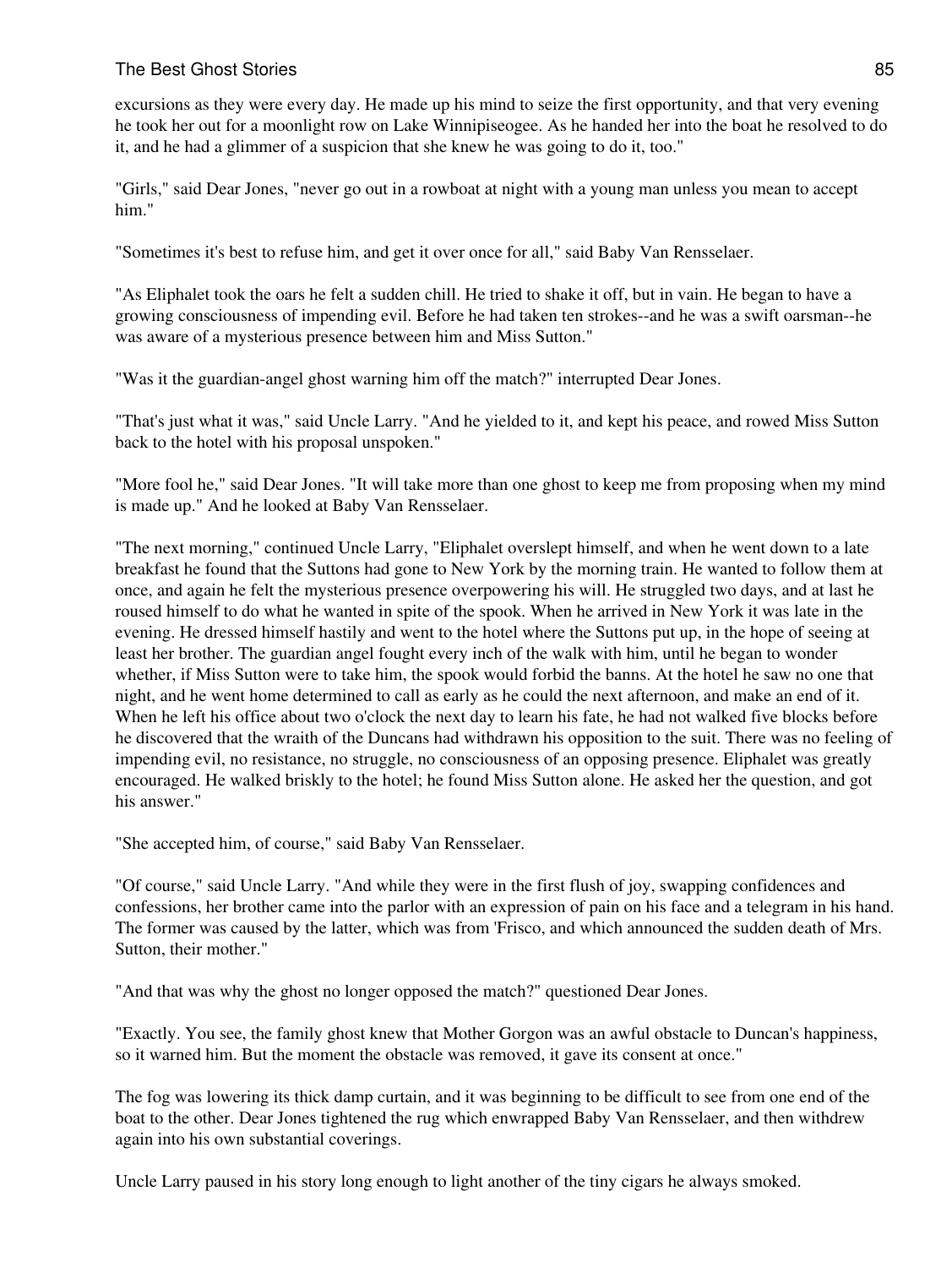"I infer that Lord Duncan"--the Duchess was scrupulous in the bestowal of titles--"saw no more of the ghosts after he was married."

"He never saw them at all, at any time, either before or since. But they came very near breaking off the match, and thus breaking two young hearts."

"You don't mean to say that they knew any just cause or impediment why they should not forever after hold their peace?" asked Dear Jones.

"How could a ghost, or even two ghosts, keep a girl from marrying the man she loved?" This was Baby Van Rensselaer's question.

"It seems curious, doesn't it?" and Uncle Larry tried to warm himself by two or three sharp pulls at his fiery little cigar. "And the circumstances are quite as curious as the fact itself. You see, Miss Sutton wouldn't be married for a year after her mother's death, so she and Duncan had lots of time to tell each other all they knew. Eliphalet, he got to know a good deal about the girls she went to school with, and Kitty, she learned all about his family. He didn't tell her about the title for a long time, as he wasn't one to brag. But he described to her the little old house at Salem. And one evening toward the end of the summer, the wedding-day having been appointed for early in September, she told him that she didn't want to bridal tour at all; she just wanted to go down to the little old house at Salem to spend her honeymoon in peace and quiet, with nothing to do and nobody to bother them. Well, Eliphalet jumped at the suggestion. It suited him down to the ground. All of a sudden he remembered the spooks, and it knocked him all of a heap. He had told her about the Duncan Banshee, and the idea of having an ancestral ghost in personal attendance on her husband tickled her immensely. But he had never said anything about the ghost which haunted the little old house at Salem. He knew she would be frightened out of her wits if the house ghost revealed itself to her, and he saw at once that it would be impossible to go to Salem on their wedding trip. So he told her all about it, and how whenever he went to Salem the two ghosts interfered, and gave dark séances and manifested and materialized and made the place absolutely impossible. Kitty, she listened in silence, and Eliphalet, he thought she had changed her mind. But she hadn't done anything of the kind."

"Just like a man--to think she was going to," remarked Baby Van Rensselaer.

"She just told him she could not bear ghosts herself, but she would not marry a man who was afraid of them."

"Just like a girl--to be so inconsistent," remarked Dear Jones.

Uncle Larry's tiny cigar had long been extinct. He lighted a new one, and continued: "Eliphalet protested in vain. Kitty said her mind was made up. She was determined to pass her honeymoon in the little old house at Salem, and she was equally determined not to go there as long as there were any ghosts there. Until he could assure her that the spectral tenants had received notice to quit, and that there was no danger of manifestations and materializing, she refused to be married at all. She did not intend to have her honeymoon interrupted by two wrangling ghosts, and the wedding could be postponed until he had made ready the house for her."

"She was an unreasonable young woman," said the Duchess.

"Well, that's what Eliphalet thought, much as he was in love with her. And he believed he could talk her out of her determination. But he couldn't. She was set. And when a girl is set, there's nothing to do but yield to the inevitable. And that's just what Eliphalet did. He saw he would either have to give her up or to get the ghosts out; and as he loved her and did not care for the ghosts, he resolved to tackle the ghosts. He had clear grit, Eliphalet had--he was half Scotch and half Yankee, and neither breed turns tail in a hurry. So he made his plans and he went down to Salem. As he said good-by to Kitty he had an impression that she was sorry she had made him go, but she kept up bravely, and put a bold face on it, and saw him off, and went home and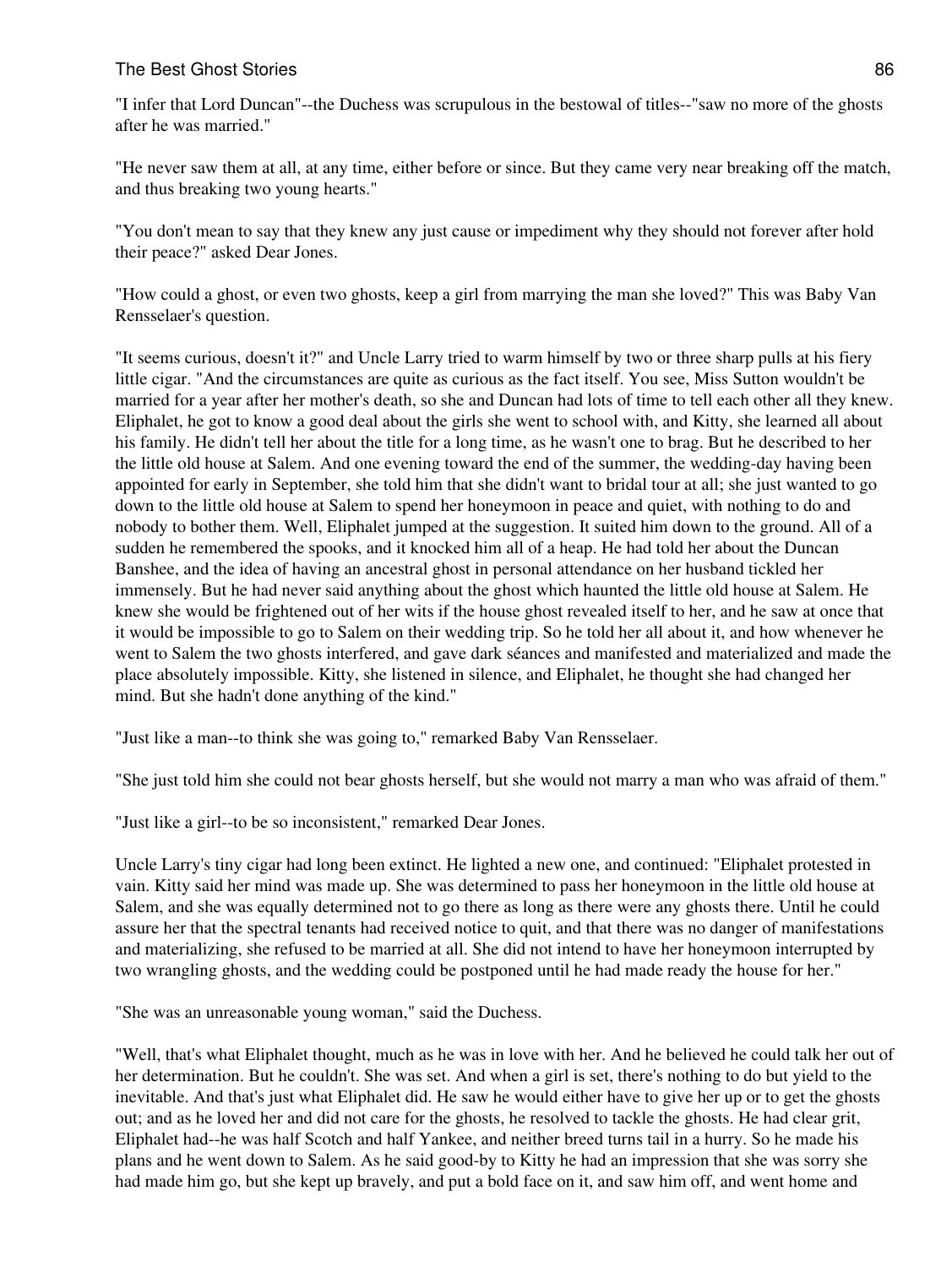cried for an hour, and was perfectly miserable until he came back the next day."

"Did he succeed in driving the ghosts away?" asked Baby Van Rensselaer, with great interest.

"That's just what I'm coming to," said Uncle Larry, pausing at the critical moment, in the manner of the trained story teller. "You see, Eliphalet had got a rather tough job, and he would gladly have had an extension of time on the contract, but he had to choose between the girl and the ghosts, and he wanted the girl. He tried to invent or remember some short and easy way with ghosts, but he couldn't. He wished that somebody had invented a specific for spooks--something that would make the ghosts come out of the house and die in the yard. He wondered if he could not tempt the ghosts to run in debt, so that he might get the sheriff to help him. He wondered also whether the ghosts could not be overcome with strong drink--a dissipated spook, a spook with delirium tremens, might be committed to the inebriate asylum. But none of these things seemed feasible."

"What did he do?" interrupted Dear Jones. "The learned counsel will please speak to the point."

"You will regret this unseemly haste," said Uncle Larry, gravely, "when you know what really happened."

"What was it, Uncle Larry?" asked Baby Van Rensselaer. "I'm all impatience."

And Uncle Larry proceeded:

"Eliphalet went down to the little old house at Salem, and as soon as the clock struck twelve the rival ghosts began wrangling as before. Raps here, there, and everywhere, ringing bells, banging tambourines, strumming banjos sailing about the room, and all the other manifestations and materializations followed one another just as they had the summer before. The only difference Eliphalet could detect was a stronger flavor in the spectral profanity; and this, of course, was only a vague impression, for he did not actually hear a single word. He waited awhile in patience, listening and watching. Of course he never saw either of the ghosts, because neither of them could appear to him. At last he got his dander up, and he thought it was about time to interfere, so he rapped on the table, and asked for silence. As soon as he felt that the spooks were listening to him he explained the situation to them. He told them he was in love, and that he could not marry unless they vacated the house. He appealed to them as old friends, and he laid claim to their gratitude. The titular ghost had been sheltered by the Duncan family for hundreds of years, and the domiciliary ghost had had free lodging in the little old house at Salem for nearly two centuries. He implored them to settle their differences, and to get him out of his difficulty at once. He suggested they'd better fight it out then and there, and see who was master. He had brought down with him all needful weapons. And he pulled out his valise, and spread on the table a pair of navy revolvers, a pair of shot-guns, a pair of dueling swords, and a couple of bowie-knives. He offered to serve as second for both parties, and to give the word when to begin. He also took out of his valise a pack of cards and a bottle of poison, telling them that if they wished to avoid carnage they might cut the cards to see which one should take the poison. Then he waited anxiously for their reply. For a little space there was silence. Then he became conscious of a tremulous shivering in one corner of the room, and he remembered that he had heard from that direction what sounded like a frightened sigh when he made the first suggestion of the duel. Something told him that this was the domiciliary ghost, and that it was badly scared. Then he was impressed by a certain movement in the opposite corner of the room, as though the titular ghost were drawing himself up with offended dignity. Eliphalet couldn't exactly see these things, because he never saw the ghosts, but he felt them. After a silence of nearly a minute a voice came from the corner where the family ghost stood--a voice strong and full, but trembling slightly with suppressed passion. And this voice told Eliphalet it was plain enough that he had not long been the head of the Duncans, and that he had never properly considered the characteristics of his race if now he supposed that one of his blood could draw his sword against a woman. Eliphalet said he had never suggested that the Duncan ghost should raise his hand against a woman and all he wanted was that the Duncan ghost should fight the other ghost. And then the voice told Eliphalet that the other ghost was a woman."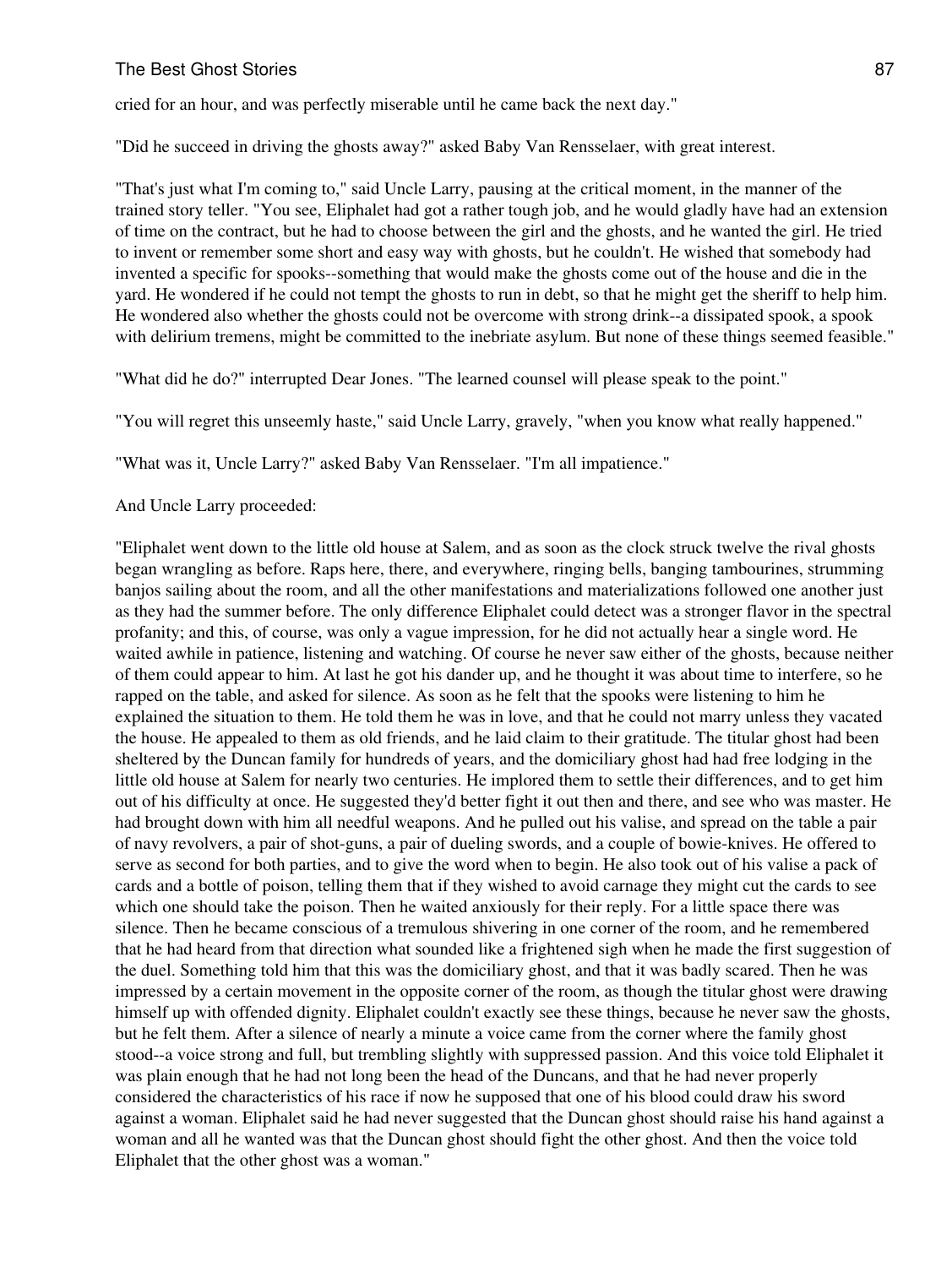"What?" said Dear Jones, sitting up suddenly. "You don't mean to tell me that the ghost which haunted the house was a woman?"

"Those were the very words Eliphalet Duncan used," said Uncle Larry; "but he did not need to wait for the answer. All at once he recalled the traditions about the domiciliary ghost, and he knew that what the titular ghost said was the fact. He had never thought of the sex of a spook, but there was no doubt whatever that the house ghost was a woman. No sooner was this firmly fixed in Eliphalet's mind than he saw his way out of the difficulty. The ghosts must be married!--for then there would be no more interference, no more quarreling, no more manifestations and materializations, no more dark séances, with their raps and bells and tambourines and banjos. At first the ghosts would not hear of it. The voice in the corner declared that the Duncan wraith had never thought of matrimony. But Eliphalet argued with them, and pleaded and persuaded and coaxed, and dwelt on the advantages of matrimony. He had to confess, of course, that he did not know how to get a clergyman to marry them; but the voice from the corner gravely told him that there need be no difficulty in regard to that, as there was no lack of spiritual chaplains. Then, for the first time, the house ghost spoke, in a low, clear, gentle voice, and with a quaint, old-fashioned New England accent, which contrasted sharply with the broad Scotch speech of the family ghost. She said that Eliphalet Duncan seemed to have forgotten that she was married. But this did not upset Eliphalet at all; he remembered the whole case clearly, and he told her she was not a married ghost, but a widow, since her husband had been hung for murdering her. Then the Duncan ghost drew attention to the great disparity of their ages, saying that he was nearly four hundred and fifty years old, while she was barely two hundred. But Eliphalet had not talked to juries for nothing; he just buckled to, and coaxed those ghosts into matrimony. Afterward he came to the conclusion that they were willing to be coaxed, but at the time he thought he had pretty hard work to convince them of the advantages of the plan."

"Did he succeed?" asked Baby Van Rensselaer, with a young lady's interest in matrimony.

"He did," said Uncle Larry. "He talked the wraith of the Duncans and the specter of the little old house at Salem into a matrimonial engagement. And from the time they were engaged he had no more trouble with them. They were rival ghosts no longer. They were married by their spiritual chaplain the very same day that Eliphalet Duncan met Kitty Sutton in front of the railing of Grace Church. The ghostly bride and bridegroom went away at once on their bridal tour, and Lord and Lady Duncan went down to the little old house at Salem to pass their honeymoon."

Uncle Larry stopped. His tiny cigar was out again. The tale of the rival ghosts was told. A solemn silence fell on the little party on the deck of the ocean steamer, broken harshly by the hoarse roar of the fog-horn.

## THE DAMNED THING

#### BY AMBROSE BIERCE

#### I

#### ONE DOES NOT ALWAYS EAT WHAT IS ON THE TABLE

By the light of a tallow candle which had been placed on one end of a rough table a man was reading something written in a book. It was an old account book, greatly worn; and the writing was not, apparently, very legible, for the man sometimes held the page close to the flame of the candle to get a stronger light on it. The shadow of the book would then throw into obscurity a half of the room, darkening a number of faces and figures; for besides the reader, eight other men were present. Seven of them sat against the rough log walls, silent, motionless, and the room being small, not very far from the table. By extending an arm any one of them could have touched the eighth man, who lay on the table, face upward, partly covered by a sheet, his arms at his sides. He was dead.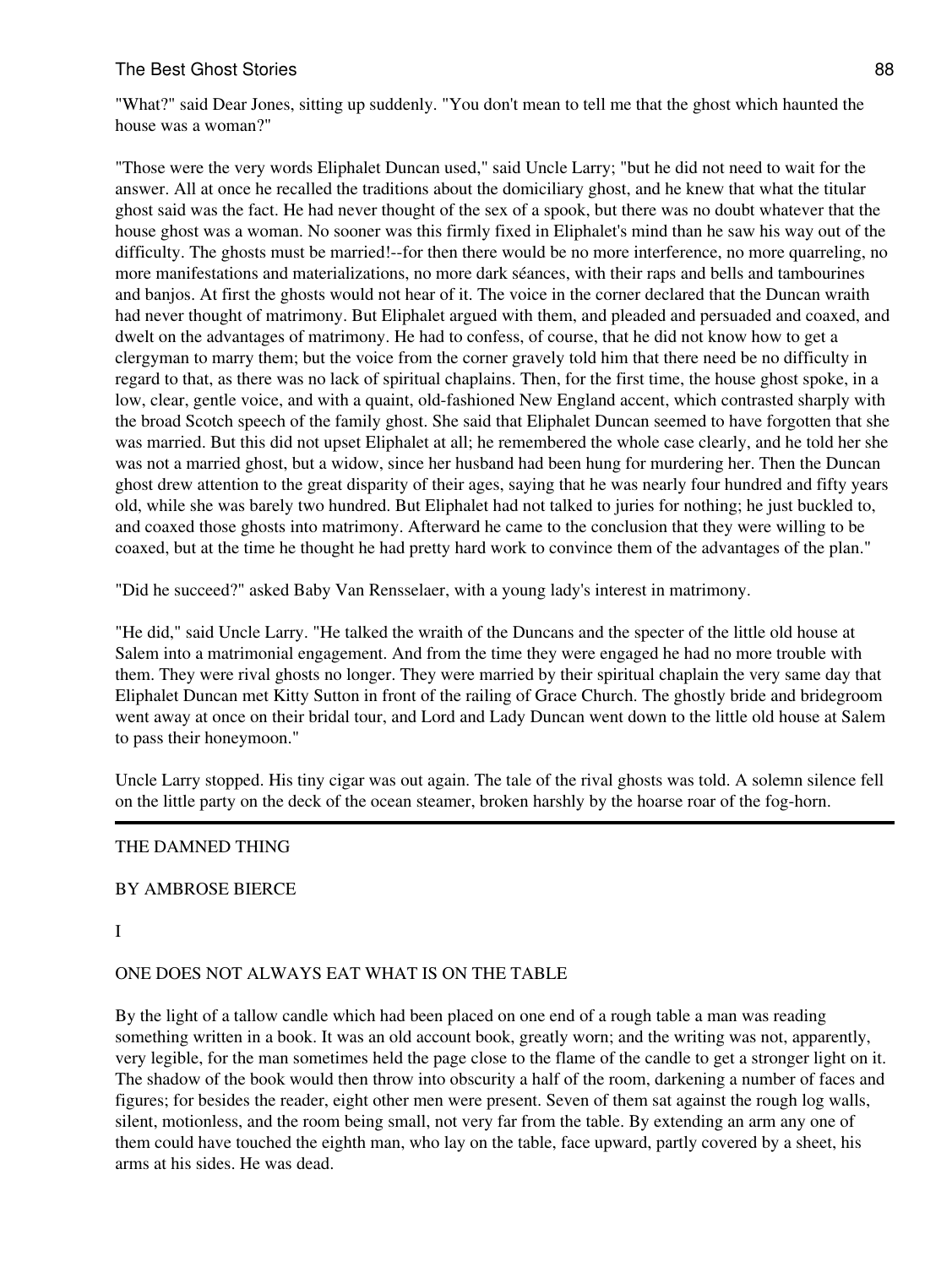The man with the book was not reading aloud, and no one spoke; all seemed to be waiting for something to occur; the dead man only was without expectation. From the blank darkness outside came in, through the aperture that served for a window, all the ever unfamiliar noises of night in the wilderness--the long nameless note of a distant coyote; the stilly pulsing thrill of tireless insects in trees; strange cries of night birds, so different from those of the birds of day; the drone of great blundering beetles, and all that mysterious chorus of small sounds that seem always to have been but half heard when they have suddenly ceased, as if conscious of an indiscretion. But nothing of all this was noted in that company; its members were not overmuch addicted to idle interest in matters of no practical importance; that was obvious in every line of their rugged faces--obvious even in the dim light of the single candle. They were evidently men of the vicinity--farmers and woodsmen.

The person reading was a trifle different; one would have said of him that he was of the world, worldly, albeit there was that in his attire which attested a certain fellowship with the organisms of his environment. His coat would hardly have passed muster in San Francisco; his foot-gear was not of urban origin, and the hat that lay by him on the floor (he was the only one uncovered) was such that if one had considered it as an article of mere personal adornment he would have missed its meaning. In countenance the man was rather prepossessing, with just a hint of sternness; though that he may have assumed or cultivated, as appropriate to one in authority. For he was a coroner. It was by virtue of his office that he had possession of the book in which he was reading; it had been found among the dead man's effects--in his cabin, where the inquest was now taking place.

When the coroner had finished reading he put the book into his breast pocket. At that moment the door was pushed open and a young man entered. He, clearly, was not of mountain birth and breeding: he was clad as those who dwell in cities. His clothing was dusty, however, as from travel. He had, in fact, been riding hard to attend the inquest.

The coroner nodded; no one else greeted him.

"We have waited for you," said the coroner. "It is necessary to have done with this business to-night."

The young man smiled. "I am sorry to have kept you," he said. "I went away, not to evade your summons, but to post to my newspaper an account of what I suppose I am called back to relate."

The coroner smiled.

"The account that you posted to your newspaper," he said, "differs, probably, from that which you will give here under oath."

"That," replied the other, rather hotly and with a visible flush, "is as you please. I used manifold paper and have a copy of what I sent. It was not written as news, for it is incredible, but as fiction. It may go as a part of my testimony under oath."

"But you say it is incredible."

"That is nothing to you, sir, if I also swear that it is true."

The coroner was silent for a time, his eyes upon the floor. The men about the sides of the cabin talked in whispers, but seldom withdrew their gaze from the face of the corpse. Presently the coroner lifted his eyes and said: "We will resume the inquest."

The men removed their hats. The witness was sworn.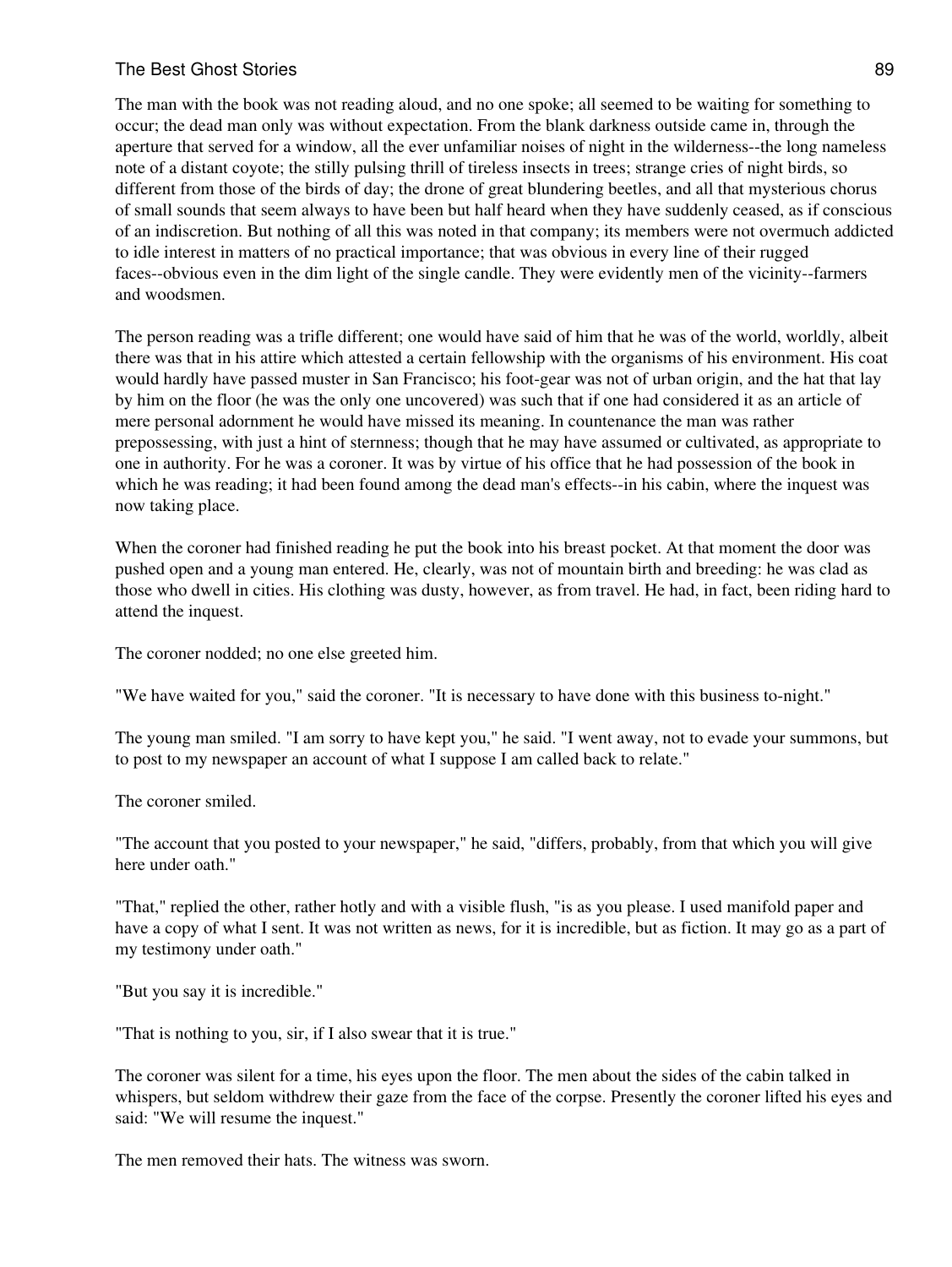"What is your name?" the coroner asked.

"William Harker."

"Age?"

"Twenty-seven."

"You knew the deceased, Hugh Morgan?"

"Yes."

"You were with him when he died?"

"Near him."

"How did that happen--your presence, I mean?"

"I was visiting him at this place to shoot and fish. A part of my purpose, however, was to study him and his odd, solitary way of life. He seemed a good model for a character in fiction. I sometimes write stories."

"I sometimes read them."

"Thank you."

"Stories in general--not yours."

Some of the jurors laughed. Against a somber background humor shows high lights. Soldiers in the intervals of battle laugh easily, and a jest in the death chamber conquers by surprise.

"Relate the circumstances of this man's death," said the coroner. "You may use any notes or memoranda that you please."

The witness understood. Pulling a manuscript from his breast pocket he held it near the candle and turning the leaves until he found the passage that he wanted began to read.

#### II

## WHAT MAY HAPPEN IN A FIELD OF WILD OATS

". . . The sun had hardly risen when we left the house. We were looking for quail, each with a shotgun, but we had only one dog. Morgan said that our best ground was beyond a certain ridge that he pointed out, and we crossed it by a trail through the *chaparral*. On the other side was comparatively level ground, thickly covered with wild oats. As we emerged from the *chaparral* Morgan was but a few yards in advance. Suddenly we heard, at a little distance to our right and partly in front, a noise as of some animal thrashing about in the bushes, which we could see were violently agitated.

"'We've started a deer,' I said. 'I wish we had brought a rifle.'

"Morgan, who had stopped and was intently watching the agitated *chaparral*, said nothing, but had cocked both barrels of his gun and was holding it in readiness to aim. I thought him a trifle excited, which surprised me, for he had a reputation for exceptional coolness, even in moments of sudden and imminent peril.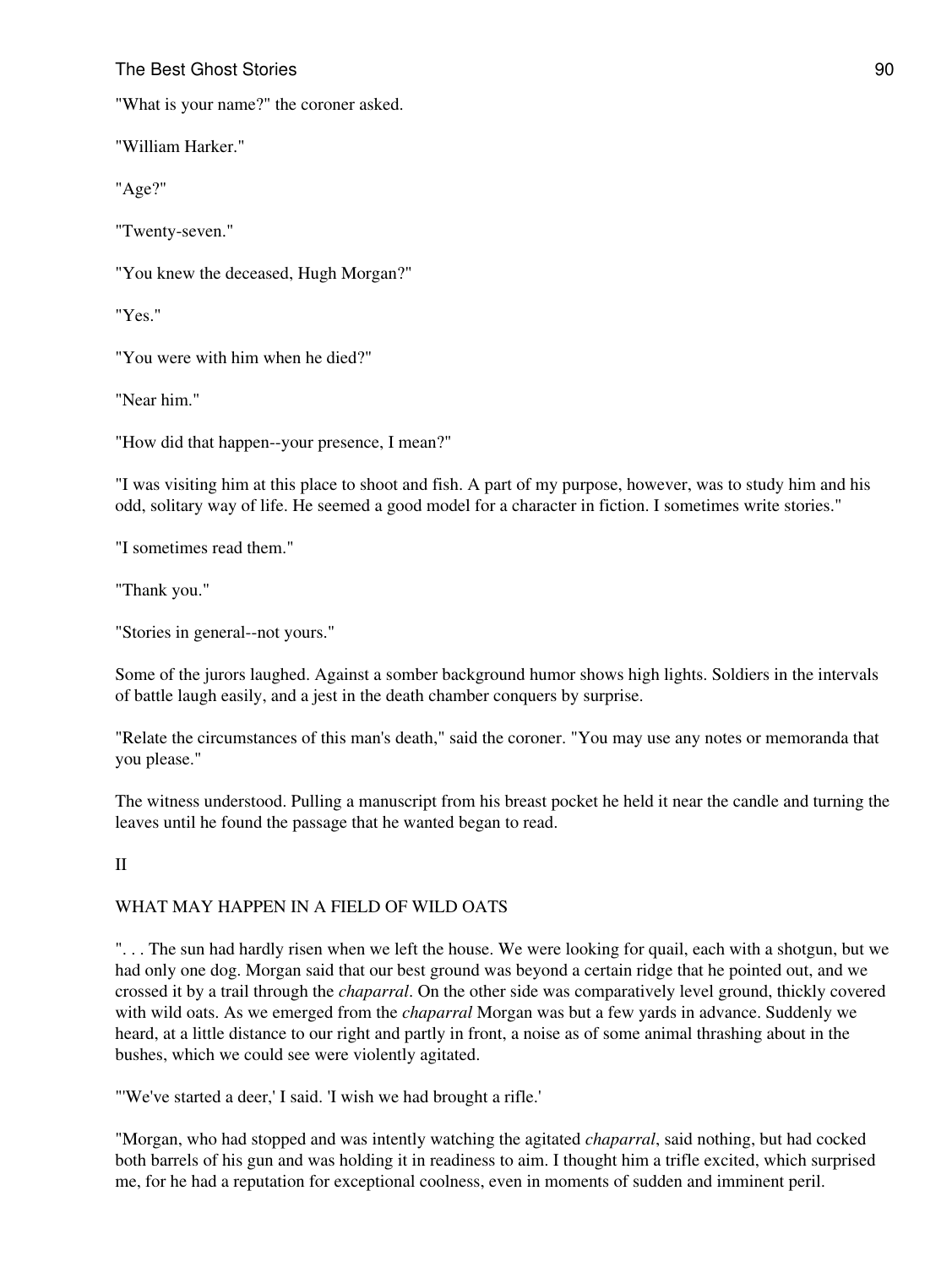"'O, come,' I said. 'You are not going to fill up a deer with quail-shot, are you?'

"Still he did not reply; but catching a sight of his face as he turned it slightly toward me I was struck by the intensity of his look. Then I understood that we had serious business in hand and my first conjecture was that we had 'jumped' a grizzly. I advanced to Morgan's side, cocking my piece as I moved.

"The bushes were now quiet and the sounds had ceased, but Morgan was as attentive to the place as before.

"'What is it? What the devil is it?' I asked.

"'That Damned Thing!' he replied, without turning his head. His voice was husky and unnatural. He trembled visibly.

"I was about to speak further, when I observed the wild oats near the place of the disturbance moving in the most inexplicable way. I can hardly describe it. It seemed as if stirred by a streak of wind, which not only bent it, but pressed it down--crushed it so that it did not rise; and this movement was slowly prolonging itself directly toward us.

"Nothing that I had ever seen had affected me so strangely as this unfamiliar and unaccountable phenomenon, yet I am unable to recall any sense of fear. I remember--and tell it here because, singularly enough, I recollected it then--that once in looking carelessly out of an open window I momentarily mistook a small tree close at hand for one of a group of larger trees at a little distance away. It looked the same size as the others, but being more distinctly and sharply defined in mass and detail seemed out of harmony with them. It was a mere falsification of the law of aerial perspective, but it startled, almost terrified me. We so rely upon the orderly operation of familiar natural laws that any seeming suspension of them is noted as a menace to our safety, a warning of unthinkable calamity. So now the apparently causeless movement of the herbage and the slow, undeviating approach of the line of disturbances were distinctly disquieting. My companion appeared actually frightened, and I could hardly credit my senses when I saw him suddenly throw his gun to his shoulder and fire both barrels at the agitated grain! Before the smoke of the discharge had cleared away I heard a loud savage cry--a scream like that of a wild animal--and flinging his gun upon the ground Morgan sprang away and ran swiftly from the spot. At the same instant I was thrown violently to the ground by the impact of something unseen in the smoke--some soft, heavy substance that seemed thrown against me with great force.

"Before I could get upon my feet and recover my gun, which seemed to have been struck from my hands, I heard Morgan crying out as if in mortal agony, and mingling with his cries were such hoarse, savage sounds as one hears from fighting dogs. Inexpressibly terrified, I struggled to my feet and looked in the direction of Morgan's retreat; and may Heaven in mercy spare me from another sight like that! At a distance of less than thirty yards was my friend, down upon one knee, his head thrown back at a frightful angle, hatless, his long hair in disorder and his whole body in violent movement from side to side, backward and forward. His right arm was lifted and seemed to lack the hand--at least, I could see none. The other arm was invisible. At times, as my memory now reports this extraordinary scene, I could discern but a part of his body; it was as if he had been partly blotted out--I cannot otherwise express it--then a shifting of his position would bring it all into view again.

"All this must have occurred within a few seconds, yet in that time Morgan assumed all the postures of a determined wrestler vanquished by superior weight and strength. I saw nothing but him, and him not always distinctly. During the entire incident his shouts and curses were heard, as if through an enveloping uproar of such sounds of rage and fury as I had never heard from the throat of man or brute!

"For a moment only I stood irresolute, then throwing down my gun I ran forward to my friend's assistance. I had a vague belief that he was suffering from a fit, or some form of convulsion. Before I could reach his side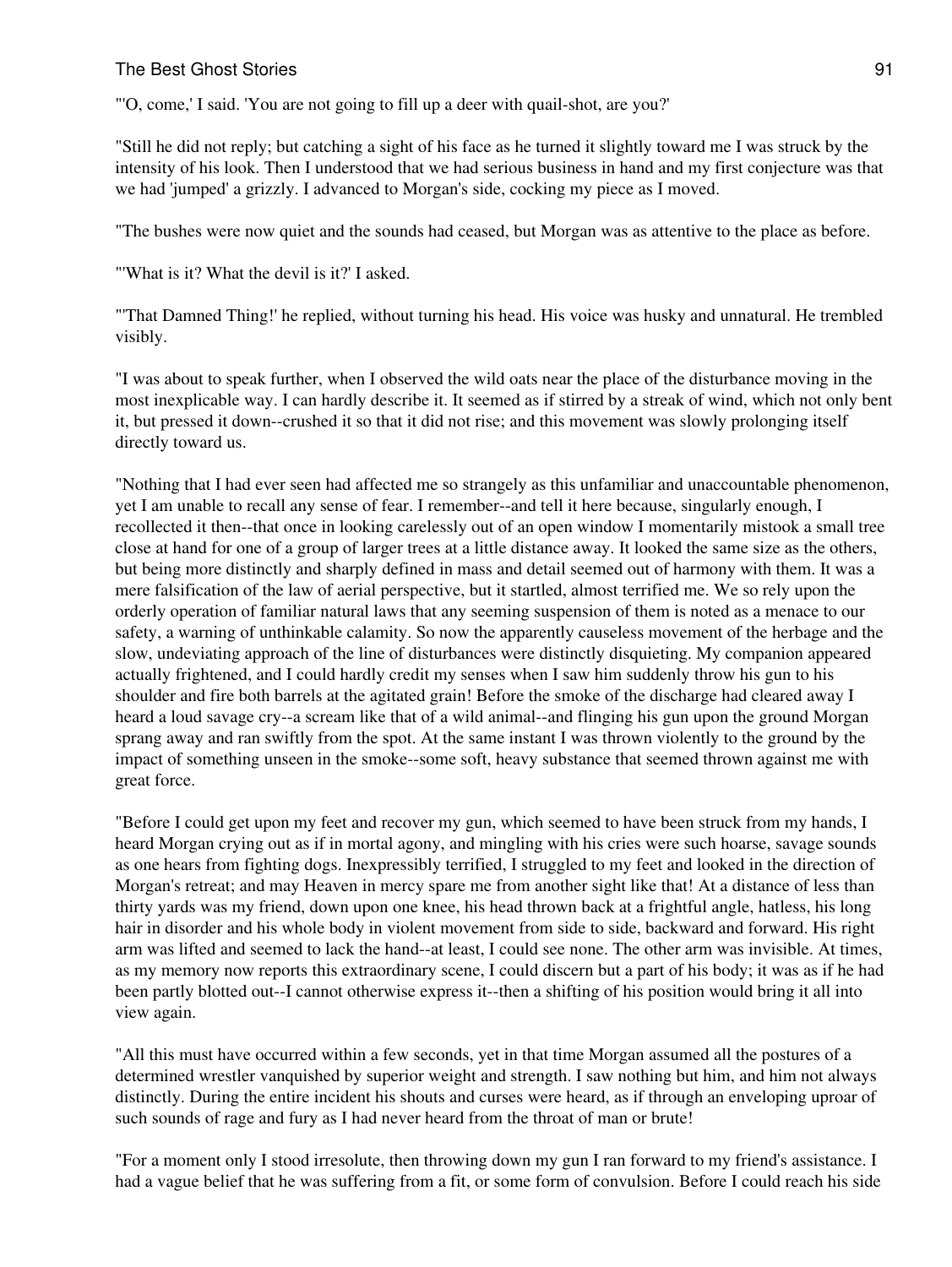# The Best Ghost Stories 622 and 2022 12:00 12:00 12:00 12:00 12:00 12:00 12:00 12:00 12:00 12:00 12:00 12:00 12:00 12:00 12:00 12:00 12:00 12:00 12:00 12:00 12:00 12:00 12:00 12:00 12:00 12:00 12:00 12:00 12:00 12:00 12:00

he was down and quiet. All sounds had ceased, but with a feeling of such terror as even these awful events had not inspired I now saw again the mysterious movement of the wild oats, prolonging itself from the trampled area about the prostrate man toward the edge of a wood. It was only when it had reached the wood that I was able to withdraw my eyes and look at my companion. He was dead."

# III

# A MAN THOUGH NAKED MAY BE IN RAGS

The coroner rose from his seat and stood beside the dead man. Lifting an edge of the sheet he pulled it away, exposing the entire body, altogether naked and showing in the candle-light a claylike yellow. It had, however, broad maculations of bluish black, obviously caused by extravasated blood from contusions. The chest and sides looked as if they had been beaten with a bludgeon. There were dreadful lacerations; the skin was torn in strips and shreds.

The coroner moved round to the end of the table and undid a silk handkerchief which had been passed under the chin and knotted on the top of the head. When the handkerchief was drawn away it exposed what had been the throat. Some of the jurors who had risen to get a better view repented their curiosity and turned away their faces. Witness Harker went to the open window and leaned out across the sill, faint and sick. Dropping the handkerchief upon the dead man's neck the coroner stepped to an angle of the room and from a pile of clothing produced one garment after another, each of which he held up a moment for inspection. All were torn, and stiff with blood. The jurors did not make a closer inspection. They seemed rather uninterested. They had, in truth, seen all this before; the only thing that was new to them being Harker's testimony.

"Gentlemen," the coroner said, "we have no more evidence, I think. Your duty has been already explained to you; if there is nothing you wish to ask you may go outside and consider your verdict."

The foreman rose--a tall, bearded man of sixty, coarsely clad.

"I should like to ask one question, Mr. Coroner," he said. "What asylum did this yer last witness escape from?"

"Mr. Harker," said the coroner, gravely and tranquilly, "from what asylum did you last escape?"

Harker flushed crimson again, but said nothing, and the seven jurors rose and solemnly filed out of the cabin.

"If you have done insulting me, sir," said Harker, as soon as he and the officer were left alone with the dead man, "I suppose I am at liberty to go?"

"Yes."

Harker started to leave, but paused, with his hand on the door latch. The habit of his profession was strong in him--stronger than his sense of personal dignity. He turned about and said:

"The book that you have there--I recognize it as Morgan's diary. You seemed greatly interested in it; you read in it while I was testifying. May I see it? The public would like----"

"The book will cut no figure in this matter," replied the official, slipping it into his coat pocket; "all the entries in it were made before the writer's death."

As Harker passed out of the house the jury reëntered and stood about the table, on which the now covered corpse showed under the sheet with sharp definition. The foreman seated himself near the candle, produced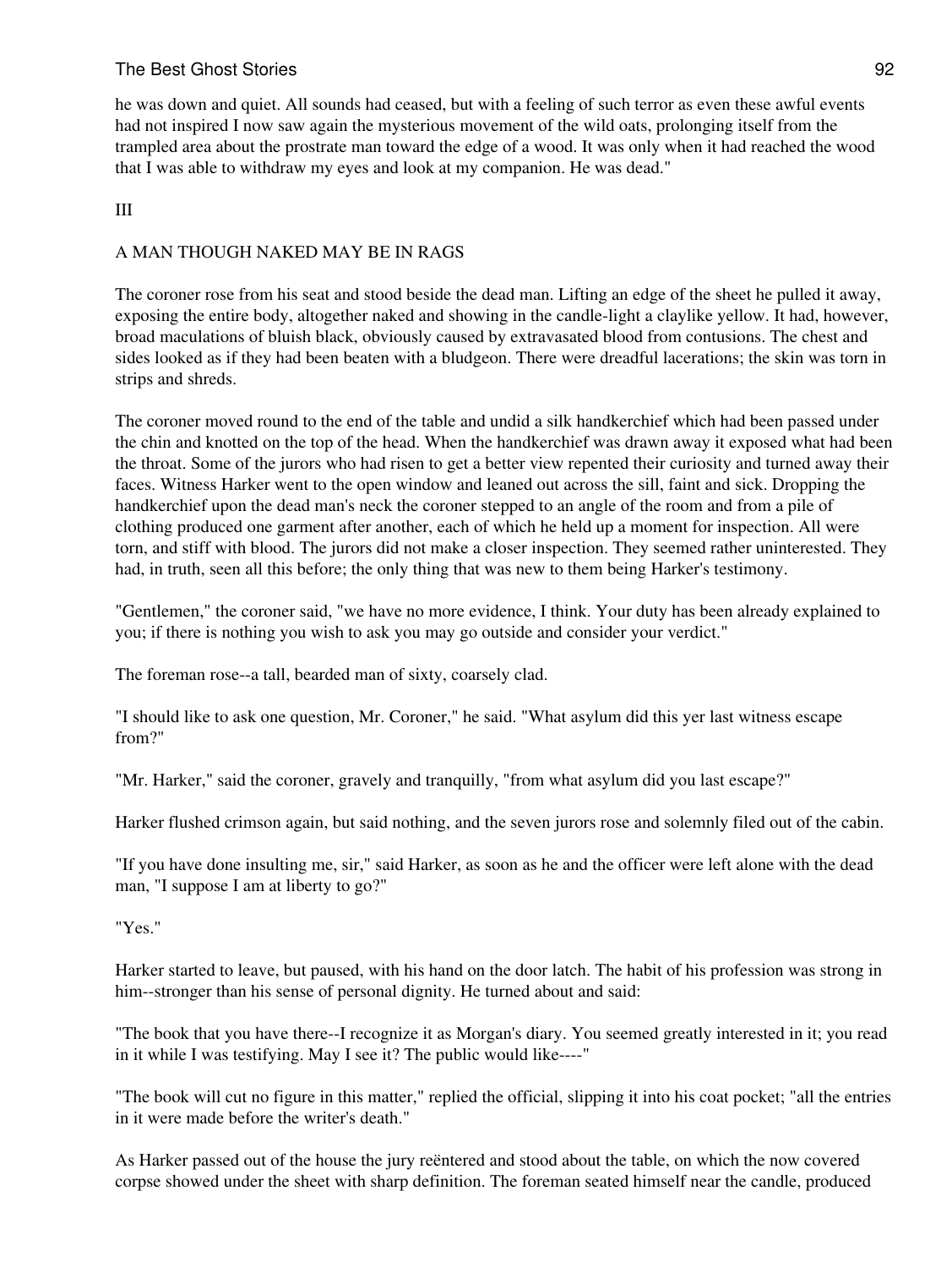from his breast pocket a pencil and scrap of paper and wrote rather laboriously the following verdict, which with various degrees of effort all signed:

"We, the jury, do find that the remains come to their death at the hands of a mountain lion, but some of us thinks, all the same, they had fits."

IV

# AN EXPLANATION FROM THE TOMB

In the diary of the late Hugh Morgan are certain interesting entries having, possibly, a scientific value as suggestions. At the inquest upon his body the book was not put in evidence; possibly the coroner thought it not worth while to confuse the jury. The date of the first of the entries mentioned cannot be ascertained; the upper part of the leaf is torn away; the part of the entry remaining follows:

". . . would run in a half-circle, keeping his head turned always toward the center, and again he would stand still, barking furiously. At last he ran away into the brush as fast as he could go. I thought at first that he had gone mad, but on returning to the house found no other alteration in his manner than what was obviously due to fear of punishment.

"Can a dog see with his nose? Do odors impress some cerebral center with images of the thing that emitted them? . . .

"Sept. 2.--Looking at the stars last night as they rose above the crest of the ridge east of the house, I observed them successively disappear--from left to right. Each was eclipsed but an instant, and only a few at the same time, but along the entire length of the ridge all that were within a degree or two of the crest were blotted out. It was as if something had passed along between me and them; but I could not see it, and the stars were not thick enough to define its outline. Ugh! I don't like this." . . .

Several weeks' entries are missing, three leaves being torn from the book.

"Sept. 27.--It has been about here again--I find evidences of its presence every day. I watched again all last night in the same cover, gun in hand, double-charged with buckshot. In the morning the fresh footprints were there, as before. Yet I would have sworn that I did not sleep--indeed, I hardly sleep at all. It is terrible, insupportable! If these amazing experiences are real I shall go mad; if they are fanciful I am mad already.

"Oct. 3.--I shall not go--it shall not drive me away. No, this is *my* house, *my* land. God hates a coward. . . .

"Oct. 5.--I can stand it no longer; I have invited Harker to pass a few weeks with me--he has a level head. I can judge from his manner if he thinks me mad.

"Oct. 7.--I have the solution of the mystery; it came to me last night--suddenly, as by revelation. How simple--how terribly simple!

"There are sounds that we cannot hear. At either end of the scale are notes that stir no chord of that imperfect instrument, the human ear. They are too high or too grave. I have observed a flock of blackbirds occupying an entire tree-top--the tops of several trees--and all in full song. Suddenly--in a moment--at absolutely the same instant--all spring into the air and fly away. How? They could not all see one another--whole tree-tops intervened. At no point could a leader have been visible to all. There must have been a signal of warning or command, high and shrill above the din, but by me unheard. I have observed, too, the same simultaneous flight when all were silent, among not only blackbirds, but other birds--quail, for example, widely separated by bushes--even on opposite sides of a hill.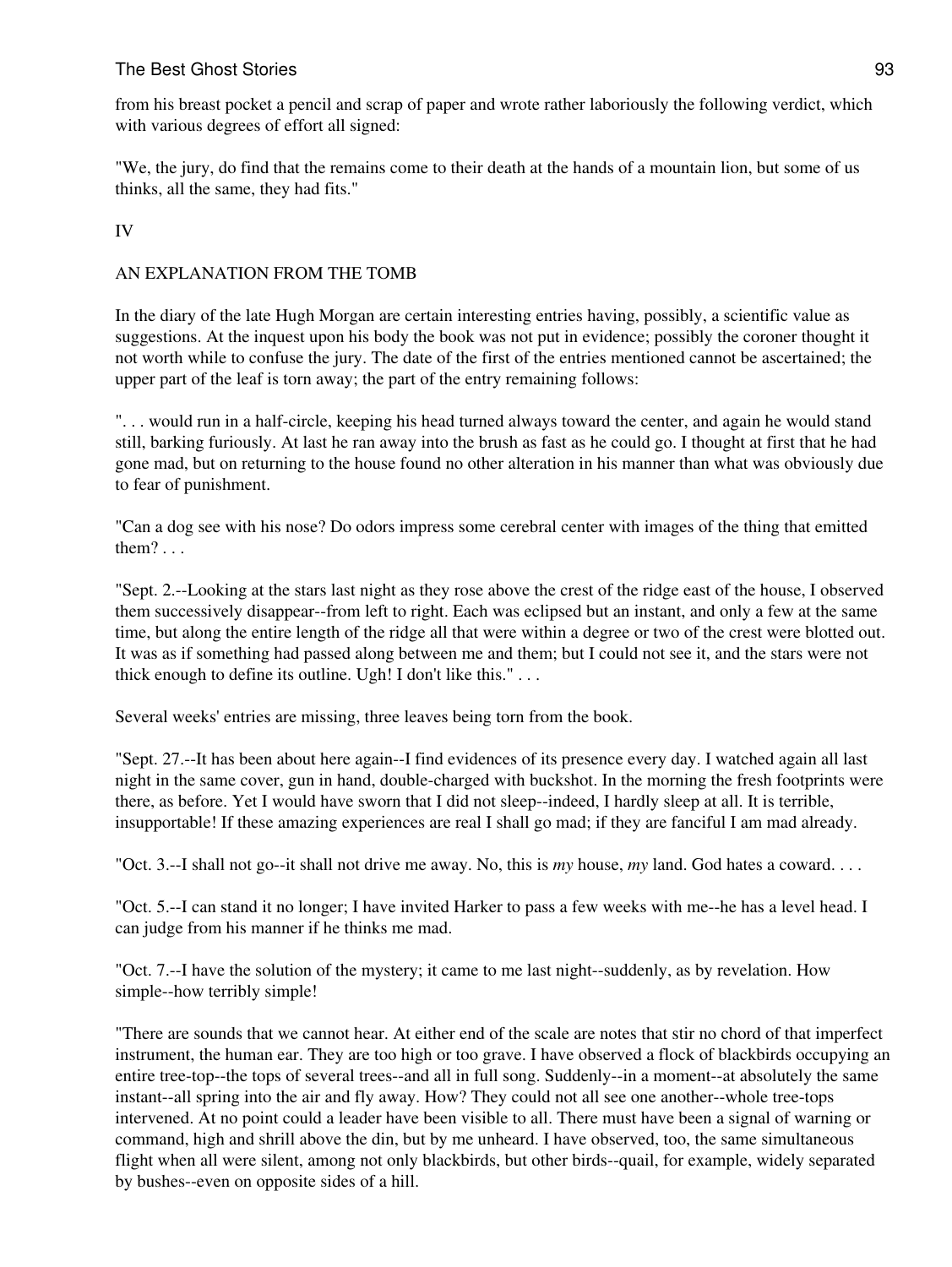## The Best Ghost Stories 64 and 200 million and 200 million and 200 million and 200 million and 200 million and 201 million and 201 million and 201 million and 201 million and 201 million and 201 million and 201 million and

"It is known to seamen that a school of whales basking or sporting on the surface of the ocean, miles apart, with the convexity of the earth between, will sometimes dive at the same instant--all gone out of sight in a moment. The signal has been sounded--too grave for the ear of the sailor at the masthead and his comrades on the deck--who nevertheless feel its vibrations in the ship as the stones of a cathedral are stirred by the bass of the organ.

"As with sounds, so with colors. At each end of the solar spectrum the chemist can detect the presence of what are known as 'actinic' rays. They represent colors--integral colors in the composition of light--which we are unable to discern. The human eye is an imperfect instrument; its range is but a few octaves of the real 'chromatic scale.' I am not mad; there are colors that we cannot see.

"And, God help me! the Damned Thing is of such a color!"

## THE INTERVAL[J]

#### BY VINCENT O'SULLIVAN

#### From *The Boston Evening Transcript*

Mrs. Wilton passed through a little alley leading from one of the gates which are around Regent's Park, and came out on the wide and quiet street. She walked along slowly, peering anxiously from side to side so as not to overlook the number. She pulled her furs closer round her; after her years in India this London damp seemed very harsh. Still, it was not a fog to-day. A dense haze, gray and tinged ruddy, lay between the houses, sometimes blowing with a little wet kiss against the face. Mrs. Wilton's hair and eyelashes and her furs were powdered with tiny drops. But there was nothing in the weather to blur the sight; she could see the faces of people some distance off and read the signs on the shops.

Before the door of a dealer in antiques and second-hand furniture she paused and looked through the shabby uncleaned window at an unassorted heap of things, many of them of great value. She read the Polish name fastened on the pane in white letters.

"Yes; this is the place."

She opened the door, which met her entrance with an ill-tempered jangle. From somewhere in the black depths of the shop the dealer came forward. He had a clammy white face, with a sparse black beard, and wore a skull cap and spectacles. Mrs. Wilton spoke to him in a low voice.

A look of complicity, of cunning, perhaps of irony, passed through the dealer's cynical and sad eyes. But he bowed gravely and respectfully.

"Yes, she is here, madam. Whether she will see you or not I do not know. She is not always well; she has her moods. And then, we have to be so careful. The police--Not that they would touch a lady like you. But the poor alien has not much chance these days."

Mrs. Wilton followed him to the back of the shop, where there was a winding staircase. She knocked over a few things in her passage and stooped to pick them up, but the dealer kept muttering, "It does not matter--surely it does not matter." He lit a candle.

"You must go up these stairs. They are very dark; be careful. When you come to a door, open it and go straight in."

He stood at the foot of the stairs holding the light high above his head and she ascended.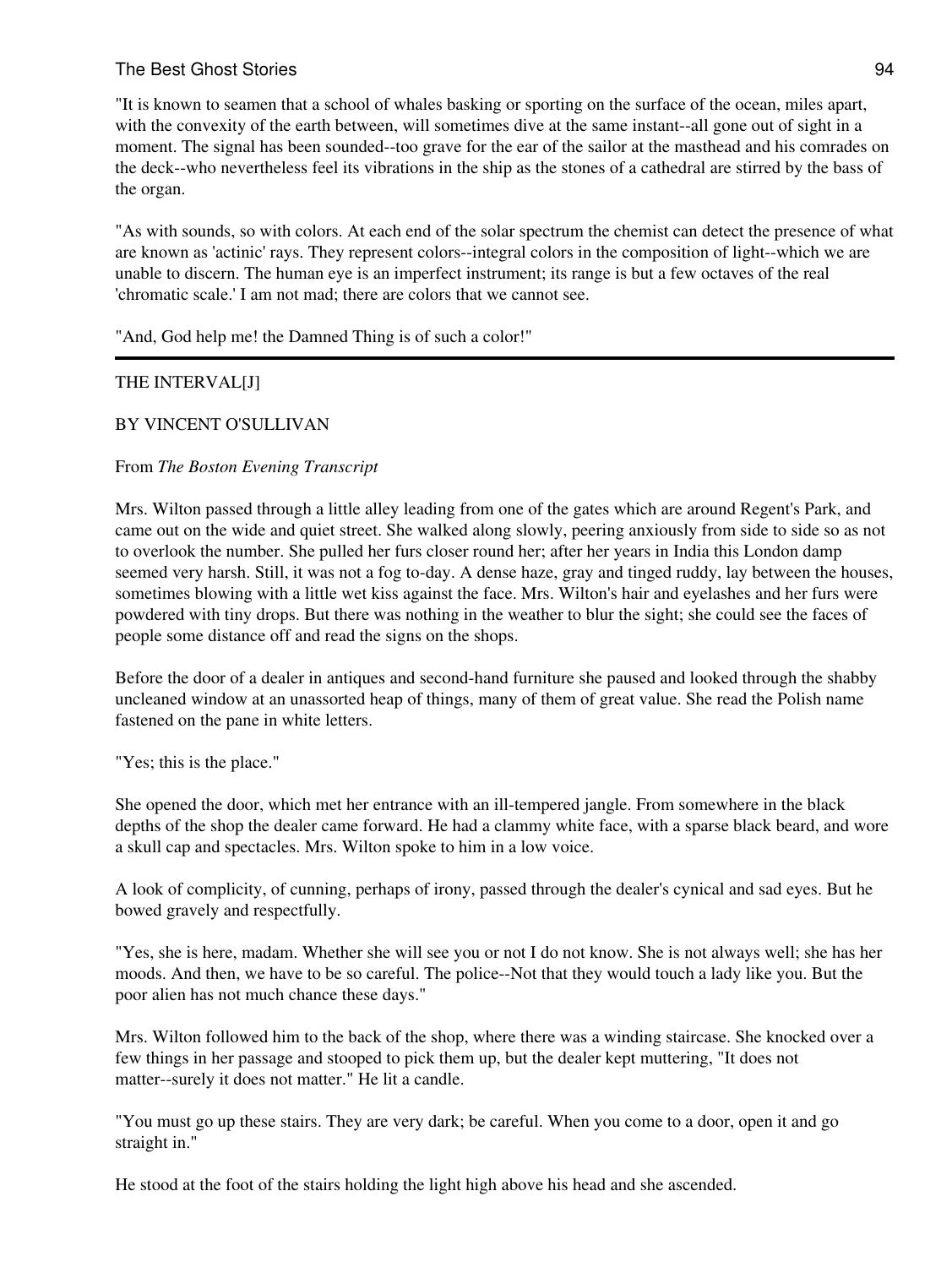## The Best Ghost Stories 65 and 200 million and 200 million and 200 million and 200 million and 200 million and 200 million and 200 million and 200 million and 200 million and 200 million and 200 million and 200 million and

The room was not very large, and it seemed very ordinary. There were some flimsy, uncomfortable chairs in gilt and red. Two large palms were in corners. Under a glass cover on the table was a view of Rome. The room had not a business-like look, thought Mrs. Wilton; there was no suggestion of the office or waiting-room where people came and went all day; yet you would not say that it was a private room which was lived in. There were no books or papers about; every chair was in the place it had been placed when the room was last swept; there was no fire and it was very cold.

To the right of the window was a door covered with a plush curtain. Mrs. Wilton sat down near the table and watched this door. She thought it must be through it that the soothsayer would come forth. She laid her hands listlessly one on top of the other on the table. This must be the tenth seer she had consulted since Hugh had been killed. She thought them over. No, this must be the eleventh. She had forgotten that frightening man in Paris who said he had been a priest. Yet of them all it was only he who had told her anything definite. But even he could do no more than tell the past. He told of her marriage; he even had the duration of it right--twenty-one months. He told too of their time in India--at least, he knew that her husband had been a soldier, and said he had been on service in the "colonies." On the whole, though, he had been as unsatisfactory as the others. None of them had given her the consolation she sought. She did not want to be told of the past. If Hugh was gone forever, then with him had gone all her love of living, her courage, all her better self. She wanted to be lifted out of the despair, the dazed aimless drifting from day to day, longing at night for the morning, and in the morning for the fall of night, which had been her life since his death. If somebody could assure her that it was not all over, that he was somewhere, not too far away, unchanged from what he had been here, with his crisp hair and rather slow smile and lean brown face, that he saw her sometimes, that he had not forgotten her. . . .

#### "Oh, Hugh, darling!"

When she looked up again the woman was sitting there before her. Mrs. Wilton had not heard her come in. With her experience, wide enough now, of seers and fortune-tellers of all kinds, she saw at once that this woman was different from the others. She was used to the quick appraising look, the attempts, sometimes clumsy, but often cleverly disguised, to collect some fragments of information whereupon to erect a plausible vision. But this woman looked as if she took it out of herself.

Not that her appearance suggested intercourse with the spiritual world more than the others had done; it suggested that, in fact, considerably less. Some of the others were frail, yearning, evaporated creatures, and the ex-priest in Paris had something terrible and condemned in his look. He might well sup with the devil, that man, and probably did in some way or other.

But this was a little fat, weary-faced woman about fifty, who only did not look like a cook because she looked more like a sempstress. Her black dress was all covered with white threads. Mrs. Wilton looked at her with some embarrassment. It seemed more reasonable to be asking a woman like this about altering a gown than about intercourse with the dead. That seemed even absurd in such a very commonplace presence. The woman seemed timid and oppressed: she breathed heavily and kept rubbing her dingy hands, which looked moist, one over the other; she was always wetting her lips, and coughed with a little dry cough. But in her these signs of nervous exhaustion suggested overwork in a close atmosphere, bending too close over the sewing-machine. Her uninteresting hair, like a rat's pelt, was eked out with a false addition of another color. Some threads had got into her hair too.

Her harried, uneasy look caused Mrs. Wilton to ask compassionately: "Are you much worried by the police?"

"Oh, the police! Why don't they leave us alone? You never know who comes to see you. Why don't they leave me alone? I'm a good woman. I only think. What I do is no harm to any one." . . .

She continued in an uneven querulous voice, always rubbing her hands together nervously. She seemed to the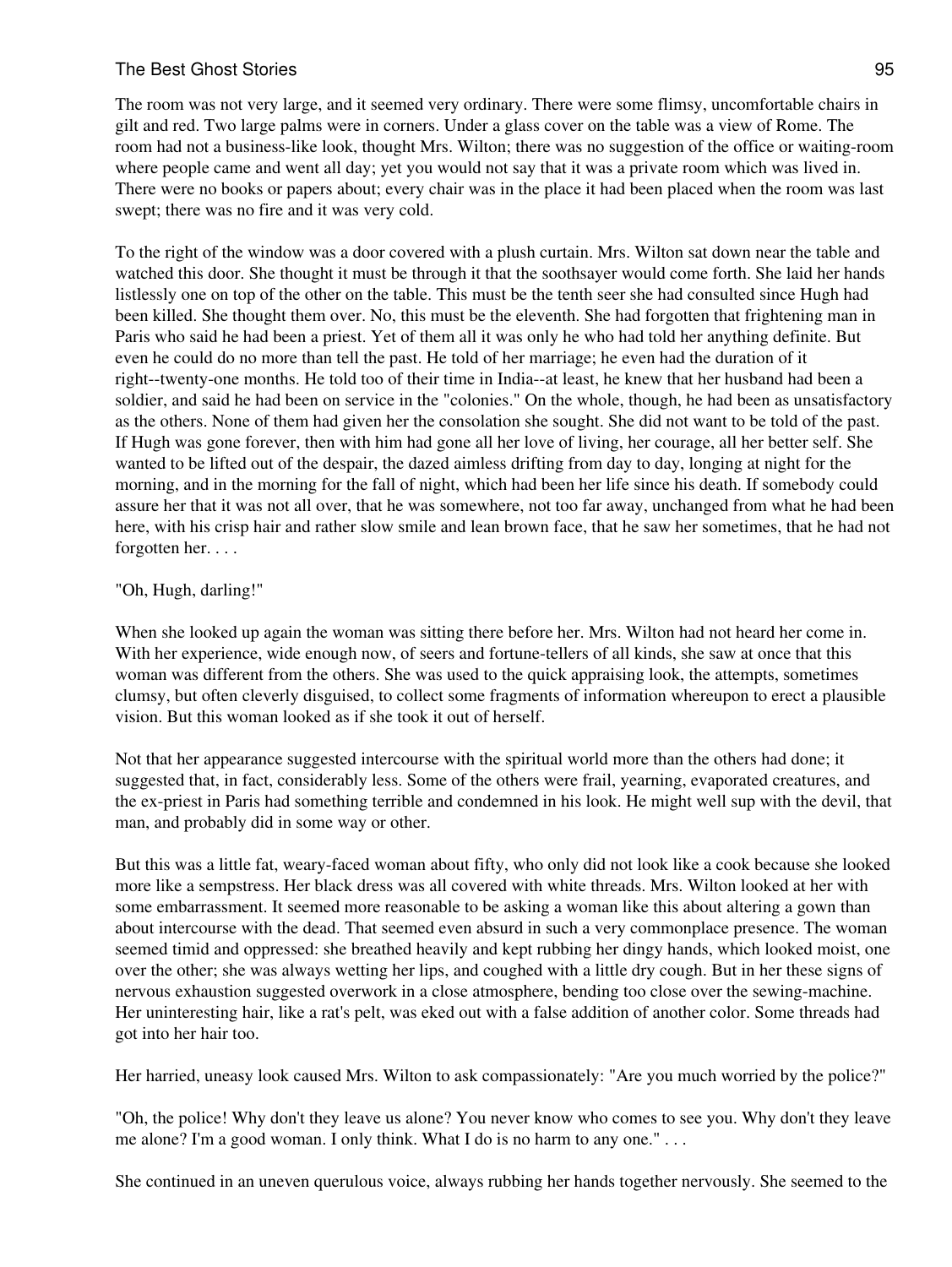#### The Best Ghost Stories **96** and the Best Ghost Stories **96** and the Best Ghost Stories **96** and the Best Ghost Stories **96** and the Best Ghost Stories **96** and the Best Ghost Stories **96** and the Best Ghost Stories **96** an

visitor to be talking at random, just gabbling, like children do sometimes before they fall asleep.

"I wanted to explain----" hesitated Mrs. Wilton.

But the woman, with her head pressed close against the back of the chair, was staring beyond her at the wall. Her face had lost whatever little expression it had; it was blank and stupid. When she spoke it was very slowly and her voice was guttural.

"Can't you see him? It seems strange to me that you can't see him. He is so near you. He is passing his arm round your shoulders."

This was a frequent gesture of Hugh's. And indeed at that moment she felt that somebody was very near her, bending over her. She was enveloped in tenderness. Only a very thin veil, she felt, prevented her from seeing. But the woman saw. She was describing Hugh minutely, even the little things like the burn on his right hand.

"Is he happy? Oh, ask him does he love me?"

The result was so far beyond anything she had hoped for that she was stunned. She could only stammer the first thing that came into her head. "Does he love me?"

"He loves you. He won't answer, but he loves you. He wants me to make you see him; he is disappointed, I think, because I can't. But I can't unless you do it yourself."

After a while she said:

"I think you will see him again. You think of nothing else. He is very close to us now."

Then she collapsed, and fell into a heavy sleep and lay there motionless, hardly breathing. Mrs. Wilton put some notes on the table and stole out on tip-toe.

\* \* \* \* \*

She seemed to remember that downstairs in the dark shop the dealer with the waxen face detained her to show some old silver and jewelry and such like. But she did not come to herself, she had no precise recollection of anything, till she found herself entering a church near Portland Place. It was an unlikely act in her normal moments. Why did she go in there? She acted like one walking in her sleep.

The church was old and dim, with high black pews. There was nobody there. Mrs. Wilton sat down in one of the pews and bent forward with her face in her hands.

After a few minutes she saw that a soldier had come in noiselessly and placed himself about half-a-dozen rows ahead of her. He never turned round; but presently she was struck by something familiar in the figure. First she thought vaguely that the soldier looked like her Hugh. Then, when he put up his hand, she saw who it was.

She hurried out of the pew and ran towards him. "Oh, Hugh, Hugh, have you come back?"

He looked round with a smile. He had not been killed. It was all a mistake. He was going to speak. . . .

Footsteps sounded hollow in the empty church. She turned and glanced down the dim aisle.

It was an old sexton or verger who approached. "I thought I heard you call," he said.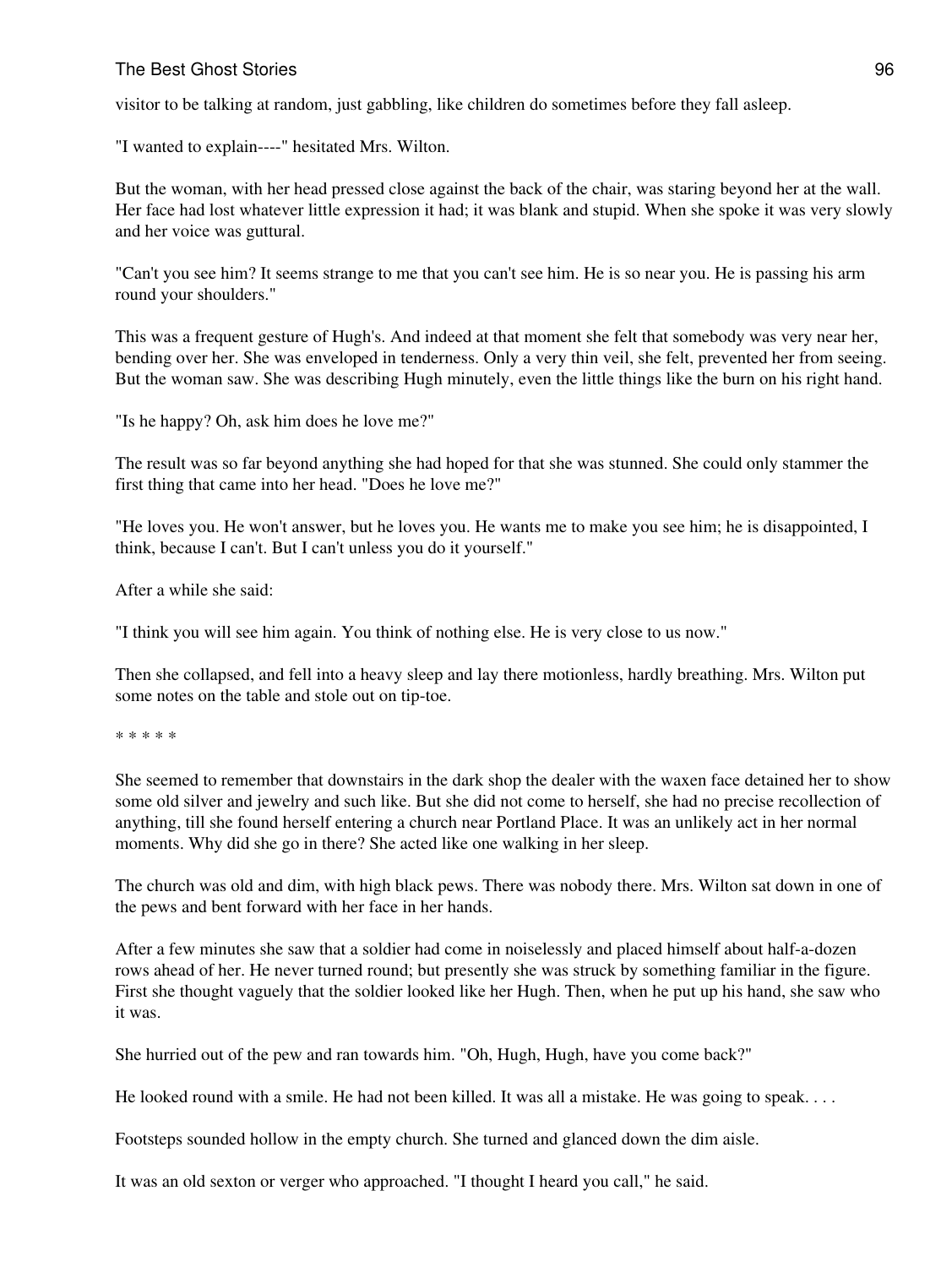"I was speaking to my husband." But Hugh was nowhere to be seen.

"He was here a moment ago." She looked about in anguish. "He must have gone to the door."

"There's nobody here," said the old man gently. "Only you and me. Ladies are often taken funny since the war. There was one in here yesterday afternoon said she was married in this church and her husband had promised to meet her here. Perhaps you were married here?"

"No," said Mrs. Wilton, desolately. "I was married in India."

\* \* \* \* \*

It might have been two or three days after that, when she went into a small Italian restaurant in the Bayswater district. She often went out for her meals now: she had developed an exhausting cough, and she found that it somehow became less troublesome when she was in a public place looking at strange faces. In her flat there were all the things that Hugh had used; the trunks and bags still had his name on them with the labels of places where they had been together. They were like stabs. In the restaurant, people came and went, many soldiers too among them, just glancing at her in her corner.

This day, as it chanced, she was rather late and there was nobody there. She was very tired. She nibbled at the food they brought her. She could almost have cried from tiredness and loneliness and the ache in her heart.

Then suddenly he was before her, sitting there opposite at the table. It was as it was in the days of their engagement, when they used sometimes to lunch at restaurants. He was not in uniform. He smiled at her and urged her to eat, just as he used in those days. . . .

I met her that afternoon as she was crossing Kensington Gardens, and she told me about it.

"I have been with Hugh." She seemed most happy.

"Did he say anything?"

"N-no. Yes. I think he did, but I could not quite hear. My head was so very tired. The next time----"

\* \* \* \* \*

I did not see her for some time after that. She found, I think, that by going to places where she had once seen him--the old church, the little restaurant--she was more certain to see him again. She never saw him at home. But in the street or the park he would often walk along beside her. Once he saved her from being run over. She said she actually felt his hand grabbing her arm, suddenly, when the car was nearly upon her.

She had given me the address of the clairvoyant; and it is through that strange woman that I know--or seem to know--what followed.

Mrs. Wilton was not exactly ill last winter, not so ill, at least, as to keep to her bedroom. But she was very thin, and her great handsome eyes always seemed to be staring at some point beyond, searching. There was a look in them that seamen's eyes sometimes have when they are drawing on a coast of which they are not very certain. She lived almost in solitude: she hardly ever saw anybody except when they sought her out. To those who were anxious about her she laughed and said she was very well.

One sunny morning she was lying awake, waiting for the maid to bring her tea. The shy London sunlight peeped through the blinds. The room had a fresh and happy look.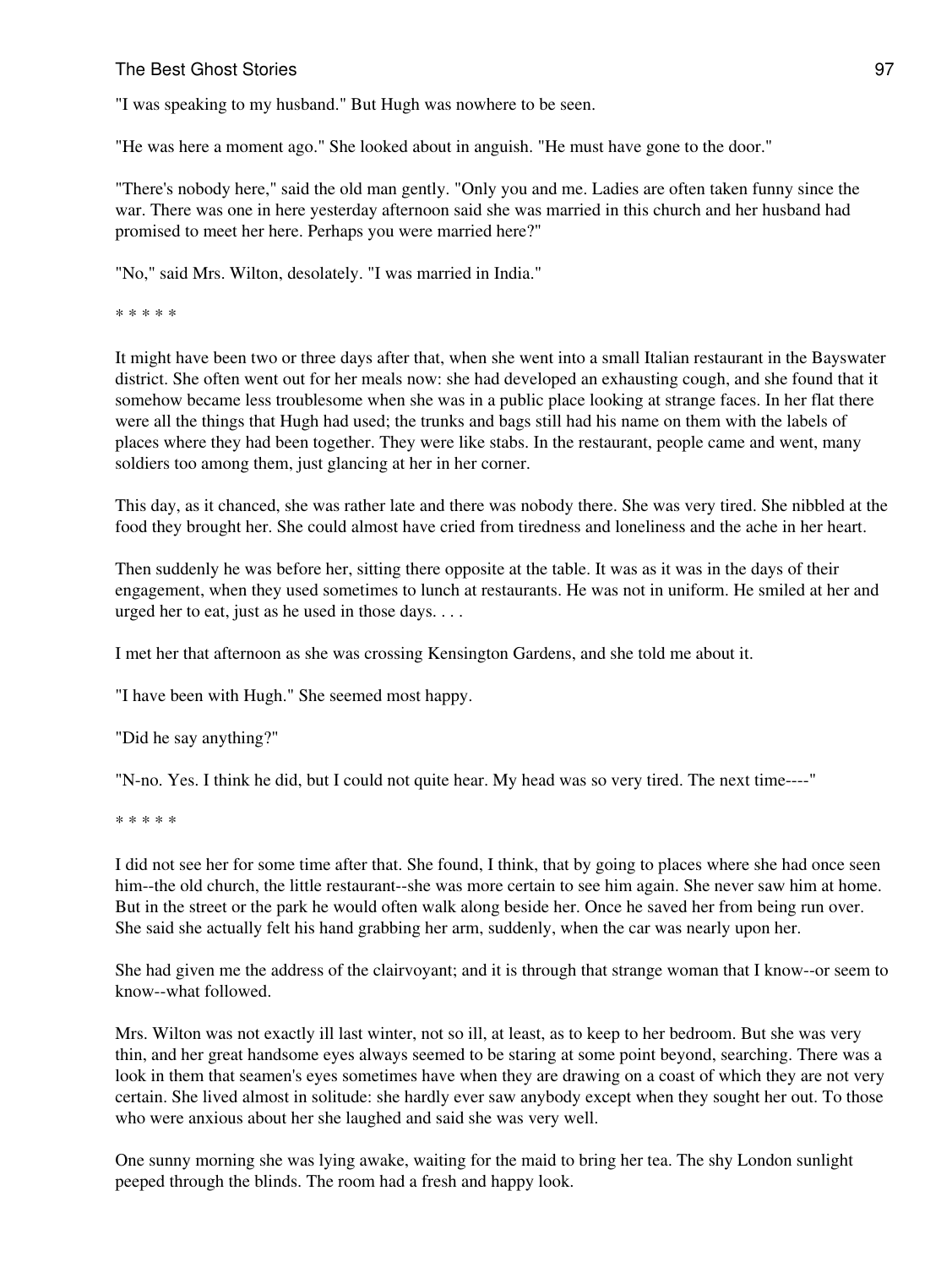## The Best Ghost Stories 68 and the Stories 68 and the Stories of the Stories 68 and the Stories 68 and the Stories 68 and the Stories 68 and the Stories 68 and the Stories 68 and the Stories 68 and the Stories 68 and the St

When she heard the door open she thought that the maid had come in. Then she saw that Hugh was standing at the foot of the bed. He was in uniform this time, and looked as he had looked the day he went away.

"Oh, Hugh, speak to me! Will you not say just one word?"

He smiled and threw back his head, just as he used to in the old days at her mother's house when he wanted to call her out of the room without attracting the attention of the others. He moved towards the door, still signing to her to follow him. He picked up her slippers on his way and held them out to her as if he wanted her to put them on. She slipped out of bed hastily. . . .

\* \* \* \* \*

It is strange that when they came to look through her things after her death the slippers could never be found.

#### FOOTNOTE:

[J] Copyright, 1917, by The Boston Transcript Co. Copyright, 1918, by Vincent O'Sullivan.

#### "DEY AIN'T NO GHOSTS"[K]

#### BY ELLIS PARKER BUTLER

Once 'pon a time dey was a li'l' black boy whut he name was Mose. An' whin he come erlong to be 'bout knee-high to a mewel, he 'gin to git powerful 'fraid ob ghosts, 'ca'se dat am sure a mighty ghostly location whut he lib' in, 'ca'se dey's a grabeyard in de hollow, an' a buryin'-ground on de hill, an' a cemuntary in betwixt an' between, an' dey ain't nuffin' but trees nowhar excipt in de clearin' by de shanty an' down de hollow whar de pumpkin-patch am.

An' whin de night come' erlong, dey ain't no sounds *at* all whut kin be heard in dat locality but de rain-doves, whut mourn out, "Oo-*oo*-o-o-o!" jes dat trembulous *an'* scary, an' de owls, whut mourn out, "Whut-*whoo*-o-o-o!" more trembulous an' scary dan dat, an' de wind, whut mourn out, "You-*you*-o-o-o!" mos' scandalous' trembulous an' scary ob all. Dat a powerful onpleasant locality for a li'l' black boy whut he name was Mose.

'Ca'se dat li'l' black boy he so specially black he can't be seen in de dark *at* all 'cept by de whites ob he eyes. So whin he go' outen de house *at* night, he ain't dast shut he eyes, 'ca'se den ain't nobody can see him in de least. He jest as invidsible as nuffin'. An' who know' but whut a great, big ghost bump right into him 'ca'se it can't see him? An' dat shore w'u'd scare dat li'l' black boy powerful' bad, 'ca'se yever'body knows whut a cold, damp pussonality a ghost is.

So whin dat li'l' black Mose go' outen de shanty at night, he keep' he eyes wide open, you may be shore. By day he eyes 'bout de size ob butter-pats, an' come sundown he eyes 'bout de size ob saucers; but whin he go' outen de shanty at night, he eyes am de size ob de white chiny plate whut set on de mantel; an' it powerful' hard to keep eyes whut am de size ob dat from a-winkin' an' a-blinkin'.

So whin Hallowe'en come erlong, dat lil' black Mose he jes mek' up he mind he ain't gwine outen he shack *at* all. He cogitate' he gwine stay right snug in de shack wid he pa an' he ma, 'ca'se de rain-doves tek notice dat de ghosts are philanderin' roun' de country, 'ca'se dey mourn out, "Oo-*oo*-o-o-o!" an' de owls dey mourn out, "Whut-*whoo*-o-o-o!" and de wind mourn out, "You-*you*-o-o-o!" De eyes ob dat li'l' black Mose dey as big as de white chiny plate whut set on de mantel by side de clock, an' de sun jes a-settin'.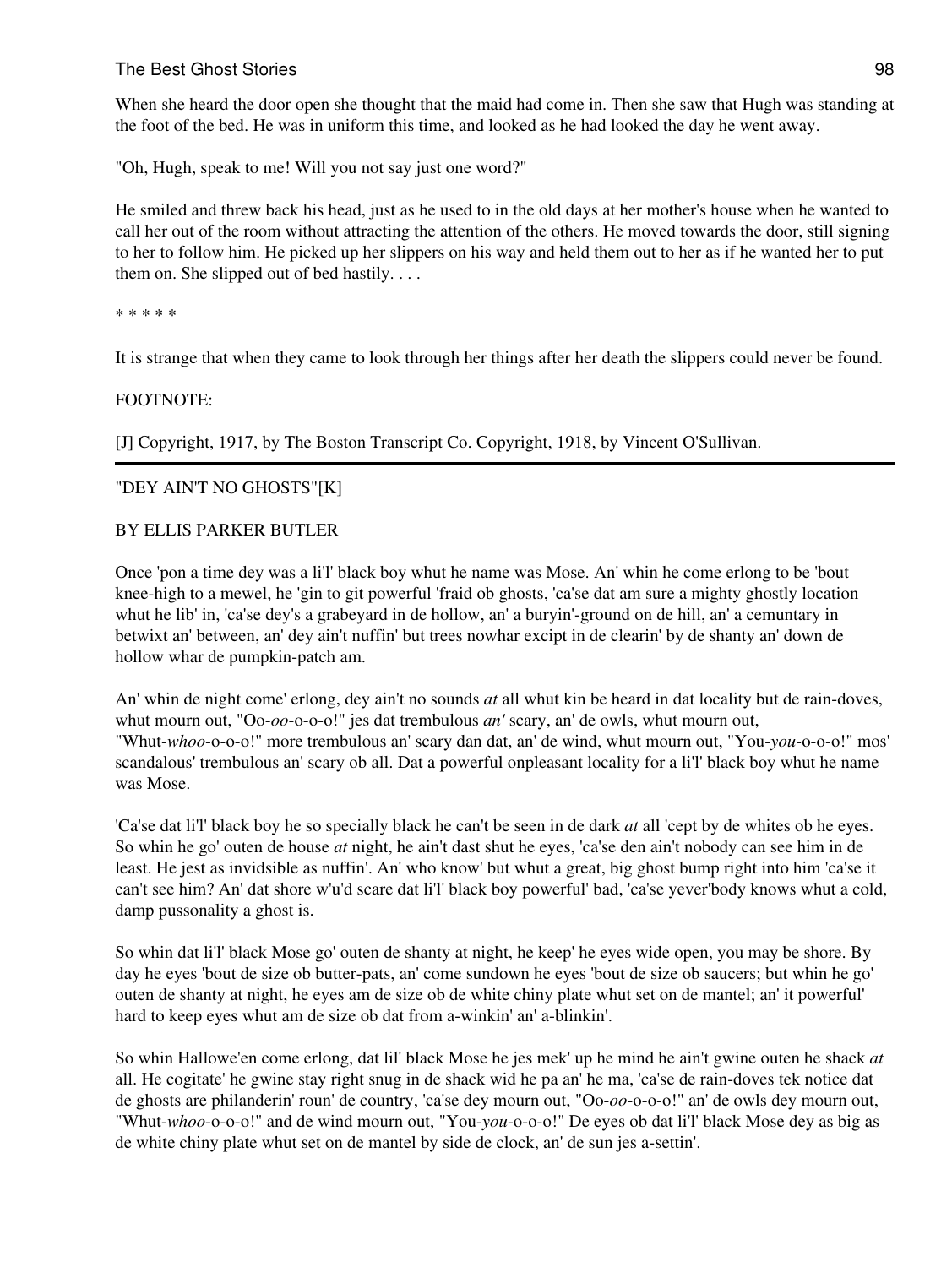So dat all right. Li'l' black Mose he scrooge' back in de corner by de fireplace, an' he 'low' he gwine stay dere till he gwine *to* bed. But byme-by Sally Ann, whut live' up de road, draps in, an' Mistah Sally Ann, whut is her husban', he draps in, an' Zack Badget an' de school-teacher whut board' at Unc' Silas Diggs's house drap in, an' a powerful lot ob folks drap in. An' li'l' black Mose he seen dat gwine be one s'prise-party, an' he right down cheerful 'bout dat.

So all dem folks shake dere hands an' 'low "Howdy," an' some ob dem say: "Why, dere 's li'l Mose! Howdy, li'l' Mose?" An' he so please' he jes grin' an' grin', 'ca'se he aint reckon whut gwine happen. So byme-by Sally Ann, whut live up de road, she say', "Ain't no sort o' Hallowe'en lest we got a jack-o'-lantern." An' de school-teacher, whut board at Unc' Silas Diggs's house, she 'low', "Hallowe'en jes no Hallowe'en *at* all 'thout we got a jack-o'-lantern." An' li'l' black Mose he stop' a-grinnin', an' he scrooge' so far back in de corner he 'mos' scrooge frough de wall. But dat ain't no use, 'ca'se he ma say', "Mose, go on down to de pumpkin-patch an' fotch a pumpkin."

"I ain't want to go," say' li'l' black Mose.

"Go on erlong wid yo'," say' he ma, right commandin'.

"I ain't want to go," say' Mose ag'in.

"Why ain't yo' want to go?" he ma ask'.

"'Case I 's afraid ob de ghosts," say' li'l' black Mose, an' dat de particular truth an' no mistake.

"Dey ain't no ghosts," say' de school-teacher, whut board at Unc' Silas Diggs's house, right peart.

"'Co'se dey ain't no ghosts," say' Zack Badget, whut dat 'fear'd ob ghosts he ain't dar' come to li'l' black Mose's house ef de school-teacher ain't ercompany him.

"Go 'long wid your ghosts!" say' li'l' black Mose's ma.

"What' yo' pick up dat nomsense?" say' he pa. "Dey ain't no ghosts."

An' dat whut all dat s'prise-party 'low: dey ain't no ghosts. An' dey 'low dey mus' hab a jack-o'-lantern or de fun all sp'iled. So dat li'l' black boy whut he name is Mose he done got to fotch a pumpkin from de pumpkin-patch down de hollow. So he step' outen de shanty an' he stan' on de door-step twell he get' he eyes pried open as big as de bottom ob he ma's wash-tub, mostly, an' he say', "Dey ain't no ghosts." An' he put' one foot on de ground, an' dat was de fust step.

An' de rain-dove say', "Oo-*oo*-o-o-o!"

An' li'l' black Mose he tuck anudder step.

An' de owl mourn' out, "Whut-*whoo*-o-o-o!"

An' li'l' black Mose he tuck anudder step.

An' de wind sob' out, "You-*you*-o-o-o!"

An' li'l' black Mose he tuck one look ober he shoulder, an' he shut he eyes so tight dey hurt round de aidges, an' he pick' up he foots an' run. Yas, sah, he run' right peart fast. An' he say': "Dey ain't no ghosts. Dey ain't no ghosts." An' he run' erlong de paff whut lead' by de buryin'-ground on de hill, 'ca'se dey ain't no fince eround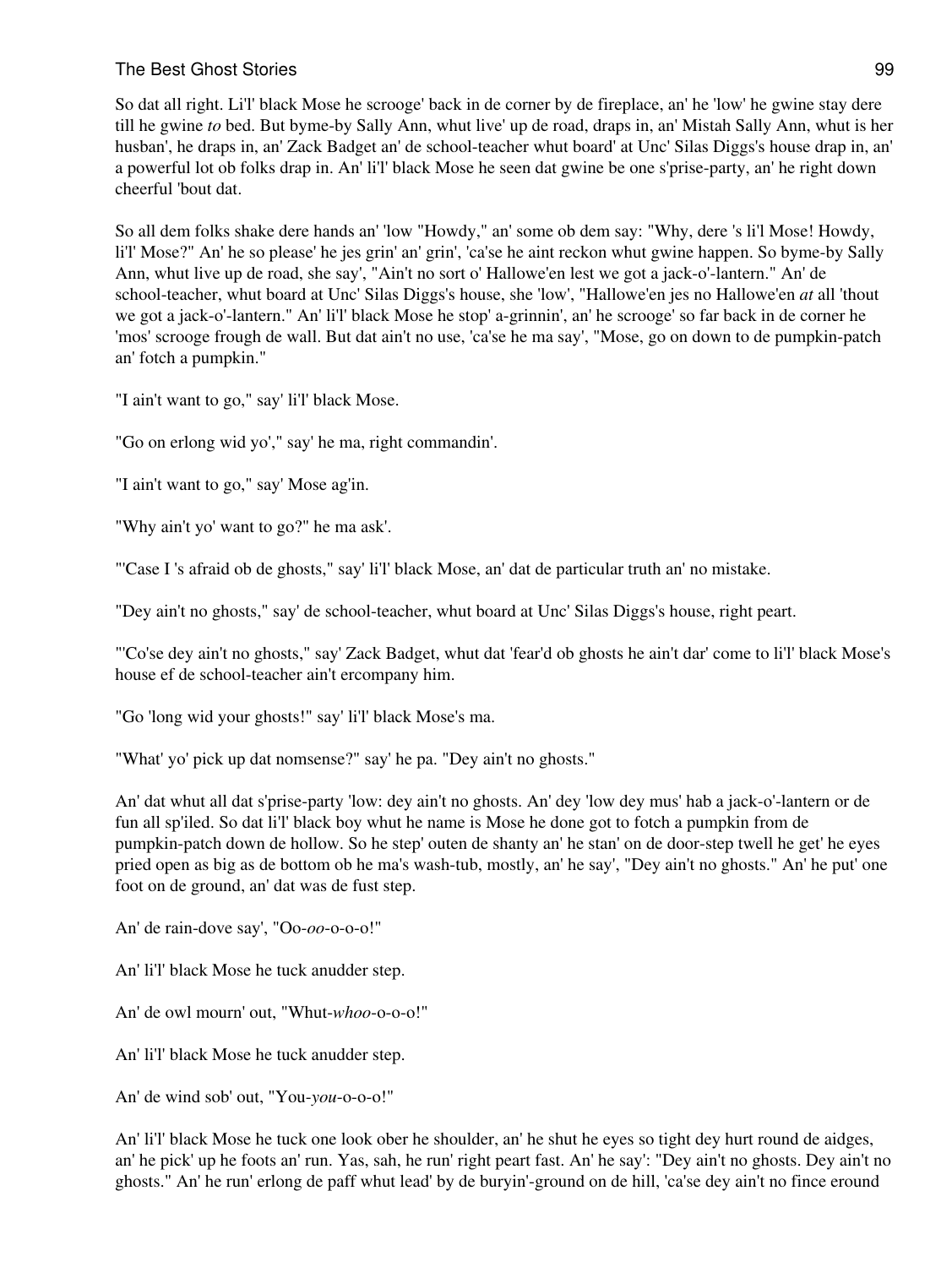dat buryin'-ground *at* all.

No fince; jes de big trees whut de owls an' de rain-doves sot in an' mourn an' sob, an' whut de wind sigh an' cry frough. An' byme-by somefin' jes *brush'* li'l' Mose on de arm, which mek' him run jes a bit more faster. An' byme-by somefin' jes *brush'* li'l' Mose on de cheek, which mek' him run erbout as fast as he can. An' byme-by somefin' *grab'* li'l' Mose by de aidge of he coat, an' he fight' an' struggle' an' cry' out: "Dey ain't no ghosts. Dey ain't no ghosts." An' dat ain't nuffin' but de wild brier whut grab' him, an' dat ain't nuffin' but de leaf ob a tree whut brush' he cheek, an' dat ain't nuffin' but de branch ob a hazel-bush whut brush he arm. But he downright scared jes de same, an' he ain't lose no time, 'ca'se de wind an' de owls an' de rain-doves dey signerfy whut ain't no good. So he scoot' past dat buryin'-ground whut on de hill, an' dat cemuntary whut betwixt an' between, an' dat grabeyard in de hollow, twell he come' to de pumpkin-patch, an' he rotch' down an' tek' erhold ob de bestest pumpkin whut in de patch. An' he right smart scared. He jes de mostest scared li'l' black boy whut yever was. He ain't gwine open he eyes fo' nuffin', 'ca'se de wind go, "You-*you*-o-o-o!" an' de owls go, "Whut-*whoo*-o-o-o!" an' de rain-doves go, "Oo-*oo*-o-o-o!"

He jes speculate', "Dey ain't no ghosts," an' wish' he hair don't stand on ind dat way. An' he jes cogitate', "Dey ain't no ghosts," an' wish' he goose-pimples don't rise up dat way. An' he jes 'low', "Dey ain't no ghosts," an' wish' he backbone ain't all trembulous wid chills dat way. So he rotch' down, an' he rotch' down, twell he git' a good hold on dat pricklesome stem of dat bestest pumpkin whut in de patch, an' he jes yank' dat stem wid all he might.

"*Let loosen my head!*" say' a big voice all on a suddent.

Dat li'l' black boy whut he name is Mose he jump' 'most outen he skin. He open' he eyes, an' he 'gin' to shake like de aspen-tree, 'ca'se whut dat a-standin' right dar behint him but a 'mendjous big ghost! Yas, sah, dat de bigges', whites' ghost whut yever was. An' it ain't got no head. Ain't got no head *at* all! Li'l' black Mose he jes drap' on he knees an' he beg' an' pray':

"Oh, 'scuse me! 'Scuse me, Mistah Ghost!" he beg'. "Ah ain't mean no harm *at* all."

"Whut for you try to take my head?" ask' de ghost in dat fearsome voice whut like de damp wind outen de cellar.

"'Scuse me! 'Scuse me!" beg' li'l' Mose. "Ah ain't know dat was yo' head, an' I ain't know you was dar *at* all. 'Scuse me!"

"Ah 'scuse you ef you do me dis favor," say' de ghost. "Ah got somefin' powerful *im*portant to say unto you, an' Ah can't say hit 'ca'se Ah ain't got no head; an' whin Ah ain't got no head, Ah ain't got no mouf, an' whin Ah ain't got no mouf, Ah can't talk *at* all."

An' dat right logical fo' shore. Can't nobody talk whin he ain't got no mouf, an' can't nobody have no mouf whin he ain't got no head, an' whin li'l' black Mose he look', he see' dat ghost ain't got no head *at* all. Nary head.

So de ghost say':

"Ah come on down yere fo' to git a pumpkin fo' a head, an' Ah pick' dat *ix*act pumpkin whut yo' gwine tek, an' Ah don't like dat one bit. No, sah. Ah feel like Ah pick yo' up an' carry yo' away, an' nobody see you no more for yever. But Ah got somefin' powerful *im*portant to say unto yo', an' if yo' pick up dat pumpkin an' sot in on de place whar my head ought to be, Ah let you off dis time, 'ca'se Ah ain't been able to talk fo' so long Ah right hongry to say somefin'."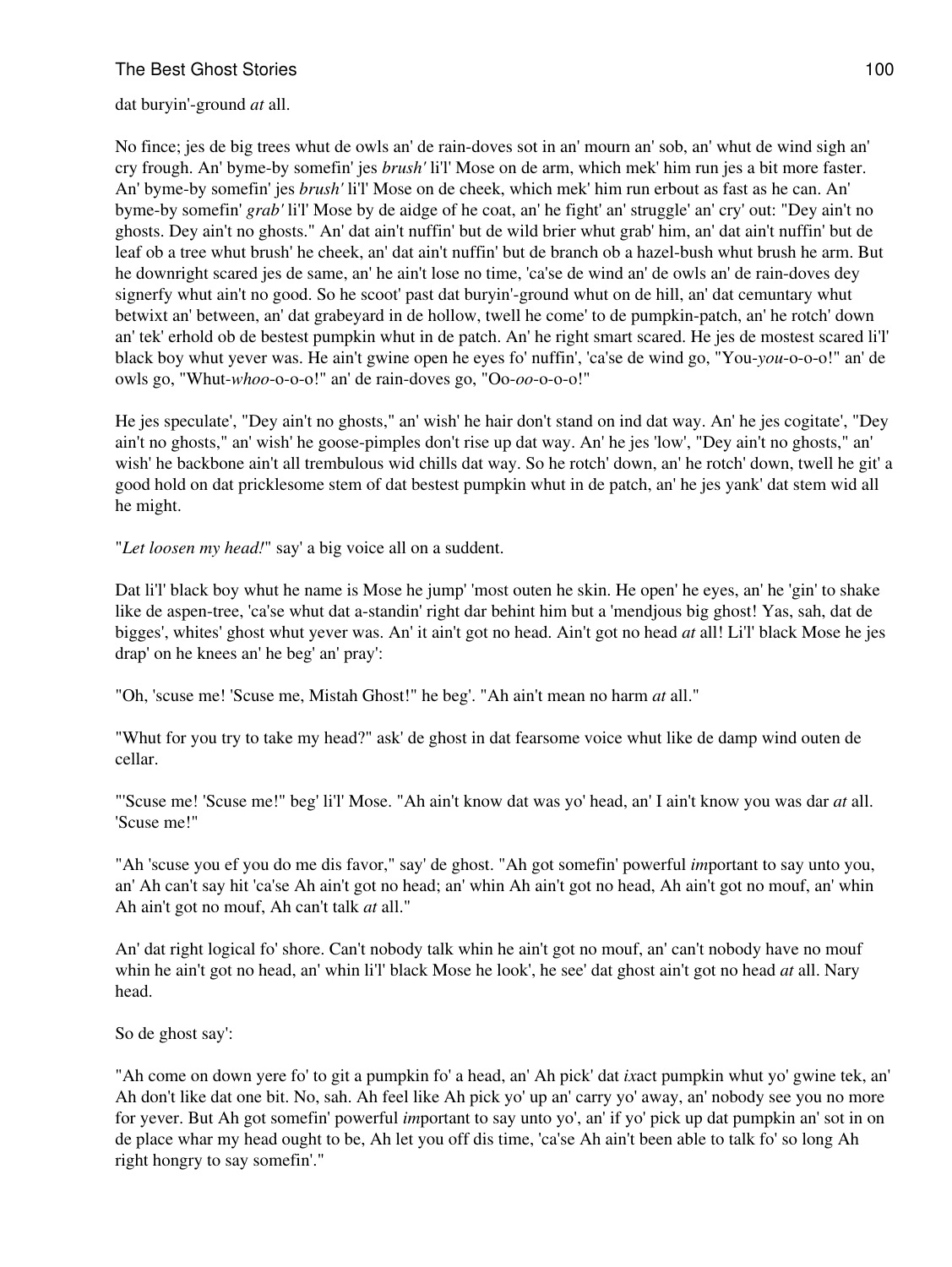So li'l' black Mose he heft up dat pumpkin, an' de ghost he bend' down, an' li'l' black Mose he sot dat pumpkin on dat ghostses neck. An' right off dat pumpkin head 'gin' to wink an' blink like a jack-o'-lantern, an' right off dat pumpkin head 'gin' to glimmer an' glow frough de mouf like a jack-o'-lantern, an' right off dat ghost start' to speak. Yas, sah, dass so.

"Whut yo' want to say unto me?" *in*quire' li'l' black Mose.

"Ah want to tell yo'," say' de ghost, "dat yo' ain't need yever be skeered of ghosts, 'ca'se dey ain't no ghosts."

An' whin he say dat, de ghost jes vanish' away like de smoke in July. He ain't even linger round dat locality like de smoke in Yoctober. He jes dissipate' outen de air, an' he gone *in*tirely.

So li'l' Mose he grab' up de nex' bestest pumpkin an' he scoot'. An' whin he come' to be grabeyard in de hollow, he goin' erlong same as yever, on'y faster, whin he reckon' he 'll pick up a club *in* case he gwine have trouble. An' he rotch' down an' rotch' down an' tek' hold of a likely appearin' hunk o' wood whut right dar. An' whin he grab' dat hunk of wood----

"*Let loosen my leg!*" say' a big voice all on a suddent.

Dat li'l' black boy 'most jump' outen he skin, 'ca'se right dar in de paff is six 'mendjus big ghostes, an' de bigges' ain't got but one leg. So li'l' black Mose jes natchully handed dat hunk of wood to dat bigges' ghost, an' he say':

"'Scuse me, Mistah Ghost; Ah ain't know dis your leg."

An' whut dem six ghostes do but stand round an' confabulate? Yas, sah, dass so. An' whin dey do so, one say':

"'Pears like dis a mighty likely li'l' black boy. Whut we gwine do fo' to *re*ward him fo' politeness?"

An' anudder say':

"Tell him whut de truth is 'bout ghostes."

So de bigges' ghost he say':

"Ah gwine tell yo' somefin' *im*portant whut yever'body don't know: Dey *ain't* no ghosts."

An' whin he say' dat, de ghostes jes natchully vanish away, an' li'l' black Mose he proceed' up de paff. He so scared he hair jes yank' at de roots, an' whin de wind go', "Oo-*oo*-o-o-o!" an' de owl go', "Whut-*whoo*-o-o-o!" an' de rain-doves go, "You-*you*-o-o-o!" he jes tremble' an' shake'. An' byme-by he come' to de cemuntary whut betwixt an' between, an' he shore is mighty skeered, 'ca'se dey is a whole comp'ny of ghostes lined up along de road, an' he 'low' he ain't gwine spind no more time palaverin' wid ghostes. So he step' often de road fo' to go round erbout, an' he step' on a pine-stump whut lay right dar.

"*Git offen my chest!*" say' a big voice all on a suddent, 'ca'se dat stump am been selected by de captain ob de ghostes for to be he chest, 'ca'se he ain't got no chest betwixt he shoulders an' he legs. An' li'l' black Mose he hop' offen dat stump right peart. Yes, *sah*; right peart.

"'Scuse me! 'Scuse me!" dat li'l' black Mose beg' an' plead, an' de ghostes ain't know whuther to eat him all up or not, 'ca'se he step' on de boss ghostes's chest dat a-way. But byme-by they 'low they let him go 'ca'se dat was an accident, an' de captain ghost he say', "Mose, you Mose, Ah gwine let you off dis time, 'ca'se you ain't nuffin' but a misabul li'l' tremblin' nigger; but Ah want you should *re*mimimber one thing mos' particular'."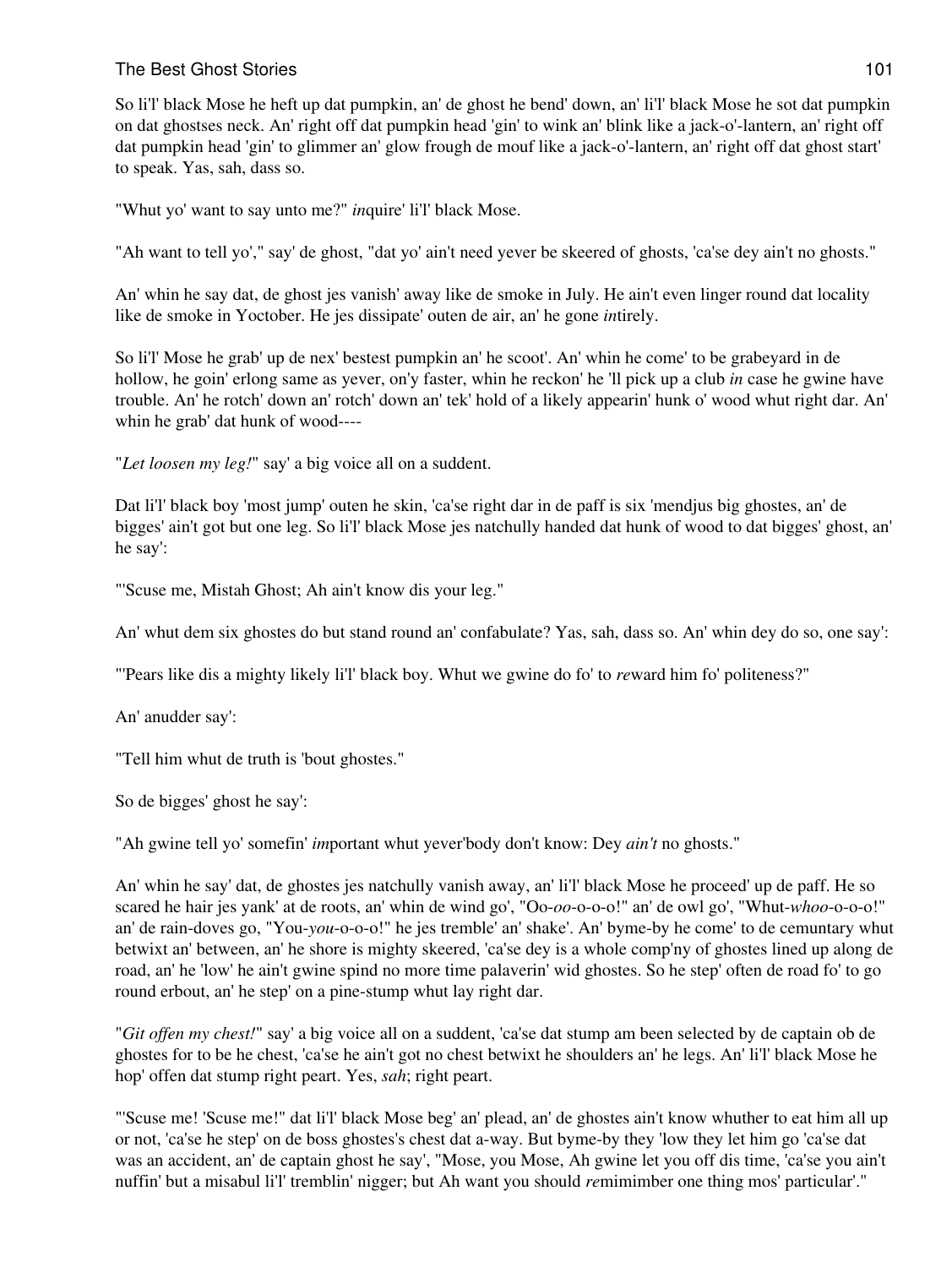"Ya-yas, sah," say' dat li'l' black boy; "Ah'll remimber. Whut is dat Ah got to remimber?"

De captain ghost he swell' up, an' he swell' up, twell he as big as a house, an' he say' in a voice whut shake' de ground:

#### "Dey ain't no ghosts."

So li'l' black Mose he bound to remimber dat, an' he rise' up an' mek' a bow, an' he proceed' toward home right libely. He do, indeed.

An' he gwine along jes as fast as he kin' whin he come' to de aidge ob de buryin'-ground whut on de hill, an' right dar he bound to stop, 'ca'se de kentry round about am so populate' he ain't able to go frough. Yas, sah, seem' like all de ghostes in de world habin' a conferince right dar. Seem' like all de ghosteses whut yever was am havin' a convintion on dat spot. An' dat li'l' black Mose so skeered he jes fall' down on a' old log whut dar an' screech' an' moan'. An' all on a suddent de log up and spoke to li'l' Mose:

#### "*Get offen me! Get offen me!*" yell' dat log.

So li'l' black Mose he git' offen dat log, an' no mistake.

An' soon as he git' offen de log, de log uprise, an' li'l' black Mose he see' dat dat log am de king ob all de ghostes. An' whin de king uprise, all de congregation crowd round li'l' black Mose, an' dey am about leben millium an' a few lift over. Yes, sah; dat de reg'lar annyul Hallowe'en convintion whut li'l' black Mose interrup'. Right dar am all de sperits in de world, an' all de ha'nts in de world, an' all de hobgoblins in de world, an' all de ghouls in de world, an' all de spicters in de world, an' all de ghostes in de world. An' whin dey see li'l' black Mose, dey all gnash dey teef an' grin' 'ca'se it gettin' erlong toward dey-all's lunch-time. So de king, whut he name old Skull-an'-Bones, he step' on top ob li'l' Mose's head, an' he say':

"Gin'l'min, de convintion will come to order. De sicretary please note who is prisint. De firs' business whut come' before de convintion am: whut we gwine do to a li'l' black boy whut stip' on de king an' maul' all ober de king an' treat' de king dat disrespictful'."

An' li'l' black Mose jes moan' an' sob':

"'Scuse me! 'Scuse me, Mistah King! Ah ain't mean no harm *at* all."

But nobody ain't pay no *at*tintion to him *at* all, 'ca'se yevery one lookin' at a monstrous big ha'nt whut name Bloody Bones, whut rose up an' spoke.

"Your Honor, Mistah King, an' gin'l'min *an'* ladies," he say', "dis am a right bad case ob *lazy majesty*, 'ca'se de king been step on. Whin yivery li'l' black boy whut choose' gwine wander round *at* night an' stip on de king ob ghostes, it ain't no time for to palaver, it ain't no time for to prevaricate, it ain't no time for to cogitate, it ain't no time do nuffin' but tell de truth, an' de whole truth, an' nuffin' but de truth."

An' all dem ghostes sicond de motion, an' dey confabulate out loud erbout dat, an' de noise soun' like de rain-doves goin', "Oo-*oo*-o-o-o!" an' de owls goin', "Whut-*whoo*-o-o-o!" an' de wind goin', "You-*you*-o-o-o!" So dat risolution am passed unanermous, an' no mistake.

So de king ob de ghostes, whut name old Skull-an'-Bones, he place' he hand on de head ob li'l' black Mose, an' he hand feel like a wet rag, an' he say':

"Dey ain't no ghosts."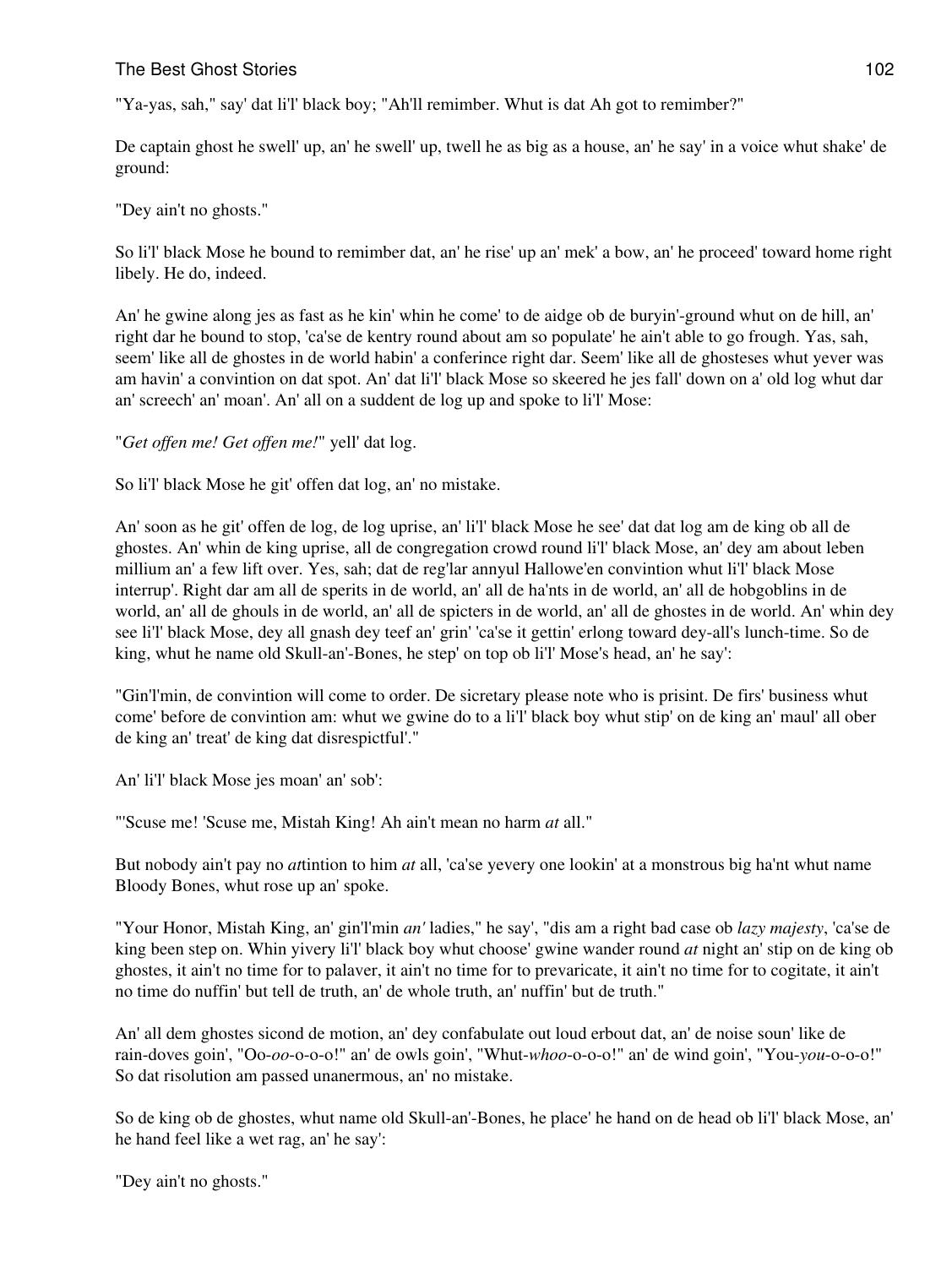## The Best Ghost Stories **103** and the Best Ghost Stories **103** and the Best Ghost Stories **103** and the **103** and the **103** and the **103** and the **103** and the **103** and the **103** and the **103** and the **103** and the **103** a

An' one ob de hairs whut on de head ob li'l' black Mose turn' white.

An' de monstrous big ha'nt whut he name Bloody Bones he lay he hand on de head ob li'l' black Mose, an' he hand feel like a toadstool in de cool ob de day, an' he say':

"Dey ain't no ghosts."

An' anudder ob de hairs whut on de head ob li'l' black Mose turn' white.

An' a heejus sperit whut he name Moldy Pa'm place' he hand on de head ob li'l' black Mose, an' he hand feel like de yunner side ob a lizard, an' he say':

"Dey ain't no ghosts."

An' anudder ob de hairs whut on de head ob li'l' black Mose turn' white *as* snow.

An' a perticklar bend-up hobgoblin he put' he hand on de head ob li'l' black Mose, an' he mek' dat same *re*mark, an' dat whole convintion ob ghostes an' spicters an' ha'nts an' yiver-thing, which am more 'n a millium, pass by so quick dey-all's hands feel lak de wind whut blow outen de cellar whin de day am hot, an' dey-all say, "Dey ain't no ghosts." Yas, sah, dey-all say dem wo'ds so fas' it souun' like de wind whin it moan frough de turkentine-trees whut behind de cider-priss. An' yivery hair whut on li'l' black Mose's head turn' white. Dat whut happen' whin a li'l' black boy gwine meet a ghost convintion dat-away. Dat's so he ain' gwine forgit to remimber dey ain't no ghostes. 'Ca'se ef a li'l' black boy gwine imaginate dey *is* ghostes, he gwine be skeered in de dark. An' dat a foolish thing for to imaginate.

So prisintly all de ghostes am whiff away, like de fog outen de holler whin de wind blow' on it, an' li'l' black Mose he ain' see no ca'se for to remain in dat locality no longer. He rotch' down, an' he raise' up de pumpkin, an' he perambulate' right quick to he ma's shack, an' he lift' up de latch, an' he open' de do', an' he yenter' in. An' he say':

"Yere's de pumpkin."

An' he ma an' he pa, an' Sally Ann, whut live up de road, an' Mistah Sally Ann, whut her husban', an' Zack Badget, an' de school-teacher whut board at Unc'-Silas Diggs's house, an' all de powerful lot of folks whut come to de doin's, dey all scrooged back in de cornder ob de shack, 'ca'se Zack Badget he been done tell a ghost-tale, an' de rain-doves gwine, "Oo-*oo*-o-o-o!" an' de owls am gwine, "Whut-*whoo*-o-o-o!" and de wind it gwine, "You-*you*-o-o-o!" an' yiver-body powerful skeered. 'Ca'se li'l' black Mose he come' a-fumblin' an' a-rattlin' at de do' jes whin dat ghost-tale mos' skeery, an' yiver'body gwine imaginate dat he a ghost a-fumblin' an' a-rattlin' at de do'. Yas, sah. So li'l' black Mose he turn' he white head, an' he look' roun' an' peer' roun', an' he say':

"Whut you all skeered fo'?"

'Ca'se ef anybody skeered, he want' to be skeered, too. Dat 's natural. But de school-teacher, whut live at Unc' Silas Diggs's house, she say':

"Fo' de lan's sake, we fought you was a ghost!"

So li'l' black Mose he sort ob sniff an' he sort ob sneer, an' he 'low':

"Huh! dey ain't no ghosts."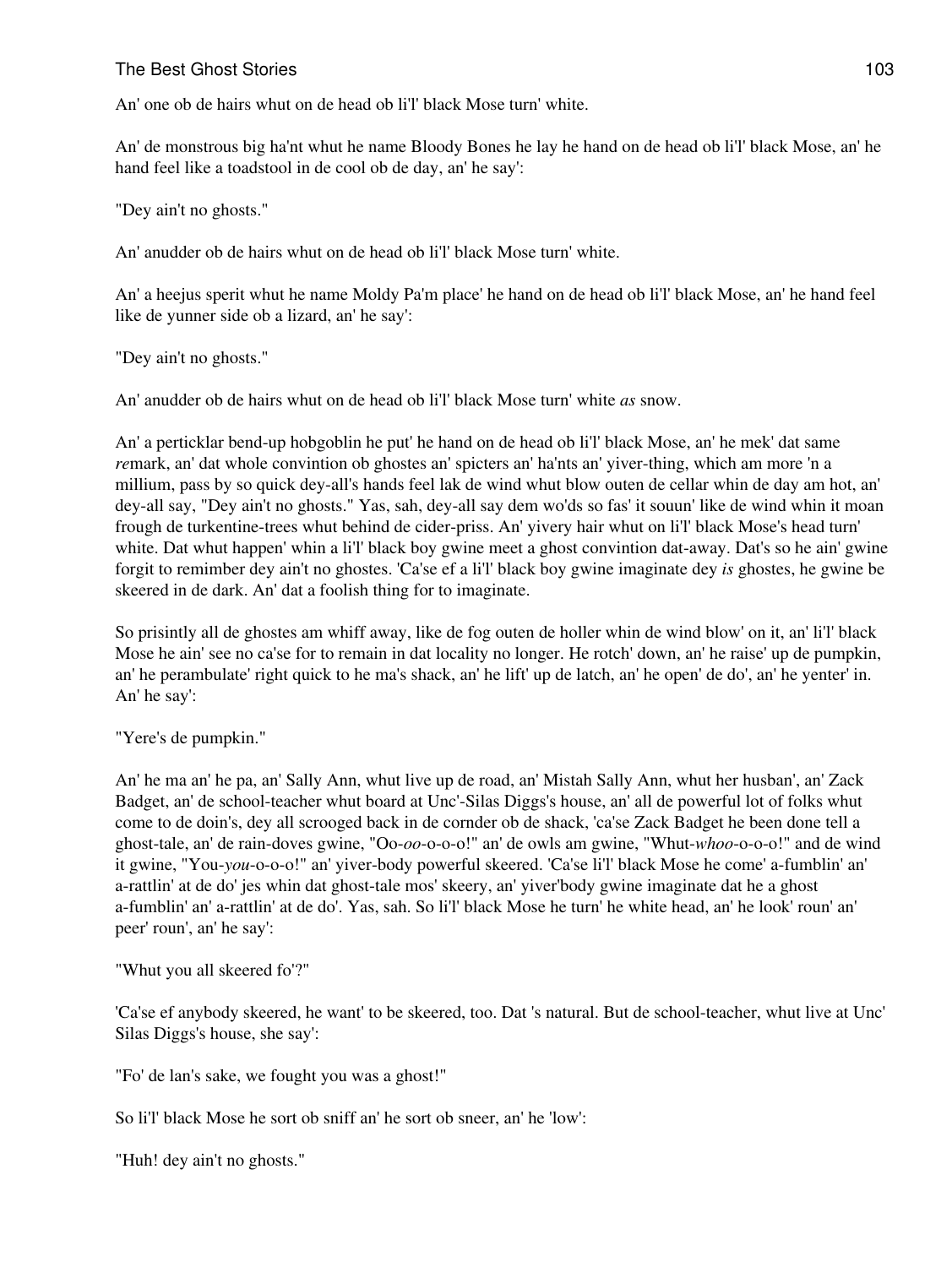Den he ma she powerful took back dat li'l' black Mose he gwine be so uppetish an' contrydict folks whut know 'rifmeticks an' algebricks an' gin'ral countin' widout fingers, like de school-teacher whut board at Unc' Silas Diggs's house knows, an' she say':

"Huh! whut you know 'bout ghosts, anner ways?"

An' li'l' black Mose he jes kinder stan' on one foot, an' he jes kinder suck' he thumb, an' he jes kinder 'low':

"I don' know nuffin' erbout ghosts, 'ca'se dey ain't no ghosts."

So he pa gwine whop him fo' tellin' a fib 'bout dey ain' no ghosts whin yiver'body know' dey is ghosts; but de school-teacher, whut board at Unc' Silas Diggs's house, she tek' note de hair ob li'l' black Mose's head am plumb white, an' she tek' note li'l' black Mose's face am de color ob wood-ash, so she jes retch' one arm round dat li'l' black boy, an' she jes snuggle' him up, an' she say':

"Honey lamb, don't you be skeered; ain' nobody gwine hurt you. How you know dey ain't no ghosts?"

An' li'l' black Mose he kinder lean' up 'g'inst de school-teacher whut board at Unc' Silas Diggs's house, an' he 'low':

"'Ca'se--'ca'se--'ca'se I met de cap'n ghost, an' I met de gin'ral ghost, an' I met de king ghost, an' I met all de ghostes whut yiver was in de whole worl', an' yivery ghost say' de same thing: 'Dey ain't no ghosts.' An' if de cap'n ghost an' de gin'ral ghost an' de king ghost an' all de ghostes in de whole worl' don' know ef dar am ghostes, who does?"

"Das right; das right, honey lamb," say' de school-teacher. And she say': "I been s'picious dey ain' no ghostes dis long whiles, an' now I know. Ef all de ghostes say dey ain' no ghosts, dey *ain'* no ghosts."

So yiver'body 'low' dat so 'cep' Zack Badget, whut been tellin' de ghost-tale, an' he ain' gwine say "Yis" an' he ain' gwine say "No," 'ca'se he right sweet on de school-teacher; but he know right well he done seen plinty ghostes in he day. So he boun' to be sure fust. So he say' to li'l' black Mose:

"'Tain' likely you met up wid a monstrous big ha'nt whut live' down de lane whut he name Bloody Bones?"

"Yas," say' li'l' black Mose, "I done met up wid him."

"An' did old Bloody Bones done tol' you dey ain' no ghosts?" say Zack Badget.

"Yas," say' li'l' black Mose, "he done tell me perzackly dat."

"Well, if *he* tol' you dey ain't no ghosts," say' Zack Badget, "I got to 'low dey ain't no ghosts, 'ca'se he ain' gwine tell no lie erbout it. I know dat Bloody Bones ghost sence I was a piccaninny, an' I done met up wif him a powerful lot o' times, an' he ain' gwine tell no lie erbout it. Ef dat perticklar ghost say' dey ain't no ghosts, dey *ain't* no ghosts."

So yiver-body say':

"Das right; dey ain't no ghosts."

An' dat mek' li'l' black Mose feel mighty good, 'ca'se he ain' lak ghostes. He reckon' he gwine be a heap mo' comfortable in he mind sence he know' dey ain' no ghosts, an' he reckon' he ain' gwine be skeered of nuffin' never no more. He ain' gwine min' de dark, an' he ain' gwine min' de rain-doves whut go', "Oo-*oo*-o-o-o!" an'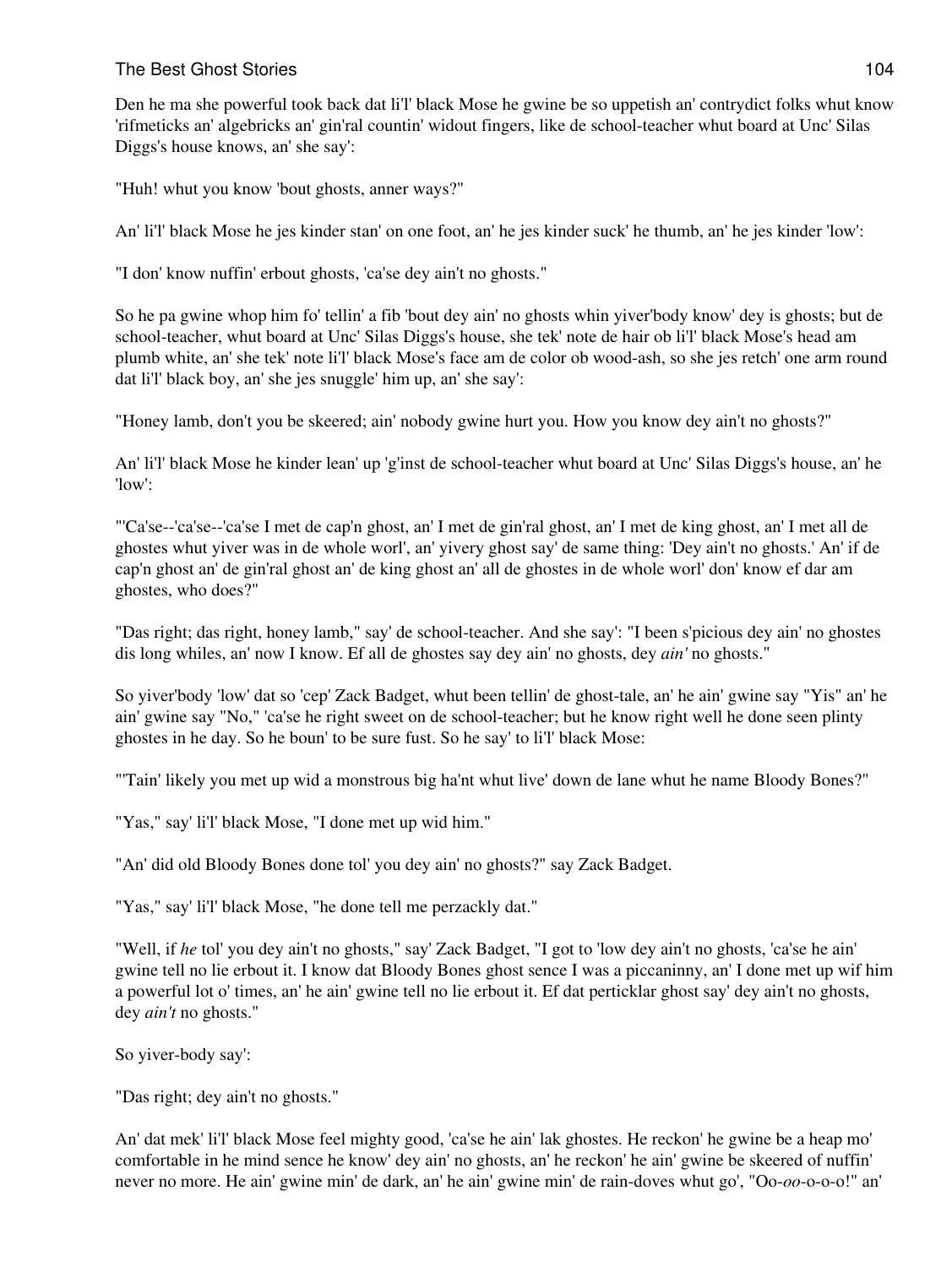# The Best Ghost Stories **105** and the Best Ghost Stories **105**

he ain' gwine min' de owls whut go', "Who-*whoo*-o-o-o!" an' he ain' gwine min' de wind whut go', "You-*you*-o-o-o!" nor nuffin', nohow. He gwine be brave as a lion, sence he know' fo' sure dey ain' no ghosts. So prisintly he ma say':

"Well, time fo' a li'l' black boy whut he name is Mose to be gwine up de ladder to de loft to bed."

An' li'l' black Mose he 'low' he gwine wait a bit. He 'low' he gwine jes wait a li'l' bit. How 'low' he gwine be no trouble *at* all ef he jes been let wait twell he ma she gwine up de ladder to de loft to bed, too. So he ma she say':

"Git erlong wid yo'! Whut yo' skeered ob whin dey ain't no ghosts?"

An' li'l' black Mose he scrooge', and he twist', an' he pucker' up he mouf, an' he rub' he eyes, an' prisintly he say' right low:

"I ain' skeered ob ghosts whut am, 'ca'se dey ain' no ghosts."

"Den whut *am* yo' skeered ob?" ask he ma.

"Nuffin'," say' de li'l' black boy whut he name is Mose; "but I jes feel kinder oneasy 'bout de ghosts whut ain't."

Jes lak white folks! Jes lak white folks!

## FOOTNOTE:

[K] Copyright, 1913, by The Century Company.

## SOME REAL AMERICAN GHOSTS

#### THE GIANT GHOST

(Philadelphia *Press*, Sept. 13, 1896)

A case in point is the Benton, Indiana, ghost, which is attracting much attention. It has been seen and investigated by many people with reputations for intelligence and good sense, but so far no explanation of the strange appearance has been found.

A farmer named John W. French and his wife were the first to see this apparition. They live in the country near Benton, and were driving home one night from a neighbor's. The road passed an old church, moss-covered and surrounded by a graveyard, overgrown with shrubbery and filled with the bones of hundreds who once tilled the soil in the locality. Ten years ago an aged man who lived alone not far from the old church and visited the graveyard almost daily to pray over the resting place of some relative was foully murdered for the store of gold he was supposed to have hidden about his hermit abode. The robbers and murderers escaped justice, and the luckless graybeard was buried in the graveyard where he spent so much time. Just as French and his wife drew within sight of the white headstones in the churchyard the horses reared back on their haunches and snorted in terror. French was alarmed, and suspecting highwaymen had been scented by the horses, he reached for a shotgun which lay in the bottom of the wagon for just such an emergency. But before his hand touched it he was startled by a scream from his wife. Clutching his arm she pointed straight ahead and gasped: "Look, John, look!"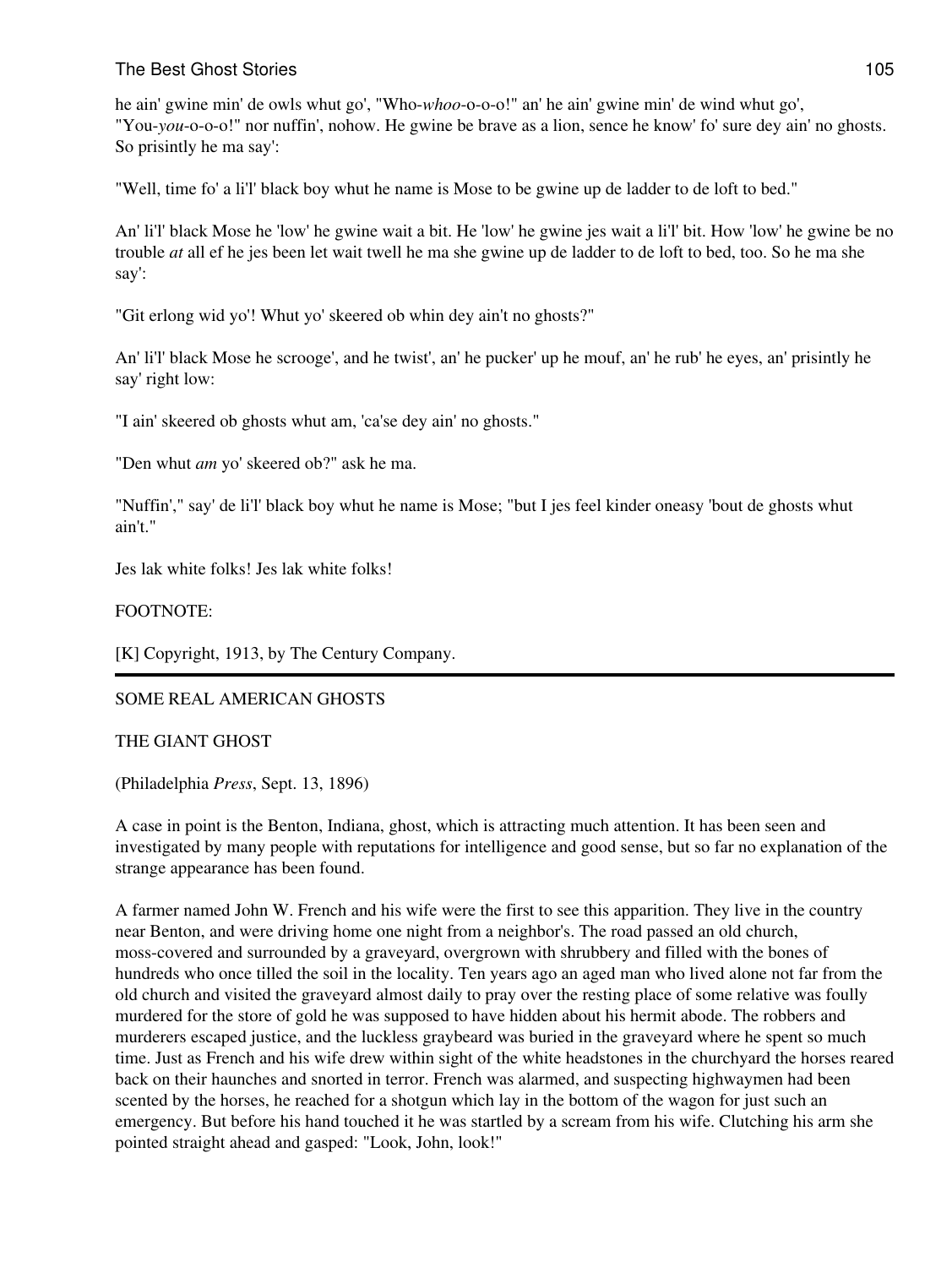## The Best Ghost Stories **106** and the Best Ghost Stories **106** and the stories **106** and the stories **106** and the stories **106** and the stories **106** and the stories **106** and the stories **106** and the stories **106** and th

Far down the road, just beside the glimmering monuments of the old graveyard, he saw an apparition. It was that of a man with a long white beard sweeping over his breast. The figure appeared to be eight feet in height and in one hand it carried a club, such as the brains of the old man had been beaten out with ten years before. Slowly raising one arm the ghost with a majestic sweep beckoned French to come ahead. He was too startled to do anything except try to restrain the prancing horses, which were straining at the harness in attempts to break away and run. A cold sweat started out all over the body of the farmer as he realized that he was at last looking at a ghost, and then the sound of his wife's voice came to him begging him to return the way they had come and escape the doom which seemed impending. French was still too much scared and excited to control the horses, and as he gazed steadfastly at the fearful white object in the road it slowly began to move toward the wagon. The club was now raised to its shoulder, as a soldier carries a rifle, and it seemed to move forward without touching the ground, like a winged thing.

Then the farmer recovered his faculties and, whirling his team around, he lashed the horses into a run and began the trip to the house of the friend he had just left. When they arrived there both the man and his wife were almost fainting from fright.

The next man to see the ghost was Milton Moon. He had the reputation for being not only a man of intelligence but one without fear. His experience was much the same as that of the Frenches and it brought about several investigations by parties of citizens. In each case they saw and were convinced of the actual presence of the ghost without being able to discover any satisfactory explanation.

SOME FAMOUS GHOSTS OF THE NATIONAL CAPITOL

(Philadelphia *Press*, Oct. 2, 1898)

The Capitol at Washington is probably the most thoroughly haunted building in the world.

Not less than fifteen well-authenticated ghosts infest it, and some of them are of a more than ordinarily alarming character.

What particularly inspires this last remark is the fact that the Demon Cat is said to have made its appearance again, after many years of absence. This is a truly horrific apparition, and no viewless specter such as the invisible grimalkin that even now trips people up on the stairs of the old mansion which President Madison and his wife, Dolly, occupied, at the corner of Eighteenth Street and New York Avenue, after the White House was burned by the British. That, indeed, is altogether another story; but the feline spook of the Capitol possesses attributes much more remarkable, inasmuch as it has the appearance of an ordinary pussy when first seen, and presently swells up to the size of an elephant before the eyes of the terrified observer.

The Demon Cat, in whose regard testimony of the utmost seeming authenticity was put on record thirty-five years ago, has been missing since 1862. One of the watchmen on duty in the building shot at it then, and it disappeared. Since then, until now, nothing more has been heard of it, though one or two of the older policemen of the Capitol force still speak of the spectral animal in awed whispers.

Their work, when performed in the night, requires more than ordinary nerve, inasmuch as the interior of the great structure is literally alive with echoes and other suggestions of the supernatural. In the daytime, when the place is full of people and the noises of busy life, the professional guides make a point of showing persons how a whisper uttered when standing on a certain marble block is distinctly audible at another point quite a distance away, though unheard in the space between.

A good many phenomena of this kind are observable in various parts of the Capitol, and the extent to which they become augmented in strangeness during the silence of the night may well be conceived. The silence of any ordinary house is oppressive sometimes to the least superstitious individual. There are unaccountable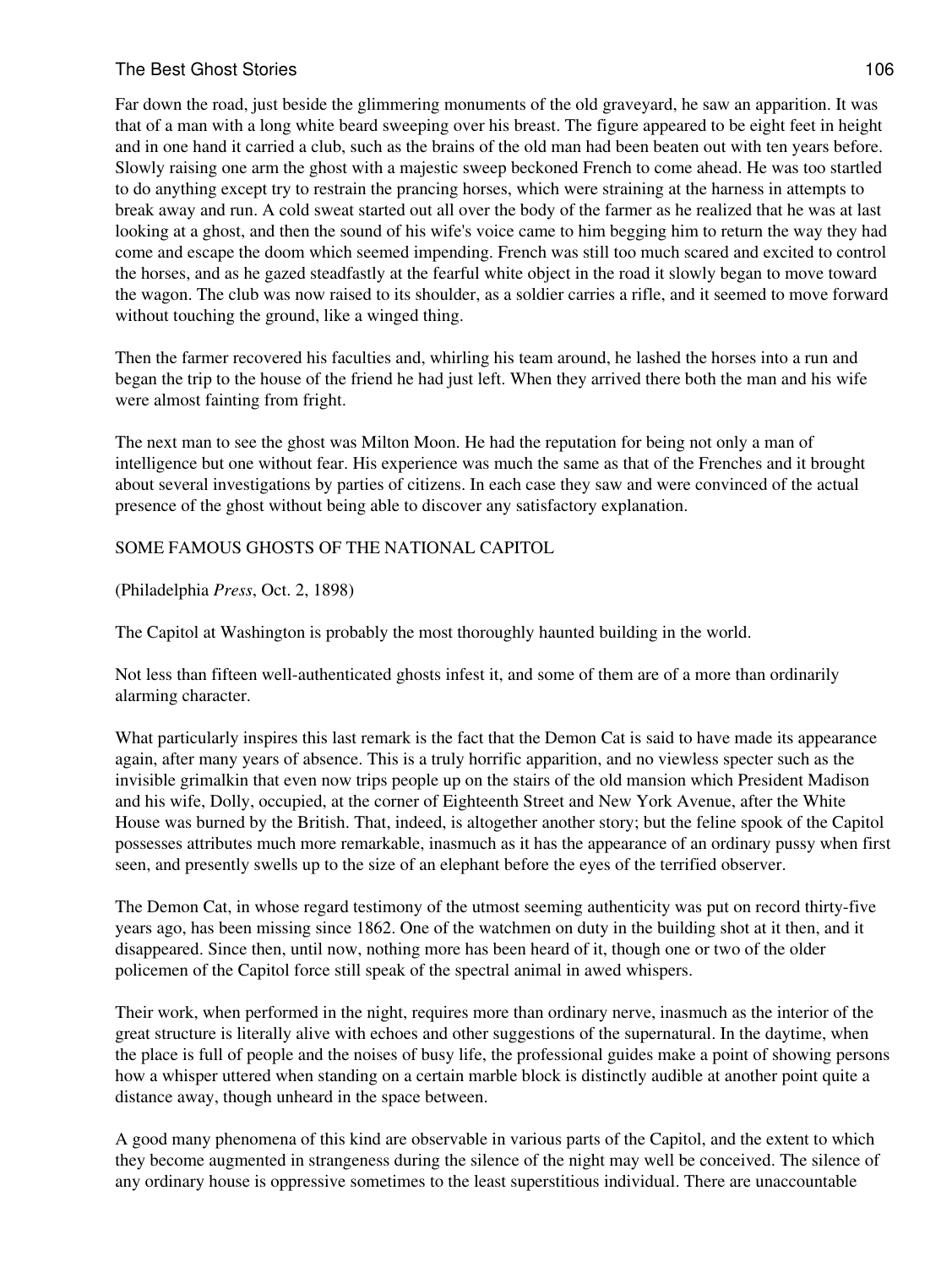noises, and a weird and eerie sort of feeling comes over him, distracting him perhaps from the perusal of his book. He finds himself indulging in a vague sense of alarm, though he cannot imagine any cause for it.

Such suggestions of the supernatural are magnified a thousand fold in the Capitol, when the watchman pursues his lonely beat through the great corridors whose immense spaces impress him with a sense of solitariness, while the shadows thrown by his lantern gather into strange and menacing forms.

One of the most curious and alarming of the audible phenomena observable in the Capitol, so all the watchmen say, is a ghostly footstep that seems to follow anybody who crosses Statuary Hall at night. It was in this hall, then the chamber of the House of Representatives, that John Quincy Adams died--at a spot indicated now by a brass tablet set in a stone slab, where stood his desk. Whether or not it is his ghost that pursues is a question open to dispute, though it is to be hoped that the venerable ex-President rests more quietly in his grave. At all events, the performance is unpleasant, and even gruesome for him who walks across that historic floor, while the white marble statues of dead statesmen placed around the walls seem to point at him with outstretched arms derisively. Like the man in Coleridge's famous lines he

"--walks in fear and dread, Because he knows a frightful fiend doth close behind him tread."

At all events he is uncertain lest such may be the case. And, of course, the duties of the watchman oblige him, when so assigned, to patrol the basement of the building, where all sorts of hobgoblins lie in wait.

One of the Capitol policemen was almost frightened out of his wits one night when a pair of flaming eyes looked out at him from the vaults under the chamber of the House of Representatives where the wood is stored for the fires. It was subsequently ascertained that the eyes in question were those of a fox, which, being chevied through the town, had sought refuge in the cellar of the edifice occupied by the national Legislature. The animal was killed for the reason which obliges a white man to slay any innocent beast that comes under his power.

But, speaking of the steps which follow a person at night across the floor of Statuary Hall, a bold watchman attempted not long ago to investigate them on scientific principles. He suspected a trick, and so bought a pair of rubber shoes, with the aid of which he proceeded to examine into the question. In the stillness of the night he made a business of patrolling that portion of the principal Government edifice, and, sure enough, the footsteps followed along behind him. He cornered them; it was surely some trickster! There was no possibility for the joker to get away. But, a moment later, the steps were heard in another part of the hall; they had evaded him successfully. Similar experiments were tried on other nights, but they all ended in the same way.

Four years ago there died in Washington an old gentleman who had been employed for thirty-five years in the Library of Congress. The quarters of that great book collection, while housed in the Capitol, were distressingly restricted, and much of the cataloguing was done by the veteran mentioned in a sort of vault in the sub-cellar. This vault was crammed with musty tomes from floor to ceiling, and practically no air was admitted. It was a wonder that he lived so long, but, when he came to die, he did it rather suddenly. Anyhow, he became paralyzed and unable to speak, though up to the time of his actual demise he was able to indicate his wants by gestures. Among other things, he showed plainly by signs that he wished to be conveyed to the old library.

This wish of his was not obeyed, for reasons which seemed sufficient to his family, and, finally, he relinquished it by giving up the ghost. It was afterward learned that he had hidden, almost undoubtedly, \$6000 worth of registered United States bonds among the books in his sub-cellar den--presumably, concealed between the leaves of some of the moth-eaten volumes of which he was the appointed guardian. Certainly, there could be no better or less-suspected hiding-place, but this was just where the trouble came in for the heirs, in whose interest the books were vainly searched and shaken, when the transfer of the library from the old to its new quarters was accomplished. The heirs cannot secure a renewal of the bonds by the Government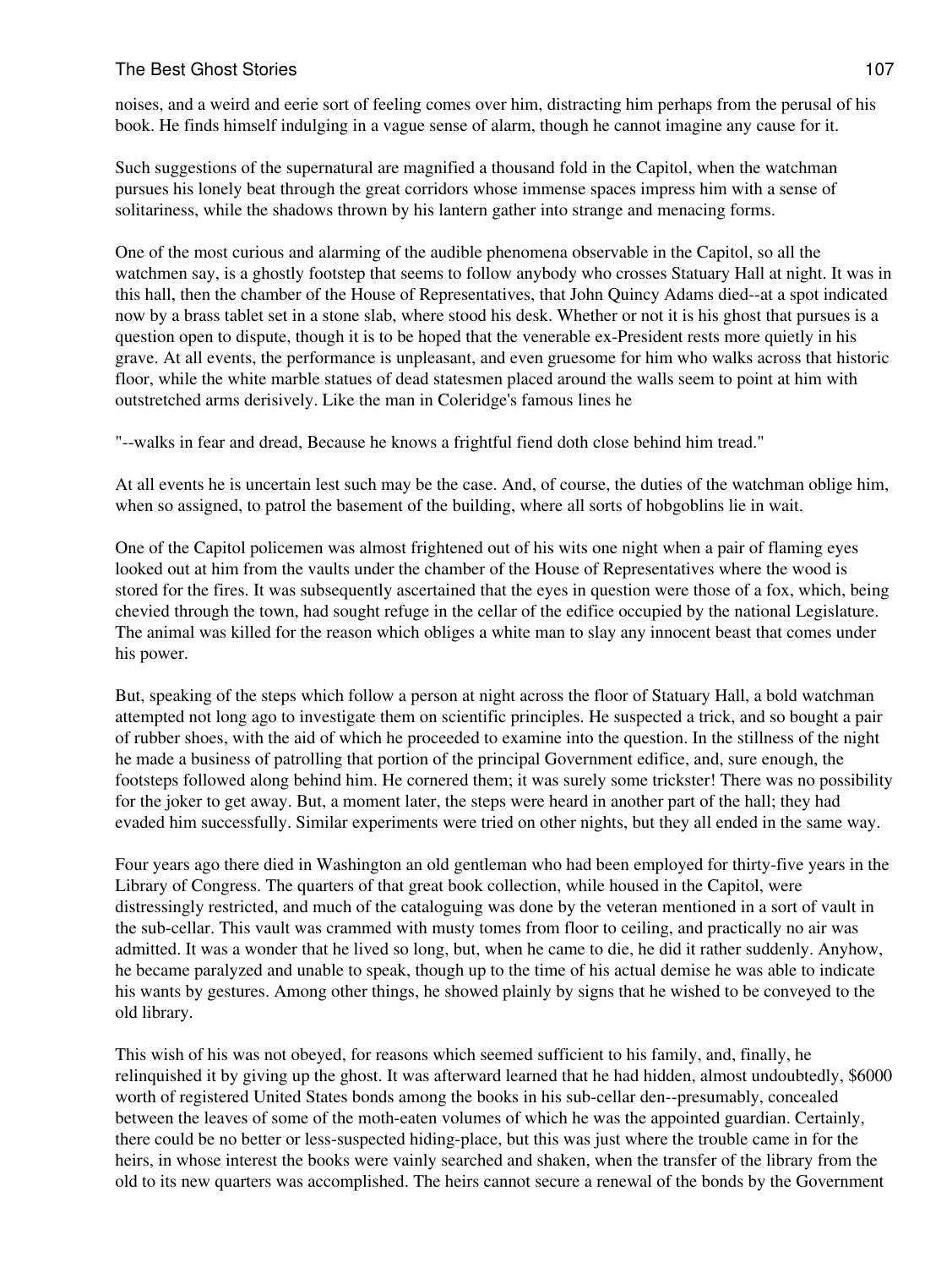## The Best Ghost Stories **108** and the Best Ghost Stories **108**

without furnishing proof of the loss of the originals, which is lacking, and, meanwhile, it is said that the ghost of the old gentleman haunts the vault in the sub-basement which he used to inhabit, looking vainly for the missing securities.

The old gentleman referred to had some curious traits, though he was by no means a miser--such as the keeping of every burnt match that he came across. He would put them away in the drawer of his private desk, together with expired street-car transfers--the latter done up in neat bundles, with India-rubber bands.

Quite an intimate friend he had, named Twine, who lost his grip on the perch, so to speak, about six years back. Mr. Twine dwelt during the working hours of the day in a sort of cage of iron, like that of Dreyfus, in the basement of the Capitol. As a matter of fact, Dreyfus does not occupy a cage at all; the notion that he does so arises from a misunderstanding of the French word "case," which signifies a hut.

However, Twine's cage was a real one of iron wire, and inside of it he made a business of stamping the books of the library with a mixture made of alcohol and lampblack. If the observation of casual employees about the Capitol is to be trusted, Mr. Twine's ghost is still engaged at intervals in the business of stamping books at the old stand, though his industry must be very unprofitable since the Government's literary collection has been moved out of the Capitol.

Ghosts are supposed to appertain most appropriately to the lower regions, inasmuch as the ancients who described them first consigned the blessed as well as the damned to a nether world. Consequently, it is not surprising to find that phantoms of the Capitol are mostly relegated to the basement.

Exceptions are made in the case of Vice-President Wilson, who, as will be remembered, died in his room at the Senate end of the building, and also with respect to John Quincy Adams, whose nocturnal perambulations are so annoying to the watchmen. Mr. Wilson is only an occasional visitor on the premises, it is understood, finding his way thither, probably, when nothing else of importance is "up," so to speak, in the spiritual realm which now claims him for its own. It is related that on one occasion he nearly frightened to death a watchman who was guarding the coffin of a Tennessee Senator who was lying in state in the Senate Chamber. The startle was doubtless uncontemplated, inasmuch as the Senator was too well bred a man to take anybody unpleasantly by surprise.

There was a watchman, employed quite a while ago as a member of the Capitol police, who was discharged finally for drunkenness. No faith, therefore, is to be placed in his sworn statement, which was actually made, to the effect that on a certain occasion he passed through the old Hall of Representatives--now Statuary Hall--and saw in session the Congress of 1848, with John Quincy Adams and many other men whose names have long ago passed into history. It was, if the word of the witness is to be believed, a phantom legislative crew, resembling in kind if not in character the goblins which Rip Van Winkle encountered on his trip to the summits of the storied Catskills.

But--to come down to things that are well authenticated and sure, comparatively speaking--the basement of the Capitol, as has been said, is the part of the building chiefly haunted. Beneath the hall of the House of Representatives strolls by night a melancholy specter, with erect figure, a great mustache, and his hands clasped behind him. Who he is nobody has ever surmised; he might be, judging from his aspect, a foreigner in the diplomatic service, but that is merely guess. Watchmen at night have approached him in the belief that he was an intruder, but he has faded from sight instantly, like a picture on a magic-lantern slide.

At precisely 12.30 of the clock every night, so it is said, the door of the room occupied by the Committee on Military and Militia of the Senate opens silently, and there steps forth the figure of General Logan, recognizable by his long black hair, military carriage, and the hat he was accustomed to wear in life.

Logan was the chairman of this committee, and, if report be credited, he is still supervising its duties.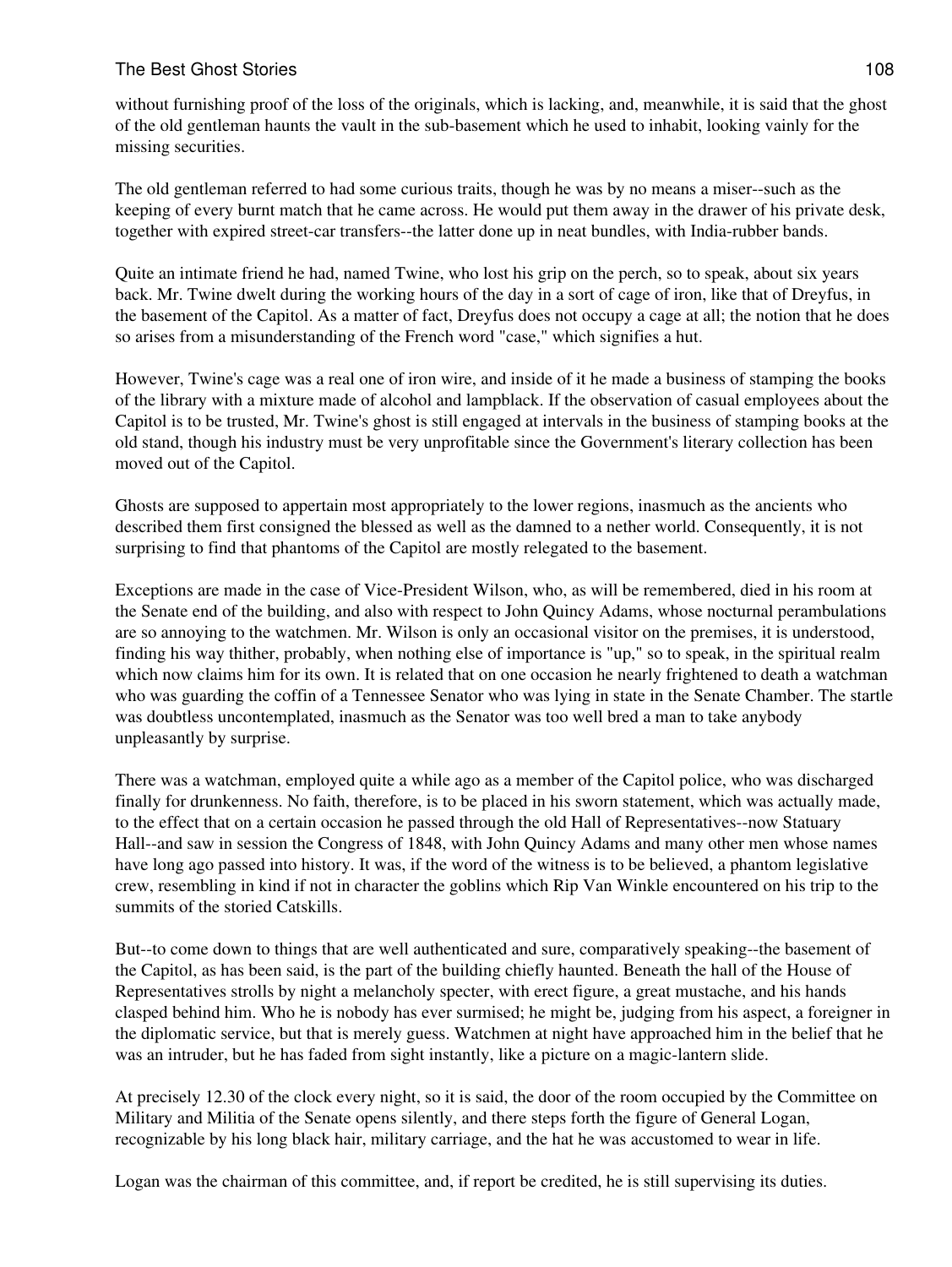## The Best Ghost Stories **109** and the Best Ghost Stories **109** and the Best Ghost Stories **109** and the **109** and the **109** and the **109** and the **109** and the **109** and the **109** and the **109** and the **109** and the **109** a

### A GENUINE GHOST

(Philadelphia *Press*, March 25, 1884)

DAYTON, O., March 25.--A thousand people surround the grave yard in Miamisburg, a town near here, every night to witness the antics of what appears to be a genuine ghost. There is no doubt about the existence of the apparition, as Mayor Marshall, the revenue collector and hundreds of prominent citizens all testify to having seen it. Last night several hundred people, armed with clubs and guns, assaulted the specter, which appeared to be a woman in white. Clubs, bullets and shot tore the air in which the mystic figure floated without disconcerting it in the least. A portion of the town turned out en masse to-day and began exhuming all the bodies in the cemetery.

The remains of the Buss family, composed of three people, have already been exhumed. The town is visited daily by hundreds of strangers and none are disappointed, as the apparition is always on duty promptly at 9 o'clock. The strange figure was at once recognized by the inhabitants of the town as a young lady supposed to have been murdered several years ago. Her attitude while drifting among the graves is one of deep thought, with the head inclined forward and hands clasped behind.

#### THE BAGGAGEMAN'S GHOST

"The corpses of the passengers killed in the disaster up at Spuyten Duyvil was fetched down here and laid out in[1] The room was darkened and I could just make out the out that storage room," said a Grand Central depot baggageman. "That's what give it the name of morgue. Some of the boys got scared of going in after that, 'specially in the dark; and a lot of stories was started about spooks. We had a helper (a drunken chap that didn't know whether he saw a thing or dreamed it), and he swore to the toughest of the yarns. He says he went in to get a trunk. It was a whopper, and he braced himself for a big strain; but, when he gripped it, it come up just as if there wasn't nothing in it more'n air or gas. That unexpected kind of a lift is like kicking at nothing--it's hurtful, don't you know?"

"I should think so."

"Well, Joe felt as light-headed as the trunk, he says, but he brought it out. When he was putting it down he was stunned to see a ghost sitting straddle of it."

"What did the ghost look like?"

"Joe was so scared that he can't tell, except that it had grave-clothes on. And it went out of sight as soon as he got out into the daylight--floated off, and at the same instant the trunk became as heavy as such a trunk generally is. Some of us believe Joe's story, and some don't, and he's one of them that does. He throwed up his job rather than go into the morgue again."

#### DRUMMERS SEE A SPECTER

#### (St Louis *Globe-Democrat*, Oct. 6, 1887)

[The last man in the world to be accused of a belief in the supernatural would be your go-ahead, hard-headed American "drummer" or traveling-man. Yet here is a plain tale of how not one but two of the western fraternity saw a genuine ghost in broad daylight a few years ago.--ED.]

JACKSON, MO., October 6. At a place on the Turnpike road, between Cape Girardeau and Jackson, is what is familiarly known as Spooks' Hollow. The place is situated fours miles from the Cape and is awfully dismal looking where the road curves gracefully around a high bluff.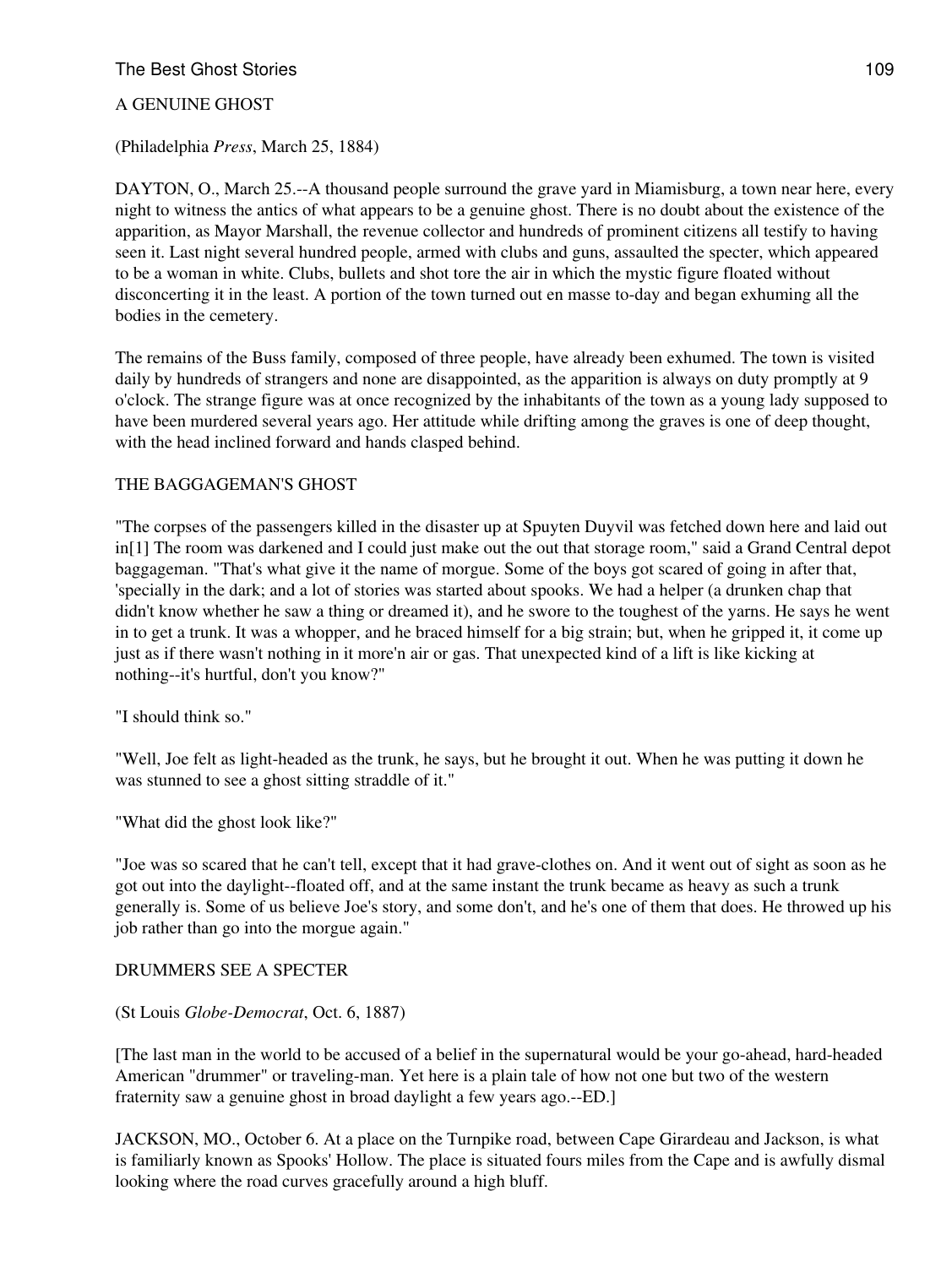Two drummers, representing a single leading wholesale house of St. Louis, were recently making the drive from Jackson to the Cape, when their attention was suddenly attracted at the Spooks' Hollow by a white and airy object which arose in its peculiar form so as to be plainly visible and then maneuvered in every imaginable manner, finally taking a zigzag wayward journey through the low dismal-looking surroundings, disappearing suddenly into the mysterious region from whence it came.

More than one incident of dreadful experience has been related of this gloomy abode, and the place is looked upon by the midnight tourist and the lonesome citizen on his nocturnal travels as an unpleasant spot, isolated from the beautiful country which surrounds it.

#### DR. FUNK SEES THE SPIRIT OF BEECHER

#### (New York *Herald*, April 4, 1903)

While he will not admit that he is a believer in spiritualism, the Rev. Dr. Isaac Funk, head of the publishing house of Funk & Wagnalls, is so impressed with manifestations he has received from the spirit of Henry Ward Beecher that he has laid the entire matter before the Boston Society for Psychical Research, and is anxiously awaiting a solution or explanation of what appears to him, after twenty-five years' study of the subject, the most remarkable test of the merit of the claims of spiritualists that has ever come within his observation.

Although he has resorted to every means within his power to discover any fraud that may have been practiced upon him, he has been unable to explain away not only messages to him from the great minister, but the actual appearance to him of Mr. Beecher in the flesh.

Dr. Funk and Mr. Beecher were intimate friends, and it would be difficult to practice deception as to Mr. Beecher's appearance. When the apparition appeared to Dr. Funk at a séance a short time ago Dr. Funk was less than three feet distant from it, and had plenty of opportunity to detect a fraud if it was being perpetrated, he believes.

"Every feature stood out distinctly," Dr. Funk said yesterday, in describing his experience, "even to the hair and eyes, the color of the skin and the expression of the mouth.[1] lines of the body, but it was still light enough to make the face plainly visible. I had a short conversation with the embodied spirit, and then it appeared to sink to the floor and fade away."

## MYSTERY OF THE COINS

Dr. Funk was especially anxious to have an opportunity to see and talk with Mr. Beecher, in the hope that light would be thrown on the mystery which surrounds a previous manifestation. Through the spirit of one "Jack" Rakestraw, who says he used to lead the choir in one of Mr. Beecher's churches, but frankly admits that he cannot remember exactly where the church was located--even spirits have a way of forgetting things, spiritualists declare--Dr. Funk was informed that Mr. Beecher was troubled because the publisher had failed to return a coin, known as the "widow's mite," which he had borrowed some years ago, from the late Professor Charles E. West, a well known numismatist, to make a cut to illustrate a dictionary. Dr. Funk supposed the coin had been returned a long time ago, but upon looking the matter up found it in a drawer of a safe, among some old papers, exactly as Mr. Rakestraw maintained.

When Mr. Beecher appeared to him in person, so far as he could determine, Dr. Funk asked him several direct questions, to which the replies, he admits, were somewhat sublime. Although Dr. Funk has found the long-lost coin--which, by the way, is said to be worth \$2,500--he is not certain to whom it should be returned, now that Professor West is dead and his collection of coins sold. Should the "widow's mite" go to Professor West's heirs or to the purchaser of the collection? is a question which has as yet remained unanswered.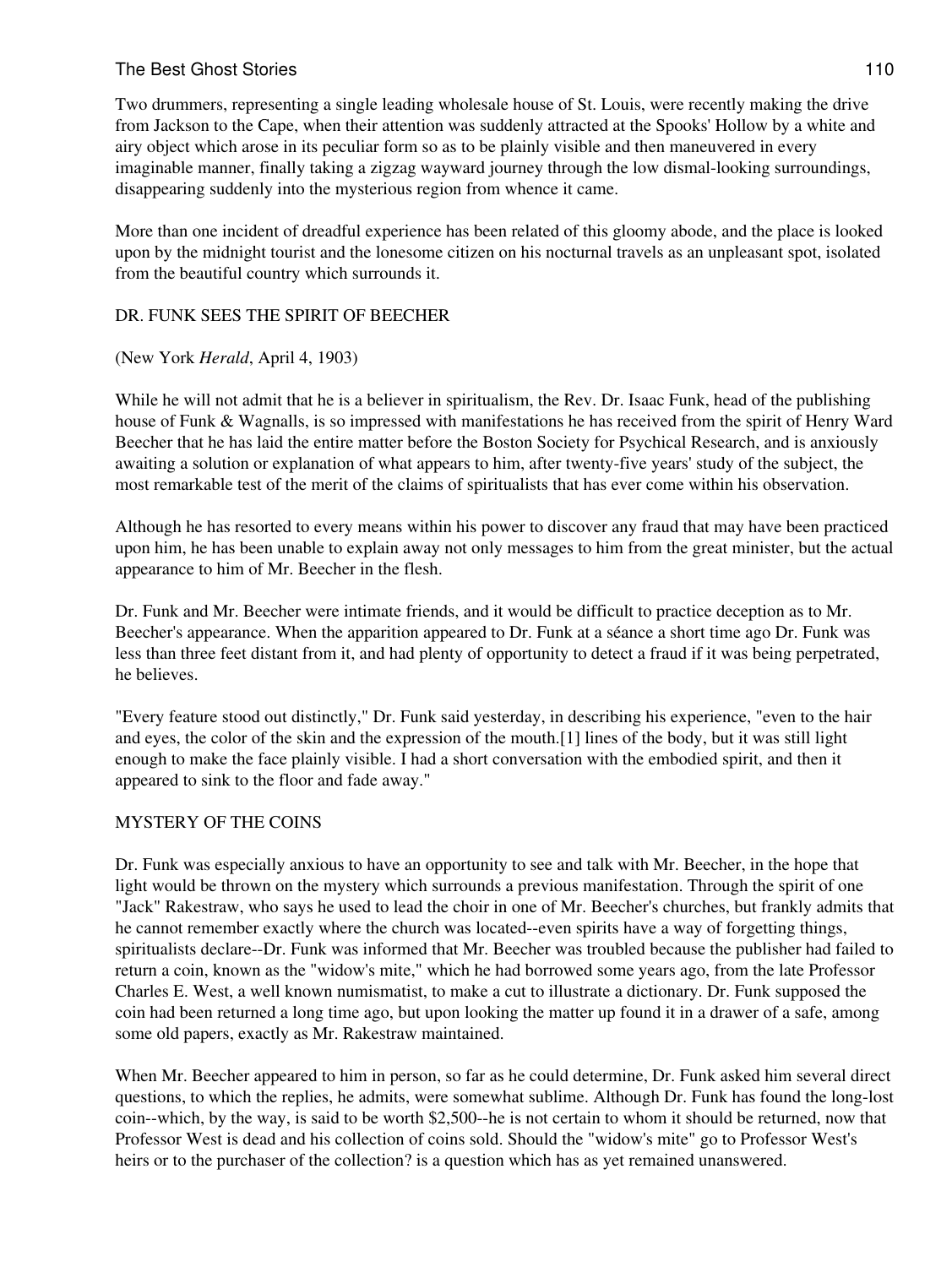"That is a matter I am leaving to be determined by the Society for Psychical Research and Mrs. Piper, who ought to be able to learn from the spirit world what disposition Professor West wishes to have made of the coin," said Dr. Funk. It is at any rate a matter that does not appear to concern the spirit of Mr. Beecher.

### MR. BEECHER APPEASED

"When what seemed to be Mr. Beecher's embodied spirit appeared to me," Dr. Funk said, "I asked that very question. He smiled and replied that it was not a matter that concerned him especially, and that the whole thing was in the nature of a test, to prove to me that there actually are spirits, and that it is possible to have communication with them when all the conditions are favorable. He remarked that he was glad the old coin had been found, but seemed to consider the disposition of it a matter of minor importance. He told me he was glad I was taking interest in the subject, as he believed it would result in good for the world, and then, excusing himself on the ground that he had an engagement which it was necessary for him to keep, the apparition disappeared."

Dr. Funk borrowed the coin from Professor West's collection, as a lighter colored one he already had was of doubtful authenticity. Both coins were sent to the government expert in Philadelphia and the lighter one was declared to be the genuine one. By the spirits it is now declared, however, that a mistake was made and that the darker one belonging to Professor West has the greater value.

"I found both the light and the dark one in the drawer," said Dr. Funk, "and remembered distinctly that it was the darker of the two which I had borrowed from Professor West. I went to the next séance, and when Rakestraw's spirit arrived I asked him to find out which one was to be returned. After a brief interval his voice came to me.

"'Return the dark one, of course,' he said. 'That is the genuine coin and is the one you borrowed from Dr. Beecher's friend.'

"While I do not wish to be classed as a believer in Spiritualism, I certainly am open to conviction after what has come under my personal observation," Dr. Funk concluded. "I am confident that no fraud was practiced on me at the séance at which I was told about the old coin. The medium is an elderly woman living in Brooklyn, who never appears in public, and the only persons present were members of her family and known to me. But none of them knew any more about the coin being in my safe than I did."

## MARYLAND GHOSTS

#### (*Baltimore American*, May, 1886)

For forty years the Rev. Dr. B. has been the rector of a prominent parish on the Eastern Shore. He had, when the scenes recorded below happened twenty-two years ago, a mission charge sixteen miles distant from the town in which he resided, and he was therefore constantly traveling between these two places. About six miles distant was the country residence of Judge S., a well-known and venerable parishioner of the worthy doctor. The sod had been turned above this gentleman's grave only about six weeks, when Dr. B. chanced to be returning from his mission charge in company with a friend. It was broad daylight, just about sunset, and not far from Judge S.'s gate, when a carriage, drawn by a white horse, passed them rapidly from behind and was soon out of sight.

"That fellow must be in a hurry to reach C.," remarked the doctor.

"Did you notice anything peculiar about that vehicle?" inquired his companion.

"Only that it moves very quietly. I heard no sound as it went by."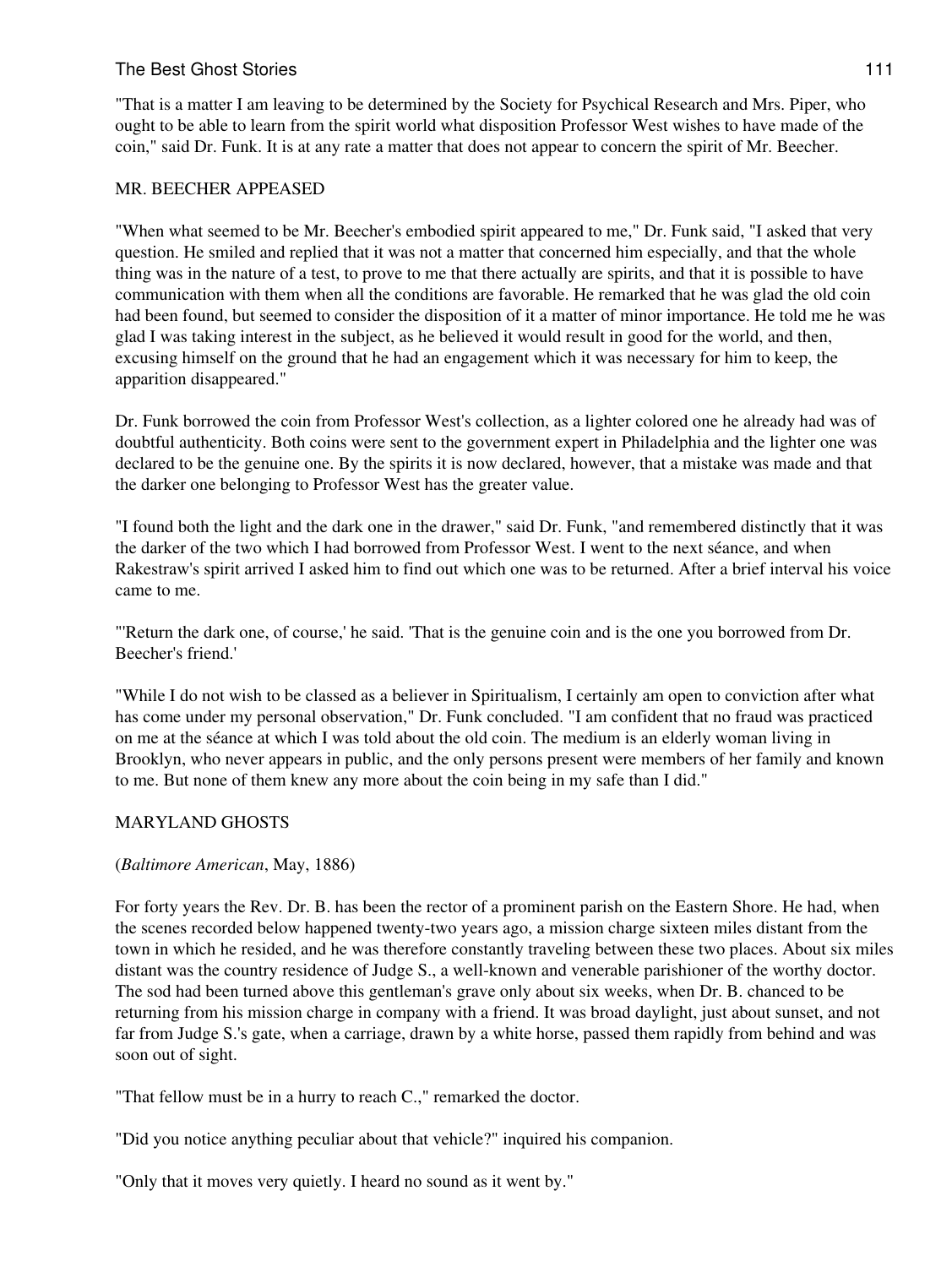"Nor did I," said his friend. "Neither rattling of wheels nor noise of hoofs. It is certainly strange."

\* \* \* \* \*

The matter, however, was soon forgotten in other conversation, and they had traveled perhaps a mile, when suddenly, the same horse and carriage passed them as before. Nothing was discernible of the driver except his feet, the carriage curtains hiding his body. There was no cross road by which a vehicle in front could possibly have got behind without making a circuit of many miles and consuming several hours. Yet there was not the shadow of a doubt as to the identity of the vehicle, and the two gentlemen gazed at each other in blank amazement, and with a certain defined sense of awe which precluded any discussion of the matter, particularly as the horse was to all appearances the well-known white habitually driven by the deceased Judge. A half mile brought them in sight of Judge S.'s gate, when for the third time the ghostly team dashed by in the same dreadful mysterious silence. This time it turned in full view into the gate. Without a word of comment the doctor quickened his horse's speed, and reached the gate only a few yards behind the silent driver. Both gentlemen peered eagerly up the long, open lane leading to the house; but neither carriage nor wheel-track was visible, though it was still clear daylight, and there was no outlet from the lane, nor could any vehicle in the time occupied accomplish half the distance. The peculiar features of this strange incident are that it was equally and simultaneously evident to two witnesses, both entirely unprepared for any such manifestation, and differing widely in temperament, habits of life, mental capacity and educational attainments, and by mere accident making this journey together, and that to this day both of them--witnesses, be it noted, of unimpeachable credibility--attest it, and fully corroborate each other, but without being able to suggest the slightest explanation.

#### THE GHOST OF PEG ALLEY'S POINT

Peg Alley's Point is a long and narrow strip of wooded land, situated between the main stream of Miles river and one of the navigable creeks which flow into it. This little peninsula is about two miles long, from fifty to three hundred yards in width and is bounded by deep water and is overgrown with pine and thick underbrush. There is extant a tradition to the effect that many years ago a party of Baltimore oystermen encamped on the point, among whom was a man named Alley, who had abandoned his wife. The deserted woman followed up her husband, and found him at the camp. After some conversation had passed between them, the man induced her, upon some unknown pretext, to accompany him into a thicket. The poor wife never came out alive. Her husband cruelly murdered her with a club. The point of land has ever since been known by Peg Alley's name, and her perturbed spirit has been supposed to haunt the scene of her untimely taking off. About twelve years ago a gang of rail-splitters were at work on the point, and one day the foreman flatly refused to go back, declaring that queer things happened down there, and that he had seen a ghost. Mr. Kennedy, his employer, laughed at him and dismissed the matter from his mind. Some time after this Mr. Kennedy had occasion to ride through the woods to look after some sheep, there being but one road and the water on either side. As he approached the point his horse started violently and refused to go on, regardless of whip or spur. Glancing about for the cause of this unnatural fright, he saw a woman rise up from a log, a few yards in advance, and stand by the roadside, looking at him. She was very poorly clad in a faded calico dress, and wore a limp sun-bonnet, from beneath which her thin, jet-black hair straggled down on her shoulders; her face was thin and sallow and her eyes black and piercing. Knowing that she had no business there, and occupied in controlling his horse, he called to her somewhat angrily to get out of the way, as his animal was afraid of her. Slowly she turned and walked into the thicket, uttering not a syllable and looking reproachfully at him as she went. With much difficulty he forced his horse to the spot, hoping to find out who the strange intruder might be, but the most careful search failed to reveal the trace of any one, although there was no place of concealment and no possible way of escape, for which, indeed, there was not sufficient time.

#### AN APPARITION AND DEATH

The old family seat of the T.'s, one of the most prominent names in the community, is not far from the scenes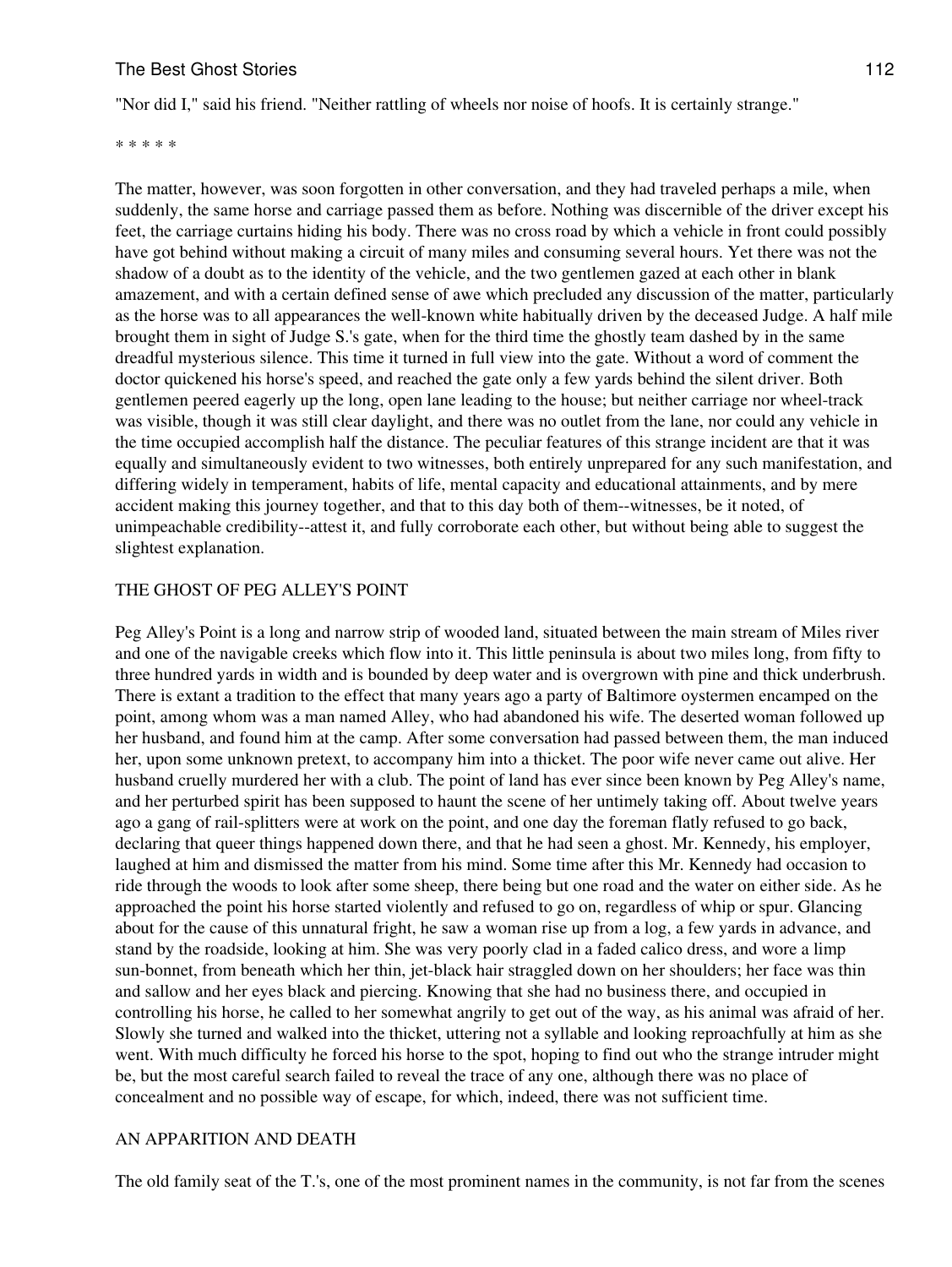### The Best Ghost Stories **113** and the Best Ghost Stories **113**

of the above-mentioned adventure. In all this region of lovely situations and charming water views, its site is one of the most beautiful. The brick mansion, with all the strangely mixed comforts and discomforts of ancient architecture, rears its roof up from an elevated lawn, while the silvery thread of a land-locked stream winds nearly around the whole. Over the further bank dance the sparkling waters of a broad estuary, flashing in the glance of the sunshine or tossing its white-capped billows in angry mimicry of the sea. The gleam of white sails is never lacking to add variety and picturesqueness to the scene. In the dead, hushed calm of a summer evening, when the lifted oar rests on the gunwale, unwilling to disturb with its dip the glassy surface, one has a strange, dreamy sense of being suspended in space, the sky, in all its changing beauties, being accurately reflected in illimitable depth by the still water, until the charm is broken by the splash and ripple of a school of nomadic alewives or the gliding, sinuous fin of a piratical shark. In this lovely home it was wont for the family to assemble on the occasion of certain domestic celebrations, and it was at one of these that the following incident occurred: All were present except one member, who was detained by sickness at her residence, fifteen miles away. It was in early afternoon that one of the ladies standing at an open window, suddenly exclaimed: "Why, there's Aunt Milly crossing the flower garden!" The party approached the window, and beheld, in great surprise, the lady, in her ordinary costume, slowly strolling among the flowers. She paused and looked earnestly at the group, her features plainly visible; then turned and disappeared amidst the shrubbery. No trace of her presence being discoverable, it was natural that a gloom fell upon the company. A few hours later a messenger arrived with the intelligence of her death. The time of her apparition and the time of her death coincided.

#### AN IDIOT GHOST WITH BRASS BUTTONS

#### (Philadelphia *Press*, June 16, 1889)

In a pretty but old-fashioned house in Stuyvesant square--ghosts like squares, I think--is another ghost. This house stood empty for several years, and about six years ago a gentleman, his wife and little daughter moved in there, and while fitting up allowed the child to play about the empty attic, which had apparently been arranged for a children's playroom long ago. There was a fireplace and a large fireboard in front of it.

When the house was about finished down stairs the mother began to pay more attention to the little girl and tried to keep her down there with her, but the child always stole away and went back up stairs again and again, until finally the mother asked why she liked to go up there so much. She replied that she liked to play with the funny little boy. Investigation showed that it was utterly impossible for any person, man or child, to get in that place or be concealed there, but the little girl insisted and told her parents that he "went in there," pointing to the fireboard.

The parents were seriously concerned, believing that their daughter was telling them an untruth, and threatened to punish her for it, but she insisted so strongly that she saw and played with a "funny little boy, with lots of brass buttons on his jacket," that they finally gave up threatening and resolved to investigate.

The father, who is an old sea captain, found out that this house had been occupied by an Englishman named Cowdery who had had three children--two boys and a girl. One of the boys was an idiot. This idiot was supposed to have fallen into the East River, as his cap was found there, and he had always shown a liking for the river when his nurse took him out. Soon after this Mr. Cowdery moved West.

This was enough for my friend's friend, who had the fireboard taken down, and short work in the wall by the side of the chimney brought the body of the unfortunate idiot boy. The back of his skull was crushed in. He still had the dark blue jacket on, with four rows of buttons on the front. The poor little bones were buried and the affair kept quiet, but the captain left the house.

## A MODEL GHOST STORY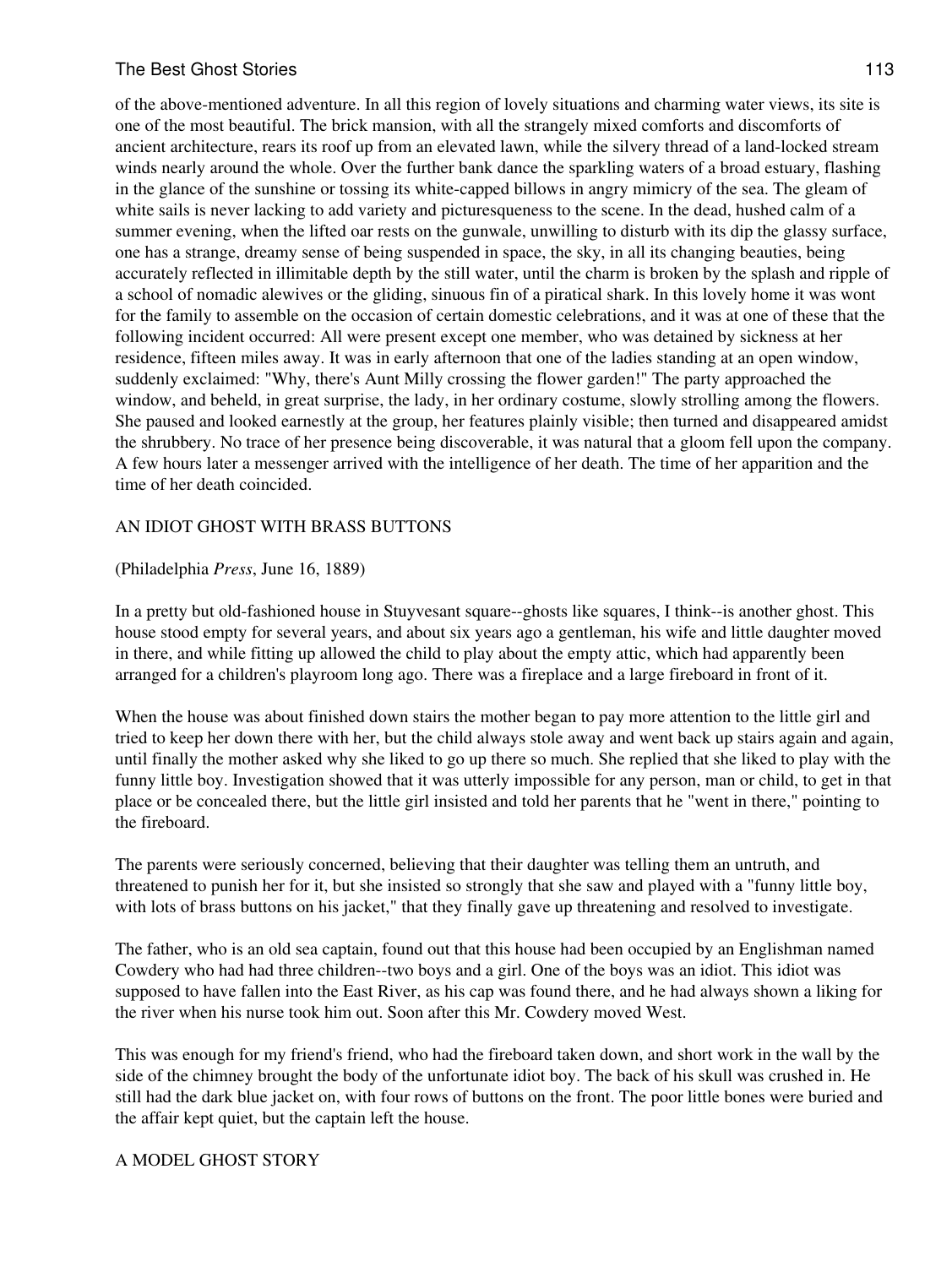#### (Boston *Courier*, Aug. 10)

A very singular story which forms one of the sensational social topics of the day is the best authenticated of the many stories of the supernatural that have been lately told. Only a short time ago a young and well-known artist, Mr. A., was invited to pay a visit to his distinguished friend, Mr. Izzard. The house was filled with guests, but a large and handsome room was placed at his disposal, apparently one of the best in the house. For three days he had a delightful visit; delightful in all particulars save one, he had each night a horrible dream. He dreamed he was--or was really--suddenly awakened by some person entering his room, and in looking around saw the room brilliantly lighted, while at the window stood a lady elegantly attired, in the act of throwing something out. This accomplished, she turned her face toward the only spectator showing a countenance so distorted by evil passions that he was thrilled with horror. Soon the light and the figure with the dreadful face disappeared, leaving the artist suffering from a frightful nightmare. On returning to his city home he was so haunted by the fearful countenance which had for three consecutive nights troubled him, that he made a sketch of it, and so real that the evil expression seemed to horrify every one who saw it. Not a great while after, the artist went to make an evening visit on Mr. Izzard; that gentleman invited him to his picture gallery, as he wished to show him some remarkable, old family portraits. What was Mr. A.'s surprise to recognize among them, in the likeness of a stately, well-dressed lady, the one who had so troubled his slumbers on his previous visit, lacking, however, the revolting, wicked expression. Soon as he saw it he involuntarily exclaimed, "Why, I have seen that lady!" "Indeed!" said Mr. I., smiling, "that is hardly possible, as she died more than a hundred years ago. She was the second wife of my great-grandfather, and reflected anything but credit on the family. She was strongly suspected of having murdered her husband's son by a former marriage, in order to make her own child heir to the property. The unfortunate boy broke his neck in a fall from a window, and there was every reason to believe that he was precipitated from the window by his stepmother." The artist then told his host the circumstances of his thrice-repeated experience, or dream, and sent for his sketch, which, so far as the features were concerned, was identical with the portrait in Mr. Izzard's gallery. The sketch has since been photographed, but from its hideous expression is not very pleasant to look upon.

#### A GHOST THAT WILL NOT DOWN

#### (Cincinnati *Enquirer*, Sept. 30, 1884)

GRANTSVILLE, W. VA., September 30.--The ghost of Betts' farm will not lay. Something over a year ago the *Enquirer* contained an account or an occult influence or manifestation at the farm house of Mr. Collins Betts, about three miles below this town, in which story were delineated a number of weird, strange instances of ghostly manifestations, all of which were verified by the testimony of honest, brave and reliable citizens, the names of many of whom were mentioned. That story went the rounds of newspapers all over the country and resulted in the proprietor of the place receiving hundreds of letters from all over the country.

Since then the old house has been torn down, the family of Mr. Betts rebuilding a home place on a different portion of the farm. This act, it was believed, would lay or forever quiet the ramblings and queer doings of the inexplicable mystery. But such has not been the case. Since the building has been razed the mysterious manifestation has made itself visible at places sometimes quite a distance from the scene of its former domicile.

At a distance of several hundred yards from the old Betts place a neighboring farmer had erected a house in which he intended to reside, and in fact did reside a short time, but the "Cale Betts ghost," as the manifestation is commonly called for a distance of many miles, was no respecter of persons and oblivious of distance, and it so annoyed and frightened the farmer and his family at untoward times that he has removed his house to the opposite end of the farm, leaving his garden, orchard and all the improvements usually made about a farm-house to take care of themselves.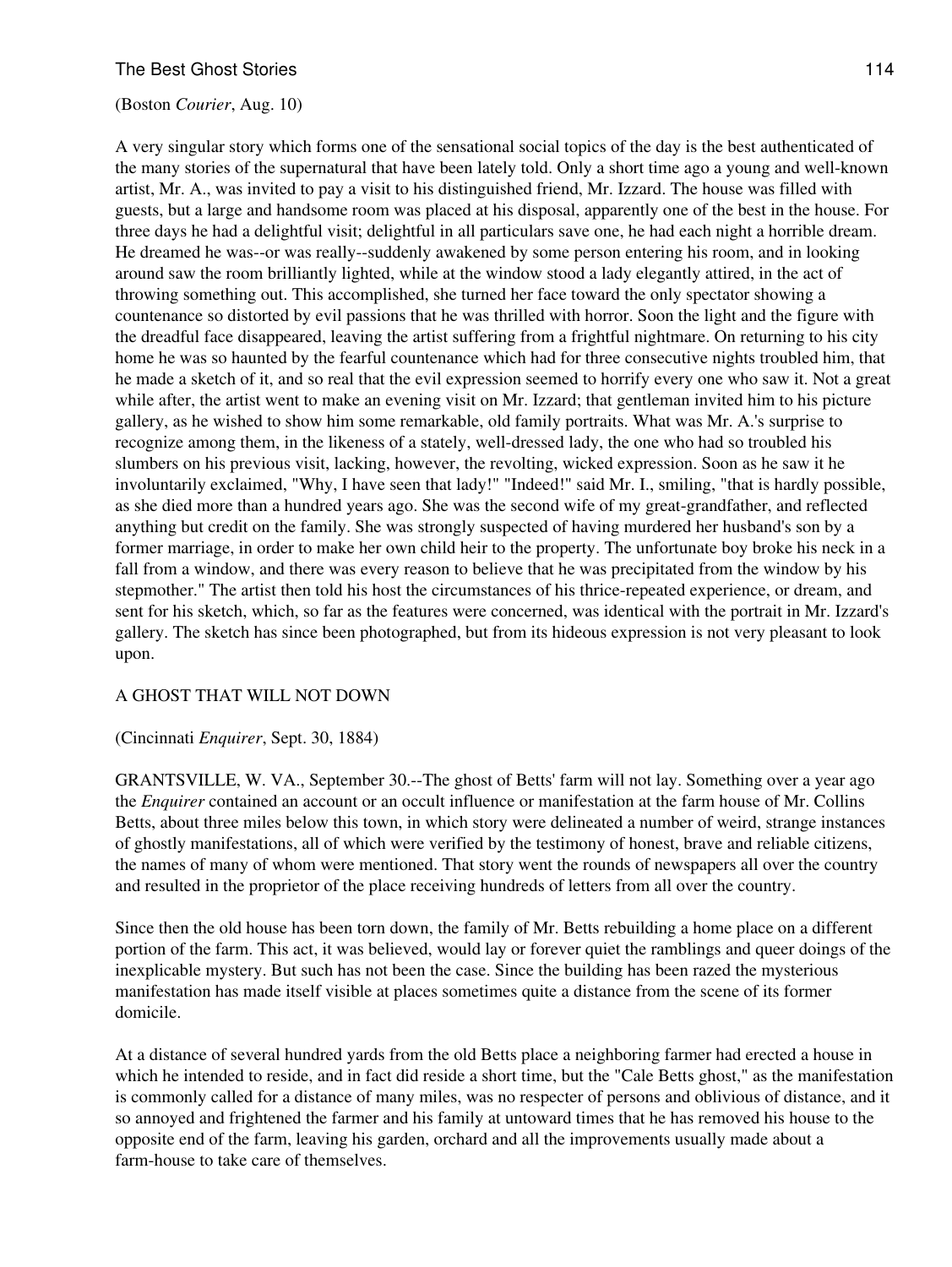This in itself was considered strange enough, but the ghostly visitant did not stop there. The high road, running some distance away, has been the theater of almost numberless scenes of frights and frightful appearances. Among those who have lately seen the ghost is a young man named Vandevener, whose father had once been frightened nearly to death, as related in a former letter. Young Vandevener had frequently made sport of the old man's fright, but he does so no more--in fact, the young man is willing to make affidavit that the old man's story was mildly drawn.

The young man was driving along quietly one night about half a mile from the Betts place, when he saw a strange being, which, in the pale light of the moon, he took to be a man walking at the head of his horses. A few minutes later the man, or whatever it was, glided, without making a particle of noise, around the horses' heads and got into the wagon and took a seat by his side.

Young Vandevener says it rode along with him several hundred yards, and spoke to him. It first told him not to be afraid, as it did not intend to injure him in the least. What it said he will not tell, except that it admonished him not to say anything about it until a certain time. After it had spoken to him Vandevener says it got up and glided off into the woods and disappeared. He says the shape was that of a headless man, and that while it was with him he felt a cold chill run over him, although it was a warm evening, and this chilly feeling did not leave him until the disappearance of the shape.

Since then Vandevener can not be induced to go over the ground after night. He still persists in the same story, and as he is a truthful young fellow, the people who know him are satisfied that he really saw what he claims to have seen.

Only one day last week another young man, Henry Stephens I believe, on his way past the same place, saw a peculiar shape rise out of the brush by the side of the road and glide along by the side of the wagon. Stephens got out of his wagon and gathered together a handful of rocks, which he threw at the object. Some of the stones appeared to go through it, but did not seem to affect it in the least. It still continued to float along at a short distance away until Stephens became frightened and whipped up his horses until they flew at a two-minute gait down the road, the object following at some distance until quite away from the scene of its first appearance, when it disappeared like a cloud of vapor. There are dozens of authentic stories of the ghostly peculiarities of the Betts ghost which are new and peculiar.

It appears, since the destruction of the Betts homestead, to have taken up its quarters near the highway, and here it appears to people who have generally scoffed and laughed at the former stories. That it is bullet-proof does not need testimony, located, as it is, in a section of country which has for years been noted for its fearless men--such as the Duskys, Downs and others of national fame as sharp-shooters, scouts, etc., during the late war. None of these men have succeeded in "laying" or putting a quietus to it. There is a story that a couple of men had been murdered or disappeared in this vicinity, and that the ghost is the uneasy spirit of one of these men, but there is no real evidence that anybody was ever killed there.

There is no doubt that Calhoun County has a mystery which neither time, bullets, courage nor philosophy can either drive away or explain. It has come to stay. If you meet a Calhouner just mention it, and he will tell you that the "Betts ghost" is a county possession which it will gladly dispose of at any price.

## TOM CYPHER'S PHANTOM ENGINE

(Seattle *Press-Times*, Jan. 10, 1892)

Locomotive engineers are as a class said to be superstitious, but J.M. Pinckney, an engineer known to almost every Brotherhood man, is an exception to the rule. He has never been able to believe the different stories told of apparitions suddenly appearing on the track, but he had an experience last Sunday night on the Northern Pacific east-bound overland that made his hair stand on end.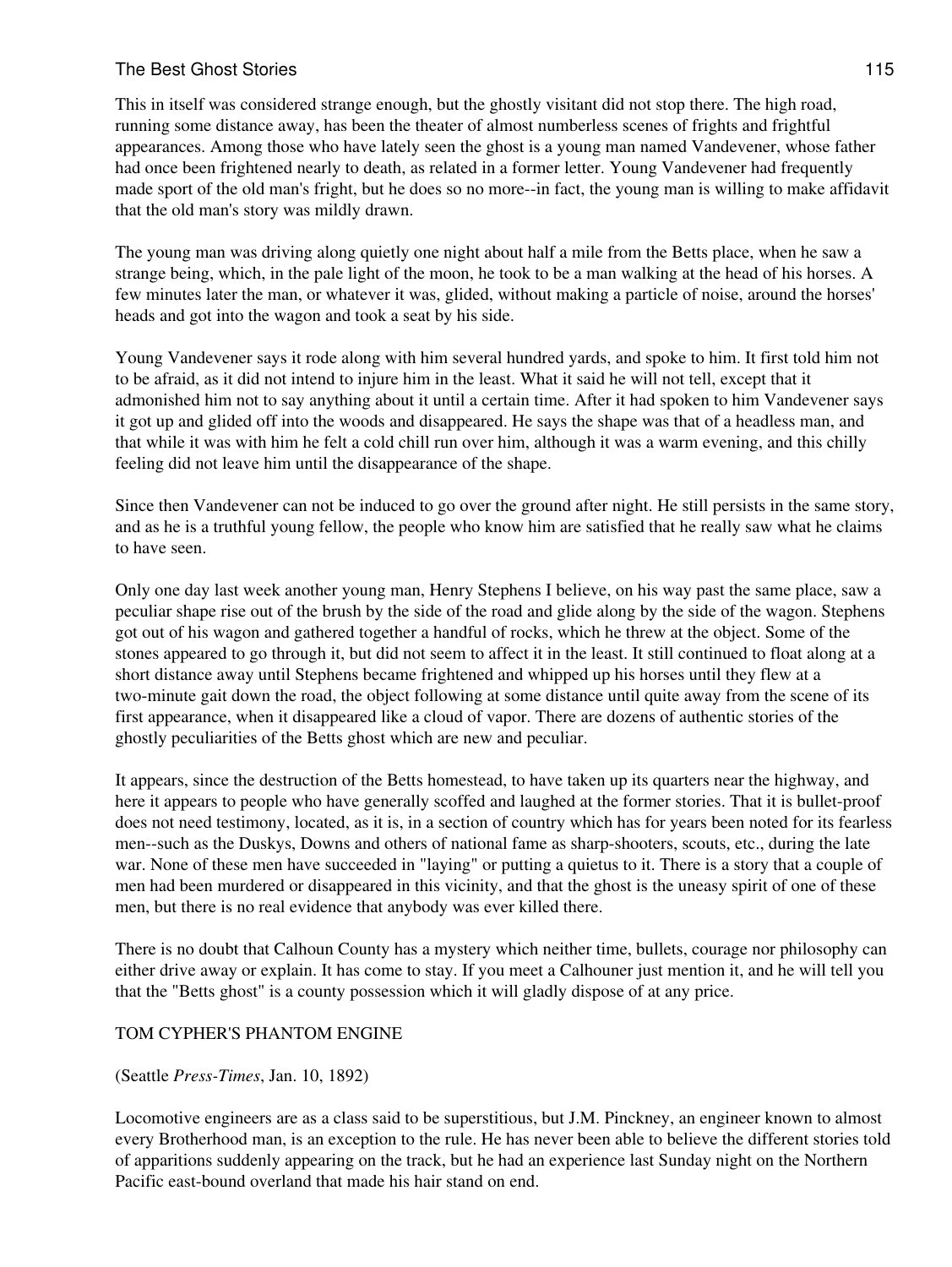## The Best Ghost Stories **116** and the Best Ghost Stories **116**

By the courtesy of the engineer, also a Brotherhood man, Mr. Pinckney was riding on the engine. They were recounting experiences, and the fireman, who was a green hand, was getting very nervous as he listened to the tales of wrecks and disasters, the horrors of which were graphically described by the veteran engineers.

The night was clear and the rays from the headlight flashed along the track, and, although they were interested in spinning yarns, a sharp lookout was kept, for they were rapidly nearing Eagle gorge, in the Cascades, the scene of so many disasters and the place which is said to be the most dangerous on the 2,500 miles of road. The engineer was relating a story and was just coming to the climax when he suddenly grasped the throttle, and in a moment had "thrown her over," that is, reversed the engine. The air brakes were applied and the train brought to a standstill within a few feet of the place where Engineer Cypher met his death two years ago. By this time the passengers had become curious as to what was the matter, and all sorts of questions were asked the trainmen. The engineer made an excuse that some of the machinery was loose, and in a few moments the train was speeding on to her destination.

"What made you stop back there?" asked Pinckney. "I heard your excuse, but I have run too long on the road not to know that your excuse is not the truth."

His question was answered by the engineer pointing ahead and saying excitedly:

"There! Look there! Don't you see it?"

"Looking out of the cab window," said Mr. Pinckney, "I saw about 300 yards ahead of us the headlight of a locomotive."

"Stop the train, man," I cried, reaching for the lever.

"Oh, it's nothing. It's what I saw back at the gorge. It's Tom Cypher's engine, No. 33. There's no danger of a collision. The man who is running that ahead of us can run it faster backward than I can this one forward. Have I seen it before? Yes, twenty times. Every engineer on the road knows that engine, and he's always watching for it when he gets to the gorge."

"The engine ahead of us was running silently, but smoke was puffing from the stack and the headlight threw out rays of red, green, and white light. It kept a short distance ahead of us for several miles, and then for a moment we saw a figure on the pilot. Then the engine rounded a curve and we did not see it again. We ran by a little station, and at the next, when the operator warned us to keep well back from a wild engine that was ahead, the engineer said nothing. He was not afraid of a collision. Just to satisfy my own mind on the matter I sent a telegram to the engine wiper at Sprague, asking him if No. 33 was in. I received a reply stating that No. 33 had just come in, and that her coal was exhausted and boxes burned out. I suppose you'll be inclined to laugh at the story, but just ask any of the boys, although many of them won't talk about it. I would not myself if I were running on the road. It's unlucky to do so."

With this comment upon the tale Mr. Pinckney boarded a passing caboose and was soon on his way to Tacoma. It is believed by Northern Pacific engineers that Thomas Cypher's spirit still hovers near Eagle gorge.

## GHOSTS IN CONNECTICUT

(N.Y. *Sun*, Sept. 1, 1885)

"There is as much superstition in New-England to-day as there was in those old times when they slashed Quakers and built bonfires for witches." It was a New York man who gave expression to this rather startling statement. He has been summering in Connecticut, and he avers that his talk about native superstition is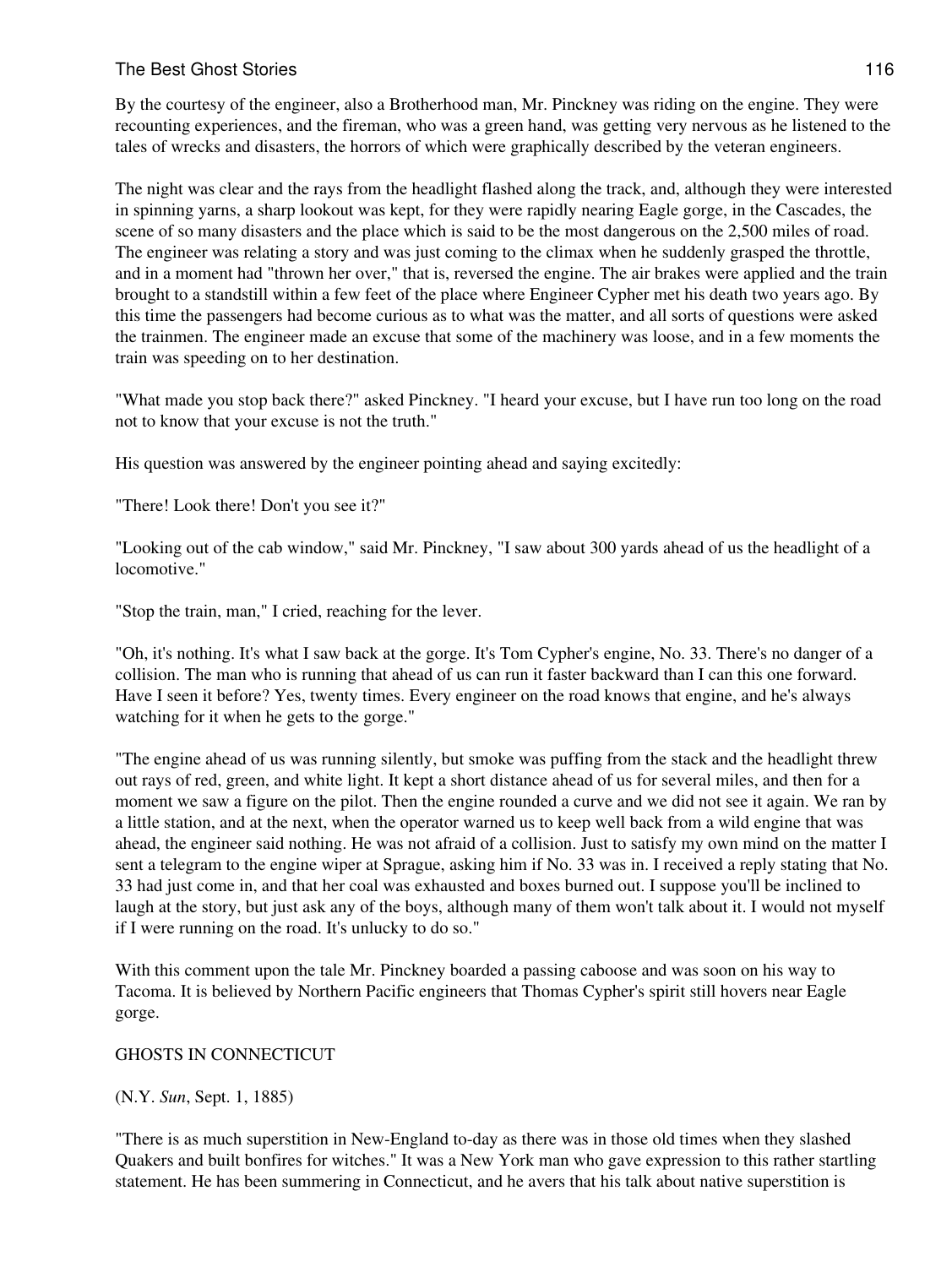founded on close observation. Perhaps it is; anyhow he regaled the *Times's* correspondent with some entertaining incidents which he claims establish the truth of his somewhat astonishing theories.

Old Stratford, the whitewashed town between this place and Bridgeport, made famous by mysterious "rappings" many years ago, and more recently celebrated as the scene of poor Rose Clark Ambler's strange murder, is much concerned over a house which the almost universal verdict pronounces "haunted." The family of Elihu Osborn lives in this house, and ghosts have been clambering through it lately in a wonderfully promiscuous fashion. Two or three families were compelled to vacate the premises before the Osborns, proud and skeptical, took possession of them. Now the Osborns are hunting for a new home. Children of the family have been awakened at midnight by visitors which persisted in shaking them out of bed; Mrs. Osborn has been confronted with ghostly spectacles, and through the halls and vacant rooms strange footsteps are frequently heard when all the family are trying to sleep; sounds loud enough to arouse every member of the household. Then the manifestations sometimes change to moanings and groanings sufficiently vehement and pitiful to distract all who hear them. Once upon a time, perhaps a dozen years ago, Jonathan Riggs lived in this house, and as the local gossips assert, Riggs caused the death of his wife by his brutal conduct and then swallowed poison to end his own life. The anniversary of the murderous month in the Riggs family has arrived and the manifestations are so frequent and so lively that "the like has never been seen before," as is affirmed by a veteran Stratford citizen. There is no shadow of doubt in Stratford that the spirits of the Riggses are spryly cavorting around their former abode.

Over at the Thimble Islands, off Stony Creek, is an acre or two of soil piled high on a lot of rocks. The natives call it Frisbie Island. Not more than a hundred yards off shore it contains a big bleak looking house which was built about twenty years ago to serve as a Summer hotel when Connecticut capitalists were deep in schemes to tempt New Yorkers to this part of the Sound shore to spend their Summers. New Yorkers declined to be tempted, and the old house is rapidly approaching decay. It has recently assumed a peculiar interest for the residents of Stony Creek. Midnight lights have suddenly appeared in all its windows at frequent intervals, fitfully flashing up and down like the blaze in the Long Island lighthouses. Ghosts! This is the universal verdict. Nobody disputes it. Once or twice a hardy crew of local sailors have volunteered to go out and investigate the mystery, but when the time for the test has arrived, there somehow have always been reasons for postponing the excursion. Cynical people profess to believe that practical jokers are at the root of the manifestations, but such a profane view is not widely entertained among the good people who have their homes at Stony Creek.

Over near Middletown is a farmer named Edgar G. Stokes, a gentleman who is said to have graduated with honor in a New England college more than a quarter of a century ago. He enjoys, perhaps, the most notable bit of superstition to be found anywhere in this country, in or out of Connecticut. He owns the farm on which he lives, and it is valuable; not quite so valuable though as it once was, for Mr. Stokes's eccentric disposition has somewhat changed the usual tactics that farmers pursue when they own fertile acres. The average man clears his soil of stones; Mr. Stokes has been piling rocks all over his land. Little by little the weakness--or philosophy--has grown upon him; and not only from every part of Middlesex County, but from every part of this State he has been accumulating wagonloads of pebbles and rocks. He seeks for no peculiar stone either in shape, color, or quality. If they are stones that is sufficient. And his theory is that stones have souls--souls, too, that are not so sordid and earthly as the souls that animate humanity. They are souls purified and exalted. In the rocks are the spirits of the greatest men who have lived in past ages, developed by some divinity until they have become worthy of their new abode. Napoleon Bonaparte's soul inhabits a stone, so does Hannibal's, so does Cæsar's, but poor plebeian John Smith and William Jenkins, they never attained such immortality.

Farmer Stokes has dumped his rocks with more or less reverence all along his fields, and this by one name and that by another he knows and hails them all. A choice galaxy of the distinguished lights of the old days are in his possession, and just between the burly bits of granite at the very threshold of his home is a smooth-faced crystal from the Rocky Mountains. This stone has no soul yet. The rough, jagged rock on its left is George Washington. The granite spar on the right is glorified with the spirit of good Queen Bess. The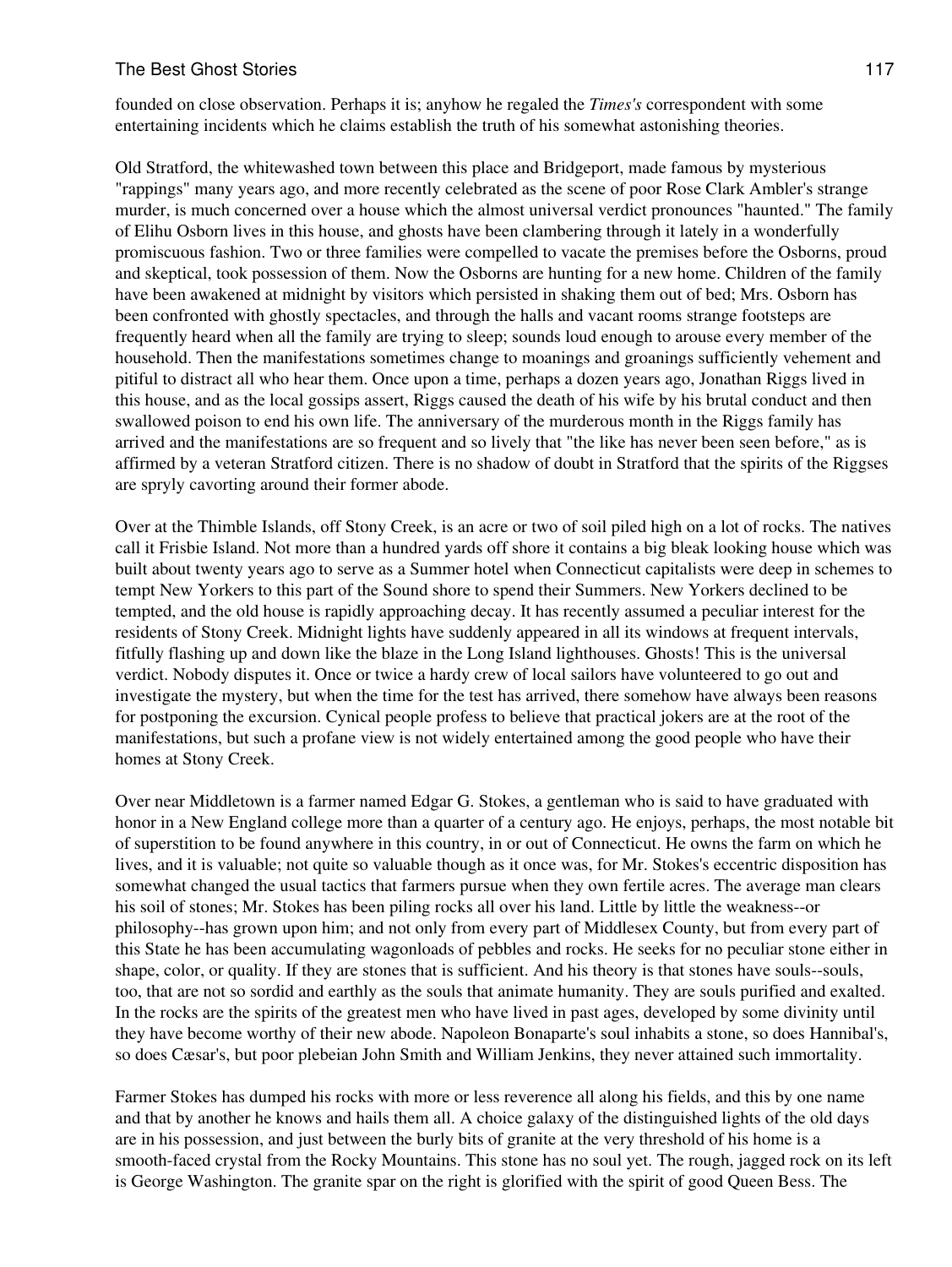smooth-faced crystal one of these days is to know the bliss of swallowing up the spirit of good Farmer Edgar Garton Stokes. It was not until recently that mystified neighbors obtained the secret of the vast accumulation of rough stones on the Stokes farm. Mr. Stokes has a family. They all seem to be intelligent, practical business people. There may be a will contested in Middletown one of these days.

# THE SPOOK OF DIAMOND ISLAND

## (St. Louis *Globe-Democrat*, Sept. 18, 1888)

HARDEN, Ill., Sept. 18.--For some time past rumors have been circulated in Hardin to the effect that Diamond Island, in the river about two miles from this place, was the home of a ghost. The stories concerning the movements of the alleged spook were, of course, not given any credence at first, but later, when several reputable citizens of Hardin announced that they had positively seen an uncanny looking object moving about on the island at night, the rumors were more seriously considered. Now, after investigation, the mysterious something is no longer considered a myth.

Along toward midnight a peculiar light is seen at the foot of the island. It has the appearance of a huge ball of fire, and is about the size and shape of an ordinary barrel.

A few nights ago a party of young men from this place determined to visit the island and fathom the mystery if possible. Equipped with revolvers, knives, shotguns, and clubs, the party secured a boat and were soon cutting through the water at a good speed for a point on the island near where the specter usually made its appearance. Arriving at the landing place, the skiff was hauled up on the shore and the young men took up a position in a clump of trees close at hand to watch and wait.

Suddenly the whole point of the island was illumined as a bright red object rose apparently from the water and glided up into the air. Ascending probably to a height of forty yards, the watchers saw the lurid ball fade away. The investigating party had seen all they wanted. They made a mad rush for the boat, but, just as they reached the place where it had been left, they were horrified to see the little craft moving out on the water from the island. At first its only occupant seemed to be the red ball of fire, but the next moment the watchers saw the crimson object gradually take the form of a man, and they saw him, too, dip the oars at regular intervals and pull a long, steady stroke. The man's features were fully concealed by a wide-rimmed slouch hat, which was drawn over his face. A peculiar light illumined the boat and the waters around it, making the craft and its mysterious occupant perfectly discernible to the party on the shore, who stood paralyzed with fear, unable to speak or move, their eyes riveted by some mysterious influence they could not resist on the spectral object before them.

The boat was now about in midstream, and suddenly the group of watchers saw the skiff's occupant change again into the crimson ball. Then it slowly began to move upward, and when it was about parallel with the tops of the trees on the island it disappeared. Next instant the watchers looking across the river saw nothing but the flickering lights in Hardin.

The cries of the crowd on the island awakened a sleeping fisherman on the opposite side of the river, and he kindly pulled across and rescued the ghost-seeking youths. The fiery spook, it is said, still makes its nightly trips to Diamond Island, but no more investigating parties have ventured across to solve the mystery.

It is said that some years ago a foul murder was committed on this island, and by the superstitious the crimson object is believed to be the restless spirit of the slain man.

THE GHOST'S FULL HOUSE

(N.Y. *Sun*, April 10, 1891)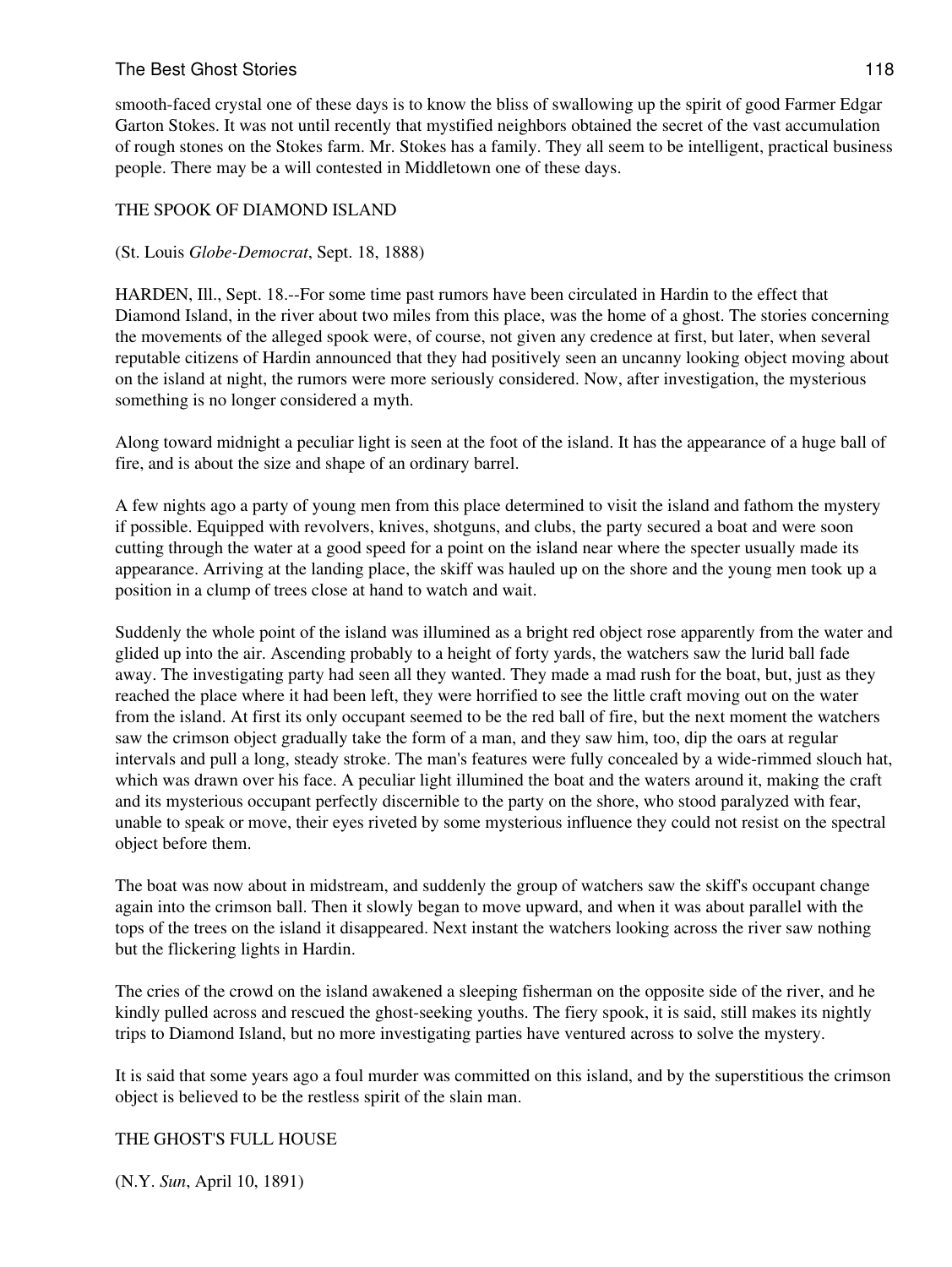The Bleecker street ghost drew as large a "house" last night as Barnum's Circus or any of the theaters. There was a bigger crowd about "Cohnfeld's Folly" than there was three weeks ago when the flames gutted the buildings from Mercer to Greene streets and did damage away up in the millions. The wraith was not due till midnight, but the street was packed with watchers as early as 9 o'clock. The crowd was so dense that pedestrians with difficulty forced their way through it and twice a squad of blue-coats descended on the mob and routed it. Five minutes after the police had retired the street was as impassable as before.

In the midst of the ruins of the big fire a single wall towers away above the surrounding brick partitions. It looks feeble and almost tottering and the shop-keepers in the vicinity say that when there is a high wind it sways to and fro and threatens to come down in a heap. After dark the outlines of the summit of this wall are very indistinct. The detail of the wreck could not be made out even in last night's bright starlight. There is a sheet of tin, however, on the top of the wall, which was probably a cornice before the fire. Only one side of it is attached to the brickwork, and when there is any wind it trembles in the breeze and rattles with an uncertain sound. It may have been that the sheen of the tin in the starlight or a windy night first suggested the idea of a ghost to some weird imagination.

There is an old Frenchman living in the vicinity, however, who avers that three nights ago he saw with his own eyes a lady in white standing out against the darkened sky on the very summit of the tottering wall. Her long, flowing robes fluttered in the breeze, and even while he watched there came a low, wailing sound, and the wraith dissolved into air. He kept his eye fixed on the spot for a full minute, but the vision did not reappear, and as he turned to walk away he thought he heard groaning as of a lost spirit. The sound, he says, made his blood run cold and kept him shivering the whole night through.

The alleged appearance of the ghost has set the whole neighborhood a talking, and some of the "old residenters" have recalled a murder which took place in the vicinity many years ago, when A.T. Stewart lived there and the street was one of the fashionable places of residence of the town. There was a wealthy old gentleman of foreign birth who lived in the street and was quite a recluse. He would pass the time of day with his neighbors when he met them in the street, but he was never known to enter into conversation with any one. The blinds were always drawn in his front windows, and at night there was not a ray of light to be seen about the house. His only servants were a couple somewhat advanced in years, who were as foreign and uncommunicative as himself. The master of the house would be away for months at a time and the neighbors had all sorts of theories as to his disappearances. Some thought he was engaged in unlawful business, others suggested that his absence might be attributed to the supernatural, but those who were less flighty concluded that he simply went off on periodical visits to his native land.

On his return from one of these visits, however, the old gentleman brought with him a beautiful young girl. She was little more than a child in appearance, and had the soft eyes, olive complexion and lithe, graceful figure of a Spaniard. She was never seen alive after she passed the shadow of the old man's doorway. A few weeks later the old gentleman disappeared as mysteriously as if he had been snatched up into the clouds. The old couple who kept his home walked away one day and never returned. There was an investigation, and in a hole dug in the cellar was found the body of the beautiful young girl. There were no marks on her body, and it was supposed she had been smothered. The exact date of this tragedy is not fixed. Inspector Byrnes says that if it ever occurred it was before his time.

The ghost, if ghost there is, is undoubtedly the spirit of this unfortunate and nameless young woman. A *World* reporter watched the Bleecker street ruins with the crowd last night and was there at the midnight hour, but never a sign of a ghost did he see. There were those in the crowd, nevertheless, who thought or pretended to think that they did. Once there was a rattling sound in the ruins, which caused a commotion among the lookers-on, but it was only because a small boy had shied a brick at the old wall. The living spirits boomed the liquor business in the saloons of the vicinity. A skull and cross-bones over one of these bars was surmounted with the somewhat appropriate legend freshly painted: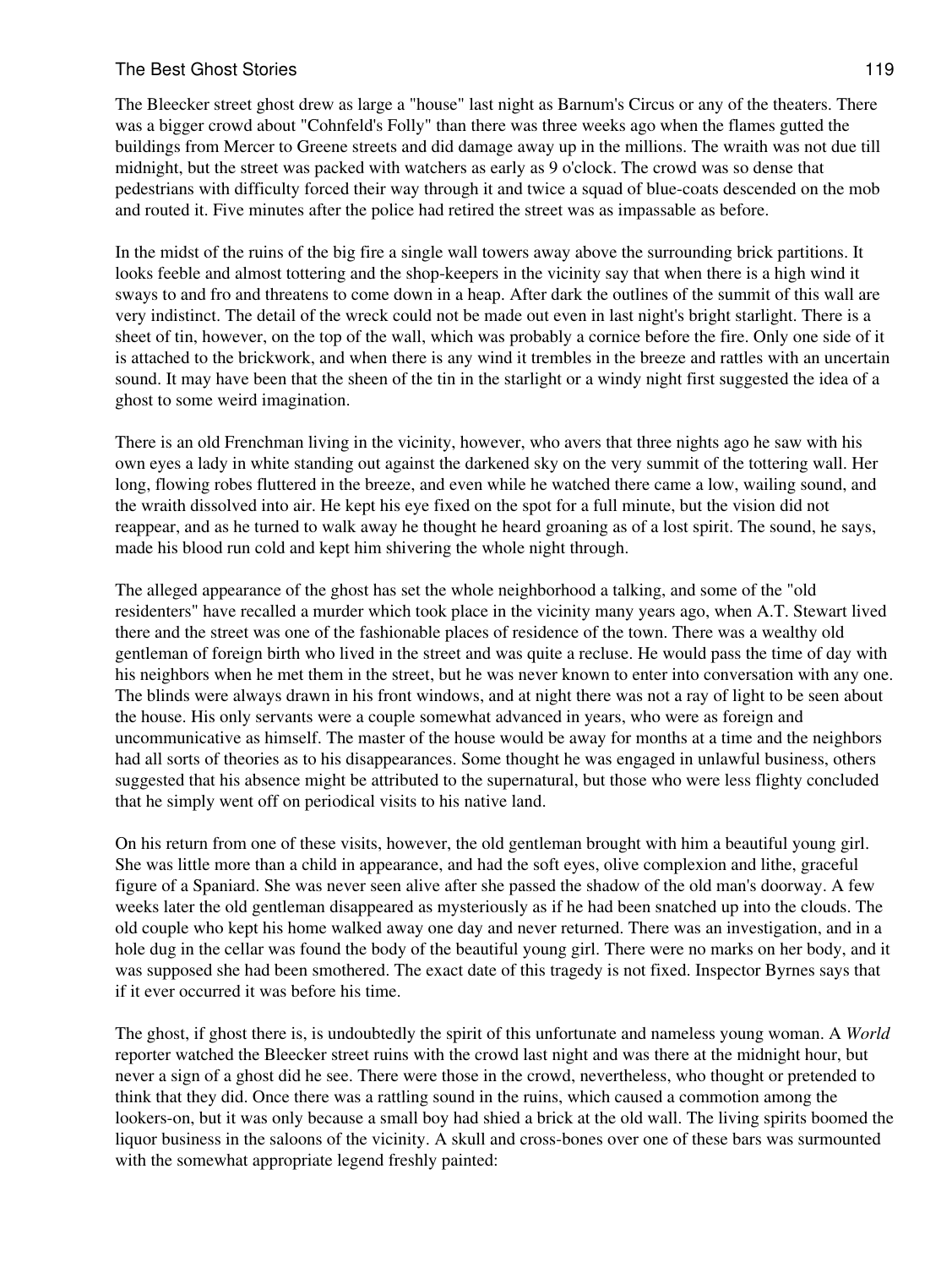## The Best Ghost Stories **120** and the Best Ghost Stories **120**

"In the midst of life we are in debt."

\* \* \* \* \*

### FOOTNOTE:

[1] Transcriber's Note: The original is missing text following this mark. Both it and a reprint of the same were searched and were printed in this way.

\* \* \* \* \*

Transcriber's notes:

Obvious printing punctuation errors were repaired.

On pages 50-51, the top paragraph had a printing problem in the page gutter. From the letters that were left, the following changes were made in the text. (Changes noted by  $**$ )

Nothing more chanced for the rest of the night. Nor, indeed, had I long to wait before the dawn broke. Nor till it\*\* was broad daylight did I quit the haunted house. Before I did so, I revisited the little blind room in which my servant and myself had been for a time imprisoned. I had a\*\* strong impression--for which I could not account--that

On page 51:

nothing in refutation of that conjecture; rather, I suggest it as one that would seem to many persons the most probable solution of improbable occurrences. My belief in\*\* my own theory remained unshaken. I returned in the evening to the house, to bring away in a hack cab the things I\*\* had left there, with my poor dog's body. In this task I was not disturbed, nor did any incident worth note befall me, except that still, on ascending and descending the stairs, I\*\* heard the same footfall in advance. On leaving the house, I went to Mr. J.'s. He was at home. I returned him the keys, told him that my curiosity was sufficiently gratified, and was about to relate quickly what had passed, when he stopped me, and said, though with much politeness, that he had no longer any interest in a mystery which none had ever solved.

I determined at least to tell him of the two letters I had\*\* read, as well as of the extraordinary manner in which they\*\* had disappeared, and I then inquired if he thought they\*\* had been addressed to the woman who had died in the

Page 62, "weding-party" changed to "wedding-party": (so merry a wedding-party)

Page 63: "sad" changed to "said" (and said, in a suppressed tone)

Page 72: "hed" changed to "had" (had ever passed his lip.)

Page 73: "woful" changed to "woeful" (woeful condition)

Page 102: "frace" change to "face" (from his face)

Page 147: "be" changed to "he" (But he kept his title?)

Page 172: "breathd" changed to "breathed" (she breathed heavily)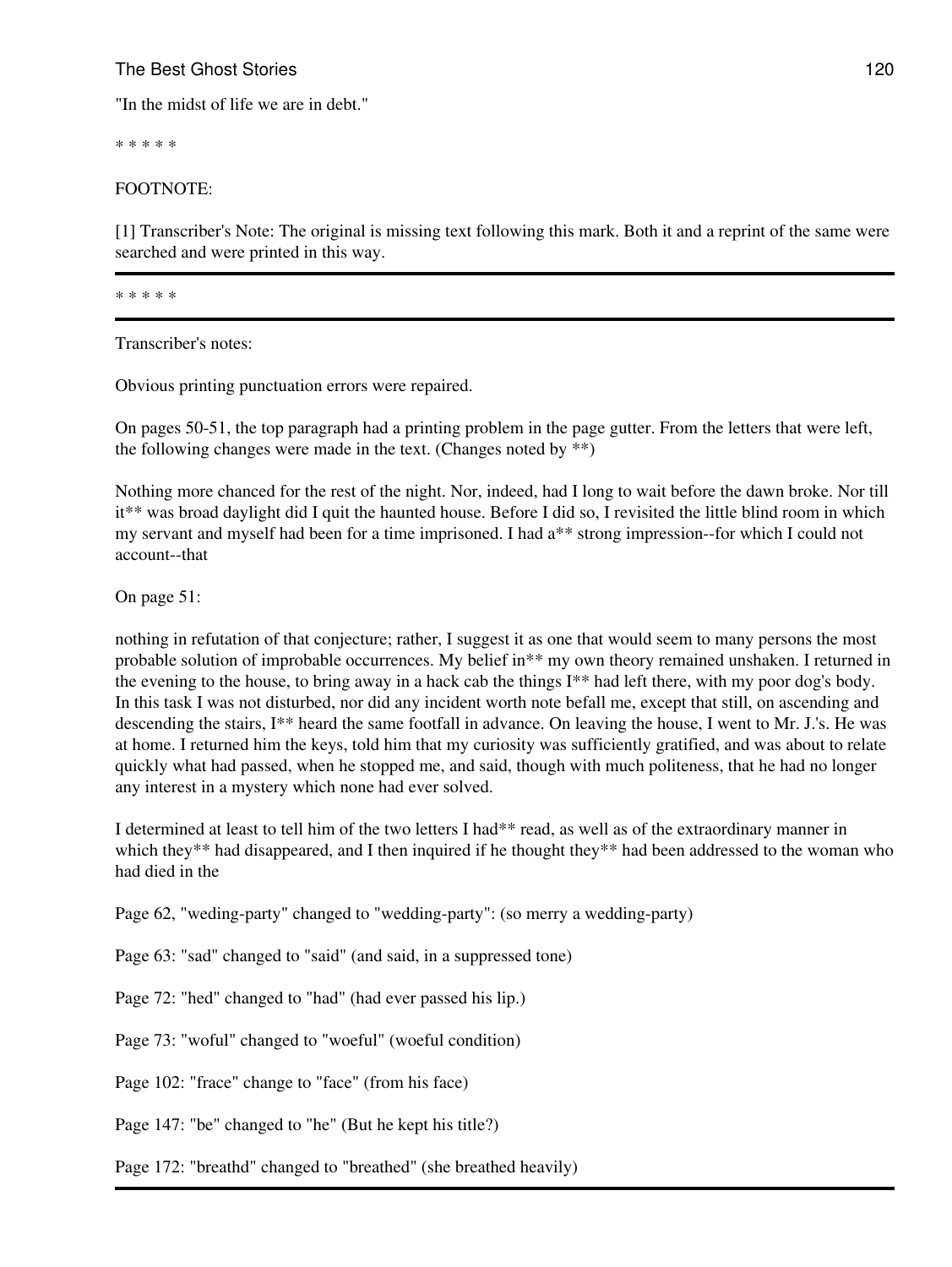#### The Best Ghost Stories **121** and the Best Ghost Stories **121** and the Best Ghost Stories **121** and the **121** and the **121** and the **121** and the **121** and the **121** and the **121** and the **121** and the **121** and the **121** a

### \*\*\*END OF THE PROJECT GUTENBERG EBOOK THE BEST GHOST STORIES\*\*\*

\*\*\*\*\*\*\* This file should be named 17893-8.txt or 17893-8.zip \*\*\*\*\*\*\*

This and all associated files of various formats will be found in: http://www.gutenberg.org/dirs/1/7/8/9/17893

Updated editions will replace the previous one--the old editions will be renamed.

Creating the works from public domain print editions means that no one owns a United States copyright in these works, so the Foundation (and you!) can copy and distribute it in the United States without permission and without paying copyright royalties. Special rules, set forth in the General Terms of Use part of this license, apply to copying and distributing Project Gutenberg-tm electronic works to protect the PROJECT GUTENBERG-tm concept and trademark. Project Gutenberg is a registered trademark, and may not be used if you charge for the eBooks, unless you receive specific permission. If you do not charge anything for copies of this eBook, complying with the rules is very easy. You may use this eBook for nearly any purpose such as creation of derivative works, reports, performances and research. They may be modified and printed and given away--you may do practically ANYTHING with public domain eBooks. Redistribution is subject to the trademark license, especially commercial redistribution.

#### \*\*\* START: FULL LICENSE \*\*\*

## THE FULL PROJECT GUTENBERG LICENSE PLEASE READ THIS BEFORE YOU DISTRIBUTE OR USE THIS WORK

To protect the Project Gutenberg-tm mission of promoting the free distribution of electronic works, by using or distributing this work (or any other work associated in any way with the phrase "Project Gutenberg"), you agree to comply with all the terms of the Full Project Gutenberg-tm License (available with this file or online at http://www.gutenberg.org/license).

Section 1. General Terms of Use and Redistributing Project Gutenberg-tm electronic works

1.A. By reading or using any part of this Project Gutenberg-tm electronic work, you indicate that you have read, understand, agree to and accept all the terms of this license and intellectual property (trademark/copyright) agreement. If you do not agree to abide by all the terms of this agreement, you must cease using and return or destroy all copies of Project Gutenberg-tm electronic works in your possession. If you paid a fee for obtaining a copy of or access to a Project Gutenberg-tm electronic work and you do not agree to be bound by the terms of this agreement, you may obtain a refund from the person or entity to whom you paid the fee as set forth in paragraph 1.E.8.

1.B. "Project Gutenberg" is a registered trademark. It may only be used on or associated in any way with an electronic work by people who agree to be bound by the terms of this agreement. There are a few things that you can do with most Project Gutenberg-tm electronic works even without complying with the full terms of this agreement. See paragraph 1.C below. There are a lot of things you can do with Project Gutenberg-tm electronic works if you follow the terms of this agreement and help preserve free future access to Project Gutenberg-tm electronic works. See paragraph 1.E below.

1.C. The Project Gutenberg Literary Archive Foundation ("the Foundation" or PGLAF), owns a compilation copyright in the collection of Project Gutenberg-tm electronic works. Nearly all the individual works in the collection are in the public domain in the United States. If an individual work is in the public domain in the United States and you are located in the United States, we do not claim a right to prevent you from copying, distributing, performing, displaying or creating derivative works based on the work as long as all references to Project Gutenberg are removed. Of course, we hope that you will support the Project Gutenberg-tm mission of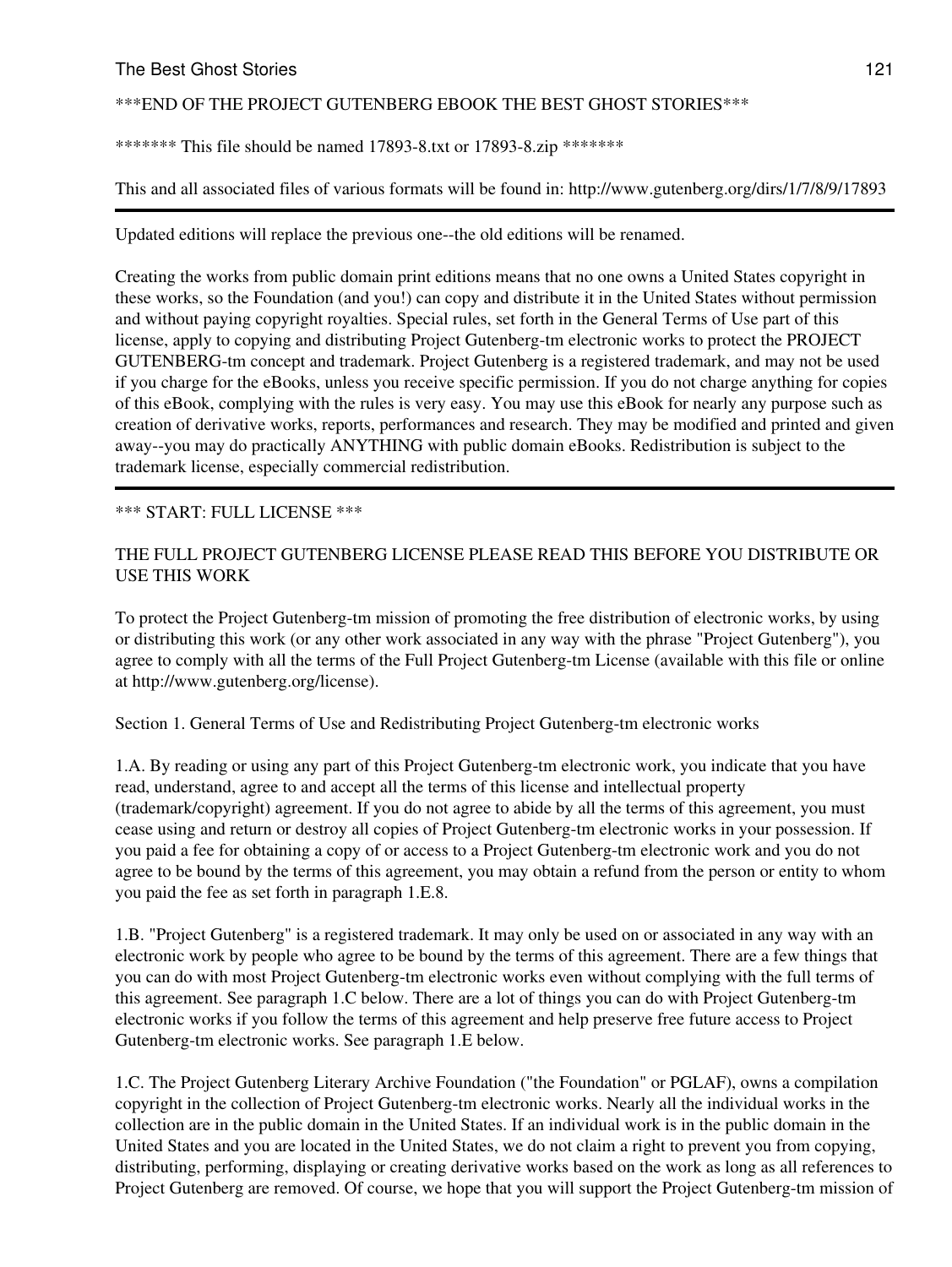promoting free access to electronic works by freely sharing Project Gutenberg-tm works in compliance with the terms of this agreement for keeping the Project Gutenberg-tm name associated with the work. You can easily comply with the terms of this agreement by keeping this work in the same format with its attached full Project Gutenberg-tm License when you share it without charge with others.

1.D. The copyright laws of the place where you are located also govern what you can do with this work. Copyright laws in most countries are in a constant state of change. If you are outside the United States, check the laws of your country in addition to the terms of this agreement before downloading, copying, displaying, performing, distributing or creating derivative works based on this work or any other Project Gutenberg-tm work. The Foundation makes no representations concerning the copyright status of any work in any country outside the United States.

1.E. Unless you have removed all references to Project Gutenberg:

1.E.1. The following sentence, with active links to, or other immediate access to, the full Project Gutenberg-tm License must appear prominently whenever any copy of a Project Gutenberg-tm work (any work on which the phrase "Project Gutenberg" appears, or with which the phrase "Project Gutenberg" is associated) is accessed, displayed, performed, viewed, copied or distributed:

This eBook is for the use of anyone anywhere at no cost and with almost no restrictions whatsoever. You may copy it, give it away or re-use it under the terms of the Project Gutenberg License included with this eBook or online at www.gutenberg.org

1.E.2. If an individual Project Gutenberg-tm electronic work is derived from the public domain (does not contain a notice indicating that it is posted with permission of the copyright holder), the work can be copied and distributed to anyone in the United States without paying any fees or charges. If you are redistributing or providing access to a work with the phrase "Project Gutenberg" associated with or appearing on the work, you must comply either with the requirements of paragraphs 1.E.1 through 1.E.7 or obtain permission for the use of the work and the Project Gutenberg-tm trademark as set forth in paragraphs 1.E.8 or 1.E.9.

1.E.3. If an individual Project Gutenberg-tm electronic work is posted with the permission of the copyright holder, your use and distribution must comply with both paragraphs 1.E.1 through 1.E.7 and any additional terms imposed by the copyright holder. Additional terms will be linked to the Project Gutenberg-tm License for all works posted with the permission of the copyright holder found at the beginning of this work.

1.E.4. Do not unlink or detach or remove the full Project Gutenberg-tm License terms from this work, or any files containing a part of this work or any other work associated with Project Gutenberg-tm.

1.E.5. Do not copy, display, perform, distribute or redistribute this electronic work, or any part of this electronic work, without prominently displaying the sentence set forth in paragraph 1.E.1 with active links or immediate access to the full terms of the Project Gutenberg-tm License.

1.E.6. You may convert to and distribute this work in any binary, compressed, marked up, nonproprietary or proprietary form, including any word processing or hypertext form. However, if you provide access to or distribute copies of a Project Gutenberg-tm work in a format other than "Plain Vanilla ASCII" or other format used in the official version posted on the official Project Gutenberg-tm web site (www.gutenberg.org), you must, at no additional cost, fee or expense to the user, provide a copy, a means of exporting a copy, or a means of obtaining a copy upon request, of the work in its original "Plain Vanilla ASCII" or other form. Any alternate format must include the full Project Gutenberg-tm License as specified in paragraph 1.E.1.

1.E.7. Do not charge a fee for access to, viewing, displaying, performing, copying or distributing any Project Gutenberg-tm works unless you comply with paragraph 1.E.8 or 1.E.9.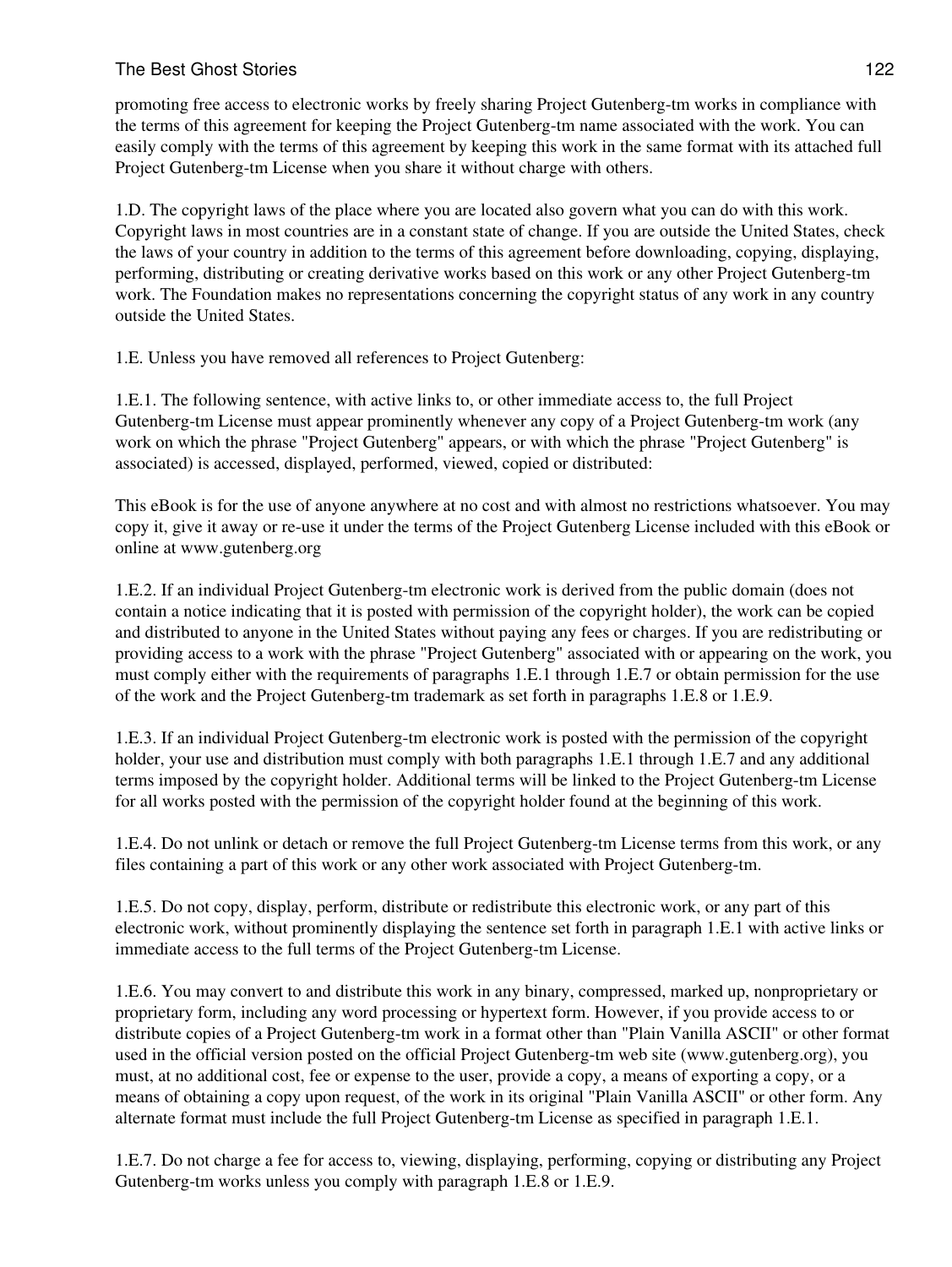## The Best Ghost Stories **123** and the Best Ghost Stories **123**

1.E.8. You may charge a reasonable fee for copies of or providing access to or distributing Project Gutenberg-tm electronic works provided that

- You pay a royalty fee of 20% of the gross profits you derive from the use of Project Gutenberg-tm works calculated using the method you already use to calculate your applicable taxes. The fee is owed to the owner of the Project Gutenberg-tm trademark, but he has agreed to donate royalties under this paragraph to the Project Gutenberg Literary Archive Foundation. Royalty payments must be paid within 60 days following each date on which you prepare (or are legally required to prepare) your periodic tax returns. Royalty payments should be clearly marked as such and sent to the Project Gutenberg Literary Archive Foundation at the address specified in Section 4, "Information about donations to the Project Gutenberg Literary Archive Foundation."

- You provide a full refund of any money paid by a user who notifies you in writing (or by e-mail) within 30 days of receipt that s/he does not agree to the terms of the full Project Gutenberg-tm License. You must require such a user to return or destroy all copies of the works possessed in a physical medium and discontinue all use of and all access to other copies of Project Gutenberg-tm works.

- You provide, in accordance with paragraph 1.F.3, a full refund of any money paid for a work or a replacement copy, if a defect in the electronic work is discovered and reported to you within 90 days of receipt of the work.

- You comply with all other terms of this agreement for free distribution of Project Gutenberg-tm works.

1.E.9. If you wish to charge a fee or distribute a Project Gutenberg-tm electronic work or group of works on different terms than are set forth in this agreement, you must obtain permission in writing from both the Project Gutenberg Literary Archive Foundation and Michael Hart, the owner of the Project Gutenberg-tm trademark. Contact the Foundation as set forth in Section 3 below.

1.F.

1.F.1. Project Gutenberg volunteers and employees expend considerable effort to identify, do copyright research on, transcribe and proofread public domain works in creating the Project Gutenberg-tm collection. Despite these efforts, Project Gutenberg-tm electronic works, and the medium on which they may be stored, may contain "Defects," such as, but not limited to, incomplete, inaccurate or corrupt data, transcription errors, a copyright or other intellectual property infringement, a defective or damaged disk or other medium, a computer virus, or computer codes that damage or cannot be read by your equipment.

1.F.2. LIMITED WARRANTY, DISCLAIMER OF DAMAGES - Except for the "Right of Replacement or Refund" described in paragraph 1.F.3, the Project Gutenberg Literary Archive Foundation, the owner of the Project Gutenberg-tm trademark, and any other party distributing a Project Gutenberg-tm electronic work under this agreement, disclaim all liability to you for damages, costs and expenses, including legal fees. YOU AGREE THAT YOU HAVE NO REMEDIES FOR NEGLIGENCE, STRICT LIABILITY, BREACH OF WARRANTY OR BREACH OF CONTRACT EXCEPT THOSE PROVIDED IN PARAGRAPH F3. YOU AGREE THAT THE FOUNDATION, THE TRADEMARK OWNER, AND ANY DISTRIBUTOR UNDER THIS AGREEMENT WILL NOT BE LIABLE TO YOU FOR ACTUAL, DIRECT, INDIRECT, CONSEQUENTIAL, PUNITIVE OR INCIDENTAL DAMAGES EVEN IF YOU GIVE NOTICE OF THE POSSIBILITY OF SUCH DAMAGE.

1.F.3. LIMITED RIGHT OF REPLACEMENT OR REFUND - If you discover a defect in this electronic work within 90 days of receiving it, you can receive a refund of the money (if any) you paid for it by sending a written explanation to the person you received the work from. If you received the work on a physical medium, you must return the medium with your written explanation. The person or entity that provided you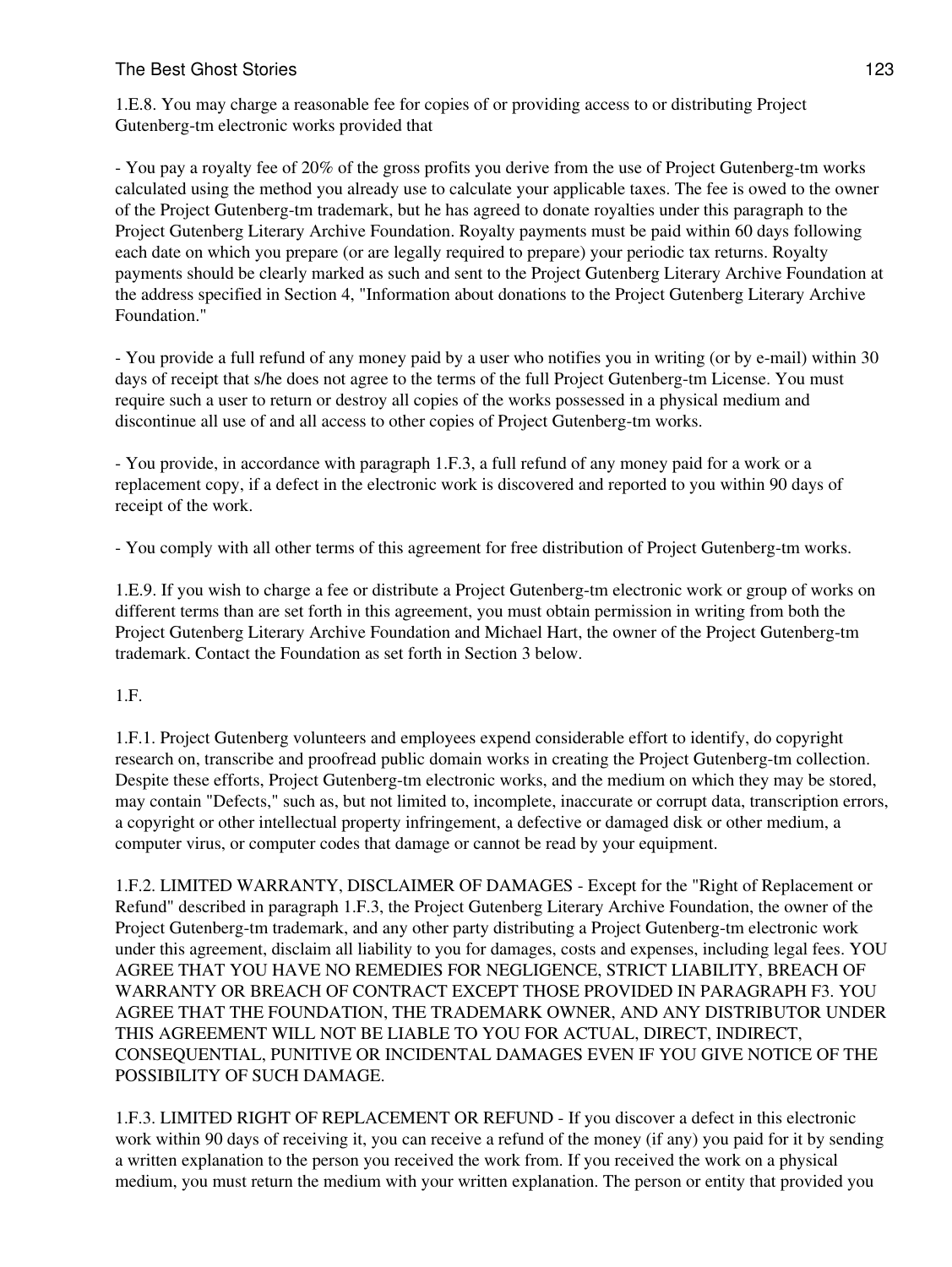# The Best Ghost Stories **124** and the Best Ghost Stories **124**

with the defective work may elect to provide a replacement copy in lieu of a refund. If you received the work electronically, the person or entity providing it to you may choose to give you a second opportunity to receive the work electronically in lieu of a refund. If the second copy is also defective, you may demand a refund in writing without further opportunities to fix the problem.

1.F.4. Except for the limited right of replacement or refund set forth in paragraph 1.F.3, this work is provided to you 'AS-IS', WITH NO OTHER WARRANTIES OF ANY KIND, EXPRESS OR IMPLIED, INCLUDING BUT NOT LIMITED TO WARRANTIES OF MERCHANTIBILITY OR FITNESS FOR ANY PURPOSE.

1.F.5. Some states do not allow disclaimers of certain implied warranties or the exclusion or limitation of certain types of damages. If any disclaimer or limitation set forth in this agreement violates the law of the state applicable to this agreement, the agreement shall be interpreted to make the maximum disclaimer or limitation permitted by the applicable state law. The invalidity or unenforceability of any provision of this agreement shall not void the remaining provisions.

# 1.F.6. **INDEMNITY**

- You agree to indemnify and hold the Foundation, the trademark owner, any agent or employee of the Foundation, anyone providing copies of Project Gutenberg-tm electronic works in accordance with this agreement, and any volunteers associated with the production, promotion and distribution of Project Gutenberg-tm electronic works, harmless from all liability, costs and expenses, including legal fees, that arise directly or indirectly from any of the following which you do or cause to occur: (a) distribution of this or any Project Gutenberg-tm work, (b) alteration, modification, or additions or deletions to any Project Gutenberg-tm work, and (c) any Defect you cause.

Section 2. Information about the Mission of Project Gutenberg-tm

Project Gutenberg-tm is synonymous with the free distribution of electronic works in formats readable by the widest variety of computers including obsolete, old, middle-aged and new computers. It exists because of the efforts of hundreds of volunteers and donations from people in all walks of life.

Volunteers and financial support to provide volunteers with the assistance they need, is critical to reaching Project Gutenberg-tm's goals and ensuring that the Project Gutenberg-tm collection will remain freely available for generations to come. In 2001, the Project Gutenberg Literary Archive Foundation was created to provide a secure and permanent future for Project Gutenberg-tm and future generations. To learn more about the Project Gutenberg Literary Archive Foundation and how your efforts and donations can help, see Sections 3 and 4 and the Foundation web page at http://www.gutenberg.org/fundraising/pglaf.

Section 3. Information about the Project Gutenberg Literary Archive Foundation

The Project Gutenberg Literary Archive Foundation is a non profit  $501(c)(3)$  educational corporation organized under the laws of the state of Mississippi and granted tax exempt status by the Internal Revenue Service. The Foundation's EIN or federal tax identification number is 64-6221541. Contributions to the Project Gutenberg Literary Archive Foundation are tax deductible to the full extent permitted by U.S. federal laws and your state's laws.

The Foundation's principal office is located at 4557 Melan Dr. S. Fairbanks, AK, 99712., but its volunteers and employees are scattered throughout numerous locations. Its business office is located at 809 North 1500 West, Salt Lake City, UT 84116, (801) 596-1887, email business@pglaf.org. Email contact links and up to date contact information can be found at the Foundation's web site and official page at http://www.gutenberg.org/about/contact